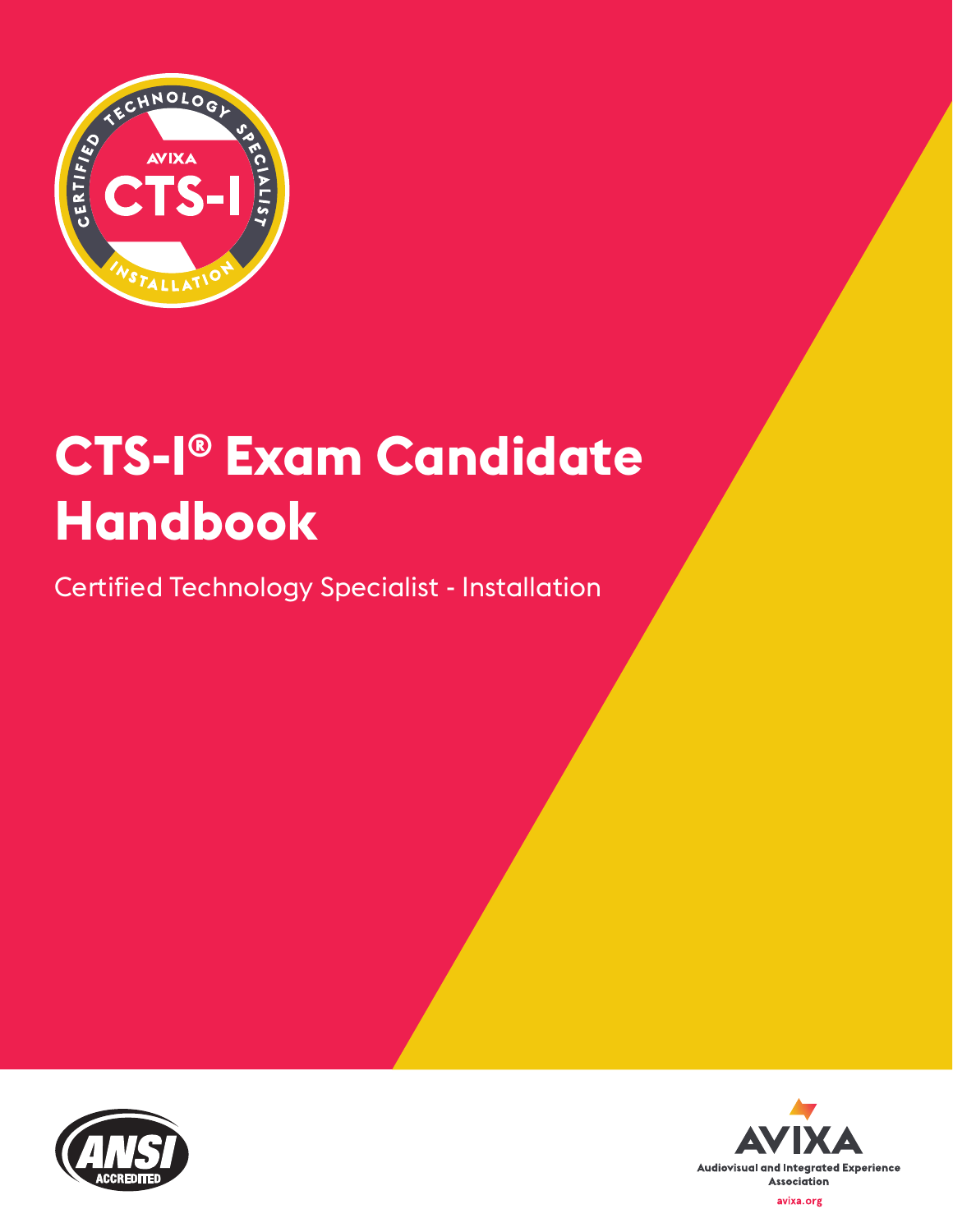# **Table of Contents**

| Fee Schedule (Exam Application, Rescheduling, No-Show, Retesting, Renewal, |  |
|----------------------------------------------------------------------------|--|
|                                                                            |  |
|                                                                            |  |
|                                                                            |  |
|                                                                            |  |
|                                                                            |  |
|                                                                            |  |
|                                                                            |  |
|                                                                            |  |
|                                                                            |  |
|                                                                            |  |
|                                                                            |  |
|                                                                            |  |
|                                                                            |  |

NOTE: Applicants and stakeholders should download the most up-to-date free edition of the CTS-I Candidate Handbook that may include important policy and procedure updates by going to the AVIXA website at www.AVIXA.org.<br>©2017 AVIXA®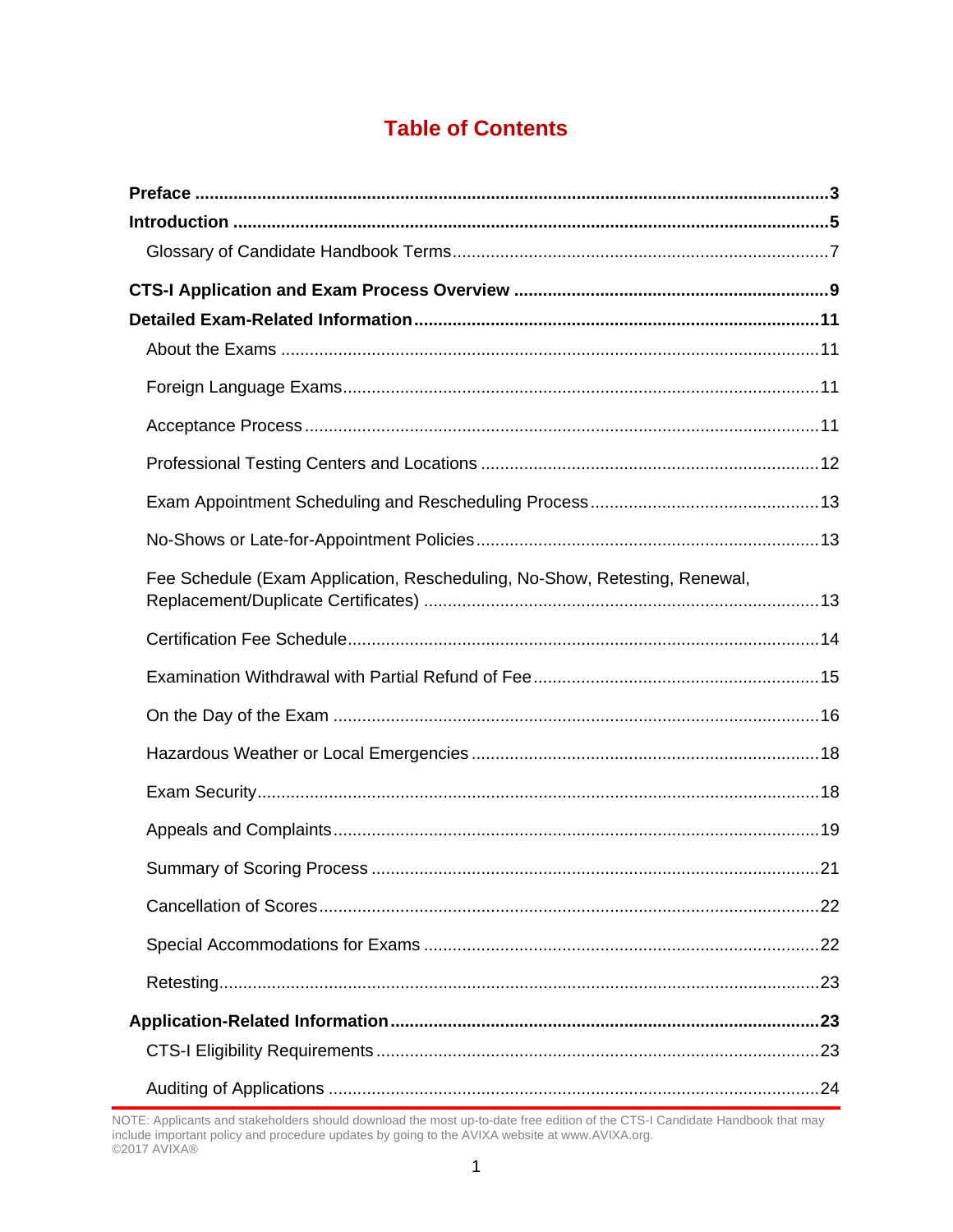| Appendix B: Certified Technology Specialist - Installation (CTS-I) Exam Application 56<br>Appendix C: Special Accommodations ……………………………………………………………………………………65 |  |
|-----------------------------------------------------------------------------------------------------------------------------------------------------------------|--|
|                                                                                                                                                                 |  |
|                                                                                                                                                                 |  |
|                                                                                                                                                                 |  |
|                                                                                                                                                                 |  |
|                                                                                                                                                                 |  |
|                                                                                                                                                                 |  |
|                                                                                                                                                                 |  |
|                                                                                                                                                                 |  |
|                                                                                                                                                                 |  |
|                                                                                                                                                                 |  |
|                                                                                                                                                                 |  |
|                                                                                                                                                                 |  |
|                                                                                                                                                                 |  |
|                                                                                                                                                                 |  |
|                                                                                                                                                                 |  |
|                                                                                                                                                                 |  |
|                                                                                                                                                                 |  |
|                                                                                                                                                                 |  |
|                                                                                                                                                                 |  |
|                                                                                                                                                                 |  |

NOTE: Applicants and stakeholders should download the most up-to-date free edition of the CTS-I Candidate Handbook that may include important policy and procedure updates by going to the AVIXA website at www.AVIXA.org. ©2017 AVIXA®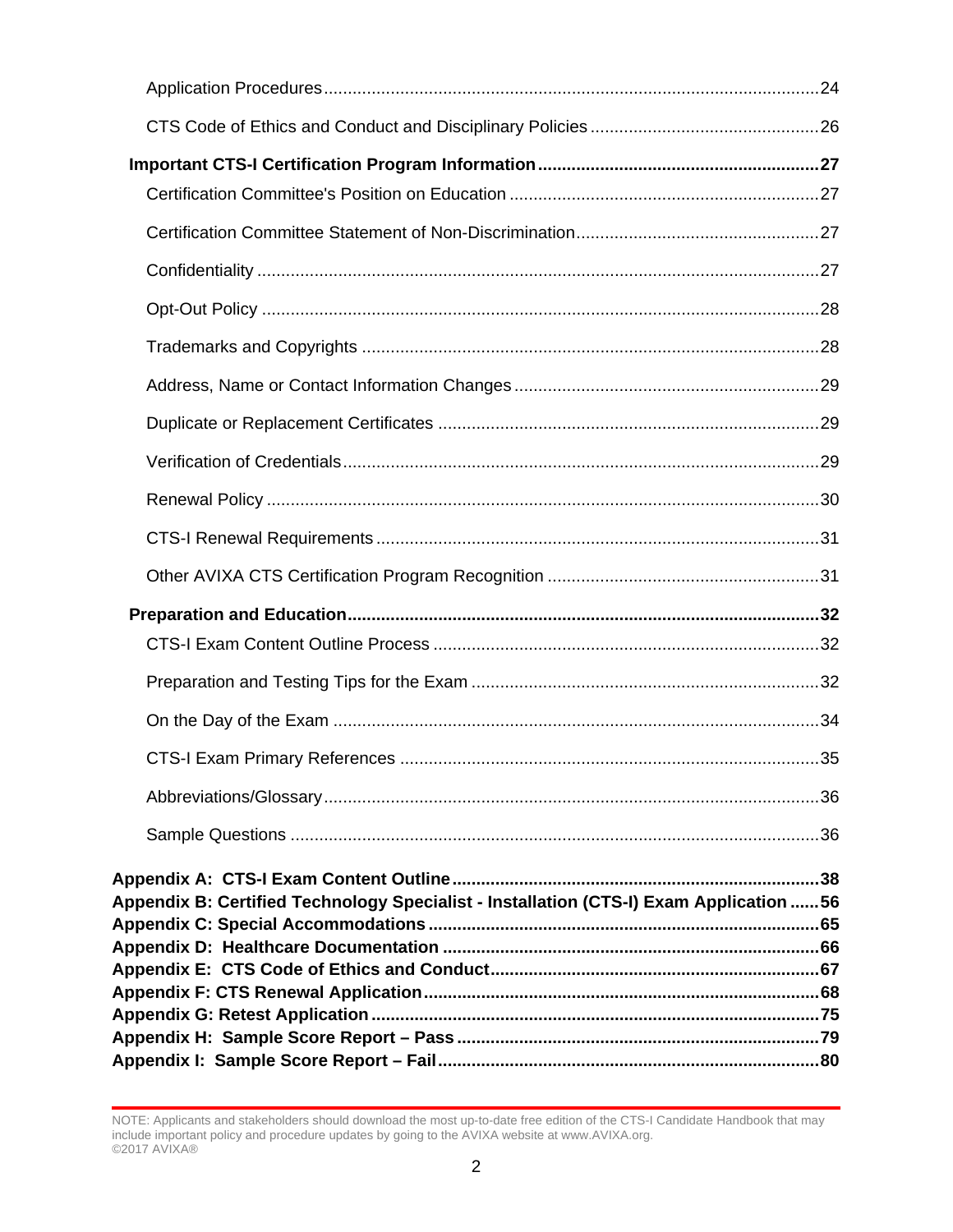# <span id="page-3-0"></span>**Preface**

AVIXA<sup>®</sup> is pleased to continue the growth in recognition, acceptance, and availability of the audiovisual (AV) professional Certified Technology Specialist™ (CTS®) certification program that is recognized worldwide as the leading AV specialist credential.

AVIXA's certification program is accredited through the International Organization of Standardization (ISO) and the International Electrotechnical Commission (IEC) ISO/IEC 17024:2012 certification of personnel as administered in the United States by American National Standards Institute (ANSI). This accreditation achievement verifies compliance with requirements outlined in the internationally accepted standards for assessing personnel certification programs (ANSI/ISO/IEC 17024:2012) and for the operation of accreditation bodies (ISO/IEC 17011).

The independent AVIXA Certification Committee, composed of professional audiovisual volunteers to guide and administer all aspects of the CTS certification program, administers the program. Computer-based exams are provided at testing centers worldwide. The exam development and delivery are continually under review and improvement, utilizing subject matter experts under the guidance of professional exam development experts. This process enhances the level of credibility and defensibility of the CTS credentialing program. The agreement to abide by the CTS Code of Ethics and Conduct is now part of the initial application and a new Ethics and Disciplinary Committee investigates violations, issues sanctions as warranted, and publishes sanctions on the AVIXA website.

Many audiovisual specialist professionals have volunteered and contributed to this effort by serving on committees and other activities to meet the growing need for the CTS credential worldwide and to make the best AV certification program even better. The CTS-I Candidate Handbook online at [www.AVIXA.org/ctsi](https://www.avixa.org/training-certification/certification/cts-i) is an important part of these efforts.

For further information, please contact: AVIXA, Attn. Certification Office 11242 Waples Mill Rd., Suite 200, Fairfax, VA 22030 1.800.659.7469 or +1.703.273.7200; +1.703.991.8259 Fax [certification@AVIXA.org](mailto:certification@infocomm.org) [www.AVIXA.org](http://www.infocomm.org/)

NOTE: Applicants and stakeholders should download the most up-to-date free edition of the CTS-I Candidate Handbook that may include important policy and procedure updates by going to the AVIXA website at www.AVIXA.org. ©2017 AVIXA®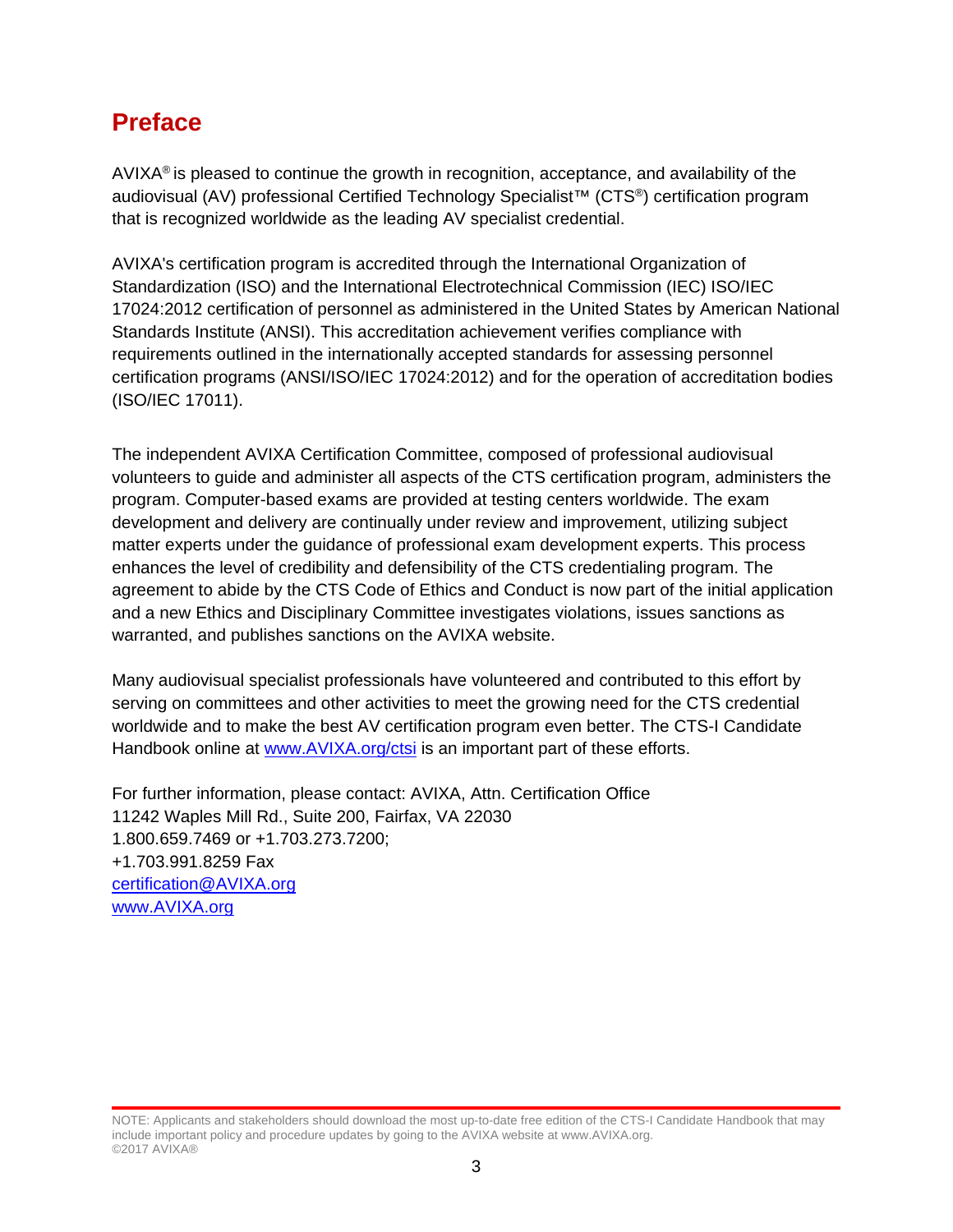# <span id="page-4-0"></span>**Introduction**

Welcome to those interested in the AVIXA CTS-I certification. AVIXA has offered its certification program for more than 30 years and every year certifies more qualified AV professionals than anyone else in the industry. Individuals, companies, and customers have always recognized the CTS-I certification for its credibility and integrity.

A true certification program assesses individuals against peer-developed standards and competencies and provides a credential that is time limited. A certification exam assessment must be independent of any specific course or curriculum. In addition, continued competency is enhanced through ongoing renewal requirements and there must be adherence to a code of ethics.

AVIXA's independent Certification Committee is responsible for providing oversight to the development and administration of credible Certified Technology Specialist certifications (CTS, CTS-D<sup>®</sup> and CTS-I<sup>®</sup>), and to ensure the credentials meet high standards of ethical and professional practice for the audiovisual industry that assures the proficiency and competency of AV professionals.

ANSI/ISO/IEC 17024:2012 accreditation of the CTS program provides many positive benefits for the CTS, CTS-D and CTS-I certification process:

- Defensible and reliable examinations
- Increased value of the CTS, CTS-D and CTS-I credentials
- Increased availability and recognition
- Ability to defend and protect the CTS, CTS-D and CTS-I credentials
- Increased security and confidentiality
- Increased professional acceptance and marketability of the CTS, CTS-D and CTS-I credentials
- Peer development and review with professional test development guidance

It is the policy of the independent AVIXA Certification Committee (Certification Committee) to administer valid, reliable, defensible, and psychometrically sound examinations. To assist in this process, AVIXA has joined with two highly regarded professional testing service organizations that will assist in continuing to maintain and further enhance the CTS, CTS-D, and CTS-I credentials, already recognized worldwide as the leading audiovisual specialist credentials. These companies are:

**Professional Testing, Inc**., of Orlando, Fla., is a full-service provider of assessment and evaluation services for certification organizations and licensing agencies. Professional Testing provides psychometrically sound assessment services to ensure that tests achieve compliance with professional and accreditation standards. Professional Testing will be involved in all certification tests, the development of all certification exams and will conduct ongoing analysis of the performance of each exam to assure its validity and reliability as an assessment instrument.

**Pearson VUE** is the exam delivery company for all AVIXA certification exams. Pearson VUE has a network of testing centers worldwide, which offer reliable exam center proctoring,

NOTE: Applicants and stakeholders should download the most up-to-date free edition of the CTS-I Candidate Handbook that may include important policy and procedure updates by going to the AVIXA website at www.AVIXA.org. ©2017 AVIXA®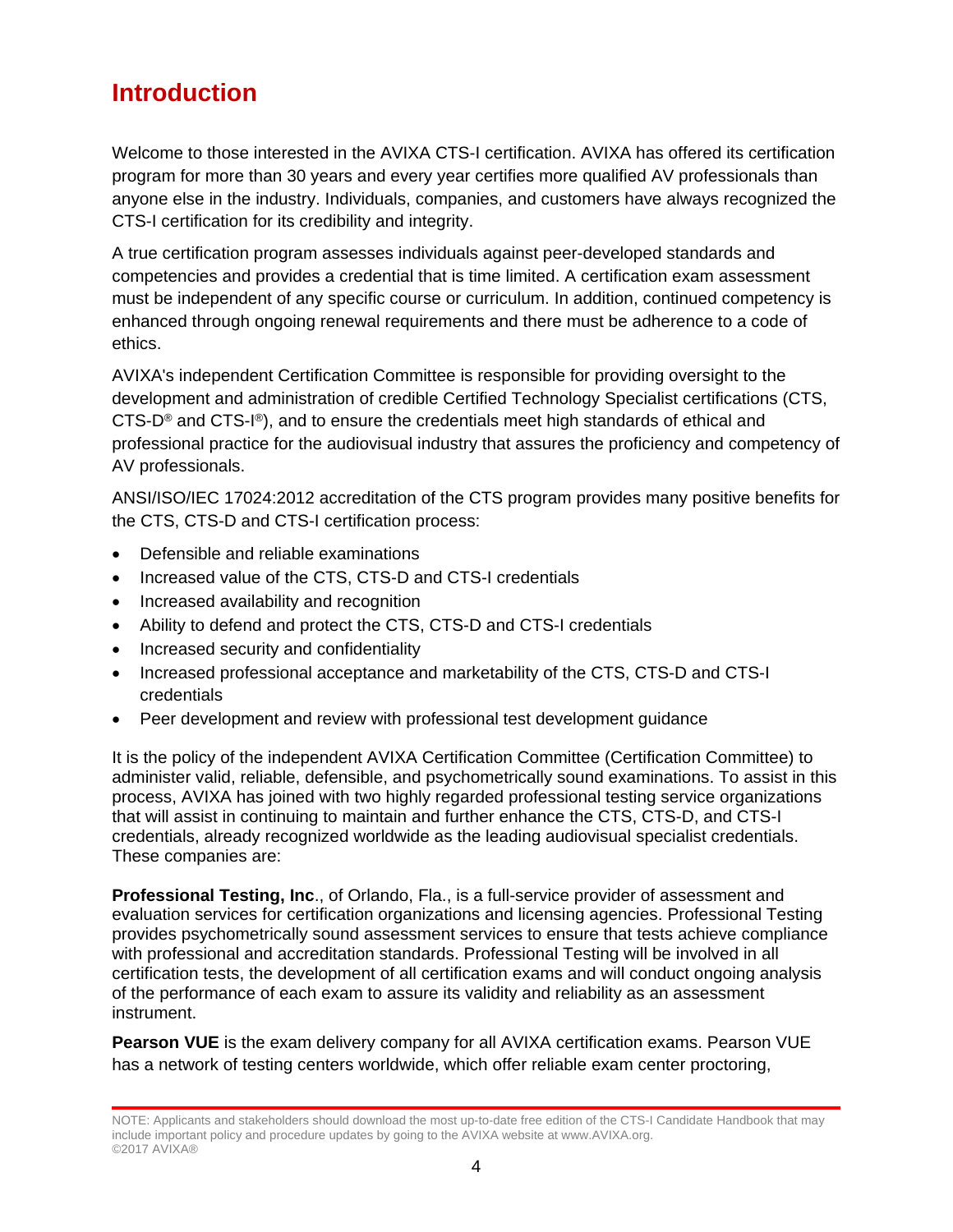administration, and candidate verification. All centers employ a secure, state-of-the-art computer network to deliver exams and manage data.



### *AVIXA Certification Committee Mission Statement*

To provide oversight to the development and administration of credible Certified Technology Specialist certifications (CTS, CTS-D, and CTS-I), and to assure the credentials meet high standards of ethical and professional practice for the audiovisual industry that assure the proficiency and competency of AV professionals.



*Definition of a Certified Technology Specialist-Installation (CTS-I)* Installs and maintains audiovisual systems by following specifications, schematics, codes, and safety protocols; administering installation process logistics; troubleshooting and problem-solving systems; maintaining tools and equipment; and communicating with clients, designers, other trades, other installers and staff to provide the best audiovisual solutions for client needs, on time and within budget.

Successful achievement of a passing score on the exam is required for an individual to earn the CTS-I certification. Each candidate must demonstrate competence in the professional practices for the audiovisual industry commensurate with the standards established by the Certification Committee. In addition, all candidates and CTS-I certificants are required to abide by the CTS Code of Ethics and Conduct and all related AVIXA certification policies and procedures. For a further explanation of the exam development and scoring determination process, see the Summary of the Scoring Process in this handbook.

This handbook describes all aspects of the credentialing process and assists in preparation for the exam. It contains:

- an overview of exam content (the exam content outline)
- admission policies
- guidelines for taking the exam
- an exam application
- suggested study resources
- pertinent facts about policies governing the exam

It also describes the content and procedures for all parts of the exam process. Sample questions and many study resources are provided online at [www.AVIXA.org/ctsi](https://www.avixa.org/training-certification/certification/cts-i) [t](http://www.infocomm.org/cts)o help familiarize candidates with the types of questions appearing on the comprehensive, multiplechoice exam.

NOTE: Applicants and stakeholders should download the most up-to-date free edition of the CTS-I Candidate Handbook that may include important policy and procedure updates by going to the AVIXA website at www.AVIXA.org. ©2017 AVIXA®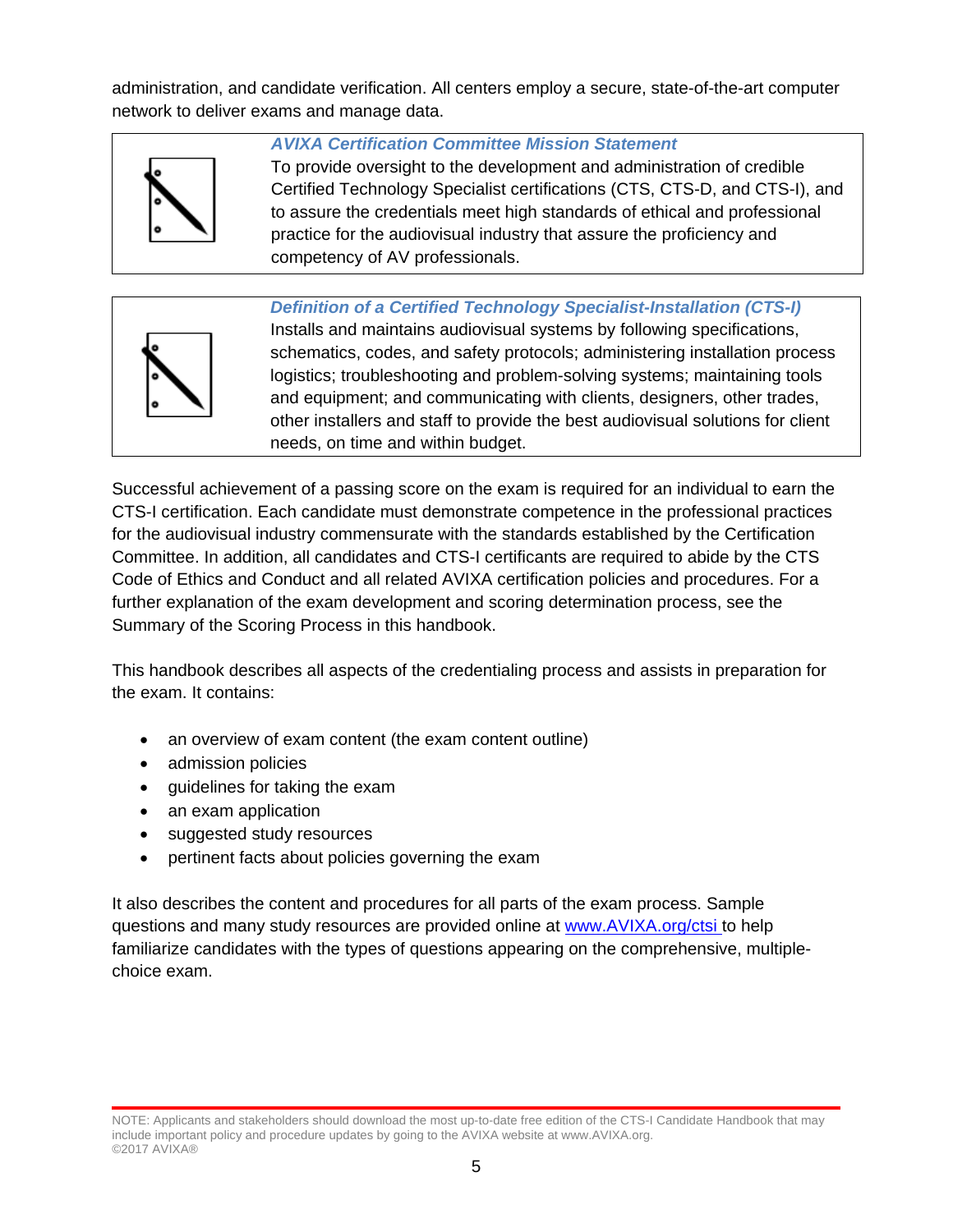

AVIXA's Certified Technology Specialists (CTSs), at all levels of certification, have demonstrated audiovisual technology knowledge and/or skills. Certified individuals adhere to a Code of Ethics and Conduct and maintain their status through continued education. Certification is not a guarantee for performance by certified individuals. Certification demonstrates commitment to professional growth in the audiovisual industry and is strongly supported by AVIXA.

All eligibility, applications, score reports, special accommodation requests and general inquiries regarding AVIXA certification will be handled through the AVIXA Certification Office, with headquarters located in Fairfax, VA., U.S.A.

Direct all inquiries to: AVIXA, Attn. Certification Office 11242 Waples Mill Rd., Suite 200, Fairfax, VA 22030 1.800.659.7469 or +1.703.273.7200 +1.703.991.8259 Fax [certification@AVIXA.org](file://herod/shared/CERTIFICATION/Handbooks/EVO%20in%20Progress/certification@infocomm.org) [www.AVIXA.org](http://www.infocomm.org/)

NOTE: Applicants and stakeholders should download the most up-to-date free edition of the CTS-I Candidate Handbook that may include important policy and procedure updates by going to the AVIXA website at www.AVIXA.org. ©2017 AVIXA®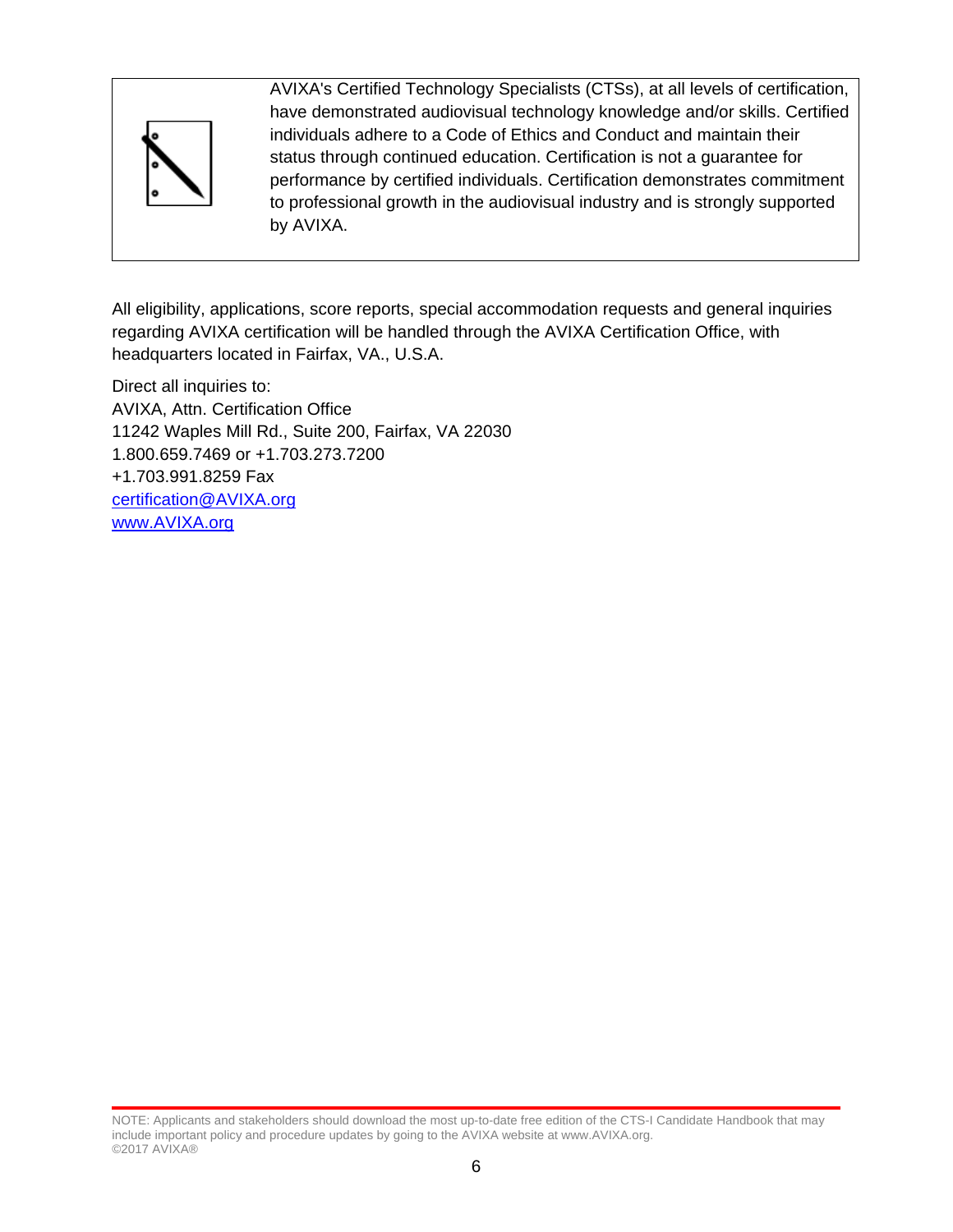# <span id="page-7-0"></span>Glossary of Candidate Handbook Terms

| Glossary | <b>Certification Committee</b><br>The AVIXA independent Certification Committee which AVIXA formed as an<br>independent committee to provide oversight to the development and<br>administration of the AVIXA certification program and has full responsibility for<br>all policies and procedures pertaining to certification.                                                                                                                                                                                                                                                    |
|----------|-----------------------------------------------------------------------------------------------------------------------------------------------------------------------------------------------------------------------------------------------------------------------------------------------------------------------------------------------------------------------------------------------------------------------------------------------------------------------------------------------------------------------------------------------------------------------------------|
| Glossary | <b>Certification Office</b><br>The AVIXA certification staff office that supports the AVIXA independent<br>Certification Committee and its programs.                                                                                                                                                                                                                                                                                                                                                                                                                              |
| Glossary | <b>Certification program</b><br>Refers to a few or to all components associated with awarding a certification.<br>That is, it may refer to the certification examination or to the full set of activities<br>related to awarding and maintaining the credential. These activities include<br>eligibility, examination, recertification, disciplinary action, governance, and<br>policies.                                                                                                                                                                                         |
| Glossary | <b>Certification test</b><br>Typically, a voluntary exam program designed as criterion-referenced testing<br>(CRT) that measures professional competence, and is sponsored by a non-<br>governmental agency. This type of test may be targeted to measure entry-level<br>professional skills, specialty skills within the profession or advanced skills in the<br>profession.                                                                                                                                                                                                     |
| Glossary | <b>Code of Ethics and Conduct</b><br>Canons or professional standards by which certificate holders must agree to<br>uphold and abide. It is frequently an agreed-upon statement of principles and<br>expected behavior and conduct of the certificate holders. Commonly referred to<br>as codes of professional conduct, the canons are subject to enforcement, and<br>certificate holders found in violation of the code of ethics may be subject to<br>disciplinary procedures. Commitment to codes of ethics is a requirement for<br>application to or awarding certification. |
| Glossary | <b>CBT (Computer-Based Testing)</b><br>The mode of test administration in which items are presented to an examinee<br>on a computer screen. Examinees typically indicate their responses by clicking<br>with a mouse. This is an alternative to the more traditional paper-and-pencil<br>testing method.                                                                                                                                                                                                                                                                          |
| Glossary | <b>DACUM</b><br>Acronym for "Developing A Curriculum." This process develops a summary of<br>what a worker does in terms of duties, tasks, knowledge, skills, traits and in<br>some cases the tools the person uses. This information is then presented in a<br>chart or table format.                                                                                                                                                                                                                                                                                            |

NOTE: Applicants and stakeholders should download the most up-to-date free edition of the CTS-I Candidate Handbook that may include important policy and procedure updates by going to the AVIXA website at www.AVIXA.org. ©2017 AVIXA®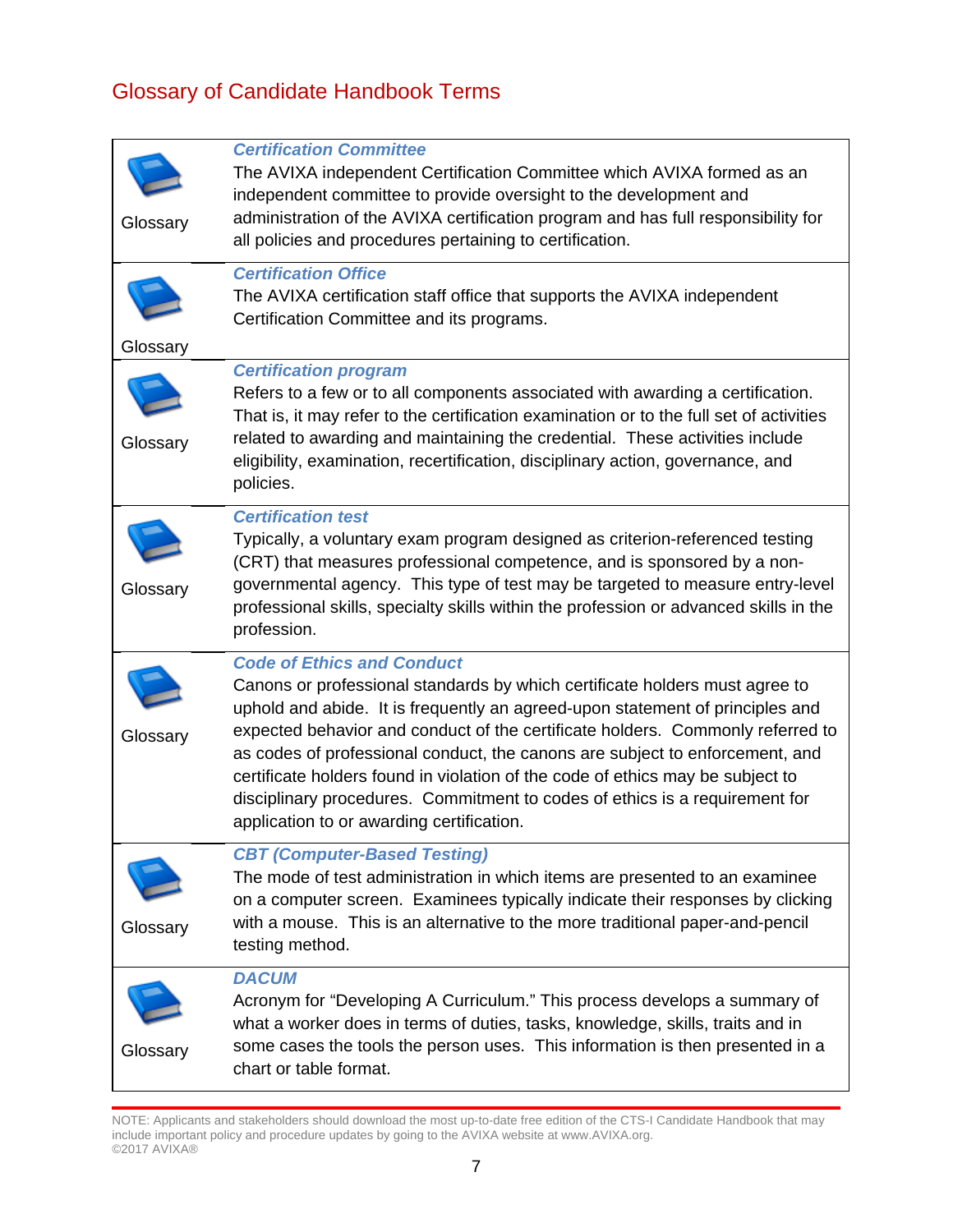

### *Domain* The major categories of a certification test blueprint resulting from a DACUM.

| Glossary |                                                                                                                                                                                                                                                                                                                                                                                                        |
|----------|--------------------------------------------------------------------------------------------------------------------------------------------------------------------------------------------------------------------------------------------------------------------------------------------------------------------------------------------------------------------------------------------------------|
| Glossary | <b>Exam Content Outline</b><br>The term used most frequently to refer to the outline of domains and tasks<br>identified as a result of the DACUM process. It provides the structure for the test<br>forms to be developed. A typical exam content outline has a listing of the<br>content areas to be included on the test, along with the cognitive levels that test<br>items are intended to target. |
| Glossary | <b>Good standing</b><br>Should an individual be currently under sanction, he/she is not considered to be<br>in "good standing."                                                                                                                                                                                                                                                                        |
| Glossary | <b>Item</b><br>Formal term used for "test question," since exam elements are frequently not<br>structured as direct questions.                                                                                                                                                                                                                                                                         |
| Glossary | <b>JTA (Job Task Analysis)</b><br>A study that may be conducted to identify the knowledge, skills and abilities<br>necessary for professional competence in a particular field. A job analysis is<br>frequently conducted to determine the content and competencies that should be<br>included in the certification or licensure exam.                                                                 |
| Glossary | <b>Psychometrician</b><br>A professional who works in the field of psychometrics, or measurement.<br>Specifically, psychometrics refers to the measurement of individuals'<br>psychological attributes, including job-related knowledge, skills and abilities.                                                                                                                                         |
| Glossary | <b>Scheme</b><br>Another word for exam.                                                                                                                                                                                                                                                                                                                                                                |
| Glossary | <b>SME (Subject Matter Expert)</b><br>The term is used to refer to personnel deployed during different phases of the<br>test development process. These individuals have extensive knowledge of the<br>content and competencies assessed by the exam. SMEs are used in test<br>development activities such as item writing, item review and standard setting.                                          |

NOTE: Applicants and stakeholders should download the most up-to-date free edition of the CTS-I Candidate Handbook that may include important policy and procedure updates by going to the AVIXA website at www.AVIXA.org. ©2017 AVIXA®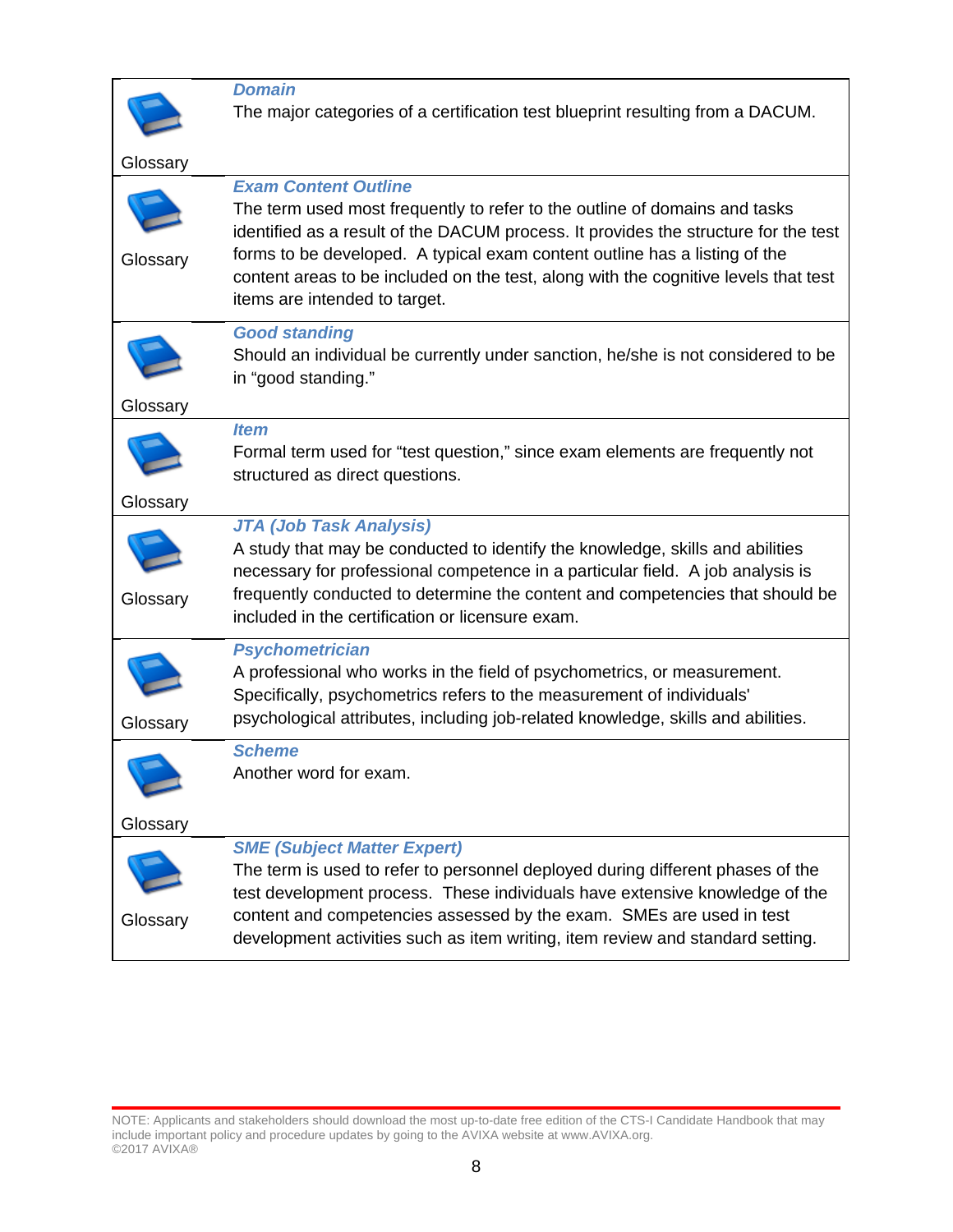# <span id="page-9-0"></span>**CTS-I Application and Exam Process Overview**

1. You must meet all eligibility requirements as of the date of the application.

2. You may apply for the CTS-I by using the application online at [www.AVIXA.org/ctsi,](https://www.avixa.org/training-certification/certification/cts-i) by mail, email, or fax to the AVIXA Certification Office for review and subsequent approval.

3. Once your application is approved by AVIXA, notice of eligibility is sent to Pearson VUE and an email notification is sent to you from AVIXA within 10 business days regarding eligibility approval. Notification includes the required candidate ID number and scheduling information for the exam appointment from the list of available testing locations as found at [www.pearsonvue.com/AVIXA](http://www.pearsonvue.com/infocomm) - Locate a Testing Center.

4. Applications will not be processed unless all required information on the application is completed and application fee is received.

5. You must provide phone and email contact information to facilitate email in receiving confirmation of receipt of application and any necessary phone contact during or following the exam.

6. Your application is approved for a period of 120 days from the date of the eligibility approval notice and you must arrange for **and be tested during** that 120-day period. The exam fee for applications must be paid by using a major credit card or by check at the time the application is submitted.

7. Appointments for taking the exam can only be made with Pearson VUE Testing after approval and notification from AVIXA to you. The earlier you apply, the earlier you can be approved and make an appointment to obtain the date, time, and professional testing center location of your choice.

8. All requests for accommodations related to the Americans with Disabilities Act (or international equivalent) must be forwarded to the AVIXA Certification Office to be attached to your application. There are two forms required: Request for AVIXA Exam Special Accommodations, and Healthcare Documentation of Disability Related Needs. Both are found in this Candidate Handbook as Appendix C and D.

#### **Note: Request forms for Special Accommodations must be received at least 45 days prior to the preferred testing date.**

9. You must submit all name and contact changes to the AVIXA Certification Office, which will then notify Pearson VUE of the changes.

#### **Note: Name changes require documentation of court records.**

10. The AVIXA exams use two different question types: multiple choice and hotspot. The exam is administered in a computer-based testing (CBT) format at established Pearson VUE professional testing centers worldwide. Locations of testing centers are found at [www.pearsonvue.com/AVIXA](http://www.pearsonvue.com/infocomm)

NOTE: Applicants and stakeholders should download the most up-to-date free edition of the CTS-I Candidate Handbook that may include important policy and procedure updates by going to the AVIXA website at www.AVIXA.org. ©2017 AVIXA®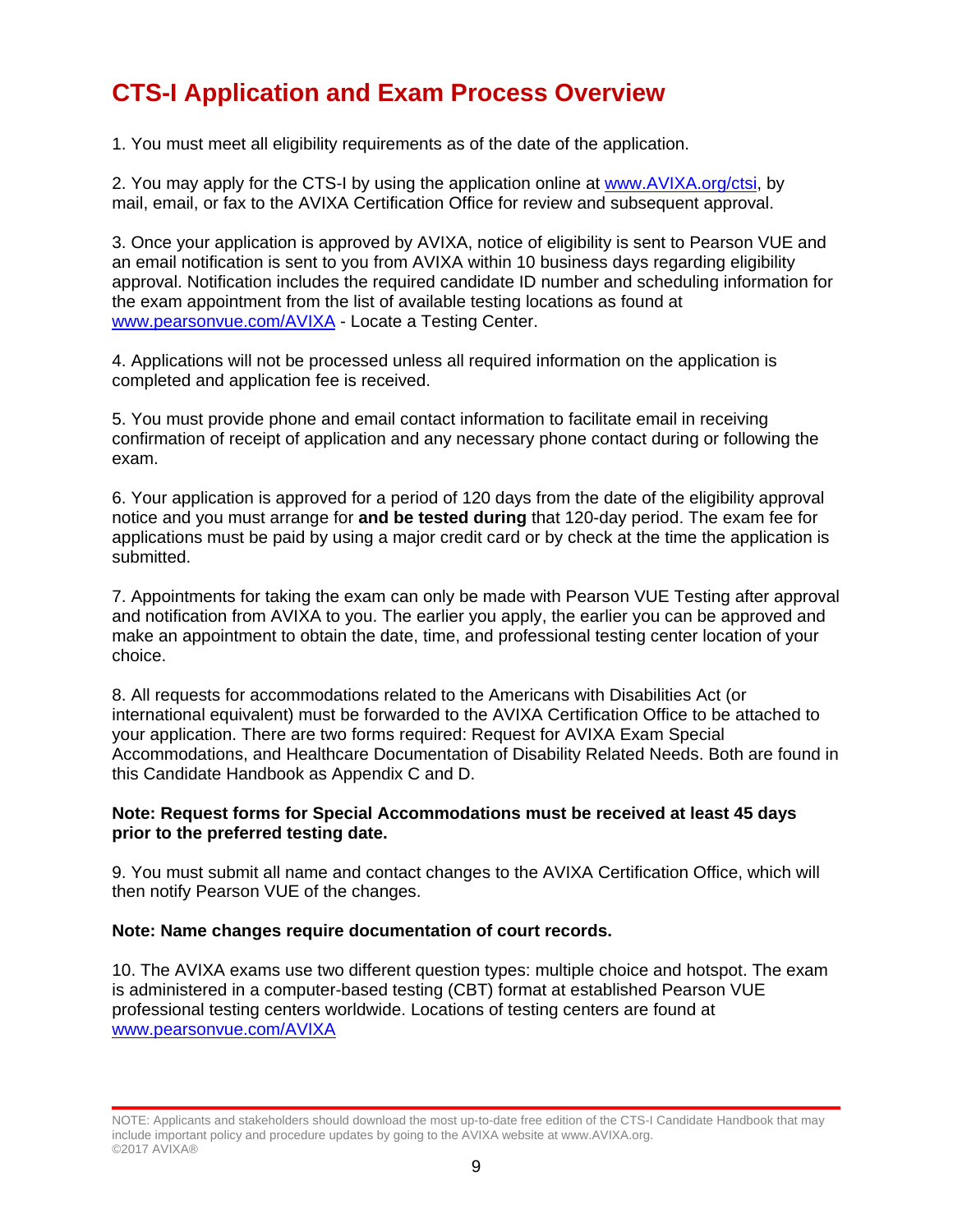11. You are required to bring two forms of valid ID, one of which must be a government issued photo ID with signature (driver's license, government ID or passport), with you to the testing center. (See On the Day of the Exam.). For testing center identification purposes, candidate must bring both a valid government issued ID and a secondary ID that has a matching signature to the name on the government ID.



#### *Important*

The first and last name on the photo ID must match exactly the name submitted in your application. Middle names are not recorded by the testing center.

12. You will be asked to provide a digital signature and have your digital photograph taken at the testing center as a part of the security process.

13. A score report is provided at the testing center upon completion of the exam. No results are provided over the phone. A sample "Pass" and "Fail" score reports are provided in Appendix H and I in this handbook. As appropriate, a certificate, pin, and other information will be sent via mail.

14. See Preparation and Education for more detailed information about the exam.

15. If you fail the exam, up to two retests are allowed by filing a **Retest Application** and submitting payment of a retest fee for each retest. In order to be eligible for the retest fee, candidates must complete and return the Retest Application found as Appendix G, no later than 120 days from the date of your last exam attempt. Please see Fee Schedule for pricing. You are allowed 120 days from the retest approval notification to complete each retest. **There is a minimum waiting period of 30 days before processing/retaking the exam.** After two retest attempts, you must wait a period of 90 days before starting the application process again. This period allows you time to adequately prepare for the retest and prevents over-exposure to the exam.

16. Candidates must reschedule or postpone exam appointments (by contacting Pearson VUE, not AVIXA) no later than 24 hours prior to the testing appointment to avoid additional fees.

17. Requests for retests must be made to AVIXA (not to Pearson VUE) by completing and submitting the Retest Application with appropriate retesting fee.

NOTE: Applicants and stakeholders should download the most up-to-date free edition of the CTS-I Candidate Handbook that may include important policy and procedure updates by going to the AVIXA website at www.AVIXA.org. ©2017 AVIXA®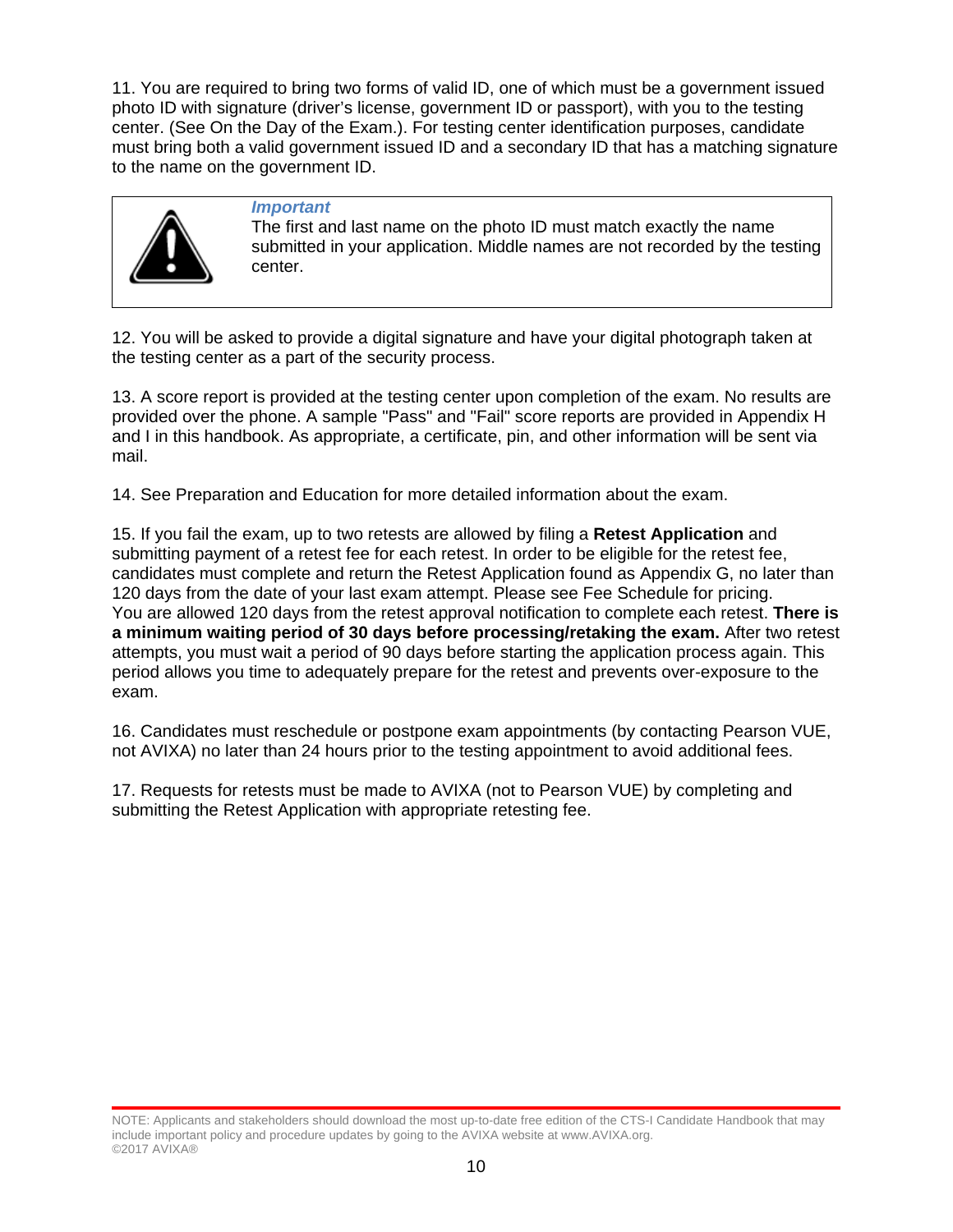# <span id="page-11-0"></span>**Detailed Exam-Related Information**

### <span id="page-11-1"></span>About the Exams

The exam presents each question with four response alternatives (A, B, C and D). One of these represents the single best response and credit is granted only for selection of this response. Candidates are currently provided 150 minutes for 110 questions, 10 of which are non-scoring pilot questions. There is a brief on-screen computer-based tutorial just prior to starting the exam and a brief online survey at the end of the exam. The time allotted to complete the tutorial and survey is in addition to the 150-minute exam time. *(Also see [Preparation and Education.](javascript:%20if%20(%20typeof(NewPage)%20!=%20))*

It is the policy of the Certification Committee that all certification examinations will be developed utilizing a psychometrically valid process. The exam questions are based upon a Job Task Analysis from which the Exam Content Outline is created, which can be seen in this handbook as Appendix A or a more detailed copy of the complete Job Task Analysis can be found at [www.AVIXA.org/ctsi.](https://www.avixa.org/training-certification/certification/cts-i) Questions are written in a format that evaluates a candidate's ability to perform the job tasks as listed in the Exam Content Outline rather than solely on the basis of knowledge recall or memorization of facts. Candidates are strongly encouraged to review this CTS-I Job Task Analysis information as they consider applying and preparing for the CTS-I exam.

Exam questions are written by individuals certified as CTS-I or deemed otherwise as subject matter experts, reviewed and validated by both test development experts and other subject matter experts. As with other professional credentialing exams, the exact questions cannot be revealed; however, the Exam Content Outline, primary references, and tips on how to prepare are available in this handbook and online at [www.AVIXA.org/ctsi.](https://www.avixa.org/training-certification/certification/cts-i)

### <span id="page-11-2"></span>Foreign Language Exams

The CTS-I exam is available in English.

### <span id="page-11-3"></span>Acceptance Process

If your application is approved for eligibility, an eligibility acceptance letter will be emailed to you by AVIXA within 10 business days of AVIXA receiving the completed application package with payment. The letter will contain proof of acceptance, your unique candidate ID number, contact information to schedule the testing appointment with Pearson VUE and additional information.

### **CTS-I exam eligibility requires that candidates:**

NOTE: Applicants and stakeholders should download the most up-to-date free edition of the CTS-I Candidate Handbook that may include important policy and procedure updates by going to the AVIXA website at www.AVIXA.org. ©2017 AVIXA®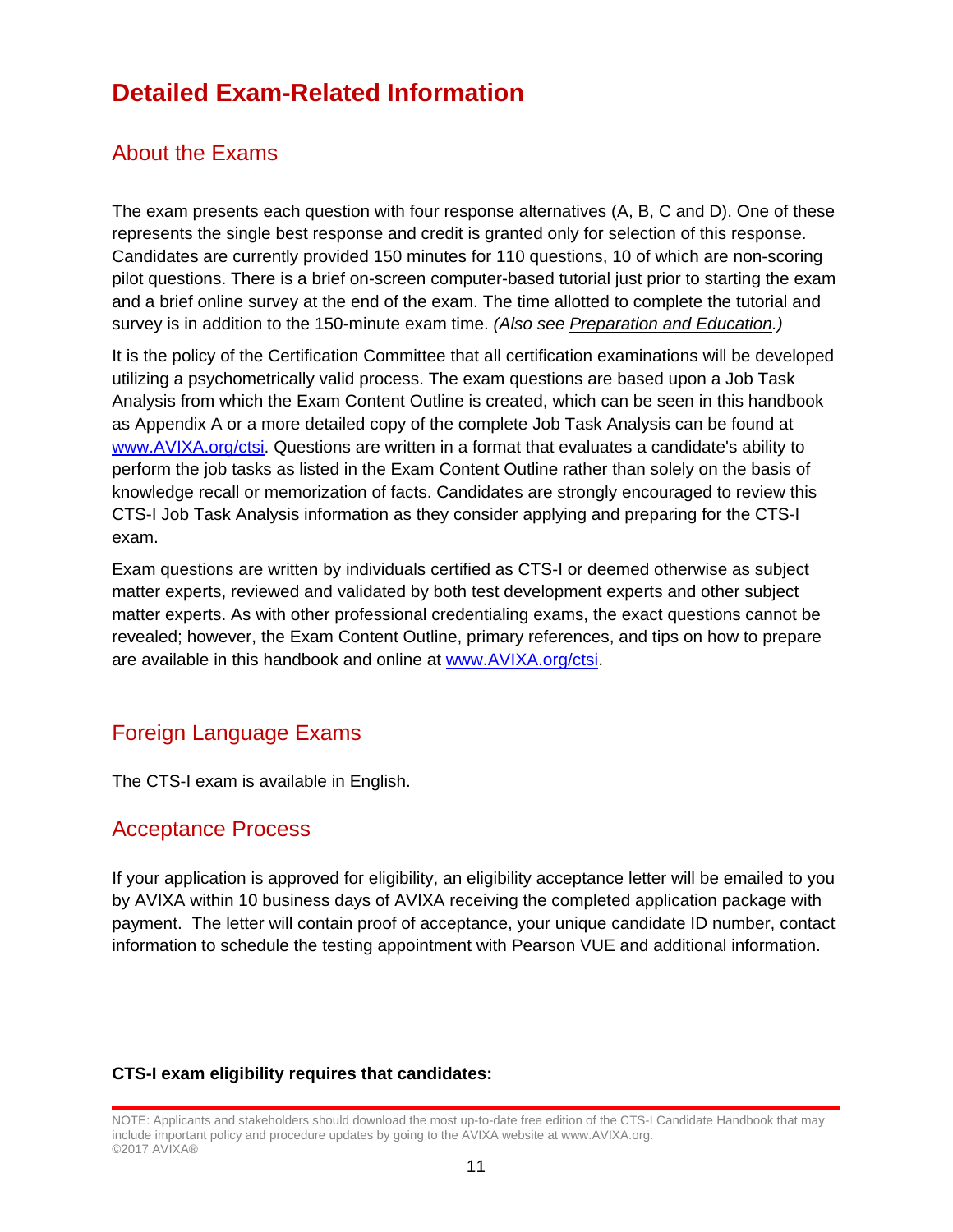1. Agree to the terms and conditions as noted in the CTS-I Application, which includes agreement to the CTS Code of Ethics & Conduct.

2. It is strongly recommended that candidates have the skills and/or experience as indicated in the Exam Content Outline, found in Appendix A.

3. Must have a valid CTS certification and be in good standing with the Certification Committee (no sanctions or pending investigations)

4. Verify that they have a minimum of two (2) years of audiovisual INSTALLATION experience.

5. Must have each of the required specific skills or education as listed in the CTS-I application by a signature verification or recognized course.

6. Agree to read and abide by the CTS Code of Ethics and Conduct

CTS-I applications that are complete, meet all eligibility requirements, and for which payment has been approved, will be initially processed and an e-mail sent to the applicant within 10 business days of receiving the completed CTS-I application with required documentation in the AVIXA Certification Office. Applications that are incomplete or for which payments have been denied will delay approval. If the application is not accepted, a letter of explanation will be emailed to the applicant. Please be sure to include all required documentation with your application to avoid denial and/or delay.

# <span id="page-12-0"></span>Professional Testing Centers and Locations

AVIXA exams are administered through the professional testing company Pearson VUE, which provides state-of-the-art testing centers and services in the United States and internationally. All CTS exams are now computer-based tests (CBTs). Pearson VUE testing centers incorporate state-of-the-art security and professionally designed testing environments.

Applicants are strongly encouraged to make sure they know the exact location and physically travel to the exam site prior to the exam date to prevent getting lost and arriving late. In addition, it is strongly recommended that extra time be allowed in the event of unforeseen circumstances such as a traffic delay, flat tire and weather conditions. Plan your trip to arrive at least 30 minutes before your appointment. **No-shows or late arrivals (which are considered noshows) will NOT be admitted and will result in an additional fee and a requirement to reschedule as described under No-Shows or Late-for-Appointment below.** 



The physical addresses of all Pearson VUE testing centers are available at *[www.pearsonvue.com/AVIXA](http://www.pearsonvue.com/infocomm)*, click on Locate a Testing Center.

NOTE: Applicants and stakeholders should download the most up-to-date free edition of the CTS-I Candidate Handbook that may include important policy and procedure updates by going to the AVIXA website at www.AVIXA.org. ©2017 AVIXA®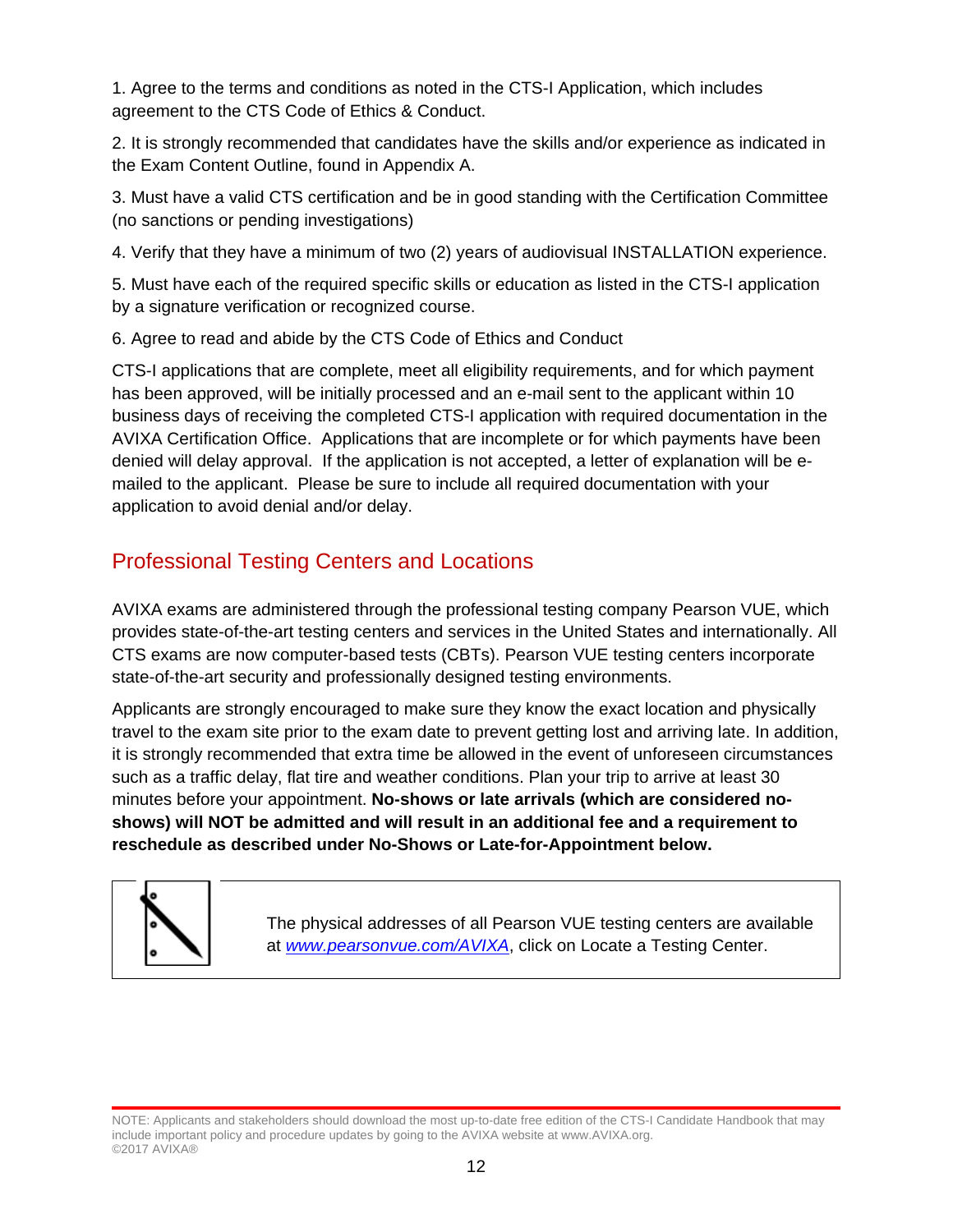# <span id="page-13-0"></span>Exam Appointment Scheduling and Rescheduling Process

An approved candidate's information is sent from AVIXA to Pearson VUE at the time the eligibility approval email is sent to the candidate. The candidate may then contact Pearson VUE after 24 hours from receipt of the eligibility approval to schedule the testing appointment. Candidates who are approved for testing have a 120-day window from the date of the eligibility approval notice to complete the initial exam.

Note: The earlier an applicant who has been approved contacts Pearson VUE to schedule the testing site, date and time, the better the chance of obtaining the preferred choice, as all testing centers are scheduled on a first-come, first-served appointment basis. Once the candidate has made a confirmed appointment with Pearson VUE, the testing center will immediately send the candidate an appointment confirmation email.

To change the original exam center appointment, or to postpone or reschedule the testing appointment date or time, the candidate must contact Pearson VUE. Candidates must reschedule or postpone exam appointments (by contacting Pearson VUE - not AVIXA) no later than 24 hours prior to the testing appointment to avoid additional fees.

### <span id="page-13-1"></span>No-Shows or Late-for-Appointment Policies

Candidates who are late or do not arrive for the testing appointment, or who do not cancel or reschedule their testing appointment as described in the previous section, will be required to reapply and re-schedule the testing appointment through AVIXA. Candidates must complete and submit a reinstatement application along with the reinstatement fee to AVIXA, no later than 120 days from the missed/not scheduled exam. The reinstatement fee includes the testing center seat fee.

Certain extenuating circumstances may be appealed to the Director of Certification at AVIXA. Examples include disaster resulting in an officially declared "local state of emergency," death of an immediate family member within 14 calendar days prior to the exam date (copy of death certificate or obituary must be provided for consideration of the cancellation and rescheduling fee to be waived), or sudden illness or injury. A doctor's verification may be required.

### <span id="page-13-2"></span>Fee Schedule (Exam Application, Rescheduling, No-Show, Retesting, Renewal, Replacement/Duplicate Certificates)

The exam fee must be paid by providing credit card information on the application form or attaching a check at the time the application is submitted.

NOTE: Applicants and stakeholders should download the most up-to-date free edition of the CTS-I Candidate Handbook that may include important policy and procedure updates by going to the AVIXA website at www.AVIXA.org. ©2017 AVIXA®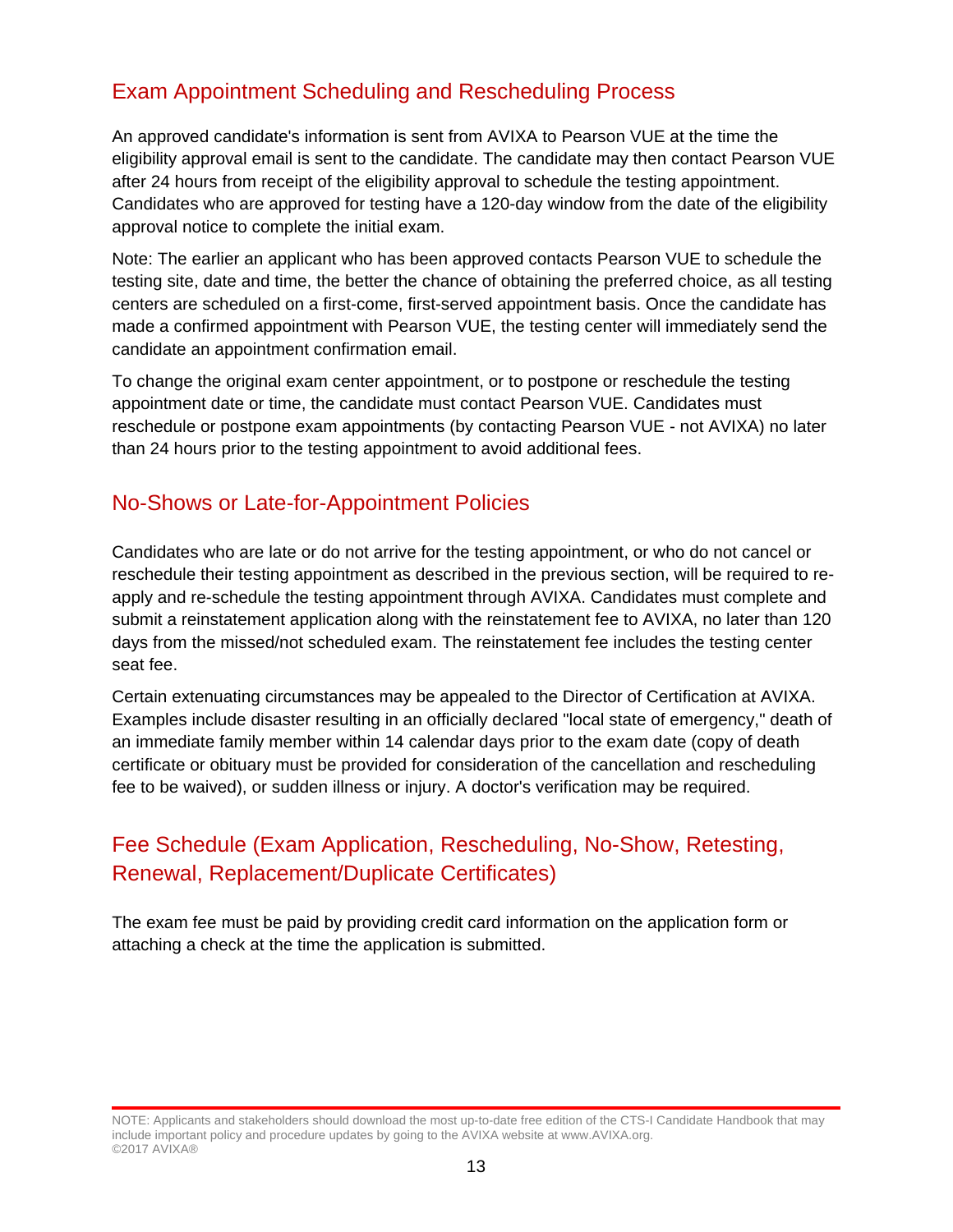### <span id="page-14-0"></span>Certification Fee Schedule

| <b>2018 CERTIFICATION FEE SCHEDULE</b><br>Effective January $1st$ , 2018<br><b>Applicable VAT and taxes are NOT included</b> |               |                       |               |                       |               |                       |               |                       |
|------------------------------------------------------------------------------------------------------------------------------|---------------|-----------------------|---------------|-----------------------|---------------|-----------------------|---------------|-----------------------|
|                                                                                                                              | <b>USD</b>    | <b>USD</b>            | <b>Euro</b>   | <b>Euro</b>           | <b>GBP</b>    | <b>GBP</b>            | <b>AUD</b>    | <b>AUD</b>            |
|                                                                                                                              | <b>Member</b> | Non-<br><b>Member</b> | <b>Member</b> | Non-<br><b>Member</b> | <b>Member</b> | Non-<br><b>Member</b> | <b>Member</b> | Non-<br><b>Member</b> |
|                                                                                                                              |               |                       |               |                       |               |                       |               |                       |
| <b>CTS</b>                                                                                                                   | 375           | 475                   | 320           | 400                   | 280           | 360                   | 490           | 630                   |
| <b>CTS-D</b>                                                                                                                 | 475           | 575                   | 400           | 490                   | 350           | 440                   | 630           | 760                   |
| CTS-I                                                                                                                        | 475           | 575                   | 400           | 490                   | 350           | 440                   | 630           | 760                   |
| <b>Developing Country</b>                                                                                                    | 165           | 215                   | 140           | 180                   | 125           | 160                   | 220           | 280                   |
| <b>Developing Country</b>                                                                                                    | 215           | 265                   | 180           | 230                   | 160           | 200                   | 280           | 350                   |
| <b>Developing Country</b>                                                                                                    | 215           | 265                   | 180           | 230                   | 160           | 200                   | 280           | 350                   |
| <b>Retest/Reinstatement</b>                                                                                                  | 130           |                       | 110           |                       | 100           |                       | 170           |                       |
| <b>Renewal</b>                                                                                                               |               | 130                   |               | 110                   |               | 100                   | 170           |                       |
| <b>Dual Specialty Renewal</b>                                                                                                |               | 260                   | 220           |                       |               | 200                   | 340           |                       |

AVIXA is providing exams at a reduced fee to individuals in certain countries in order to make certification more accessible worldwide. AVIXA uses The World Bank's annual country and lending groups report in order to determine which countries will be eligible for reduced exam fees. Below are the countries currently eligible:

| <b>East Asia and Pacific</b>           |                      |                           |
|----------------------------------------|----------------------|---------------------------|
| American Samoa                         | Malaysia             | Samoa                     |
| Cambodia                               | Marshall Islands     | Solomon Islands           |
| China                                  | Micronesia, Fed. Sts | Thailand                  |
| Fiji                                   | Mongolia             | Timor-Leste               |
| Indonesia                              | Myanmar              | Tuvalu                    |
| Kiribati                               | Palau                | Tonga                     |
| Korea, Dem. Rep.                       | Papua New Guinea     | Vanuatu                   |
| Lao PDR                                | Philippines          | Vietnam                   |
| <b>Europe and Central Asia</b>         |                      |                           |
| Albania                                | Kazakhstan           | <b>Russian Federation</b> |
| Armenia                                | Kosovo               | Serbia                    |
| Azerbaijan                             | Kyrgyz Republic      | Tajikistan                |
| <b>Belarus</b>                         | Macedonia, FYR       | <b>Turkey</b>             |
| Bosnia and Herzegovina                 | Moldova              | Turkmenistan              |
| <b>Bulgaria</b>                        | Montenegro           | Ukraine                   |
| Georgia                                | Romania              | Uzbekistan                |
| <b>Latin America and the Caribbean</b> |                      |                           |

NOTE: Applicants and stakeholders should download the most up-to-date free edition of the CTS-I Candidate Handbook that may include important policy and procedure updates by going to the AVIXA website at www.AVIXA.org. ©2017 AVIXA®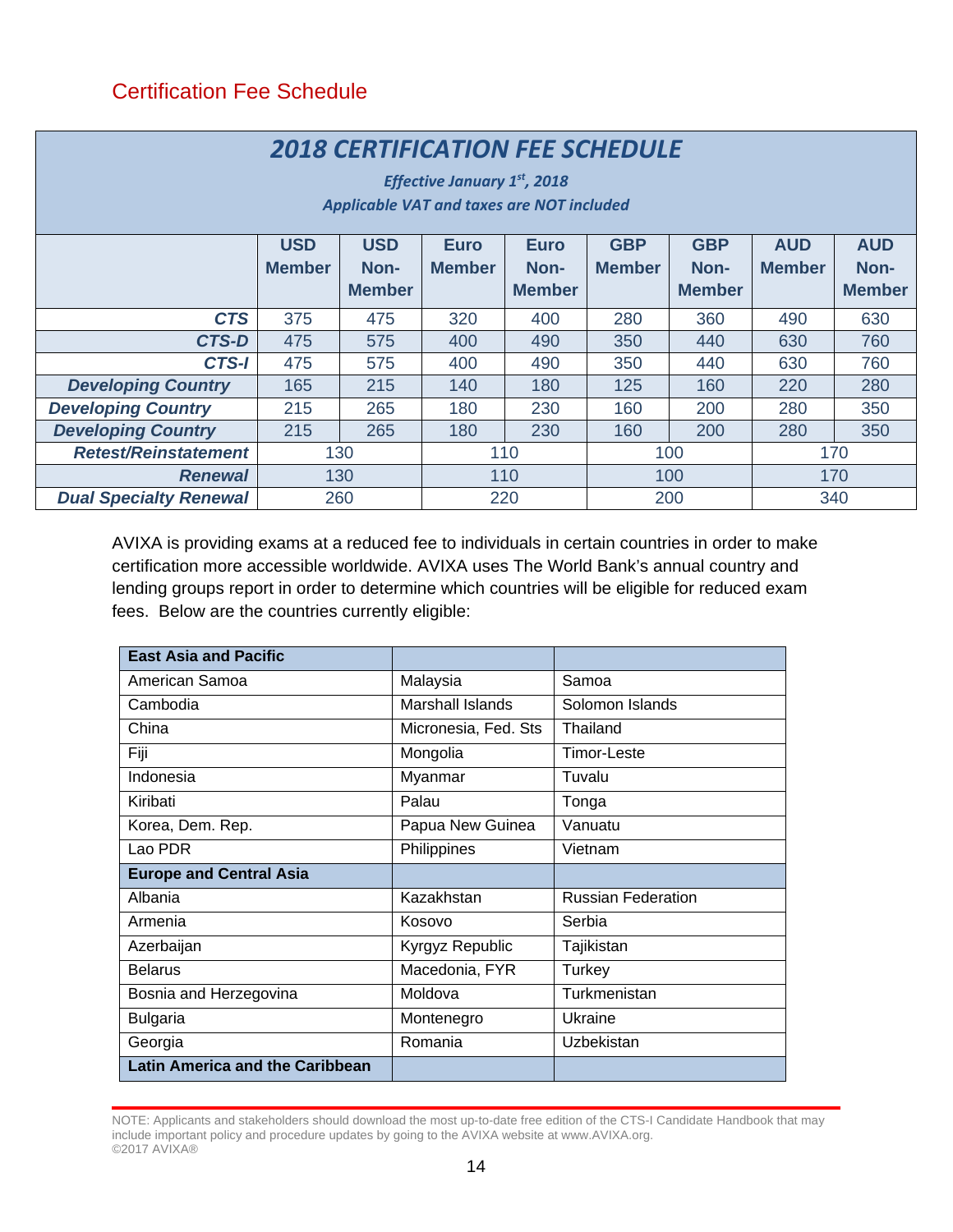| Argentina                           | Ecuador                 | Nicaragua                         |
|-------------------------------------|-------------------------|-----------------------------------|
| <b>Belize</b>                       | El Salvador             | Panama                            |
| <b>Bolivia</b>                      | Grenada                 | Paraguay                          |
| <b>Brazil</b>                       | Guatemala               | Peru                              |
| Colombia                            | Guyana                  | St. Lucia                         |
| Costa Rica                          | Haiti                   | St. Vincent and the<br>Grenadines |
| Cuba                                | Honduras                | Suriname                          |
| Dominica                            | Jamaica                 | Venezuela, RB                     |
| Dominican Republic                  | Mexico                  |                                   |
| <b>Middle East and North Africa</b> |                         |                                   |
| Algeria                             | Jordan                  | Tunisia                           |
| Djibouti                            | Lebanon                 | West Bank and Gaza                |
| Egypt, Arab Rep.                    | Libya                   | Yemen, Rep.                       |
| Iran, Islamic Rep.                  | Morocco                 |                                   |
| Iraq                                | Syrian Arab<br>Republic |                                   |
| <b>South Asia</b>                   |                         |                                   |
| Afghanistan                         | India                   | Pakistan                          |
| Bangladesh                          | <b>Maldives</b>         | Sri Lanka                         |
| <b>Bhutan</b>                       | Nepal                   |                                   |
| <b>Sub-Saharan Africa</b>           |                         |                                   |
| Angola                              | Gabon                   | Nigeria                           |
| <b>Benin</b>                        | Gambia, The             | Rwanda                            |
| Botswana                            | Ghana                   | São Tomé and Principe             |
| <b>Burkina Faso</b>                 | Guinea                  | Senegal                           |
| Burundi                             | Guinea-Bissau           | Sierra Leone                      |
| Cameroon                            | Kenya                   | Somalia                           |
| Cabo Verde                          | Lesotho                 | South Africa                      |
| Central African Republic            | Liberia                 | South Sudan                       |
| Chad                                | Madagascar              | Sudan                             |
| Comoros                             | Malawi                  | Swaziland                         |
| Congo, Dem. Rep.                    | Mali                    | Tanzania                          |
| Congo, Rep                          | Mauritania              | Togo                              |
| Côte d'Ivoire                       | <b>Mauritius</b>        | Uganda                            |
| <b>Equatorial Guinea</b>            | Mozambique              | Zambia                            |
| Eritrea                             | Namibia                 | Zimbabwe                          |
| Ethiopia                            | Niger                   |                                   |

# <span id="page-15-0"></span>Examination Withdrawal with Partial Refund of Fee

In order to be considered for complete withdrawal of testing with a refund of a portion of the examination fee (equal to one half original fee paid due to administrative and seat fees); the

NOTE: Applicants and stakeholders should download the most up-to-date free edition of the CTS-I Candidate Handbook that may include important policy and procedure updates by going to the AVIXA website at www.AVIXA.org. ©2017 AVIXA®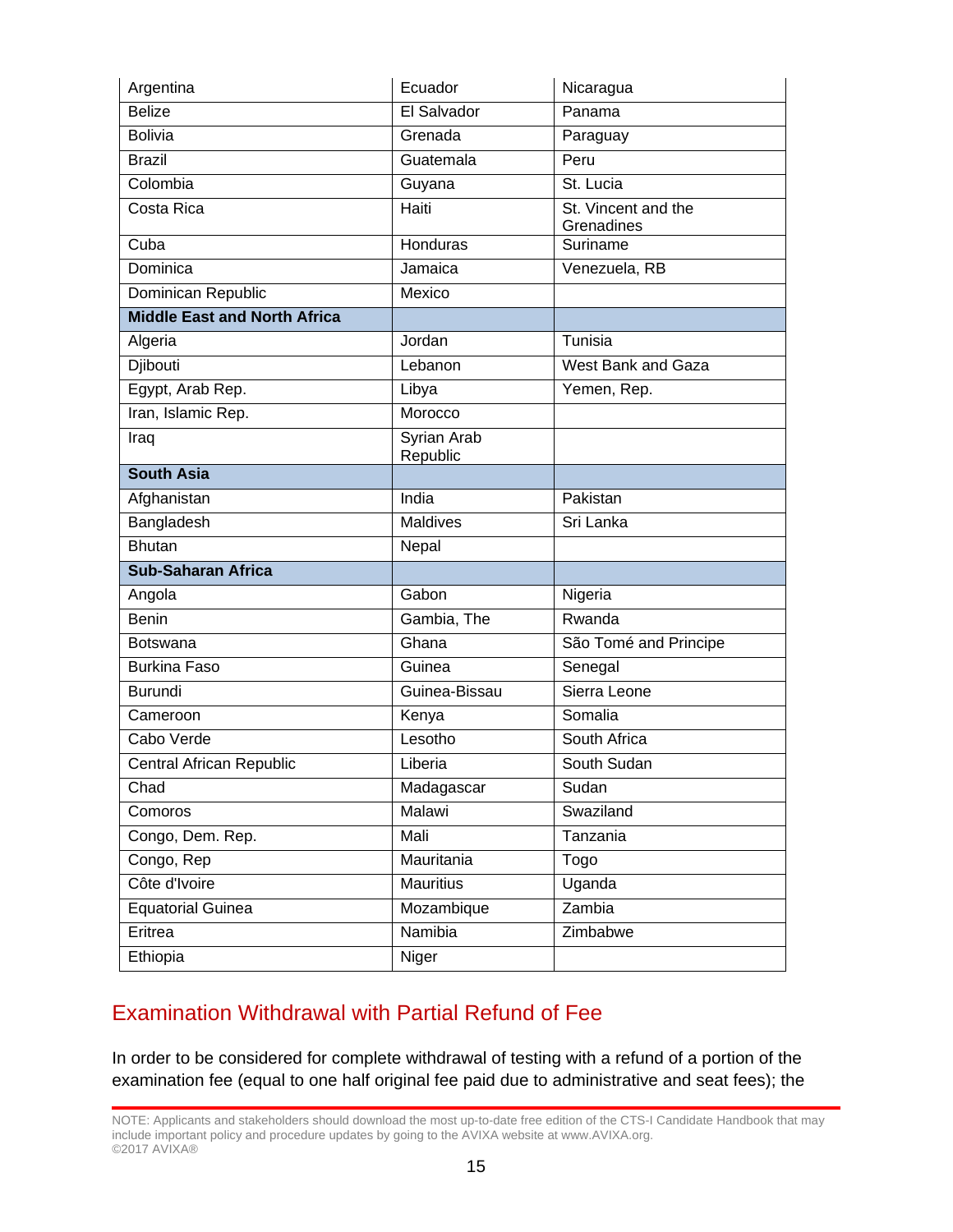approved candidate must contact the AVIXA office directly within the 120-day eligibility time frame. In the event there is an examination scheduled, the candidate must provide the examination cancellation email from Pearson Vue at the time of requesting partial refund.

# <span id="page-16-0"></span>On the Day of the Exam

Candidates should report to the exam center on the day of exam as instructed in their appointment confirmation letter and plan to arrive at least 30 minutes prior to the appointment time. Candidates must check in using two forms of valid ID, one of which must be a government issued photo ID with signature (driver's license, government ID or passport) with you to the testing center. For testing center identification purposes, candidate must bring both a valid government issued ID and a secondary ID that has a matching signature to the name on the government ID. **THE FIRST AND LAST NAMES ON THE PHOTO ID MUST MATCH EXACTLY THE NAMES SUBMITTED ON THE APPLICATION OR THE CANDIDATE WILL BE DENIED ADMISSION.** Candidates can make changes to their names by contacting AVIXA [\(certification@AVIXA.org\)](mailto:certification@infocomm.org) prior to scheduling their exam appointment. Candidates will also be required to provide a digital signature and have a digital photo taken when checking in.

The candidate demographic information used in exam application/eligibility documents, the certification database, on the certification, etc. is recorded in English. For certain Asian countries, specifically, China, Hong Kong and Taiwan, if a candidate does not have their English name printed on his/her passport, the candidate must use standard Pinyin to translate his/her name into English to match up to the required ID policies noted below. For ID purposes at the testing center the candidate must fulfill ONE of these options:

**Valid Passport Option**- For the exam application and certification process candidates should use the name as displayed on a valid passport. For ID purposes at the testing center, the candidate must present a valid passport which matches the exam application and eligibility notice.

### OR

**Government Issued ID and one other ID Option**- The standard Pinyin English translated name must be used for the exam application and certification process. For testing center identification purposes, **both** a valid government issued National ID for the photo verification **and** either a valid credit card or military ID that has a matching signature to the name on the National ID for the signature portion of the verification of ID must be provided by the candidate. Testing center staff will verify that the standard Pinyin English translated names on the two presented IDs match the exam application/eligibility documents.



Candidates will not be admitted to take the exam if any of the above requirements are not met. Candidates who are not permitted to test due to violation of the above agreement will forfeit their exam fee, and must reapply and pay a reinstatement fee in order to reschedule another exam date no later than 120 days from the missed/not scheduled exam.

NOTE: Applicants and stakeholders should download the most up-to-date free edition of the CTS-I Candidate Handbook that may include important policy and procedure updates by going to the AVIXA website at www.AVIXA.org. ©2017 AVIXA®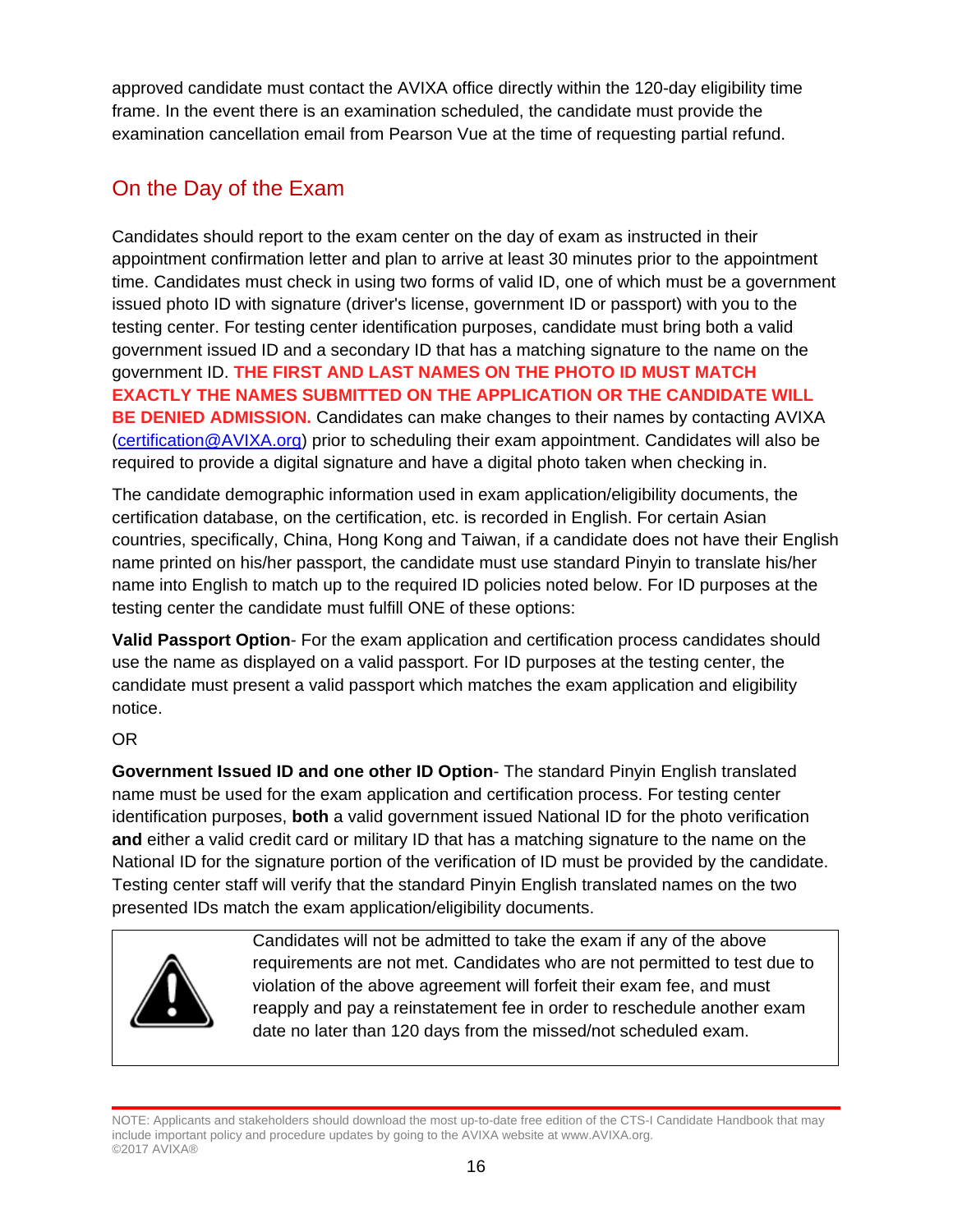Candidates should be at the exam site at least 30 minutes prior to the scheduled start time. It is not necessary (however, it is preferred) to have your email or letter of confirmation with you, but you must have proper identification, which includes the valid ID mentioned above with the name and address on the ID matching the information on file with AVIXA and Pearson VUE (per earlier confirmations sent to the candidate upon scheduling).



Anyone who arrives after the assigned testing appointment time will be considered a "no-show," will not be admitted and will be required to re-apply by contacting AVIXA and paying a reinstatement fee in order to retake the exam, no later than 120 days from the missed/not scheduled exam.

The exam center supervisor will keep the official time and ensure that the proper amount of time is provided for the exam. There is a countdown timer in the upper left of the screen that will display the amount of time left. Shortly after completion of the exam the candidate will receive an email and will be requested to complete an electronic survey, which will be used to measure and improve the entire exam process.

The candidate will be reminded when logging in to the testing center computer screen prior to being allowed to take the exam that he/she has agreed to follow the CTS Code of Ethics and Conduct and non-disclosure agreements earlier during the application process.

During the exam, candidates will have access to an online calculator and a wipe-off note board provided by the testing center.

Candidates will have the capability to provide comments for any question, as well as mark questions and return to them for review.

Candidates are not allowed to bring anything into the testing room. Secure lockers are provided to candidates to store their personal items while taking the exam.

### **The following are NOT PERMITTED in the exam room or center:**

- slide rules, papers, dictionaries or other reference materials
- telephones, signaling devices such as pagers, cell phones
- alarms or recording/playback devices of any kind
- calculators
- photographic or image copying devices
- electronic devices of any kind
- jewelry or watches (time will be displayed on computer screen and wall clocks in each testing center)
- caps or hats (except for religious reasons)

No exam materials, notes, documents, or memoranda of any kind are to be taken from the exam room. Questions concerning the content of the exam will not be answered during the exam. Listen carefully to the instructions given by the supervisor and read all directions thoroughly.

The supervisor may dismiss a candidate from the exam for any of the following reasons: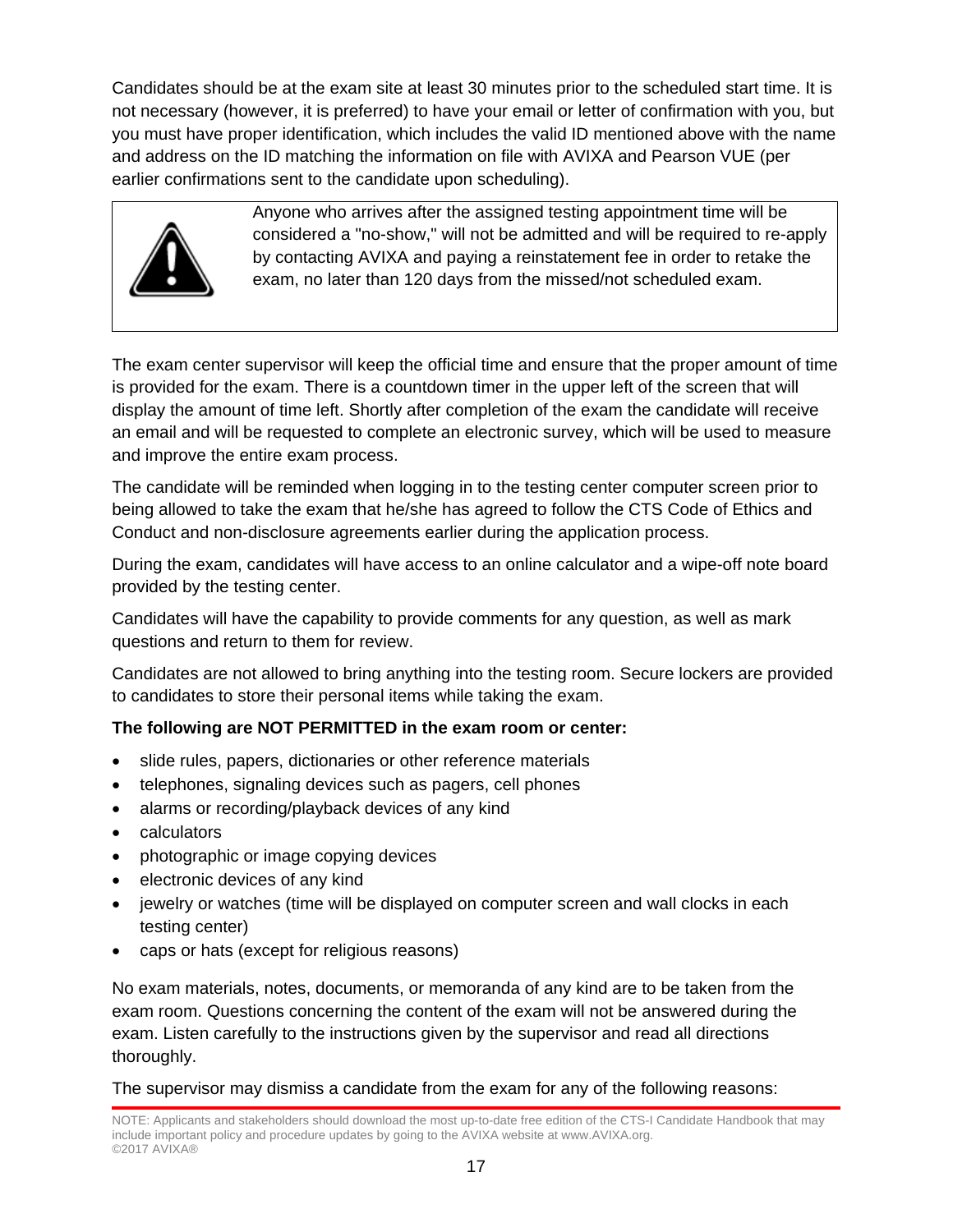- If the candidate's admission to the exam is unauthorized
- If a candidate creates a disturbance or gives or receives help
- If a candidate attempts to remove exam materials or notes from the testing room
- If a candidate attempts to take the exam for someone else
- If a candidate has in his/her possession any item excluded from the exam center as specified above
- If a candidate exhibits behavior consistent with memorization or copying of exam items

Restroom breaks are permitted but are included as part of the allotted time for the actual exam.

Any individual who removes or attempts to remove exam materials including memorizing exam questions or observed cheating in any manner while taking the exam will be subject to disciplinary and/or legal action. Sanctions could result in removal of the credential or denial to apply for any AVIXA credential.

Any unauthorized individual found in possession of exam materials will be subject to disciplinary procedures in addition to possible legal action. If the individual is a Certified Technology Specialist, sanctions could result in the removal of certification.

Candidates in violation of AVIXA testing policies are subject to forfeiture of exam fee, disciplinary and/or legal action.

# <span id="page-18-0"></span>Hazardous Weather or Local Emergencies

In the event of hazardous weather, or any other unforeseen emergencies occurring on the day of an exam, Pearson VUE will determine whether circumstances require the cancellation. Every attempt will be made to administer all exams as scheduled. Pearson VUE has an incident management team, which handles these events. When an exam center must be closed, Pearson VUE contacts all affected candidates and asks them to reschedule. Candidates are contacted through every means available: email and all phone numbers. This is another reason for candidates to provide and maintain up-to-date contact information with AVIXA and Pearson VUE.

### <span id="page-18-1"></span>Exam Security

All exam materials are the property of AVIXA. Removal of any material from the exam room by unauthorized persons is prohibited. Copyrights for the CTS, CTS-D and CTS-I exams are owned by AVIXA. Any attempt to reproduce or memorize all or part of the exam is prohibited by law unless written permission is obtained from AVIXA.

# <span id="page-18-2"></span>Appeals and Complaints

### **Eligibility Appeals**

NOTE: Applicants and stakeholders should download the most up-to-date free edition of the CTS-I Candidate Handbook that may include important policy and procedure updates by going to the AVIXA website at www.AVIXA.org. ©2017 AVIXA®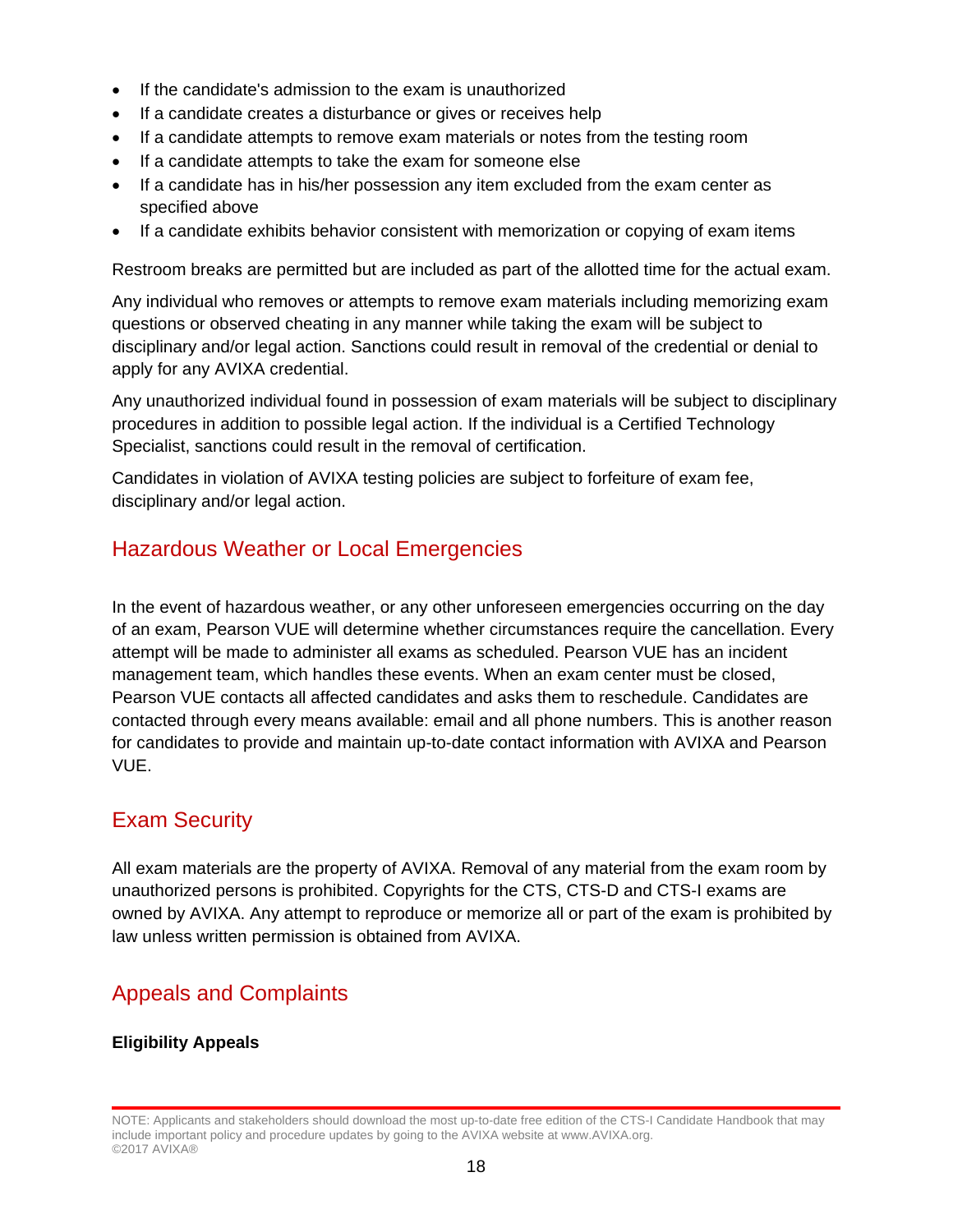Applicants who are denied eligibility may request reconsideration of the decision of denial by making an appeal to the Eligibility Committee. Requests for an appeal must be made no later than 30 days after the applicant is denied. Appeals are reviewed by the Director of Certification to determine if the appeal is a valid appeal. Should the appeal be found invalid, the Director of Certification shall notify the candidate of the reason(s) the appeal is not valid. The Director of Certification shall also notify the candidate if additional information is needed, or the appeal is being forwarded to the Appeals Committee for review. Within 60 days of the receipt of the written appeal, the Eligibility Committee must conclude its deliberations. Decisions of the Eligibility Committee can be appealed to the Appeals Committee. Requests for appeal to the Appeals Committee must be made no later than 30 days after the Eligibility Committee decision. Within 60 days of the receipt of the written appeal the Appeals Committee must conclude its deliberations. All decisions of the Appeals Committee are final.

### **Certification Appeals**

Appeals of the denial of initial certification may only be made for:

- •Technical difficulties experienced during exam administration
- •Fairness of the execution of the certification testing procedures

Appeals must be submitted in writing to the Director of Certification within 30 days of the instance in question. Appeal requests must include specific reasons for the appeal. Appeals are reviewed by the Director of Certification to determine if the appeal is a valid appeal. Should the appeal be found invalid, the Director of Certification shall notify the candidate of the reason(s) the appeal is not valid. Should the appeal be found valid, the Director of Certification will assign an appeals number to the case and gather all additional information relative to the specific appeal issue to be considered. The appeal case packet will then be forwarded to the Appeals Committee for review and a conference call meeting with the Appeals Committee will be established for deliberation of the case. After the Appeals Committee, has concluded its deliberations and reached a decision, the Director of Certification or designated certification staff will notify the applicant in writing.

### **Renewal Appeals**

Requests for an appeal in the case of a denied renewal must be made to the Certification Office no later than 30 days after the notification to the applicant of denied renewal. Appeals are reviewed by the Director of Certification to determine if the appeal is a valid appeal. Should the appeal be found invalid, the Director of Certification shall notify the candidate of the reason(s) the appeal is not valid. The Director of Certification shall also notify the candidate if additional information is needed, or if the appeal is being forwarded to the Renewal Committee for review. Within 60 days of the receipt of the written appeal, the Renewal Committee must conclude its deliberations.

Decisions of the Renewal Committee can be appealed to the Appeals Committee. Requests for appeal to the Appeals Committee must be made no later than 30 days after the Renewal

NOTE: Applicants and stakeholders should download the most up-to-date free edition of the CTS-I Candidate Handbook that may include important policy and procedure updates by going to the AVIXA website at www.AVIXA.org. ©2017 AVIXA®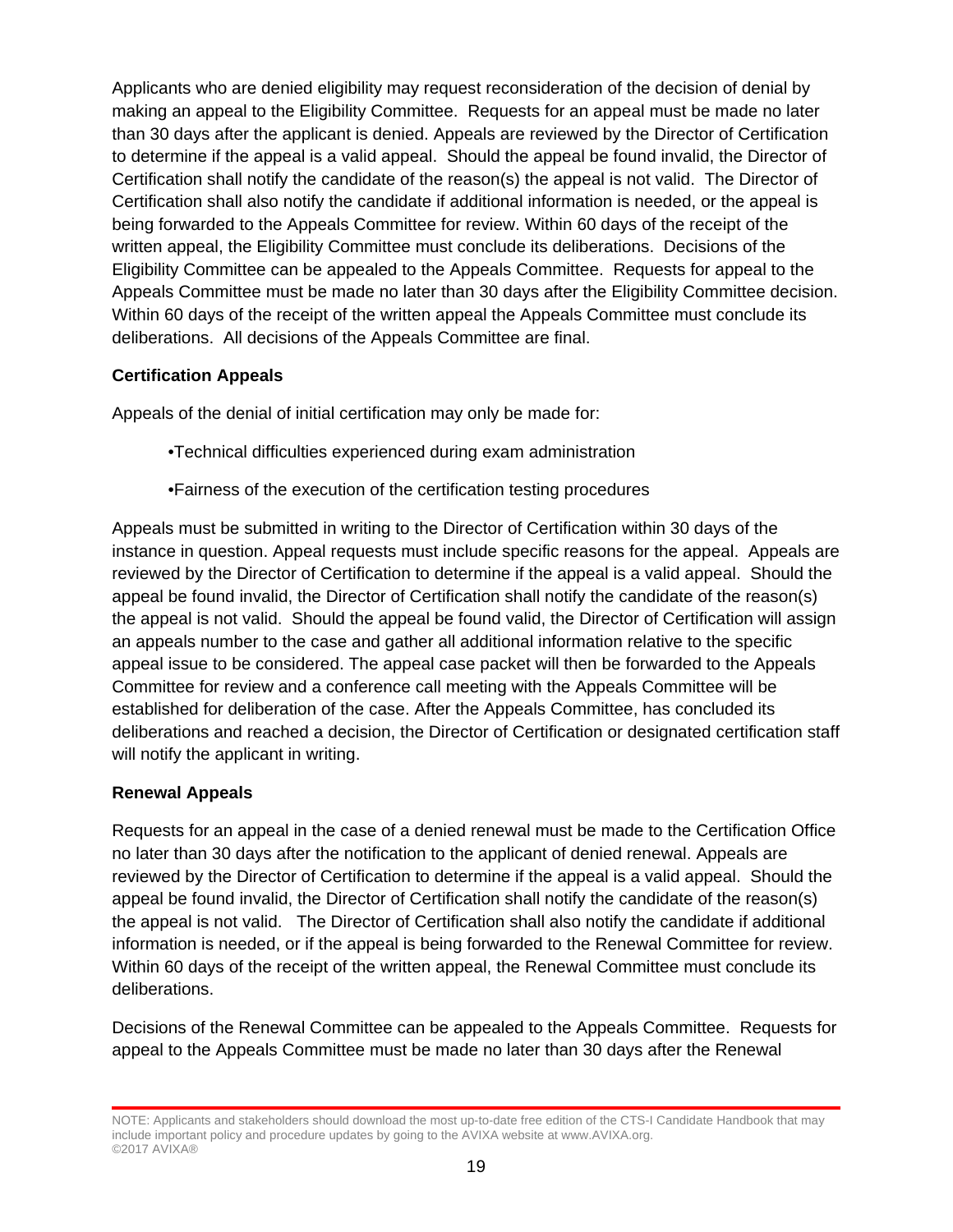Committee decision. Within 60 days of the receipt of the written appeal, the Appeals Committee must conclude its deliberations. All decisions of the Appeals Committee are final.

#### **Administrative Complaints**

Any individual applying for certification or recertification may file a complaint of an administrative nature. Administrative complaints include dissatisfaction with services including, but not limited to: not adhering to published deadlines; not providing information regarding fees, refunds, exam registration information, requirements for certification and recertification, Code of Ethics, etc.; failure to administer the examination; or general dissatisfaction with services related to certification.

Complaints related to examination content, examination administration irregularities, and alleged violations of the Code of Ethics are handled through separate complaints processes.

Complaints must be submitted in writing, utilizing the Administrative Complaint Form, to AVIXA Certification within 3 business days following the date on which the individual encountered the service leading to the complaint. Complaints received beyond the deadline will not be considered.

Upon receipt, AVIXA Certification shall review the complaint and acknowledge receipt of the complaint to the complainant. Complaints not falling under the categories established as "Administrative" shall be considered invalid and no further action shall occur. The complainant shall be informed of this within 5 business days following the date of receipt of the complaint.

AVIXA Certification has 5 business days following the date of receipt of the complaint, to investigate the complaint. Within 2 business days of completion of the investigation, the complainant will receive a response, and if the complaint is valid and actionable, the complainant shall be notified of the redress, if any. Redress shall be proportionate to the nature of the complaint and shall be granted on a case-by-case basis. All decisions of AVIXA Certification are final.

### **Code of Ethics and Conduct Complaint Process**

Every candidate and audiovisual professional certified through the Certification Committee must adhere to the Certification Committee CTS Code of Ethics and Conduct.

When it is believed that a CTS®, CTS-D® or CTS-I® has violated this code, the first step is to complete the Professional Discipline Complaint Form in its entirety, sign it, and submit with any documentation to the AVIXA Certification Office.

Upon receipt, the Ethics and Disciplinary Committee will determine whether an inquiry can be initiated under its authority. This committee will consider matters regarding possible violations of the CTS Code of Ethics and Conduct including falsification of applications.

The ethics and disciplinary process used will be governed by the Rules and Procedures of the Ethics and Disciplinary Committee.

NOTE: Applicants and stakeholders should download the most up-to-date free edition of the CTS-I Candidate Handbook that may include important policy and procedure updates by going to the AVIXA website at www.AVIXA.org. ©2017 AVIXA®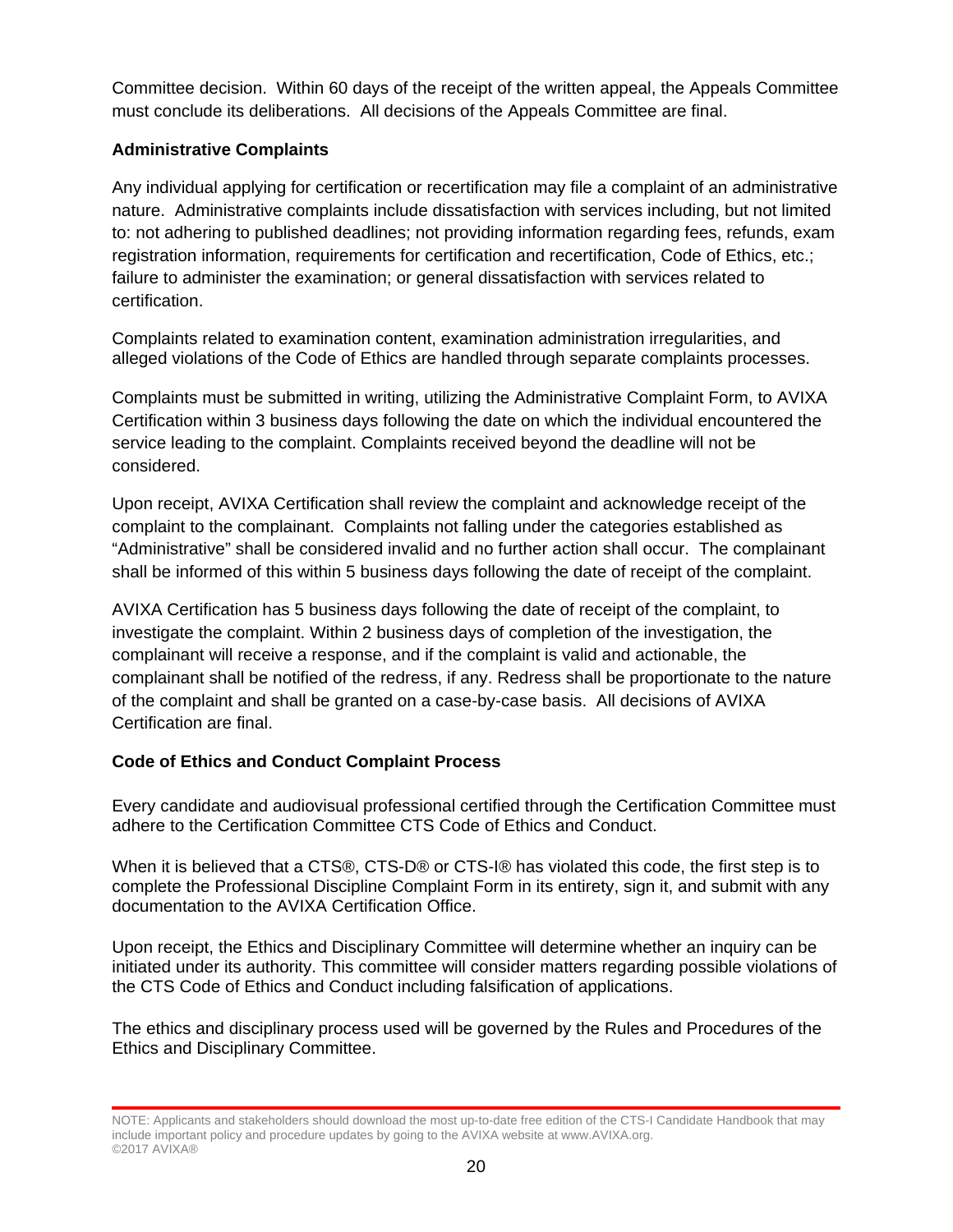The Ethics and Disciplinary Committee shall have the power to, but shall not be obligated to, investigate all allegations of unprofessional and unethical conduct that may be harmful to colleagues, the public, or that otherwise may be contrary to the objectives of the CTS Code of Ethics and Conduct, provided that such allegations are made in writing and are signed by the complainant.

If, during the course of its investigation, the committee determines that there may be additional violations of the code, the committee may investigate and reach appropriate findings regarding such additional violations within the Certified Technology Specialist Rules and Procedures Regarding Ethical and Professional Discipline Complaints.

The Ethics and Disciplinary Committee reports findings to the Certification Committee, publishes sanctions and shall also at least annually review the CTS Code of Ethics and Conduct and the Certified Technology Specialist Rules mentioned above to ensure that the integrity, professionalism and competency of those certified through the CTS program are suited to the needs of AVIXA and the audiovisual profession.

Matters involving fraudulent use of the credential and/or trademark or copyright violations will be investigated and aggressively pursued by the Certification Committee and AVIXA.

### <span id="page-21-0"></span>Summary of Scoring Process

AVIXA establishes the minimum passing score for each examination based on an extensive psychometric profile of the examination. The final passing score for each examination form is established by a panel of subject matter experts using a criterion-referenced process, which defines the minimally acceptable level of competence.

**Note: In order to allow scores on one examination form to be compared to scores on another examination form, the scores are scaled so that the passing score is always 350 out of a possible 500 points. The scaling process is a simple linear transformation that does not affect the rank ordering of scores or whether a particular candidate passes or fails the examination. This process is very similar to that used for converting measurements from inches to centimeters; the actual length of the item being measured has not changed, only the scale used to describe the length has been changed.** 

Candidates who do not pass the examination are provided with percentages of correctly answered items in primary content areas. An additional [scoring FAQ sheet i](https://www.avixa.org/training-certification/certification/cts-i)s provided online. As an additional quality control step, analysis of each item's (question's) actual performance is conducted by psychometricians on a periodic basis. On a rare occasion if an item is determined through this analysis to be a "poor performer" using psychometric analysis and subsequent review by the exam committee, credit may be given retroactively to scores already issued. If the adjustment changes should move a candidate from a fail to pass category, the AVIXA certification office will notify the candidate and process accordingly. Only candidates whose status changes from fail to pass as a result of the adjustment will be notified.

The percentage scores reported for each content domain are provided in order to help candidates identify their relative areas of strength and weakness in order to assist them with future study efforts. It is not possible to arrive at your total exam score by averaging these

NOTE: Applicants and stakeholders should download the most up-to-date free edition of the CTS-I Candidate Handbook that may include important policy and procedure updates by going to the AVIXA website at www.AVIXA.org. ©2017 AVIXA®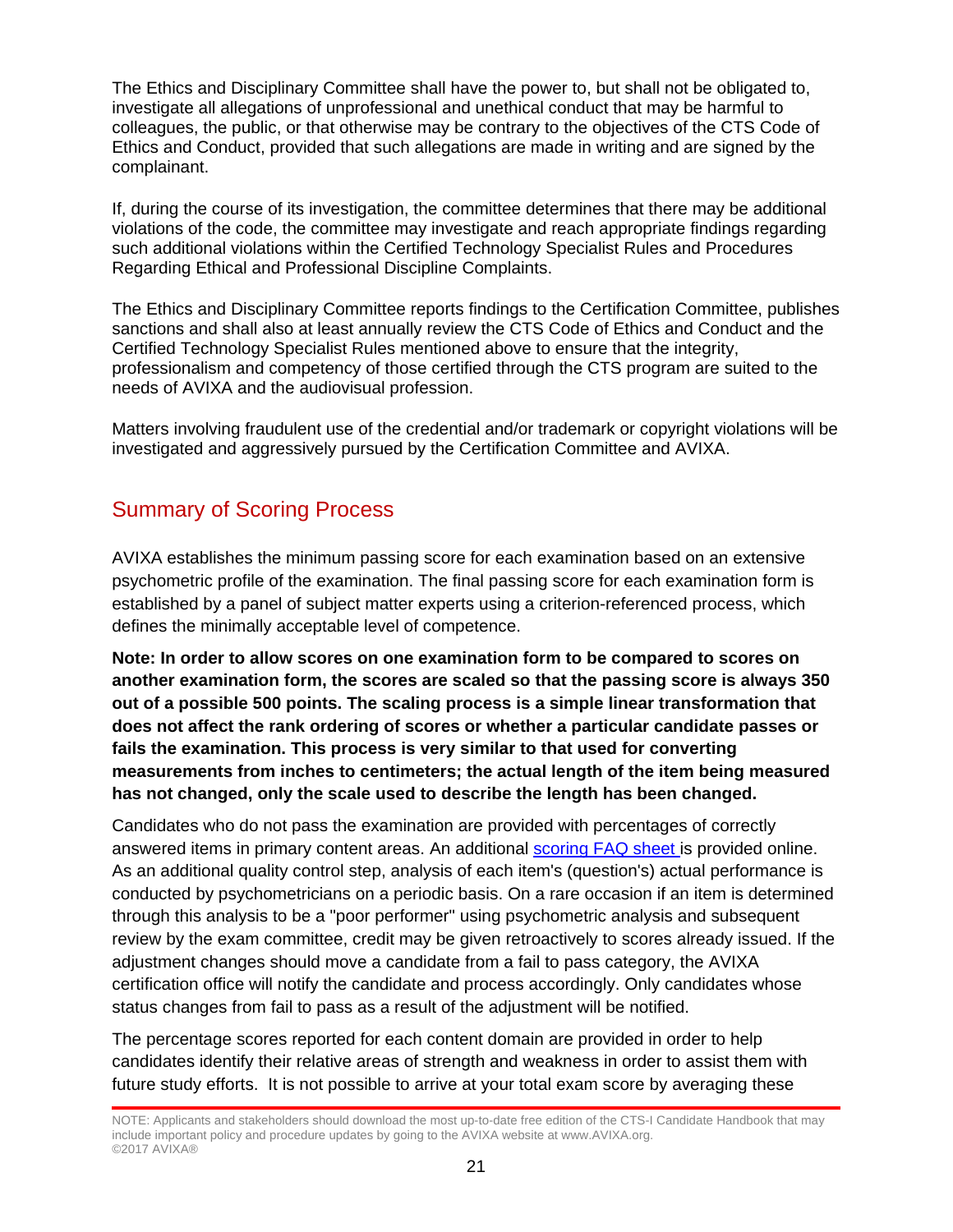percentages because there are differing numbers of items on the examination from each of the domains. Information on the number of questions drawn from each domain is provided in the Candidate Handbook.

The passing standard was established by a panel of content experts using criterion referenced process which takes into consideration the difficulty of the questions used on each examination form. As a result, the actual number of questions that must be answered correctly in order to pass may vary slightly. In other words, on a harder examination form candidates would have to answer fewer items in order to achieve a passing score. In order to allow scores from one examination form to be compared to scores from another form, professional testing experts scale the scores so that the passing score on both forms is equal to 350. Even though 350 is 70 percent of 500, the passing score on the examination may not be exactly 70 percent.

For further information, please see the Scaled Scoring FAQ on the [www.AVIXA.org/ctsi](https://www.avixa.org/training-certification/certification/cts-i) website under "CTS-I Resources."

A score report is provided at the testing center upon completion of the exam. No results are provided over the phone. A sample "Pass" and "Fail" score reports are provided in Appendix H and I in this handbook. As appropriate, a certificate, pin, and other information will be sent via mail.

Following certification best practices, as a final check and balance actual field results of exam questions are analyzed periodically and occasionally necessitate rescores of the exam. If a rescore occurs and results in a change in status from a fail to pass, the Certification Office will notify the candidate.

### <span id="page-22-0"></span>Cancellation of Scores

The Certification Committee is concerned with reporting only valid scores. On rare occasions, circumstances may invalidate exam scores. The Certification Committee reserves the right to cancel or withhold exam scores if there is any reason to question their validity.

Doubts may be raised about the validity of candidates' scores because of suspected misconduct; in such circumstances, candidates should cooperate in the investigation of their scores. Such candidates will be notified of procedures to ensure fair treatment. Some scores may be rendered invalid due to circumstances beyond candidates' control, such as faulty exam materials or mis-timing. In this rare event, retesting will be arranged.

In addition to the reasons listed above, the Certification Committee may cancel or invalidate exam results if, upon investigation, violations of Certification Committee policies outlined in this publication have been committed.

### <span id="page-22-1"></span>Special Accommodations for Exams

NOTE: Applicants and stakeholders should download the most up-to-date free edition of the CTS-I Candidate Handbook that may include important policy and procedure updates by going to the AVIXA website at www.AVIXA.org. ©2017 AVIXA®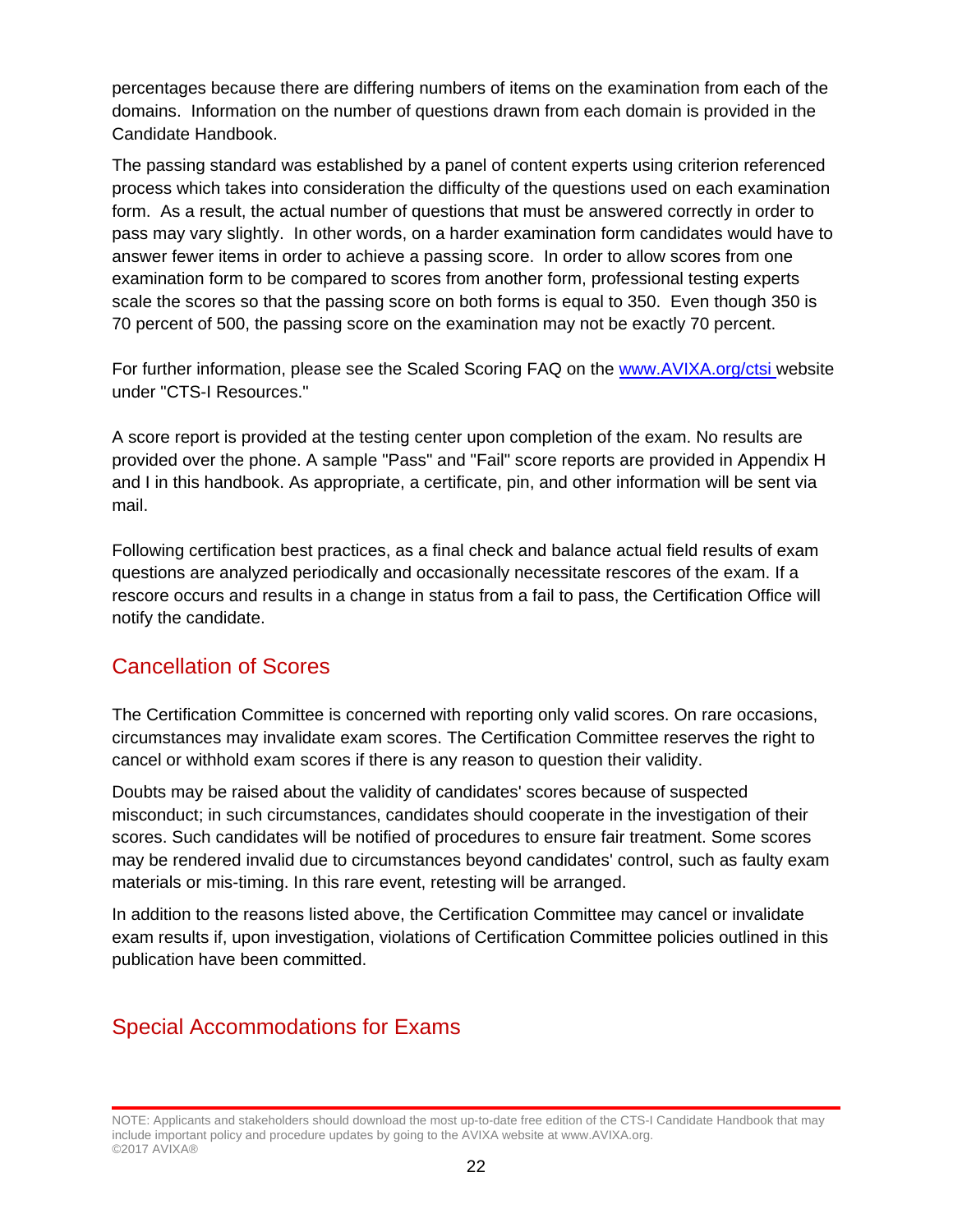The Certification Committee complies with the Americans with Disabilities Act (ADA) (or country equivalent) and is interested in ensuring that no individual is deprived of the opportunity to take the exam solely by reason of a disability as defined under the ADA (or equivalent). There are two forms required: *Request for AVIXA (CTS, CTS-D, CTS-I) Exam Special Accommodations,*  and *AVIXA (CTS, CTS-D, CTS-I) Exam, Healthcare Documentation of Disability Related Needs.*  Both are found in this Candidate Handbook as [Appendix C](javascript:%20if%20(%20typeof(NewPage)%20!=%20) and [D.](javascript:%20if%20(%20typeof(NewPage)%20!=%20)

Applicants requiring special accommodations must complete both forms and submit them with their application information to the AVIXA Certification Office no later than 45 days prior to the desired exam date. Requests for special testing accommodations require documentation of a formally diagnosed and qualified disability by a qualified professional who has provided evaluation or treatment for the candidate.

**Note: Requests without proper documentation will not be processed until all required documentation is received by AVIXA and the 45-day advance notice window will begin as of the date all documentation is received.**

# <span id="page-23-0"></span>Retesting

Candidates who do not pass the CTS-I exam may retake the exam two additional times (with a minimum period of 30 days between the exams). Complete the CTS-I Exam Retest Form found as **Appendix G** in this handbook and available at [www.AVIXA.org/ctsi](https://www.avixa.org/training-certification/certification/cts-i) , no later than 120 days from the date of your last exam attempt. Candidates have up to 120 days to retest each time, once approved for a retest. After two retest attempts, the individual must wait a period of 90 days before restarting the application process. This period allows the applicant time to adequately prepare for the retest and prevents over-exposure to the exam. Currently certified CTS individuals may not retake the CTS exam, except as specified by the AVIXA renewal policy. Candidates must meet all eligibility requirements in effect at the time of any subsequent application. Please see Fee Schedule for pricing.

# <span id="page-23-1"></span>**Application-Related Information**

# <span id="page-23-2"></span>CTS-I Eligibility Requirements

### **Note: See** *Appendix A* **for complete CTS-I Exam Content Outline.**

The AVIXA CTS-I job description as established by the Job Task Analysis is as follows:

A Certified Technology Specialist-Installation (CTS-I) uses management techniques to conduct pre-installation activities and site rough-in, install AV systems, perform system close-outs, and conduct ongoing project responsibilities to provide the best AV solutions for clients' needs, on time and within budget. A minimum of two years' industry experience accompanies the theoretical and practical competencies

### **Specific CTS-I Applicant Eligibility Requirements**

CTS-I exam eligibility requires that candidates:

NOTE: Applicants and stakeholders should download the most up-to-date free edition of the CTS-I Candidate Handbook that may include important policy and procedure updates by going to the AVIXA website at www.AVIXA.org. ©2017 AVIXA®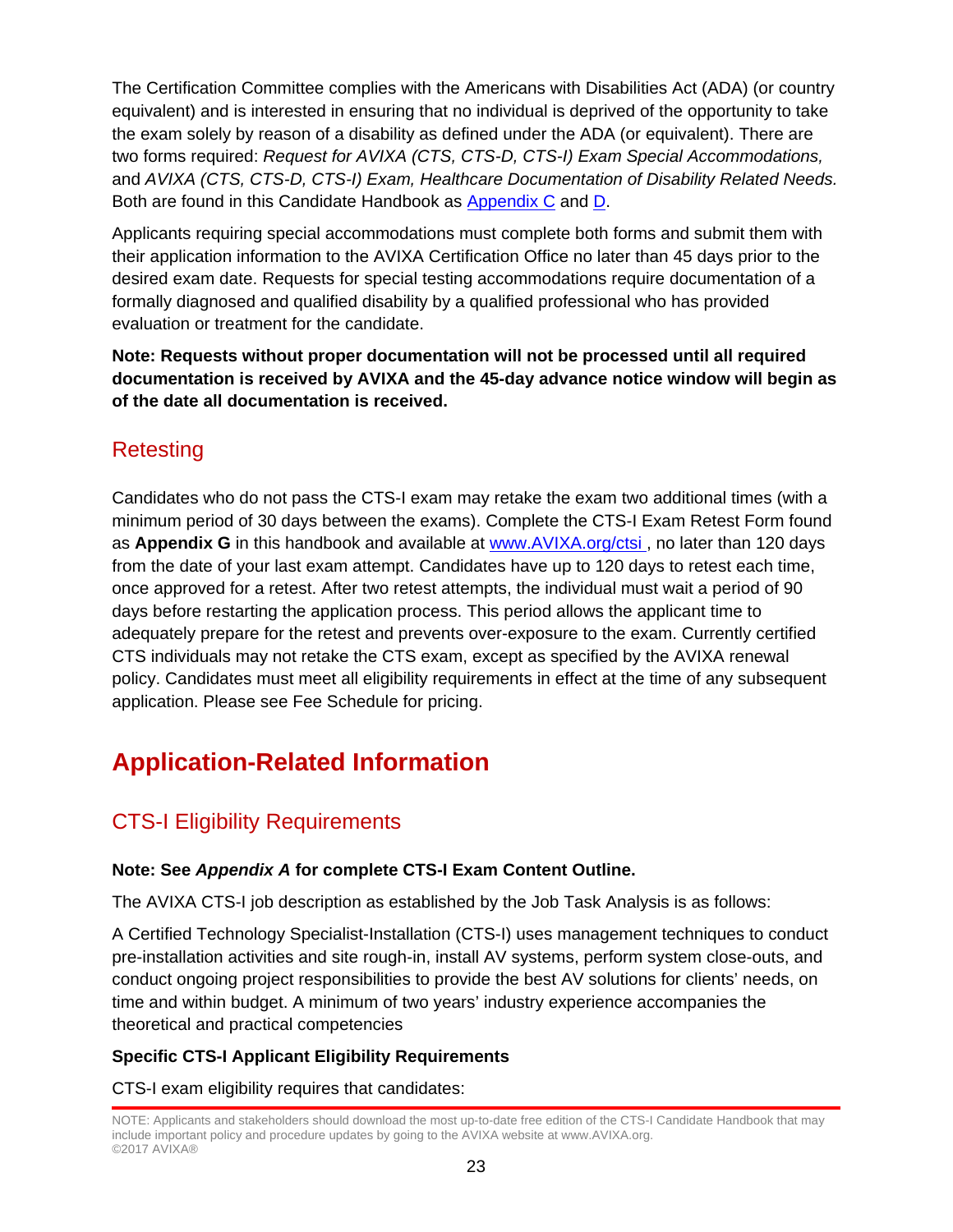- Hold current certification as a general CTS
- Have signature agreement to the terms and conditions including the CTS Code of Ethics and Conduct.
- Be in good standing with the Certification Committee (no ethics cases or sanctions)

• Provide documentation verifying a minimum of two years audiovisual industry experience in audiovisual installation as verified by signature of owner, supervisor, HR department OR provide redacted documentation such as W2s, performance reviews, client letters etc.

- Provide verification of attainment of skills in the following technical areas:
	- a) termination b) rack-build
	- c) projector set-up and installation
- d) audio set-up and EQ
- e) mounting equipment
- f) customer service relations

**Note: Applicants are strongly urged to refer to the examination content outline/blueprint found in Appendix A for details regarding the level of skill and knowledge required to earn the CTS-I.** 

### <span id="page-24-0"></span>Auditing of Applications

The Certification Committee randomly audits applications to verify the applicant's eligibility to take the exam. A candidate whose application is being audited will be notified in writing by the certification office and given a reasonable time frame to provide any additional documentation that is required. If a candidate does not respond by the deadline, or does not provide the required documentation within the given time frame, he or she may be declared ineligible. If the exam has already been taken, any candidate or individual certified through the Certification Committee found to be ineligible will be referred to the Certification Ethics and Disciplinary Committee to be processed under the guidelines of that committee.

# <span id="page-24-1"></span>Application Procedures

Visit the AVIXA website [\(www.AVIXA.org/ctsi\)](https://www.avixa.org/training-certification/certification/cts-i) to apply for the CTS-I certification exam. First, read or download the free CTS-I Candidate Handbook and current CTS-I candidate application. CTS-I applications may be found online at [www.AVIXA.org/ctsi,](https://www.avixa.org/training-certification/certification/cts-i) or may be printed and mailed, scanned and emailed, or faxed along with required documentation and payment as noted on the application (the application is located in Appendix B of this handbook). All signatures must be submitted by the applicant and agreed to as provided in the CTS-I application.

AVIXA will review and respond to applications within approximately 10 business days following receipt of the complete application materials and payment. For applications that are incomplete or lack documentation and/or payment, AVIXA will contact the applicant regarding the missing requirements. Once approved for eligibility, the applicant will be notified within one business day of AVIXA submitting approval information to Pearson VUE and the candidate then may contact Pearson VUE after a 24-hour period to make a testing appointment.

NOTE: Applicants and stakeholders should download the most up-to-date free edition of the CTS-I Candidate Handbook that may include important policy and procedure updates by going to the AVIXA website at www.AVIXA.org. ©2017 AVIXA®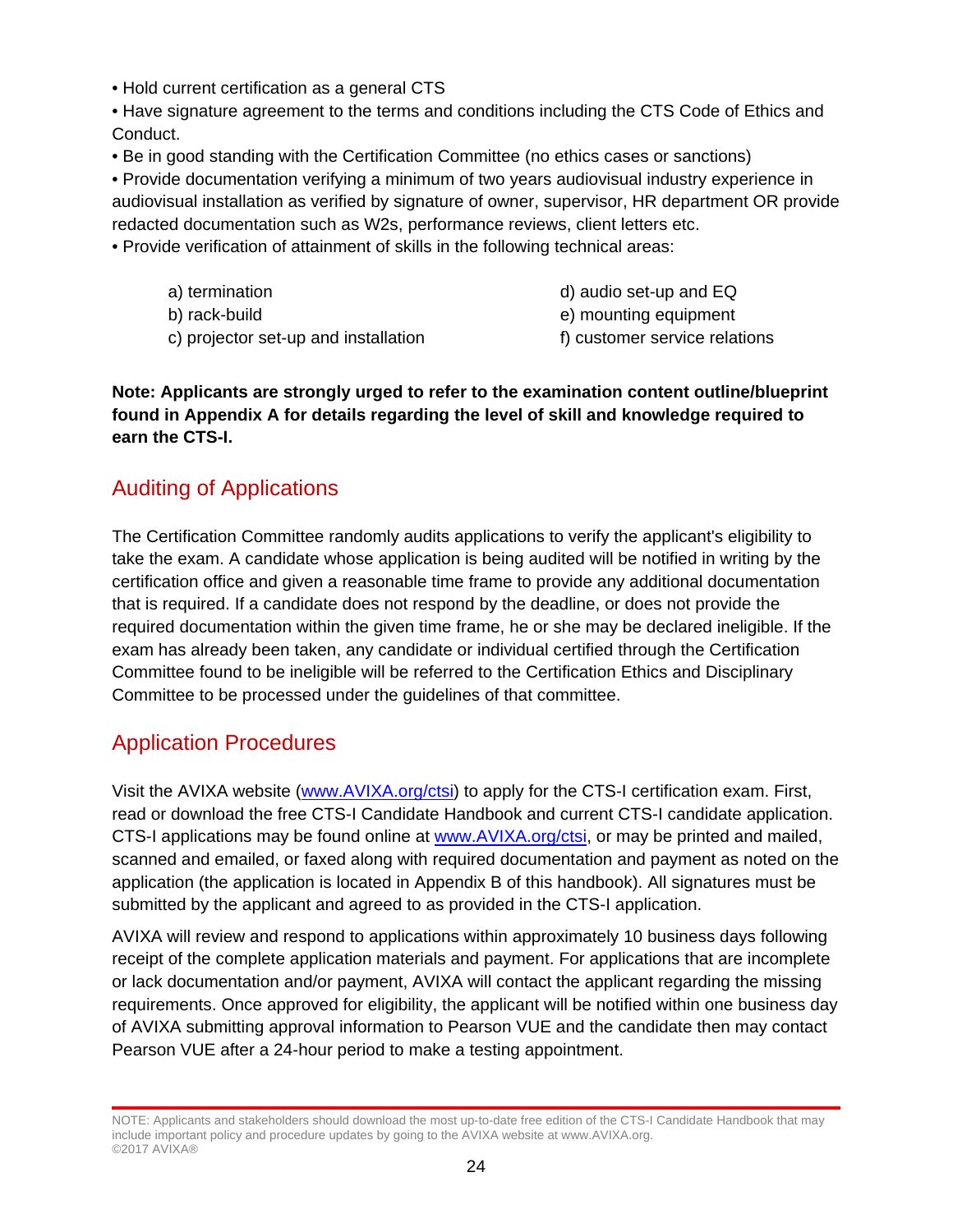Testing center locations may be found by visiting Pearson VUE: [www.pearsonvue.com/AVIXA](http://www.pearsonvue.com/infocomm) and clicking on "Locate a Testing Center".

Subsequent questions, comments or suggestions should be directed to: AVIXA, Attn. Certification Office 11242 Waples Mill Rd., Suite 200, Fairfax, VA 22030 1.800.659.7469 or +1.703.273.7200 + 1.703.991.8259 Fax [certification@AVIXA.org](file://herod/shared/CERTIFICATION/Handbooks/EVO%20in%20Progress/certification@infocomm.org) [www.AVIXA.org](http://www.infocomm.org/)

NOTE: Applicants and stakeholders should download the most up-to-date free edition of the CTS-I Candidate Handbook that may include important policy and procedure updates by going to the AVIXA website at www.AVIXA.org. ©2017 AVIXA®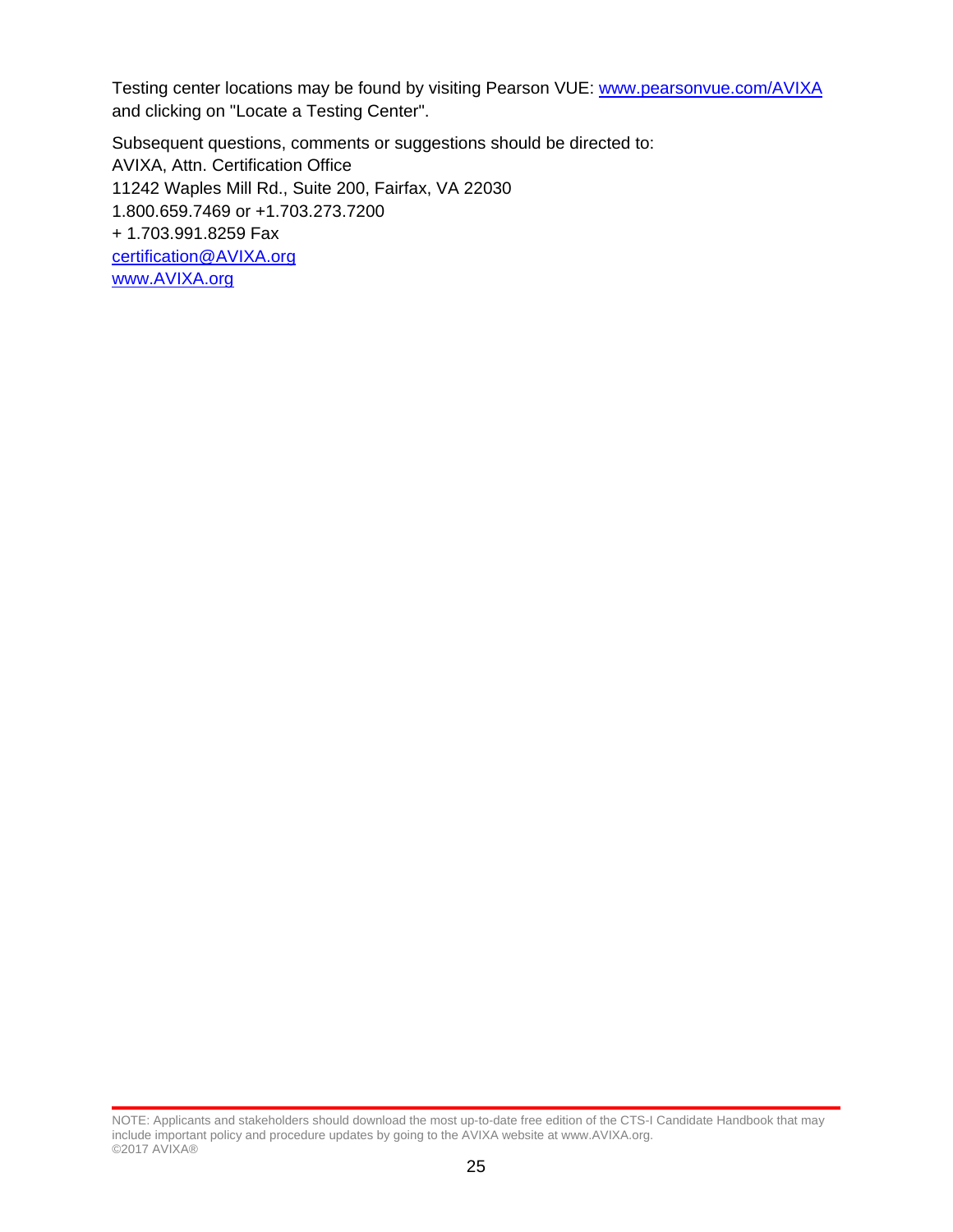# <span id="page-26-0"></span>CTS Code of Ethics and Conduct and Disciplinary Policies

As a credible credentialing organization, the Certification Committee is committed to and is obligated to protect and defend the credentials provided by AVIXA. Every candidate and audiovisual professional certified through the Certification Committee must adhere to the CTS Code of Ethics and Conduct (see Appendix E). When it is believed that a CTS, CTS-D, or CTS-I has violated this CTS Code of Ethics and Conduct, the first step is to complete the Professional Discipline Complaint Form (link to the form is available at [Code of Ethics and Conduct\)](https://www.avixa.org/training-certification/certification/CTS/code-of-ethics-and-conduct). The form may also be obtained by calling or writing the AVIXA Certification Office.

The Professional Discipline Complaint Form must be completed in its entirety, signed, and submitted with any documentation to:

AVIXA, Attention: Certification Office 11242 Waples Mill Rd., Suite 200 Fairfax, VA 22030

Please include all suitable documentation in support of this complaint. Upon receipt, the Ethics and Disciplinary Committee will determine whether an inquiry can be initiated under its authority. Please be advised that this committee will consider matters regarding possible violations of the CTS Code of Ethics and Conduct including falsification of applications. The process used will be that as found on the website at [Code of Ethics and Conduct.](https://www.avixa.org/training-certification/certification/CTS/code-of-ethics-and-conduct)

The Ethics and Disciplinary Committee shall have the power to, but shall not be obligated to, investigate all allegations of unprofessional and unethical conduct that may be harmful to colleagues, the public, or that otherwise may be contrary to the objectives of the CTS Code of Ethics and Conduct provided that such allegations are made in writing and are signed by the complainant. If, during the course of its investigation, the committee determines that there may be additional violations of the code, the committee may investigate and reach appropriate findings regarding such additional violations within the Certified Technology Specialist Rules and Procedures Regarding Ethical and Professional Discipline Complaints.

The Ethics and Disciplinary Committee reports findings to the Certification Committee, publishes sanctions and shall also at least annually review the CTS Code of Ethics and Conduct and the Certified Technology Specialist Rules mentioned above to ensure that the integrity, professionalism and competency of those certified through the CTS program are suited to the needs of AVIXA and the audiovisual profession.

Matters involving fraudulent use of the credential and/or trademark or copyright violations will be investigated and aggressively pursued by the Certification Committee and AVIXA.

NOTE: Applicants and stakeholders should download the most up-to-date free edition of the CTS-I Candidate Handbook that may include important policy and procedure updates by going to the AVIXA website at www.AVIXA.org. ©2017 AVIXA®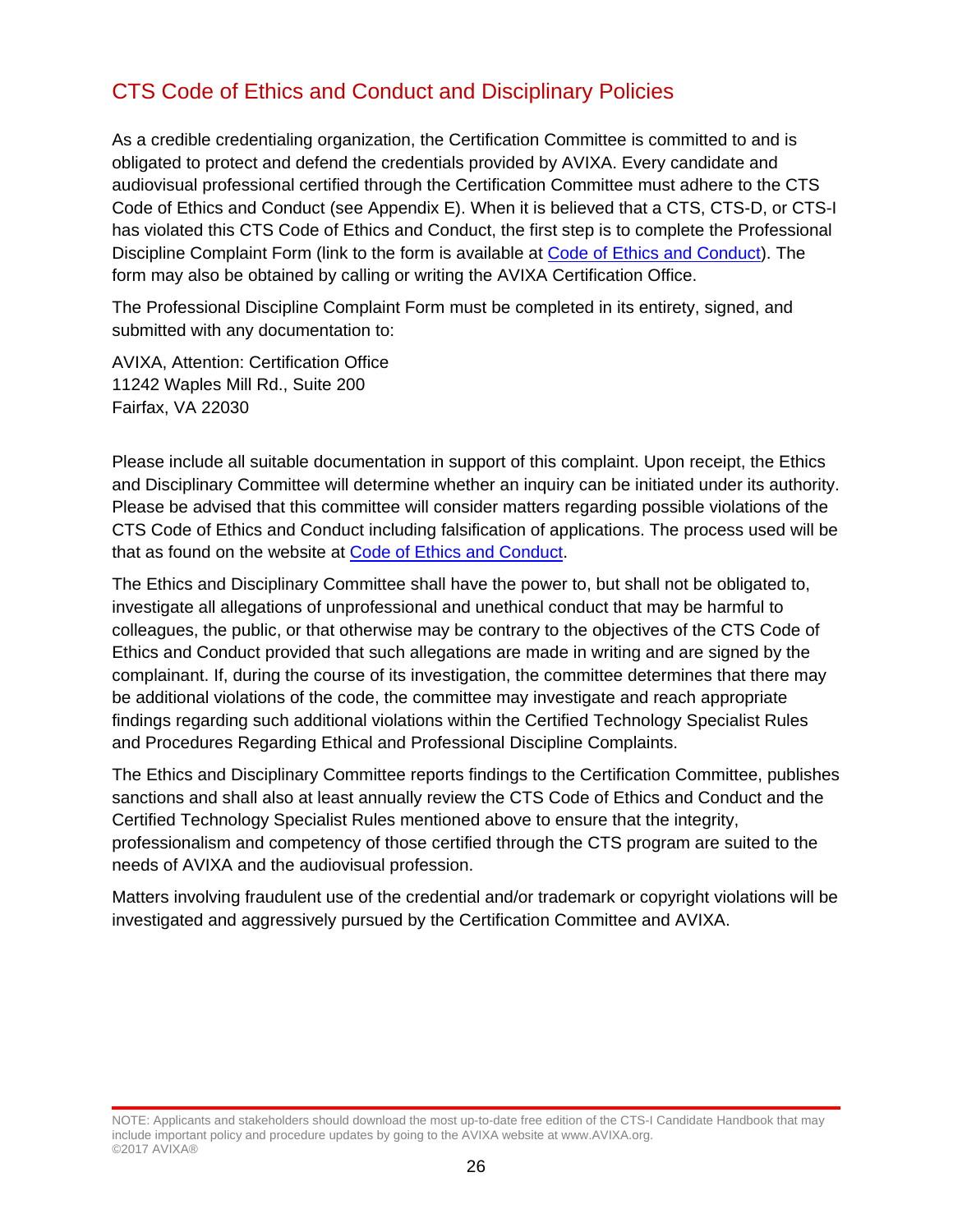# <span id="page-27-0"></span>**Important CTS-I Certification Program Information**

### <span id="page-27-1"></span>Certification Committee's Position on Education

The Certification Committee believes that as a credible credentialing organization, it should facilitate appropriate preparation of candidates for the CTS-I exams. AVIXA, under the requirements of the ISO/IEC 17024:2012 standard will provide appropriate exam preparatory materials and other programs and services as allowed by those accreditation requirements and will continue to work with other audiovisual stakeholders to encourage educational and training programs in assisting candidates with attaining knowledge, skills and abilities as audiovisual professionals.

The AVIXA Certification Committee and AVIXA do not accredit or endorse any particular training course or source of education as a guarantee of success on the CTS-I exams.

The Certification Committee and AVIXA in keeping with the accreditation requirements of the ISO/IEC 17024:2012 standard do not link any training or education programs or any other educational provider's educational programs offered to obtaining a CTS-I credential. The Certification Committee provides as public information a CTS-I Candidate Handbook, an exam content outline with job task analysis information, a primary reference materials listing, glossary, and other materials online at [www.AVIXA.org/ctsi.](https://www.avixa.org/training-certification/certification/cts-i) These are suggested materials in helping individuals to become prepared for the CTS-I exam. The list and information provided is not intended to be inclusive of all potentially useful resources, nor does inclusion on this list constitute an endorsement by the Certification Committee. The Certification Committee does not endorse any particular reference as being completely accurate and encompassing and it is recommended that applicants utilize multiple resources in the process of preparing for the exam.

Experience indicates that audiovisual technology candidates who participate in formal training programs emerge better prepared for their professional positions as audiovisual technology specialists and as qualified candidates for the CTS-I certification exam than those who do not.

# <span id="page-27-2"></span>Certification Committee Statement of Non-Discrimination

All levels of the certification program do not discriminate among applicants on the basis of age, gender, sexual orientation, race, religion, national origin, disability, marital status and ethnicity.

# <span id="page-27-3"></span>**Confidentiality**

The Certification Committee and AVIXA adheres to required best practices utilizing strict guidelines as regards confidentiality of candidates, certificants, score results, and all certification related materials not otherwise deemed public information. All committee, panel and task force chairs, and members are required to sign a confidentiality agreement. AVIXA staff and testing-

NOTE: Applicants and stakeholders should download the most up-to-date free edition of the CTS-I Candidate Handbook that may include important policy and procedure updates by going to the AVIXA website at www.AVIXA.org. ©2017 AVIXA®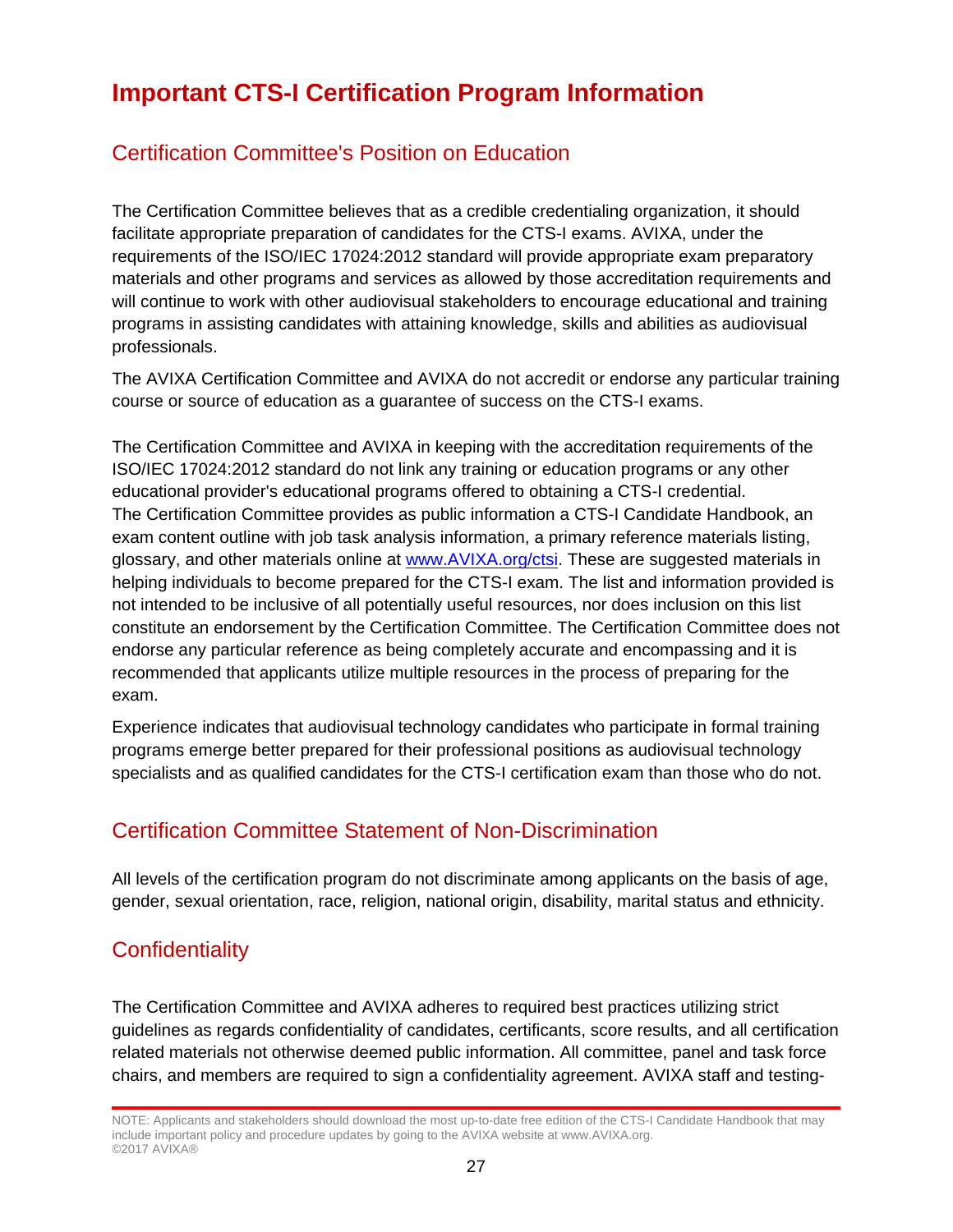service staff assigned to the AVIXA account are also required to sign a confidentiality agreement.

Information about candidates and their exam results is confidential. Studies and reports concerning candidates will contain no information identifiable with any candidate, unless authorized by the candidate.

All personal data including applications, payments, scores, and contact information maintained by AVIXA or AVIXA testing partners is stored in confidential electronic and hard copy files with access limited to authorized and designated staff.

# <span id="page-28-0"></span>Opt-Out Policy

Limited information is provided publicly in the searchable directory of certified CTS, CTS-D and CTS-I individuals located at [www.AVIXA.org/ctssearch](https://www.avixa.org/about-the-avixa-directory/membersearch) [T](http://www.infocomm.org/ctssearch)his information is limited to first and last name, city, state, country and expiration date. Anyone certified as a CTS, CTS-D and/or CTS-I who do not wish to have his or her information included in the online directory should contact the AVIXA Certification Office by letter or email at **certification@AVIXA.org**. Upon request, the AVIXA Certification Office is required to respond to requests to verify certification of an individual to include name, current certification level(s), good standing or any current sanctions that may be in place and expiration date. The CTS, CTS-D and CTS-I online directory contents are the property of the Certification Committee and are to be used for verification purposes only.

The Certification Committee will not sell or rent contact lists of certificants. As part of the application and ongoing credential renewal process, the Certification Committee policies provide permission for certification staff, agents and contractors to contact certified CTS individuals by U.S. mail, electronic mail, and facsimile or via other media on matters limited to those that the Certification Committee believes may be of significant interest to a CTS, CTS-D and CTS-I. To be removed from the CTS, CTS-D and CTS-I mailing list, contact the AVIXA Certification Office by letter or email at [certification@AVIXA.org.](mailto:certification@infocomm.org)

# <span id="page-28-1"></span>Trademarks and Copyrights

AVIXA has trademarked the Certified Technology Specialist and CTS certification marks in the U.S. and is in the process of doing so internationally. In addition, all exam materials and all publications of AVIXA - both printed and electronic - are copyrighted. These trademarks and copyrights are protected under U.S. and international law and any unauthorized uses of these marks or copyrights are prohibited. Violators are subject to prosecution under applicable laws. In order to use any of these marks or portions of these materials, individuals or organizations must obtain prior approval in writing from the certification office.

NOTE: Applicants and stakeholders should download the most up-to-date free edition of the CTS-I Candidate Handbook that may include important policy and procedure updates by going to the AVIXA website at www.AVIXA.org. ©2017 AVIXA®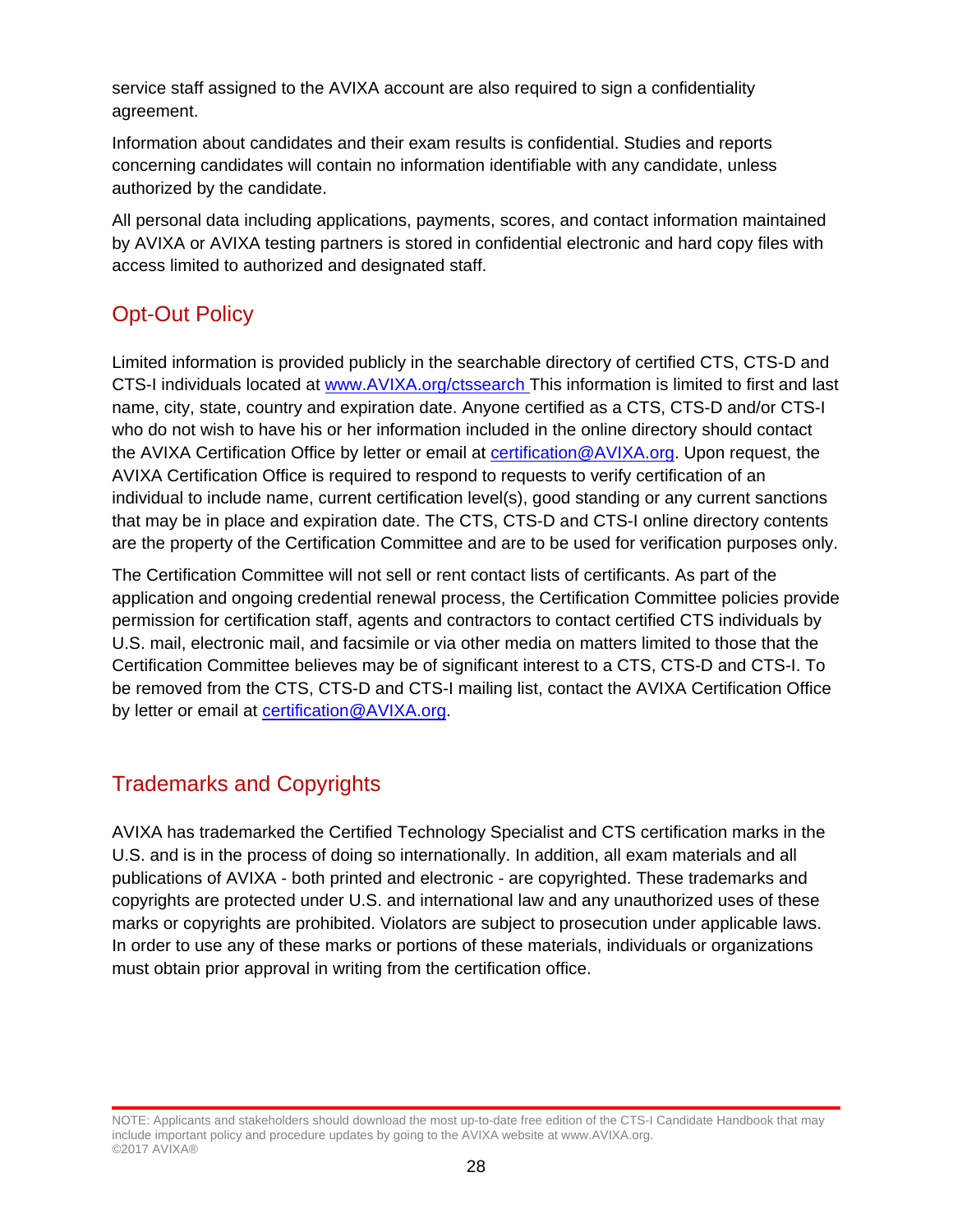## <span id="page-29-0"></span>Address, Name or Contact Information Changes

Candidates and subsequent CTS certified individuals who have a change in their mailing address or contact information must notify the certification office in writing (email, fax or mail) to ensure that all records, score reports and certificates are sent to the correct address and received in a timely manner. Change of address requests should be mailed, emailed or faxed to:

AVIXA, Attn. Certification Office 11242 Waples Mill Rd., Suite 200, Fairfax, VA 22030 1.800.659.7469 or +1.703.273.7200 +1.703.991.8259 Fax [certification@AVIXA.org](mailto:certification@infocomm.org) 

The Certification Committee issues certificates to successful candidates in their legal name. Candidates who legally change their name must notify the certification office in writing. Name change requests should be mailed to the certification office. Please note that a notarized copy of official or certified documentation supporting the request (e.g., a notarized copy of a marriage certificate) must be included with the request. Requests received without official documentation will not be processed.

### <span id="page-29-1"></span>Duplicate or Replacement Certificates

Individual duplicate or replacement certificates can be ordered through the certification office for a small fee. See the chart of pricing in the Fee Schedule. Duplicates/replacements may only be ordered by the CTS holder. Any change of address must be requested in writing from the CTS holder (email is satisfactory).

If you have not received your certificate, you must notify the certification office within 120 days of earning/renewing your certification(s). If the certification office is not notified within 120 days, the duplicate certificate fee must be paid.

# <span id="page-29-2"></span>Verification of Credentials

The Certification Committee provides a searchable online CTS directory located at [www.AVIXA.org/ctssearch.](https://www.avixa.org/about-the-avixa-directory/membersearch) In addition, individuals or organizations may request written verification of an individual's registry status from the certification office. Requests for verification may be made to the certification office in writing, by fax, by telephone or by email. It is the responsibility of the certification office to verify certification information regarding those certified through the CTS certification program. Information provided online and in response to individual requests is limited to the following: first and last name, city, state, country and expiration date.

An individual certified as a CTS, CTS-D and/or CTS-I who do not wish to have his or her information included in the online directory should contact the certification office by letter or email at [certification@AVIXA.org.](mailto:certification@infocomm.org) AVIXA is obligated, however, to provide current certification

NOTE: Applicants and stakeholders should download the most up-to-date free edition of the CTS-I Candidate Handbook that may include important policy and procedure updates by going to the AVIXA website at www.AVIXA.org. ©2017 AVIXA®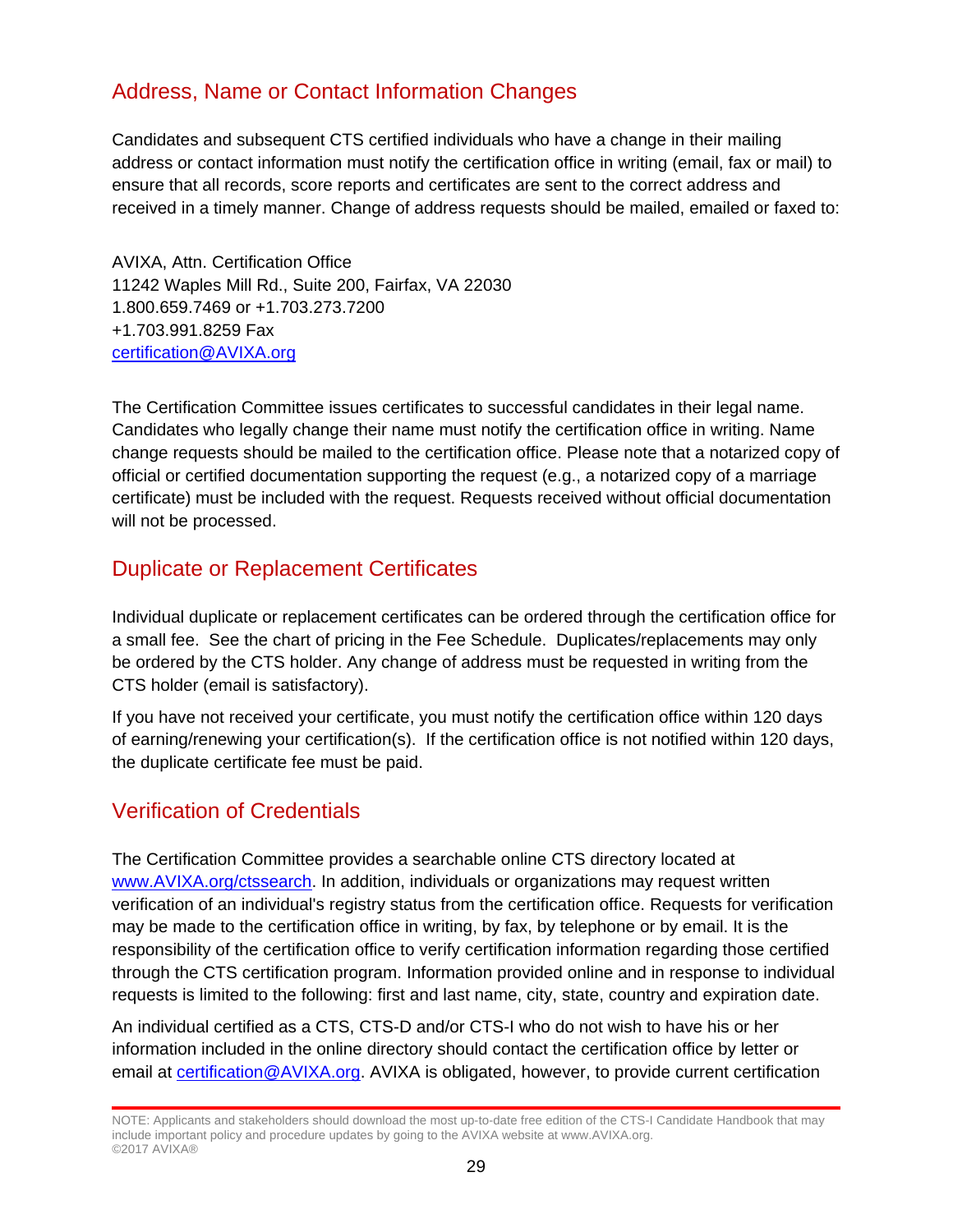status when contacted. Current sanctions against those certified are posted online on the [Code](https://www.avixa.org/training-certification/certification/CTS/code-of-ethics-and-conduct)  [of Ethics and Conduct](https://www.avixa.org/training-certification/certification/CTS/code-of-ethics-and-conduct) webpage.. The Certification Committee online directory contents are the property of the Certification Committee and are to be used for verification purposes only.

# <span id="page-30-0"></span>Renewal Policy

To maintain the integrity and value of certification in a fast-changing industry, all certified individuals must renew every three years through continuing education. Please download a copy of the [Certification Renewal Handbook,](https://www.avixa.org/training-certification/certification/certification-renewal) which will guide you through the renewal process. The CTS, CTS-D and/or CTS-I holders must submit a Certification Renewal Application (see Appendix F) in this handbook or online at [www.AVIXA.org/renewal\)](https://www.avixa.org/training-certification/certification/certification-renewal) to the certification office every three years with the required information and a renewal fee (see Fee Schedule).

Note: Please note that it is critical to notify the certification office of any email and other contact changes while maintaining certification. This is the only way that the certification office can notify you of an upcoming expiration date or other critical information.

Certificate holders applying for renewal at any CTS level:

- Must have completed thirty approved (30) renewal units (RUs) within the three-year certification period. (Note: each specialty level of certification over the basic CTS level must be renewed separately, however the general CTS does not have to be renewed if the individual maintains a higher specialty level of certification (CTS-I or CTS-D). Please refer to the handbook for details.
- Must sign and agree to continue to abide by and uphold the CTS Code of Ethics and Conduct (included in the renewal application).
- Must agree to continue to use any CTS designation in an authorized and appropriate manner. Only those individuals who maintain their CTS certification requirements may continue to use the CTS designation.

NOTE: Applicants and stakeholders should download the most up-to-date free edition of the CTS-I Candidate Handbook that may include important policy and procedure updates by going to the AVIXA website at www.AVIXA.org. ©2017 AVIXA®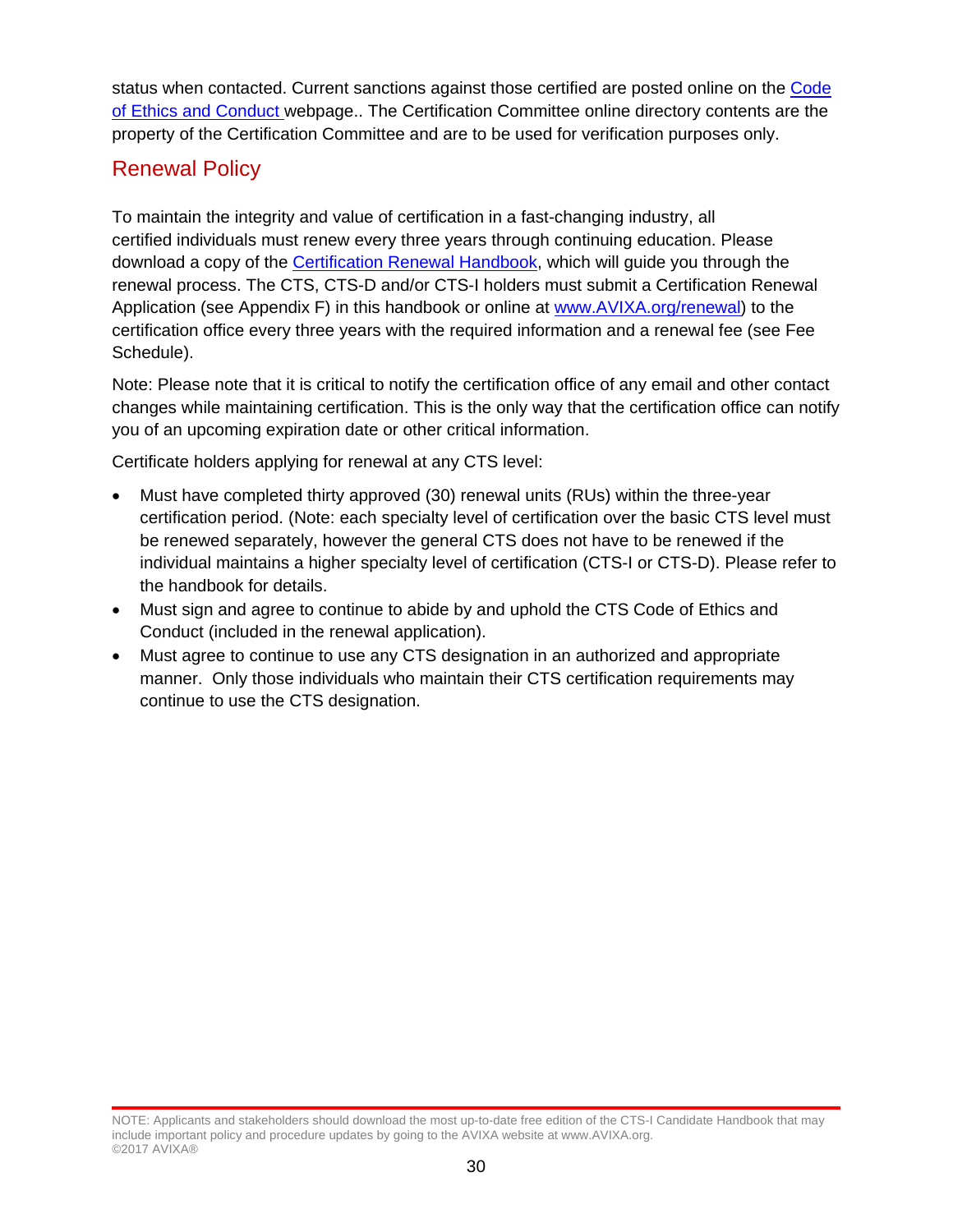# <span id="page-31-0"></span>CTS-I Renewal Requirements

It is the responsibility of the certification holder to keep a record of renewal units earned. AVIXA helps by providing a transcript of all courses that are registered through AVIXA. Outside sources are to provide proof of attendance. It is highly advisable to begin a log and record renewal unit activity as it occurs.

| <b>CTS and CTS-I</b><br><b>Expiration</b> | <b>Renewal Units (RUs)</b><br><b>Required</b>                                                                             | Fee                                            | <b>Renewal Requirement</b><br>(If expired for less<br>than 120 days) | <b>Renewal Requirement</b><br>(If expired for greater<br>than 120 days) |
|-------------------------------------------|---------------------------------------------------------------------------------------------------------------------------|------------------------------------------------|----------------------------------------------------------------------|-------------------------------------------------------------------------|
| 3 years                                   | 30 RU's with a<br>minimum of 15 RU's<br>for the CTS-I level<br>with remainder of<br>RU's from general<br><b>CTS level</b> | \$130 USD<br>(plus any<br>applicable<br>taxes) | Same RUs and fee                                                     | Must retest with regular<br>exam fee                                    |

Sources for renewal units are explained in the [Certification Renewal Handbook,](https://www.avixa.org/training-certification/certification/certification-renewal) and include AVIXA University online and classroom courses; AVIXA seminars and workshops; approved manufacturer, private vendor, and association courses; postsecondary education, specified teaching, and AVIXA volunteer hours. AVIXA maintains a list of eligible courses and associated renewal units. Please visit [www.AVIXA.org/renewal](https://www.avixa.org/training-certification/certification/certification-renewal) [t](http://www.infocomm.org/renewal)o download a copy of the Certification Renewal Handbook.

For AV professionals maintaining both a CTS-D and CTS-I credential, please see the Certification Renewal Handbook for details.

An updated list of renewal unit providers is posted on the AVIXA certification web pages. Visit [www.AVIXA.org/renewal](https://www.avixa.org/training-certification/certification/certification-renewal) to stay current with the renewal unit opportunities available.

### <span id="page-31-1"></span>Other AVIXA CTS Certification Program Recognition

The AVIXA CTS certification program is also approved by the United States Veteran's Administration for reimbursement to veterans under the GI Bill. For further information, please go to [www.gibill.va.gov/pamphlets/LC\\_brochure.pdf](http://www.gibill.va.gov/pamphlets/LC_brochure.pdf)

NOTE: Applicants and stakeholders should download the most up-to-date free edition of the CTS-I Candidate Handbook that may include important policy and procedure updates by going to the AVIXA website at www.AVIXA.org. ©2017 AVIXA®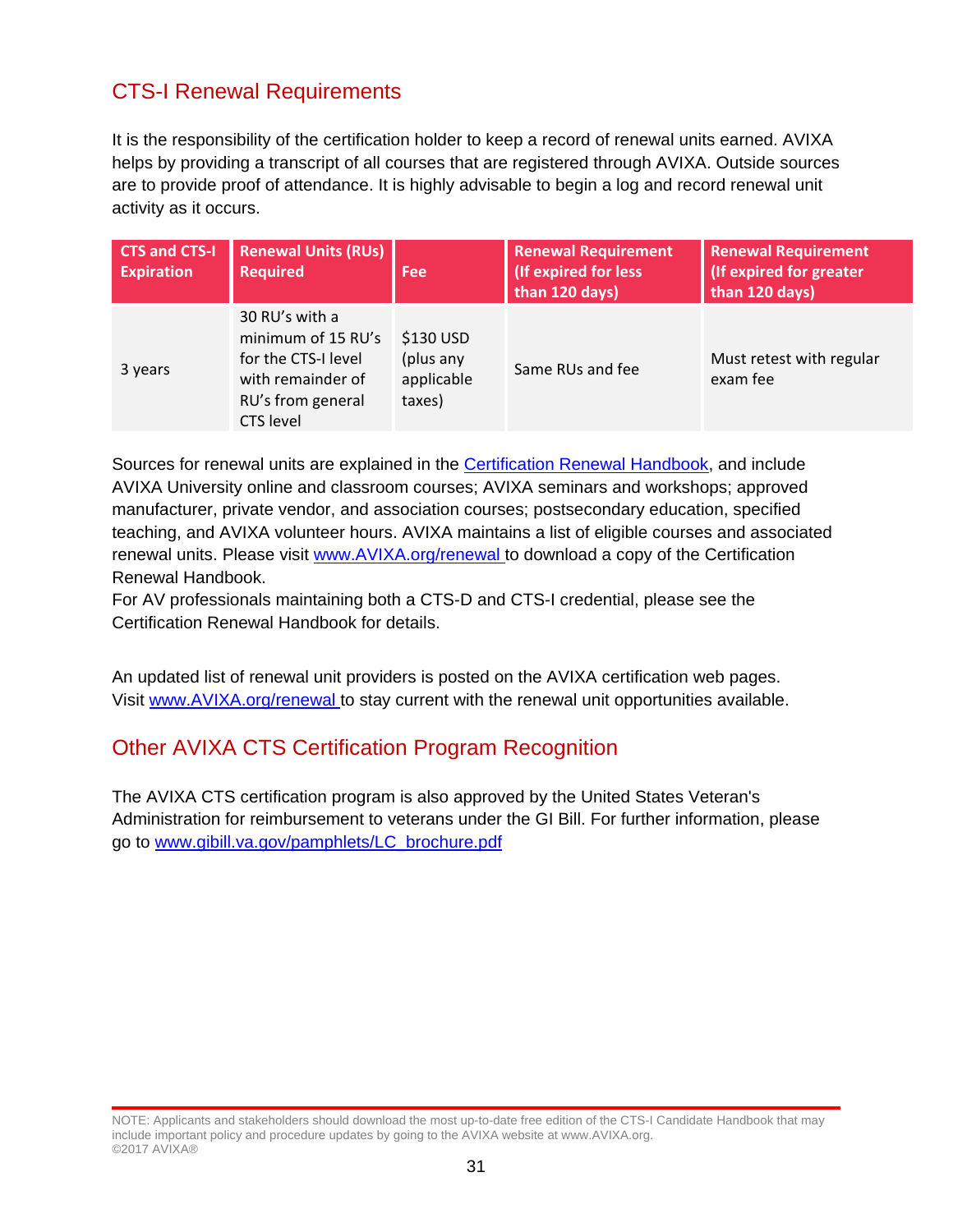# <span id="page-32-0"></span>**Preparation and Education**

# <span id="page-32-1"></span>CTS-I Exam Content Outline Process

A detailed job task analysis is available under "CTS-I Resources" of AVIXA's website. Visit *[www.AVIXA.org/ctsi.](https://www.avixa.org/training-certification/certification/cts-i)* 

To create this exam, a group of volunteers participated in a study to identify the major categories (domains) for the certification examination and topics within each domain based on the jobs and tasks a certified individual might perform. These categories and topics have already been organized into an Exam Content Outline (a complete test outline, including the percentage of each content area to the overall test) that is approved by a scheme (exam) committee.

As you prepare for the exam, you may encounter several terms about the exam process that are new to you. A glossary of terms used is provided at the beginning of the handbook.

# <span id="page-32-2"></span>Preparation and Testing Tips for the Exam

#### **Step One: Self-Assessment**

The first step to prepare for the exam is a self-assessment of your readiness:

- Review the description in this handbook of what a CTS-I does. Do you feel ready to fulfill all of these tasks? (Also refer to the CTS-I Resources located at [www.AVIXA.org/ctsi.](https://www.avixa.org/training-certification/certification/cts-i))
- Have you met the eligibility requirements?
- Take the free [CTS-I Practice Exam](https://www.avixa.org/training-certification/certification/cts-i)

### **Step Two: Review of Exam Topics**

Review the exam content outline from two different perspectives:

- Which content areas represent the greatest number of test questions? The greater the number of possible questions on the exam, the more focus you need on these topics to prepare for the exam. As an example, if there is only one question out of 100 questions on a specific item, it would not make sense to spend 50% of your study time on that topic.
- How does your current knowledge and skill compare to these content areas? Are you strong in some but weak in others? If you have had extensive training and/or experience in a specific area, you may decide that your focus should be on the areas that are less familiar to you.

Your analysis of these two questions will help you decide where you need to spend your study time.

NOTE: Applicants and stakeholders should download the most up-to-date free edition of the CTS-I Candidate Handbook that may include important policy and procedure updates by going to the AVIXA website at www.AVIXA.org. ©2017 AVIXA®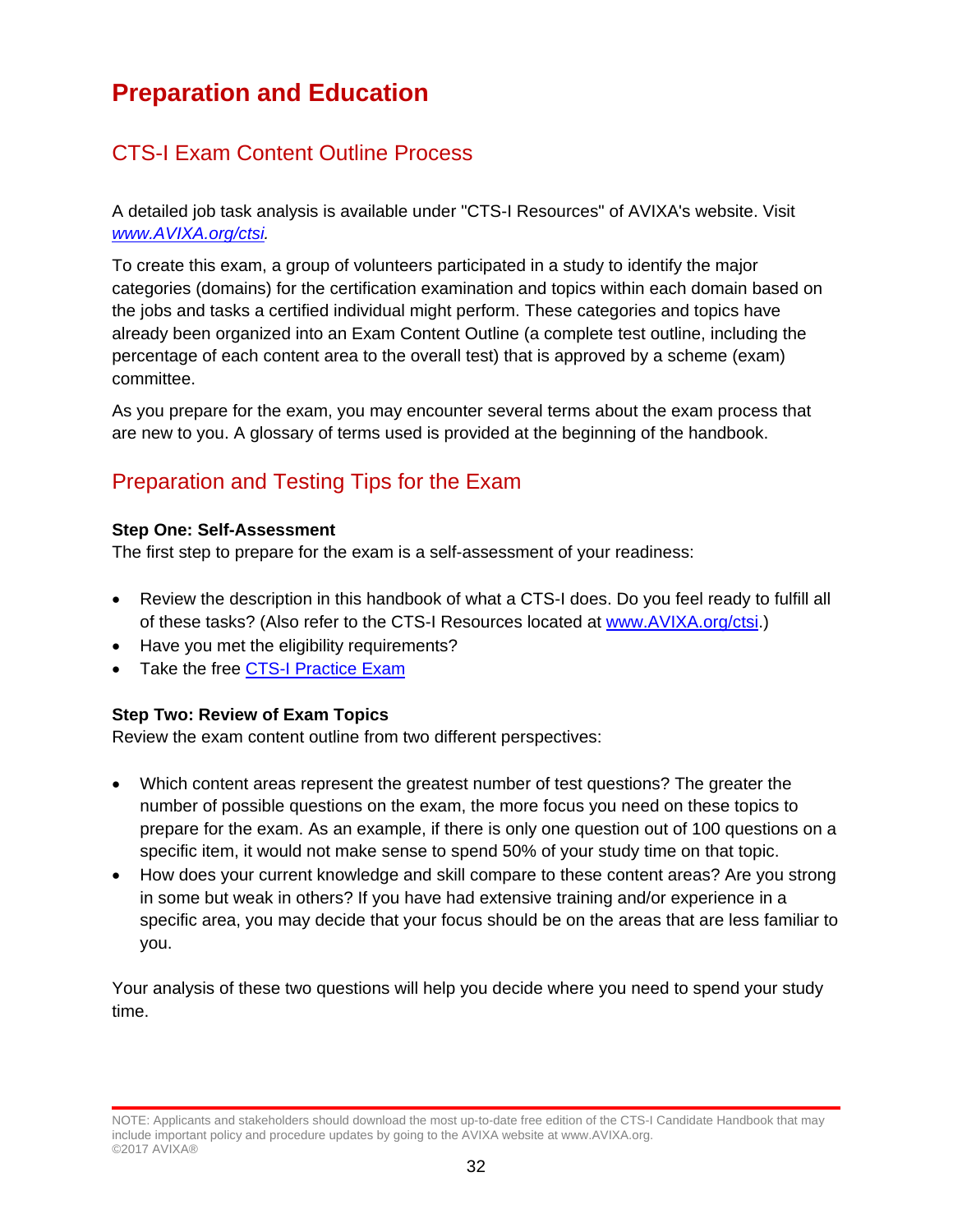### **Step Three: Define Difficulty Level**

It is hard to define difficulty levels, as what may be easy for some can be harder for others. Some topics may also seem broad in scope. Here are some tips to help you gauge the scope of the topic:

- Revisit the credential description and the eligibility requirements, if any. Is it expected that someone with this level of experience would be able to do this task at this level?
- Using the full duties/tasks/steps document from the Exam Content Outline, explore each topic by reviewing the skills, knowledge and tools and equipment required to do the work appropriately to help you determine to what level you need to prepare.
- Correlate suggested reference works against the topics. What level of difficulty do they represent?
- Review sample questions.

### **Step Four: Determine your Learning Style**

How do you learn? Are you a hands-on learner? If so, attending a classroom course or working with a mentor with plenty of opportunity to work directly with the gear or discuss concepts may be best for you. Interactive online courses are helpful for people who don't have time or resources to travel to a classroom course, and who enjoy the opportunity to repeat lessons until they feel comfortable. You may prefer a reference book that you can highlight and annotate. You need to determine the best method for you and use the reference materials that help you prepare appropriately.

#### **Study Recommendations**

The study recommendations described here may be helpful as you prepare for the exam. Try to be objective about your abilities when you are deciding how best to proceed with your study.

Determine how you study best. Some individuals seem to learn faster by hearing information, while others need to see it written or illustrated, or prefer to discuss material with colleagues. A combination of these alternatives may produce the most effective study strategies for you. If you have had success in lecture courses with little outside review, it may be that you need to HEAR information for best retention. If you find that you prefer to READ material, then you might consider writing down important information on index cards and refresh your memory by periodically reviewing the cards.

This is especially effective if you write the material thoughtfully and concisely, allowing for study through both writing and reading. Additionally, you may wish to organize a study group and find a study partner. Once you decide on a study approach, focus on that preference and use the other methods to supplement it.

Plan your study schedule in advance of the exam and allow sufficient time for meaningful, organized study. Find a quiet place to study where you will not be interrupted. Candidates who are unfamiliar with computers may wish to practice ahead of time using a computer.

A computer-based testing tutorial will be provided at the beginning of the exam.

NOTE: Applicants and stakeholders should download the most up-to-date free edition of the CTS-I Candidate Handbook that may include important policy and procedure updates by going to the AVIXA website at www.AVIXA.org. ©2017 AVIXA®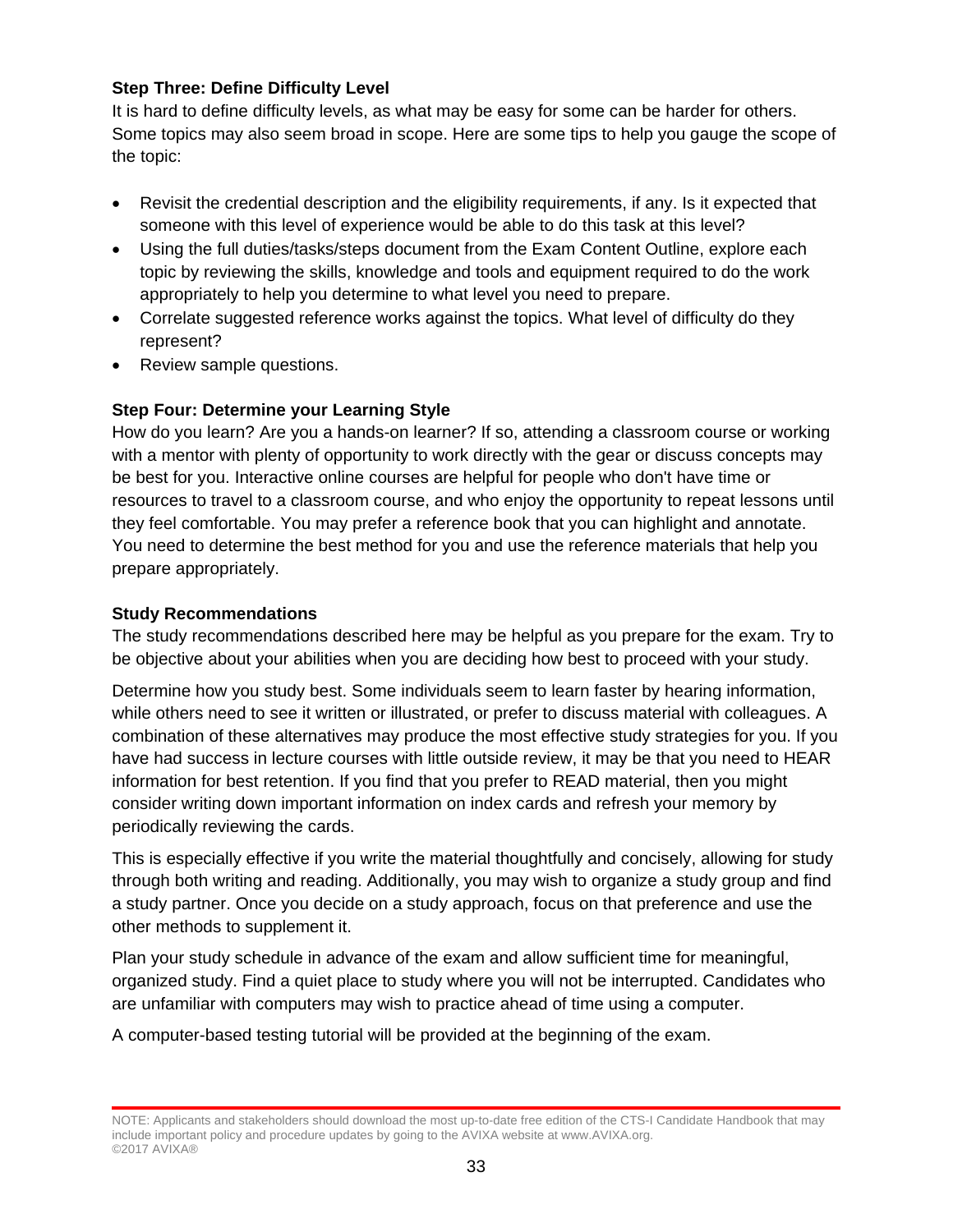# <span id="page-34-0"></span>On the Day of the Exam

### **Note: The following summary regarding the exam process is presented to familiarize you with helpful information for taking the exam.**

- Plan to arrive at the site of the exam the night before the exam, unless you live in the locale of the exam center (i.e., no more than one hour driving distance), and get a good night's rest.
- Candidates should actually go to the physical location of the testing center prior to the exam to ensure exactly where to go and how to get there on the day of the exam and allow extra time for unforeseen events such as traffic and flat tires. This will help reduce unnecessary stress.
- Eat a well-balanced meal prior to reporting to the exam center on the day of the exam, but limit the amount of stimulants you ingest (e.g., caffeine).
- Read and follow all instructions carefully.
- Be at the exam site at least 30 minutes prior to the scheduled start time for registration processing.
- For best results, pace yourself by periodically checking your progress. This will allow you to make necessary adjustments. Remember, the more questions you answer, the better your chance of achieving a passing score. If you are unsure of a response, eliminate as many options as possible and choose an option from those that remain. You will be allowed to mark questions for review prior to the end of the exam.
- Be sure to record an answer for each question, even if you are not sure the answer is correct. You can note the questions you wish to review and return to them later. All questions are of equal weight. Avoid leaving any questions unanswered; marking an answer to all questions will maximize your chances of passing. There is no penalty for guessing and each item counts one point.
- Candidates are encouraged to go through the pre-exam tutorial at the test site as well as a pre-exam tutorial available prior to your appointment at the [www.pearsonvue.com/AVIXA](http://www.pearsonvue.com/infocomm) site.

NOTE: Applicants and stakeholders should download the most up-to-date free edition of the CTS-I Candidate Handbook that may include important policy and procedure updates by going to the AVIXA website at www.AVIXA.org. ©2017 AVIXA®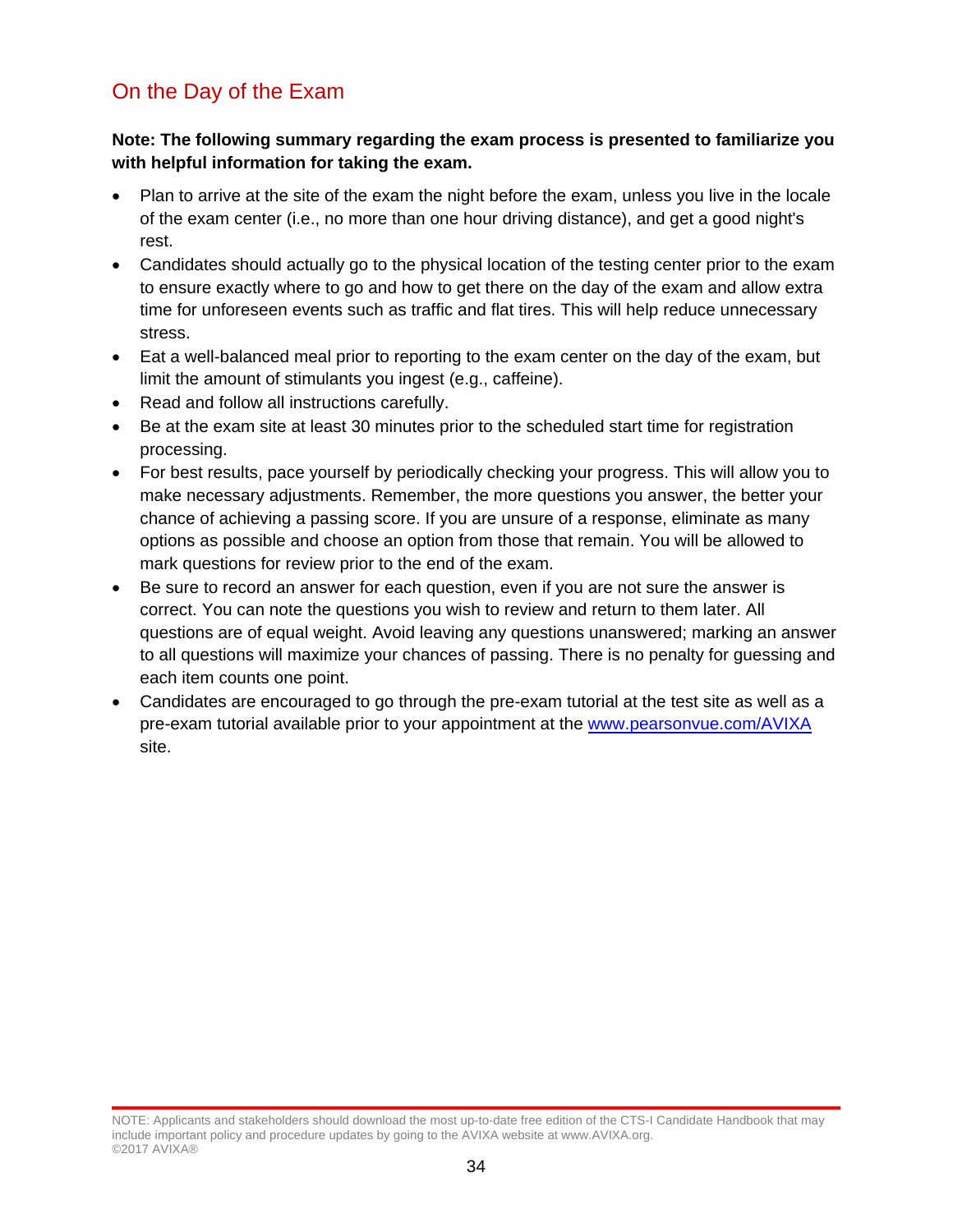# <span id="page-35-0"></span>CTS-I Exam Primary References

*A detailed job task analysis is available on the CTS-I Exam Resources page of AVIXA's website. Visit [www.AVIXA.org/ctsi](https://www.avixa.org/training-certification/certification/cts-i) and select the CTS-I Job Task Analysis under CTS-I Resources.*

ISO/IEC 17024:2012 accreditation requirements acknowledge the need for candidates to prepare for exams from a variety of materials and sources. AVIXA and the Certification Committee acknowledge that they are not the sole provider of reference and educational materials for these questions. The audiovisual industry represents both science and art; some areas are documented; many areas are still in debate.

AVIXA has created a resource center for you at [www.AVIXA.org/ctsiprep.](https://www.avixa.org/training-certification/certification/cts-i) It's called "CTS-I Exam Preparation." It provides assessment tools and material references to help you study for the exam. Note the following references:

For in-depth technical instruction in preparation for the CTS-I Exam, please review our **[Installation Training Track](https://www.avixa.org/training-certification/training/build-expertise/installation) for more information.** 

For an overview of networking technology:

• [Networking Technology](http://www.infocomm.org/cps/rde/xchg/infocomm/hs.xsl/36621.htm) (course) and *Networked AV Systems* (McGraw Hill Publication)

#### **Other resources:**

AVIXA [Standards:](https://www.avixa.org/standards)

- Audio Coverage Uniformity in Enclosed Listener Areas
- Standard Guide for Audiovisual Design and Coordination Processes
- Projected Image System Contrast Ratio
- Audiovisual Systems Energy Management
- Audiovisual Systems Performance Verification

For greater understanding in areas of AV project life cycle and project management, the *[AV](https://avixa.netexam.com/catalog.html#:cs50536)  [Implementation Handbook](https://avixa.netexam.com/catalog.html#:cs50536)* is recommended.

NOTE: Applicants and stakeholders should download the most up-to-date free edition of the CTS-I Candidate Handbook that may include important policy and procedure updates by going to the AVIXA website at www.AVIXA.org. ©2017 AVIXA®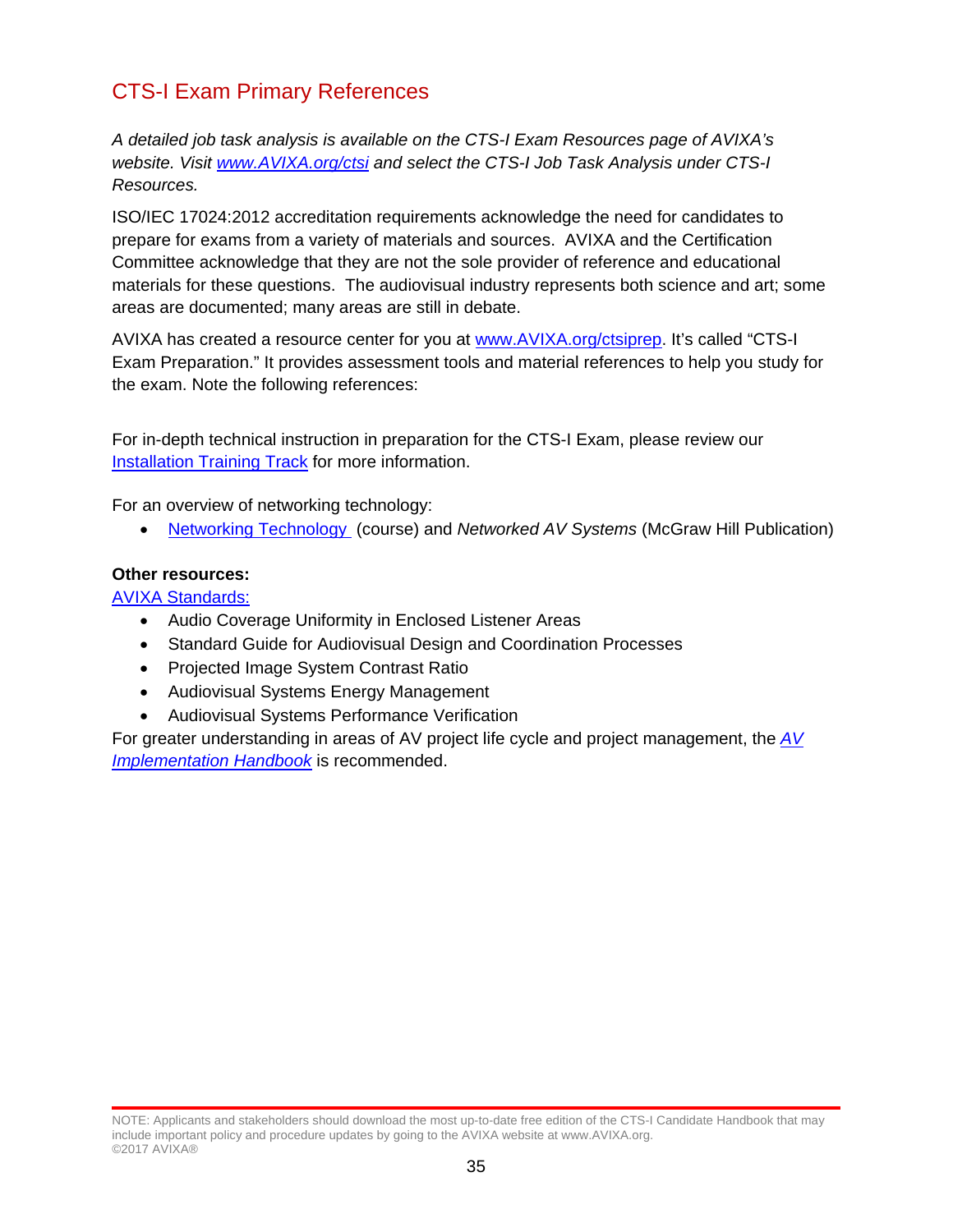## **Other Reference Materials**

There is a wide range of materials and education available about the audiovisual industry in general that would be helpful in your preparation. Examples include:

- Lampen, Stephen H. 2002. *Audio/Video Cable Installer's Pocket Guide.* New York: McGraw-Hill.
- Da-Lite, ed. *Angles of View: Collected Edition 1995-1997*. Warsaw, Ind.: Da-Lite Screen Company, 1997.
- Giddings, Philip. *Audio Systems Design and Installation.* Boston: Focal Press, 1990.
- Project Management Institute, Inc. 2004. *A Guide to the Project Management Body of Knowledge* (PMBOK) 4th edition. Newton Square, Pa.

## Abbreviations/Glossary

Please go to [www.AVIXA.org/certification](https://www.avixa.org/training-certification/certification/about-the-certified-technology-specialist-(cts)-credential) for the most recent version of AVIXA's abbreviations and glossary.

# Sample Questions

To help you prepare, here are some sample questions. First, it is helpful to distinguish between a knowledge-based vs. job/task-based question. The exam will consist of job/task-based questions. Compare the two types:

Here is an example of a **knowledge-based** question:

Aspect ratio is the

- A. relationship of the width to the height of a displayed image
- B. viewer's attitude when viewing an image
- C. relationship of the viewer distance to the screen size
- D. relationship of the number of viewers to the screen diagonal measurement

Certification questions need to relate knowledge and skill to a specific job task. To answer correctly, the candidate needs to have the knowledge and then take it to the next step by applying the knowledge to a specific task in the audiovisual industry. The aspect ratio question above verifies that the candidate knows a specific fact.

A job/task-based question using this knowledge would look like this:

The customer has an existing screen that is 2 meters wide and 1.5 meters high. Which computer resolution matches the customer's projection screen aspect ratio?

- A. XGA 1024 x 768
- B. SXGA 1280 x 1024
- C. WSXGA 1680 x 1050
- D. EGA 640 x 350

NOTE: Applicants and stakeholders should download the most up-to-date free edition of the CTS-I Candidate Handbook that may include important policy and procedure updates by going to the AVIXA website at www.AVIXA.org. ©2017 AVIXA®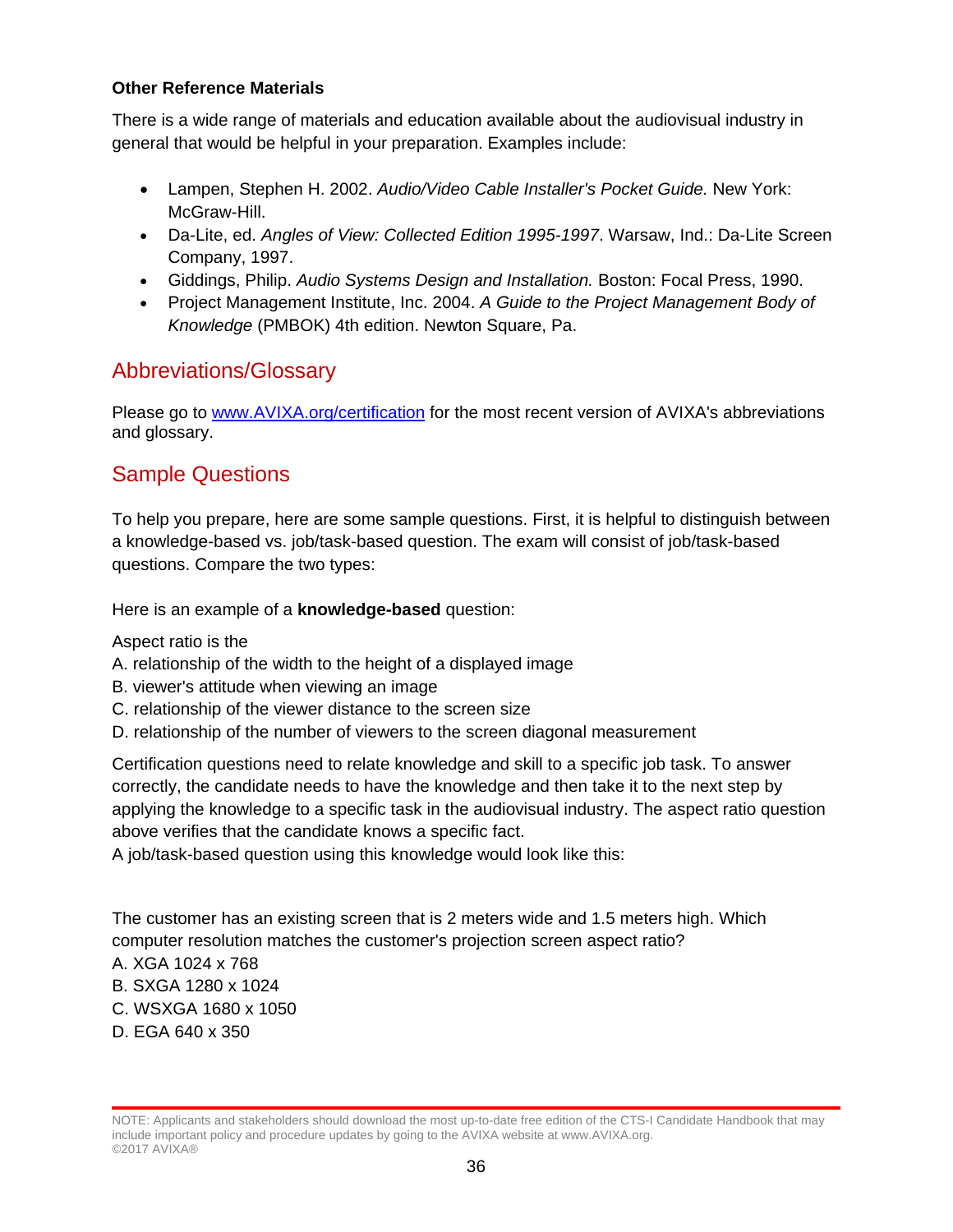Here are more examples of **job/task-based** questions:

A cable has an attenuation specification of 12 dB/100 m at 50 MHz. A 1 mV signal is connected to a 50-m run of this cable and terminated into 75 ohms at the end. What signal level will arrive at the end?

- A. 0.5 mV
- B. 0.25 mV
- C. 0.4 mV
- D. 0.9 mV

In a null modem RS-232 cable terminated in DB-9 connector, pin 2 on one end will connect to which pin on the opposite end?

A. 3

B. 2

C. 1

D. 5

What is the proper pin configuration for T-568B termination?

- A. pins 1 8, Or-Wh, Or, Gr-Wh, Blu, Blu-Wh, Gr, Brn-Wh, Brn
- B. pins 1 8, Or-Wh, Or, Gr-Wh, Gr, Blu, Blu-Wh, Brn-Wh, Brn
- C. pins 1 8, Gr-Wh, Gr, Blu, Or-Wh, Or, Blu-Wh, Brn-Wh, Brn
- D. pins 1 8, Gr-Wh, Gr, Or-Wh, Blu, Blu-Wh, Or, Brn-Wh, Brn

NOTE: Applicants and stakeholders should download the most up-to-date free edition of the CTS-I Candidate Handbook that may include important policy and procedure updates by going to the AVIXA website at www.AVIXA.org. ©2017 AVIXA®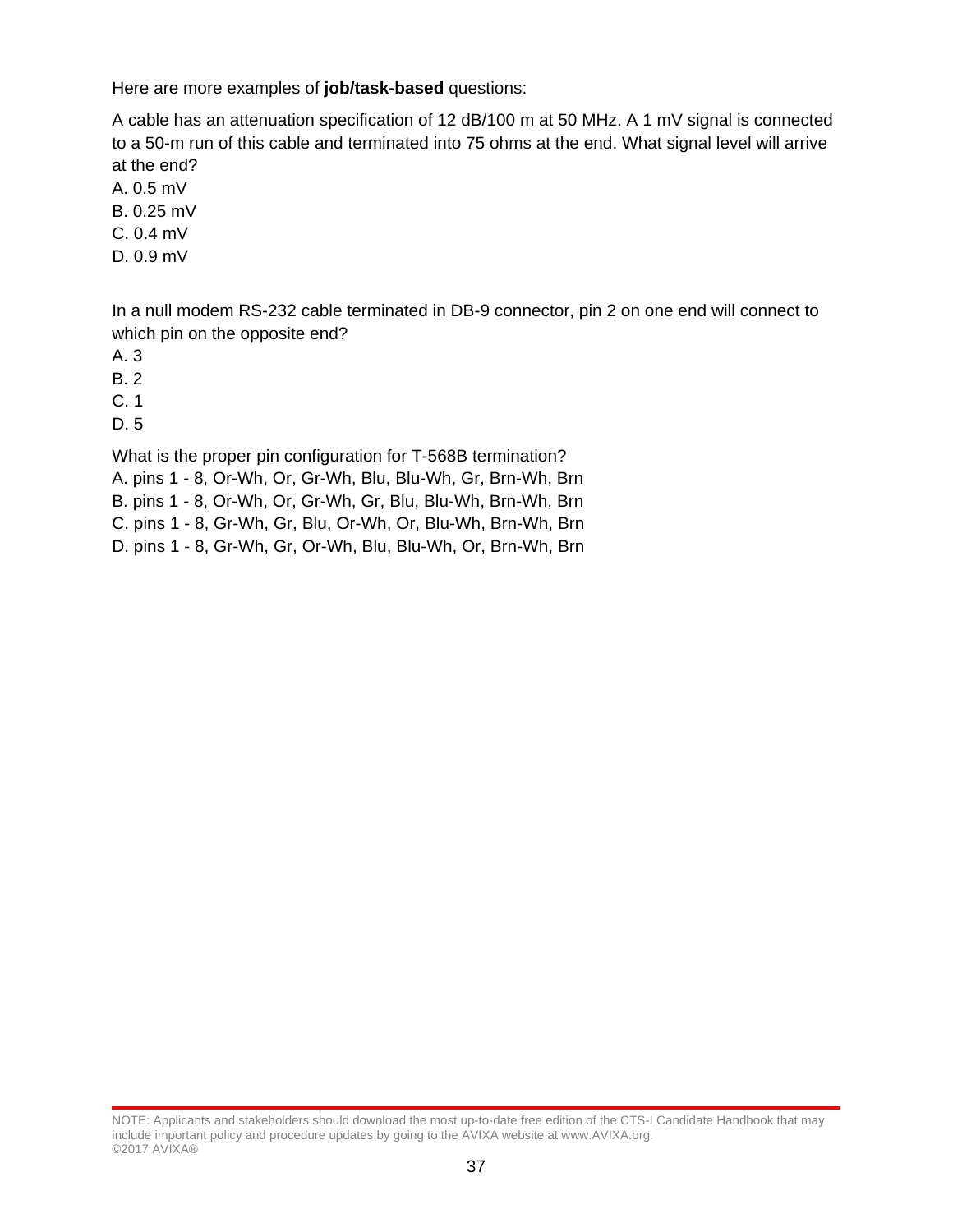# **Appendix A: CTS-I Exam Content Outline**

The CTS-I exam specifications were developed by combining the importance, criticality, and frequency data obtained from the Job Task Analysis study. The resulting data were converted to percentages and the percentages were used to determine the number of questions related to each domain and task that should appear on the multiple-choice CTS-I examination. The test specifications in the table below list how many questions are included in each Domain and Task and the percentage of the test included in each domain. The Job Task Analysis Final Report can be downloaded at [www.AVIXA.org/ctsi](https://www.avixa.org/training-certification/certification/cts-i) under "CTS-I Resources."

| <b>CTS-I Domains/Tasks</b>                                                                         | $%$ of      | # of           |
|----------------------------------------------------------------------------------------------------|-------------|----------------|
|                                                                                                    | <b>Exam</b> | <b>Items</b>   |
| <b>Domain A: Conducting Pre-Installation Activities</b>                                            | 22%         | 22             |
| Task 1: Review Audiovisual Project Documentation                                                   | 4%          | $\overline{4}$ |
| Task 2: Conduct Technical Site Survey                                                              | 4%          | $\overline{4}$ |
| Task 3: Prepare for Audiovisual Installation                                                       | 4%          | 4              |
| Task 4: Evaluate Overall Facility Conditions                                                       | 3%          | 3              |
| Task 5: Maintain Tools and Equipment                                                               | 3%          | 3              |
| Task 6: Prepare Site for Installation                                                              | 4%          | $\overline{4}$ |
| Domain B: Conducting Site Rough-In/First-Fix                                                       | 11%         | 11             |
| Task 1: Deinstallation of Existing Equipment/cabling                                               | 3%          | 3              |
| Task 2: Pull Cable                                                                                 | 4%          | $\overline{4}$ |
| Task 3: Mount Substructure                                                                         | 4%          | $\overline{4}$ |
| <b>Domain C: Installing Audiovisual Systems</b>                                                    | 37%         | 37             |
| Task 1: Conduct Off-site Fabrication                                                               | 3%          | 3              |
| Task 2: Prepare Audiovisual Rack                                                                   | 4%          | 4              |
| Task 3: Wire the Audiovisual Equipment Rack                                                        |             | $\overline{4}$ |
| Task 4: Distribute Audiovisual Equipment                                                           |             | 3              |
| Task 5: Mount Audiovisual Equipment                                                                |             | $\overline{4}$ |
| Task 6: Terminate Cables                                                                           | 4%          | 4              |
| Task 7: Configure Network Attached Components (ISDN, IP, POTS,                                     |             | $\overline{4}$ |
| $etc.$ )                                                                                           |             |                |
| Task 8: Load Control Programs                                                                      | 3%          | 3              |
| Task 9: Test the Audiovisual Equipment                                                             | 4%          | $\overline{4}$ |
| Task 10: Calibrate Audiovisual Equipment                                                           | 4%          | $\overline{4}$ |
| Domain D: Perform Systems Close Out                                                                |             | 11             |
| Task 1: Demonstrate to Client or Client's Representative that System<br>Performs to Specifications | 4%          | $\overline{4}$ |
| Task 2: Obtain Project Completion Sign-Off from Client or Client's<br>Representative               | 3%          | 3              |
| Task 3: Provide Training on Equipment Operation                                                    | 4%          | 4              |

NOTE: Applicants and stakeholders should download the most up-to-date free edition of the CTS-I Candidate Handbook that may include important policy and procedure updates by going to the AVIXA website at www.AVIXA.org. ©2017 AVIXA®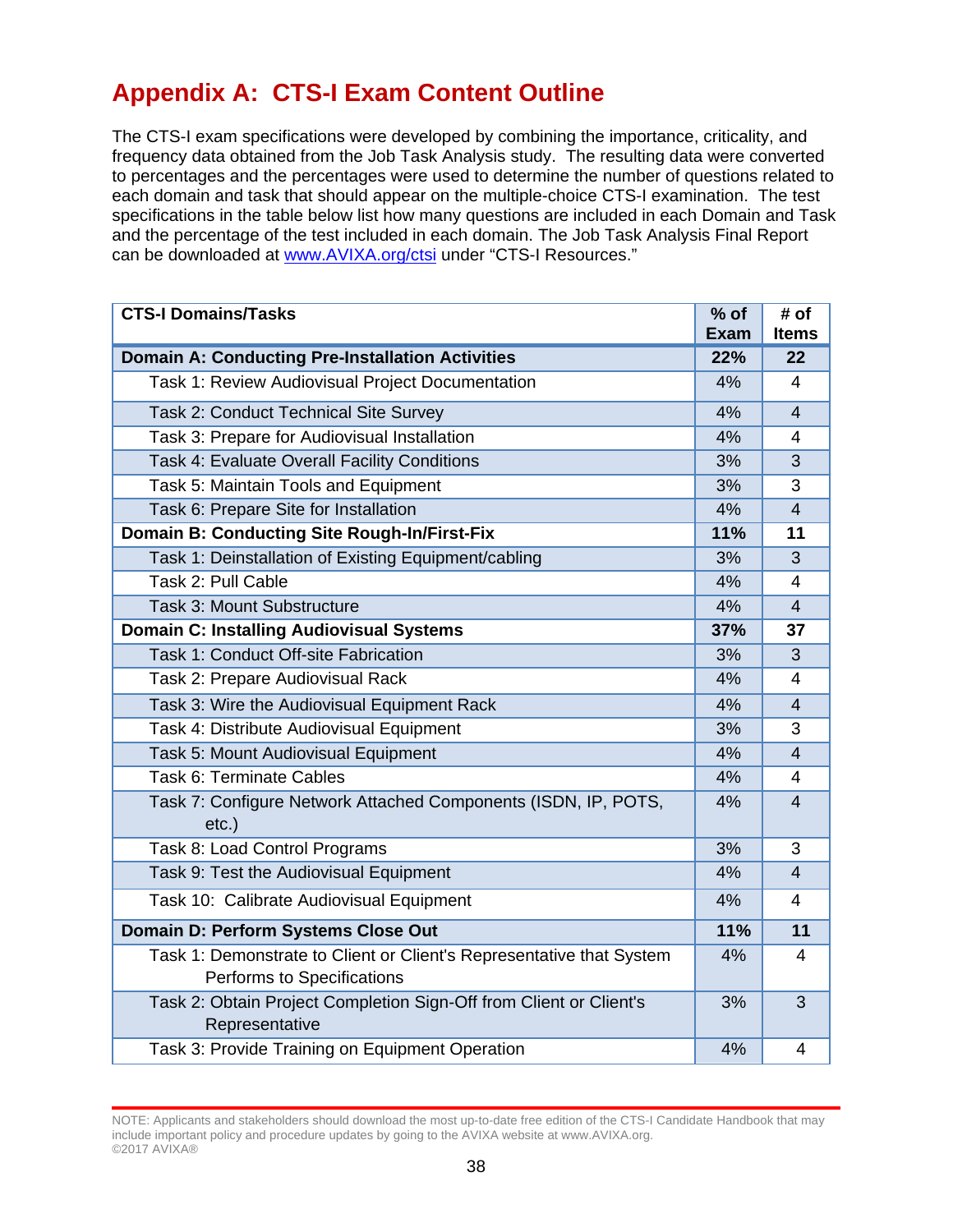| <b>Domain E: Conducting Ongoing Project Responsibilities</b> | 19%  | 19  |
|--------------------------------------------------------------|------|-----|
| Task 1: Perform Site Clean-up                                | 3%   | 3   |
| Task 2: Complete Daily Progress Reports                      | 3%   | 3   |
| Task 3: Coordinate with Other Contractors                    | 3%   | 3   |
| Task 4: Conduct Field Engineering                            | 4%   | 4   |
| Task 5: Repair Audiovisual Systems                           | 3%   | 3   |
| Task 6: Maintain AV Systems                                  | 3%   | 3   |
| Total                                                        | 100% | 100 |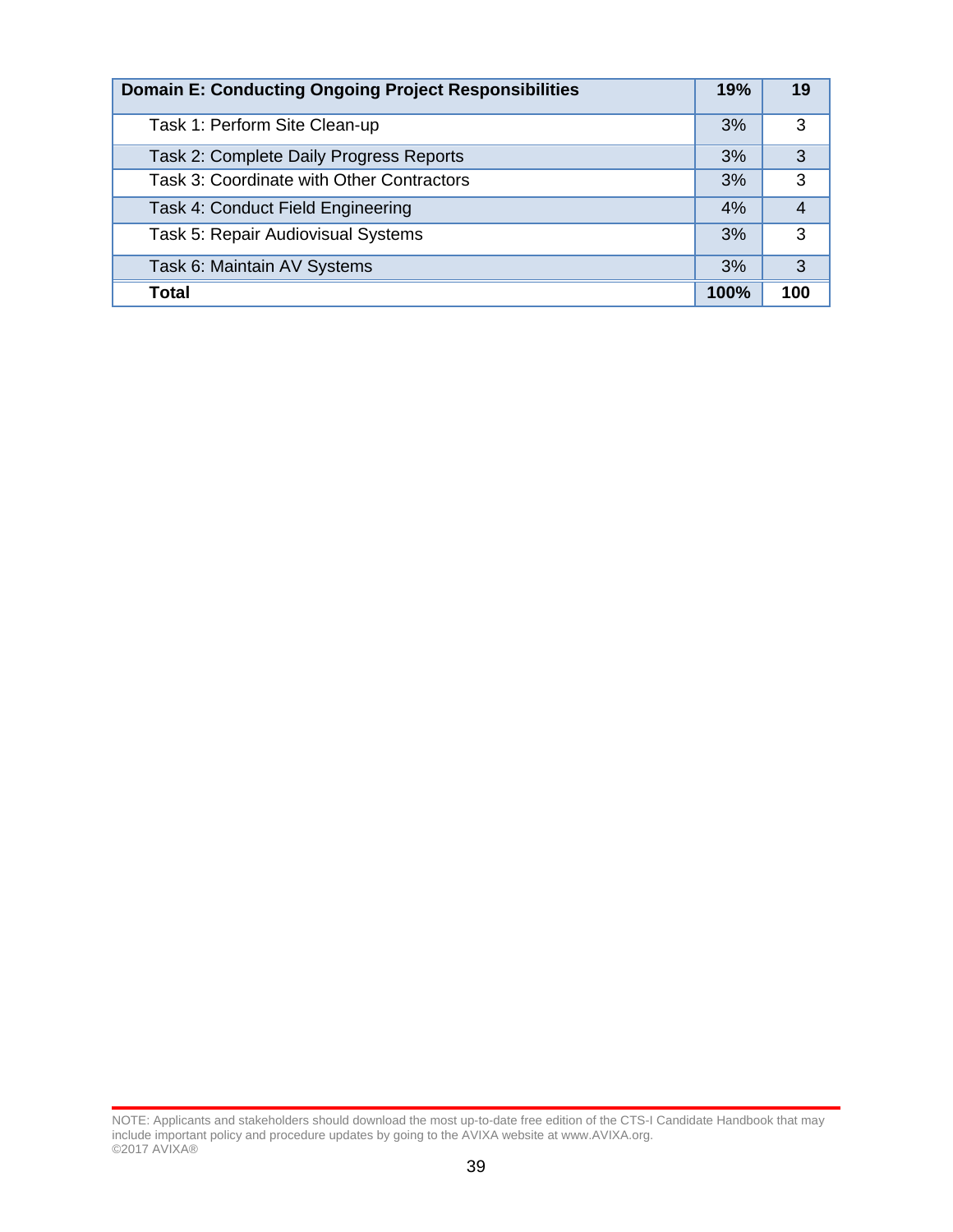# CTS-I Examination: Job Task Analysis

A detailed job task analysis is available on the CTS-D Exam Resource page of AVIXA's website. Visit [www.AVIXA.org/ctsi](https://www.avixa.org/training-certification/certification/cts-i)

### Domain A: Conducting Pre-Installation Activities **Task 1: Review Audiovisual Project Documentation**

### **Knowledge of: Skill in:**

- Converting scales
- Local language
- Reading and interpreting drawings
- Interpreting measurements and symbols
- Interpreting measurements
- Interpreting symbols
- Reading blueprints
- Reading written documentation
- Utilizing the Internet
- Basic computer operations
- Basic math
- Listening
- Verbal communication
- Written communication
- Typing
- Writing legibly

# Domain A: Conducting Pre-Installation Activities

#### **Task 2: Conduct Technical Site Survey**

## **Knowledge of: Skill in:**

- Arranging site access and access limitations
- Site obstacles (i.e., ceilings, flooring, walls)
- Infrastructure (i.e., conduit, floor boxes, power location,

data points, grounding)

- Mounting/rigging points for substructures
- Documenting observations (i.e.,
- photographs, sketches, layouts)
- Special requirements (i.e., local code requirements,

regulations, special cable requirements, cable • Using a manliftmanagement)

- Scaffolding
- Communicating site observations to project management
- Chain of command procedures
- Conduit capacities
- Electrical components (cable trays, pathways, backboxes, etc.)
- Employer policies
- General construction principles

- Calculation of conduit capacities
- Calculation of throw distances
- Measuring distances
- Basic computer operations
- Basic math
- Interpersonal communication
- Technical writing
- Climbing ladders
- Taking documentary photographs of site conditions
-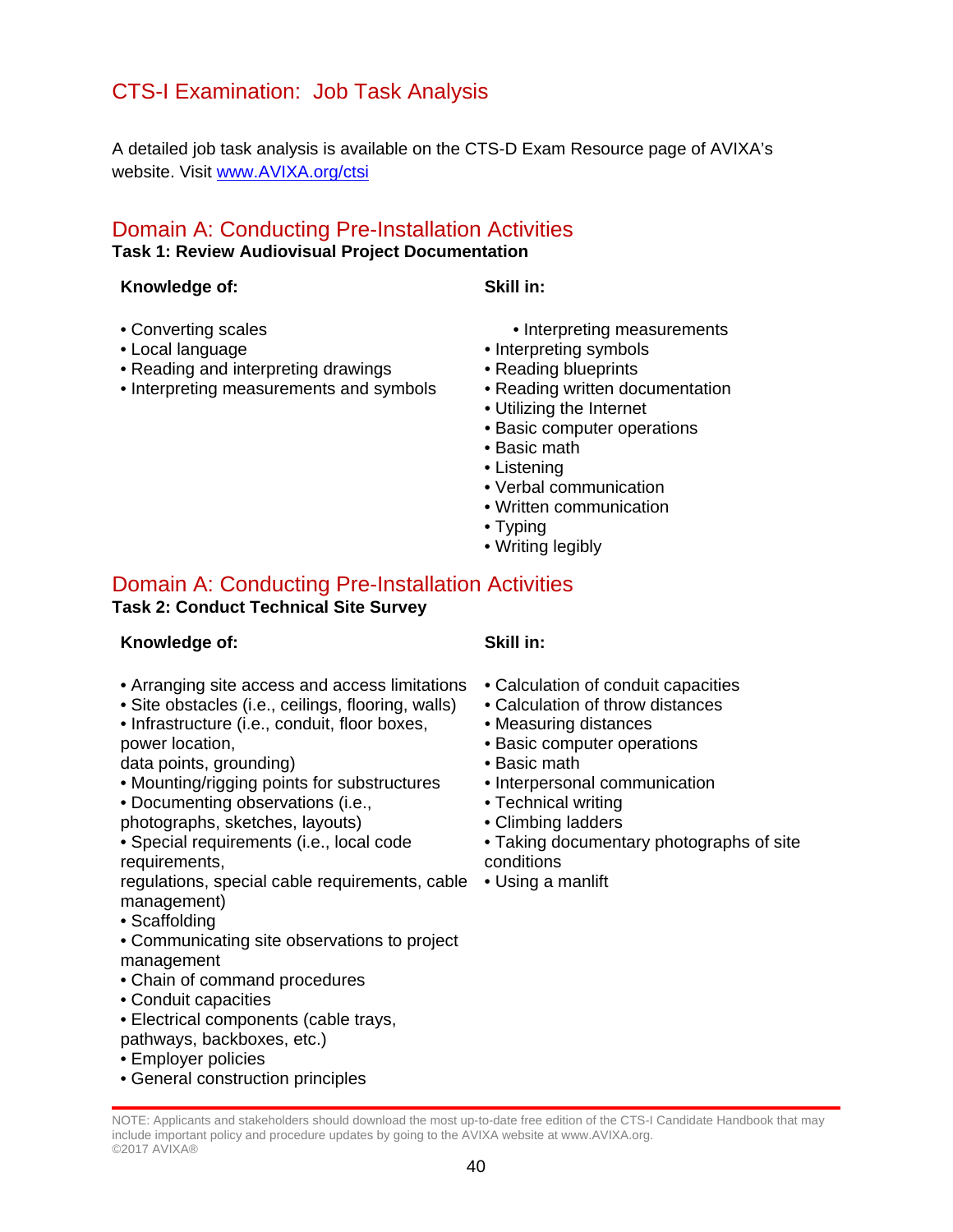- Installation options and alternatives
- Installation process
- Local codes
- Calculating throw distances
- Measuring distances
- Products
- System functionality
- Tool limitations and capabilities
- Basic first aid
- Lock out/tag out standards
- Safety standards (OSHA, health and safety,

 $etc.,$ 

• Hazard awareness

# Domain A: Conducting Pre-Installation Activities

## **Task 3: Prepare for Audiovisual Installation**

## **Knowledge of: Skill in:**

- Audiovisual tools, materials and equipment
- Identifying connectors and cable
- **requirements**

(quantity and type)

- Specialty tools (lifts, transportation, etc.)
- Network provisioning information
- Cable pull lists and hardware lists
- Special fabrication
- Permitting
- Calculating cable take offs
- Calculating load capacities
- Determining dimensions of custom parts
- Estimating project and task durations
- Reading and Interpreting schedules
- Selecting tools and sizes
- Safety meetings
- Cable specifications/limits/application
- Access limitations
- Basic first aid
- Chain of command procedures
- Conduit capacities
- Electrical components (cable trays, pathways,

backboxes, etc.)

- Employer policies
- General construction principles
- Creating schedules
- Installation options and alternatives
- Installation processes
- LAN/WAN topology
- Local codes
- Network terminology

- Calculation of cable take offs (estimate cable quantities)
- Calculation of load capacities
- Determining dimensions of custom parts
- Estimating project and task durations
- Following instructions
- Reading and interpreting schedules
- Selecting correct tools and sizes
- Basic computer operations
- Basic math
- Interpersonal communication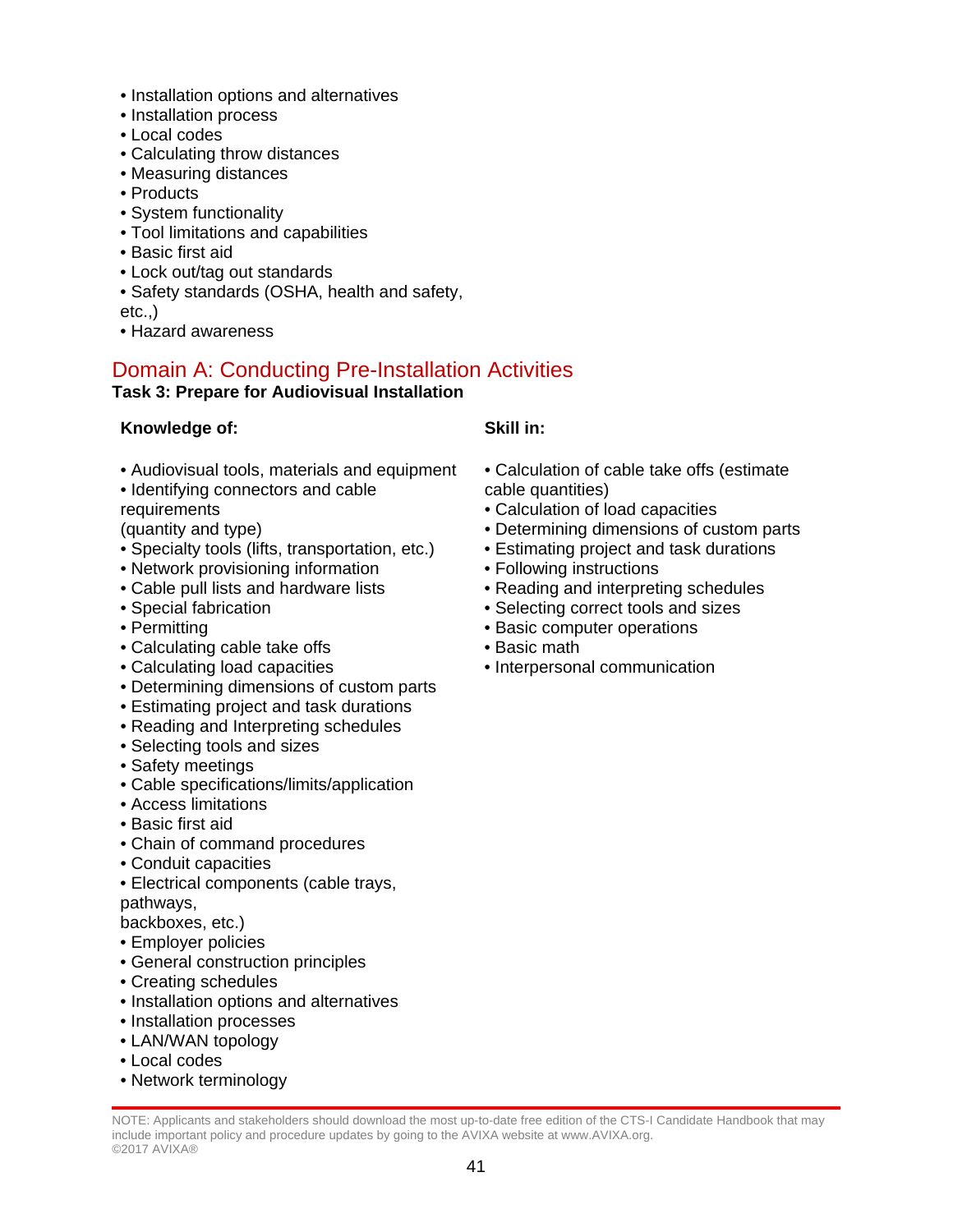- Permitting requirements
- Products
- Project budgets
- Project timelines
- Proper tool use
- Resource allocation
- RoHS compliance requirements
- Security requirements
- Signal types transmitted by different cables
- Structural components and capacities
- Supply management
- System functionality
- Types of connectors and appropriate cable types
- Tool limitations and capabilities
- Activities performed by other construction trades

## Domain A: Conducting Pre-Installation Activities

## **Task 4: Evaluate Overall Facility Conditions**

### **Knowledge of: Skill in:**

• Calculation of weight capacities

• Measuring distances • Written communication • Verbal communication

- Site logistics (parking, loading docks, elevators, lifts, etc.)
- Building access obstacles
- Required infrastructures
- Appropriate site conditions (i.e., dust free,
- HVAC operational, power, lighting)
- Calculating weight capacities
- Measuring distances
- Activities performed by other construction trades
- Building timelines
- General construction principles
- Security requirements
- Visual-spatial relationships
- Construction hazards
- General hazards
- Facility specific hazards

## Domain A: Conducting Pre-Installation Activities **Task 5: Maintain Tools and Equipment**

### **Knowledge of: Skill in:**

NOTE: Applicants and stakeholders should download the most up-to-date free edition of the CTS-I Candidate Handbook that may include important policy and procedure updates by going to the AVIXA website at www.AVIXA.org. ©2017 AVIXA®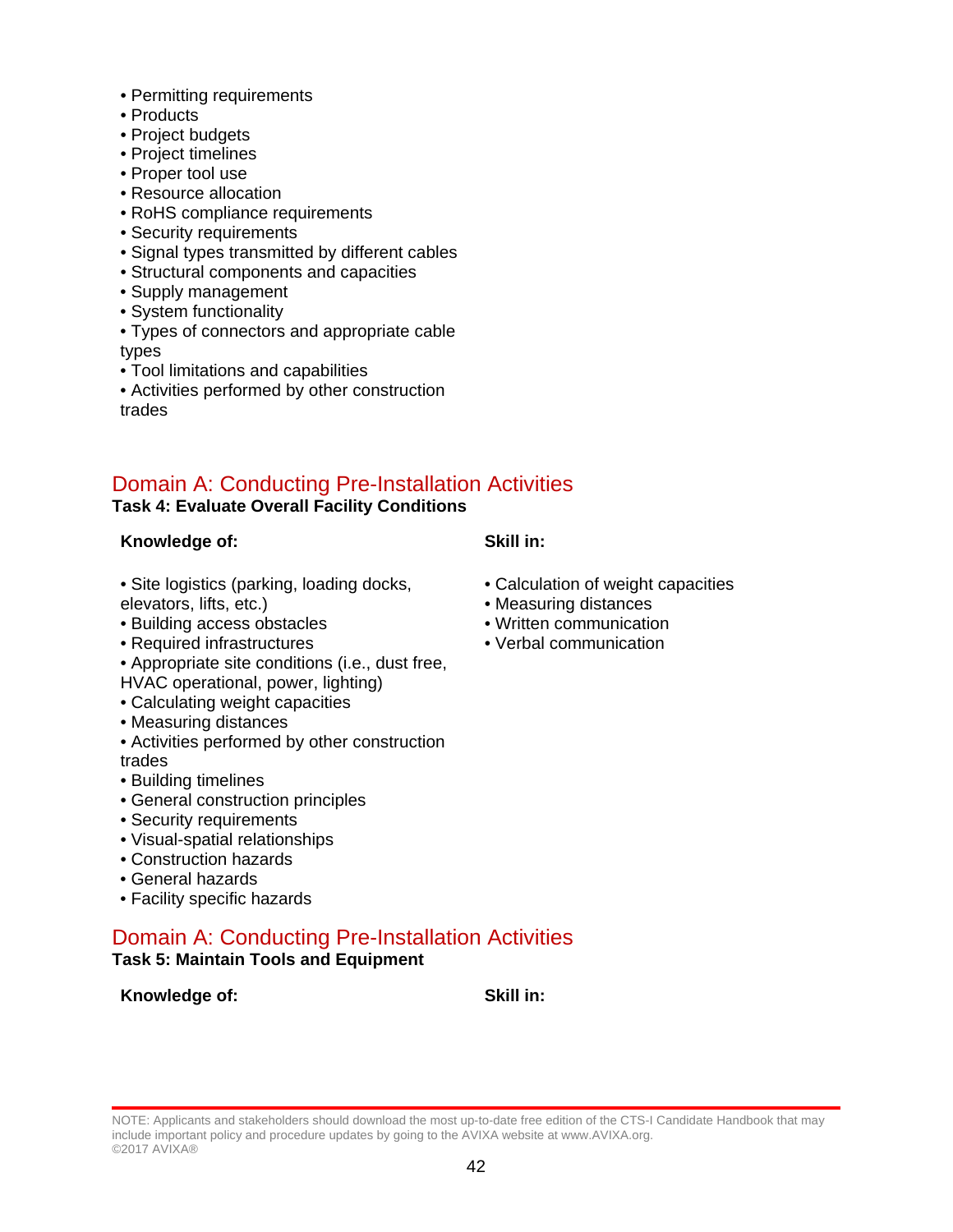• Rechargeable meters

• Drilling and cutting tools (bits, wire strippers, wire cutters, saw blades, etc.)

- Calibrating test equipment
- Labeling kits
- Electrical safety testing
- Tagging of electrical tools and equipment
- First aid kits and fire extinguishers
- Testing and tagging of safety and access equipment
- Equipment testing protocols
- Grounding
- Electrical power and electrical current
- Pre-use equipment checks
- Tagging requirements to verify inspection
- Tool and equipment calibration
- requirements
- Voltage

## Domain A: Conducting Pre-Installation Activities

## **Task 6: Prepare Site for Installation**

#### **Knowledge of: Skill in:**

- Marking installation locations for equipment and services
- Assembling scaffolding
- Identifying hazards and taking safety measures
- Calculating throw distances
- Measuring distances
- Asbestos
- Ceiling systems
- Construction terminology
- General construction principles
- Hazards
- Responsibilities of other trades
- Scaffolding assembly
- System functionality
- Ladder safety
- Fall protection
- Confined spaces
- Customer safety
- Safety zones
- OSHA/HSE
- Interpersonal communication
- Basic math

- Basic math
- Recognizing defective equipment
- Using a voltmeter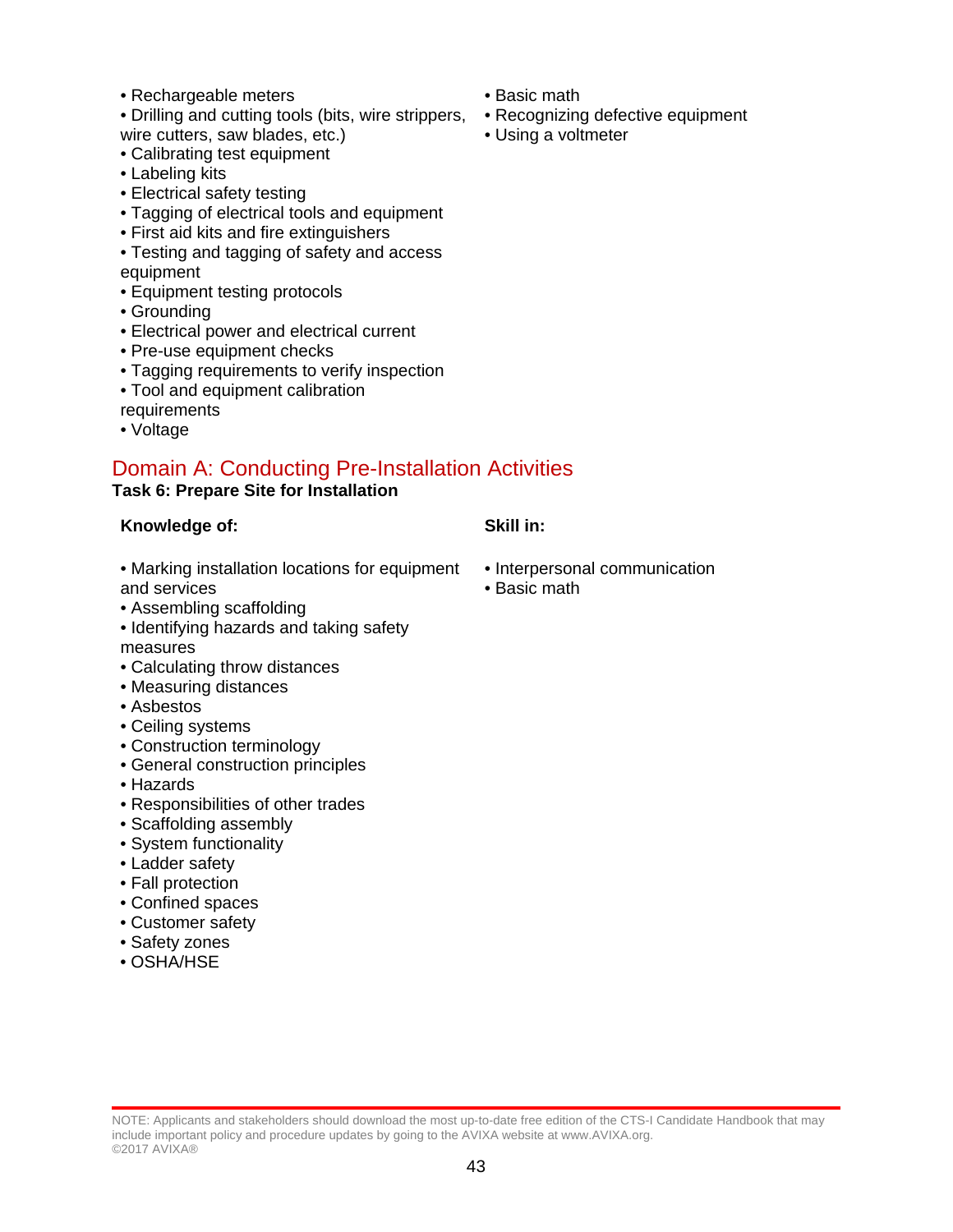## Domain B: Conducting Site Rough-In/First Fix **Task 1: Deinstallation of Existing Equipment/Cabling**

## **Knowledge of: Skill in:**

- Selecting equipment/cabling that should be removed
- Removing equipment/cabling
- Disposing of removed equipment/cabling
- Storing equipment/cabling per customer
- instructions or scope of work.
- Preparing equipment for reinstallation
- (testing, cleaning, labeling, etc.)
- Calculating weights and loads
- Electrical power
- Local disposal regulations
- Manual handling techniques
- System functionality
- OSHA/HSE
- Cadmium hazard
- Asbestos
- CRT

## Domain B: Conducting Site Rough-In/First Fix **Task 2: Pulling Cable**

### **Knowledge of: Skill in:**

- Identifying cable paths by signal types
- Cable pull lists and drawings
- Cable groupings
- Cable routes/paths for non-conduit cables
- Cutting in mud rings, low voltage rings, electrical boxes (or pattresses), backboxes, etc.
- Installing cable supports/containment
- Preparing cables for pulling
- Marking cables
- Marking spools and drums
- Pulling cable
- Securing cable
- Securing cable ends
- Calculating areas
- Calculating lengths
- Interpreting drawings
- Measuring diameters
- Measuring lengths
- Measuring volumes
- Measuring with an architect's scale
- Cable pulling techniques
- Cable terminology

- Calculating areas
- Calculating lengths
- Interpreting drawings
- Measuring diameters
- Measuring lengths
- Measuring volumes
- Basic math
- Applying firestop materials
- Climbing ladders
- Cutting cable
- Making a snout (wire pull cable harness)
- Pulling cable
- Marking cable

- 
- Interpersonal Communication
- Drilling holes
- Painting • Cutting drywall/plaster board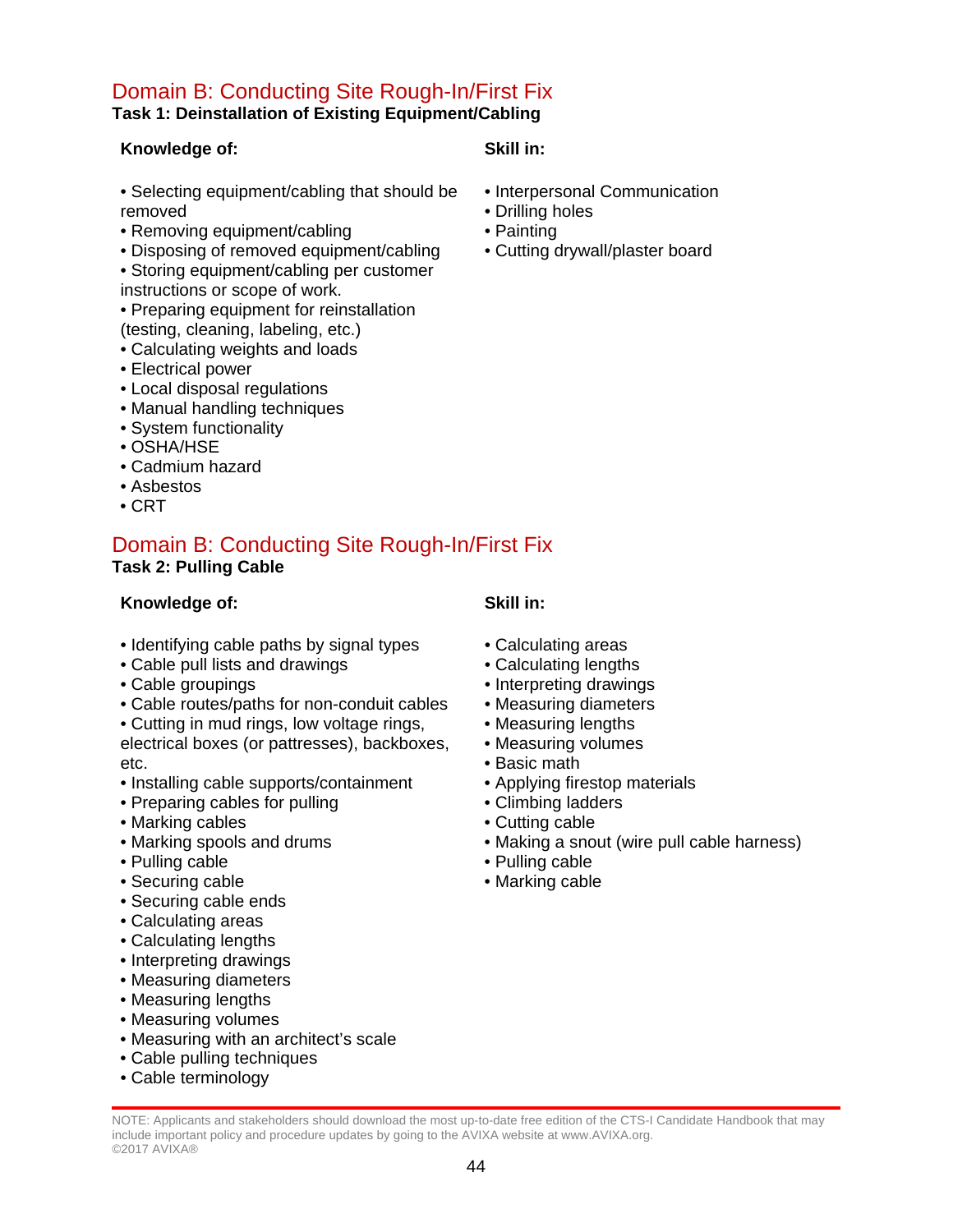- Cable types and applications
- Conduit capacities
- Fiber optic cables
- Fiber optic cable handling techniques
- Firestop requirements
- OSHA/HSE/COSHH and related standards
- Project requirements
- Tensile and shear strengths
- Fiber optic disposal
- Asbestos
- Power tool certifications
- Confined spaces
- COSHH Control of hazardous substances

## Domain B: Conducting Site Rough-In/First Fix

## **Task 3: Mount Substructure**

## **Knowledge of: Skill in:**

- Locations for mountings
- Methods/materials for mountings
- Prefabricated structures
- Installing anchors
- Attaching substructures
- Testing mountings of substructures
- Measuring distances
- Calculating weight capacities
- Adequacy of substructures
- Blocking (or noggin)
- Concrete construction methods and materials
- Correct locations for placing fasteners
- Engineering lumber
- Fasteners (capabilities, limitations, options, etc.)
- Glue laminated construction methods
- Pipes
- Powder actuated tools
- Rigging
- Safe working loads (weights and safety margins)
- Seismic restraints
- Slotted channel and accessories (unistruts)
- Steel construction methods and materials
- Tensile and shear strengths
- Threaded rods
- Throw distances
- Wood frame construction methods and materials
- OSHA/HSE
- Powder actuated tool certification

- Measuring distances
- Basic math
- Cutting
- Drilling
- Calculating weight capacities
- Interpersonal communication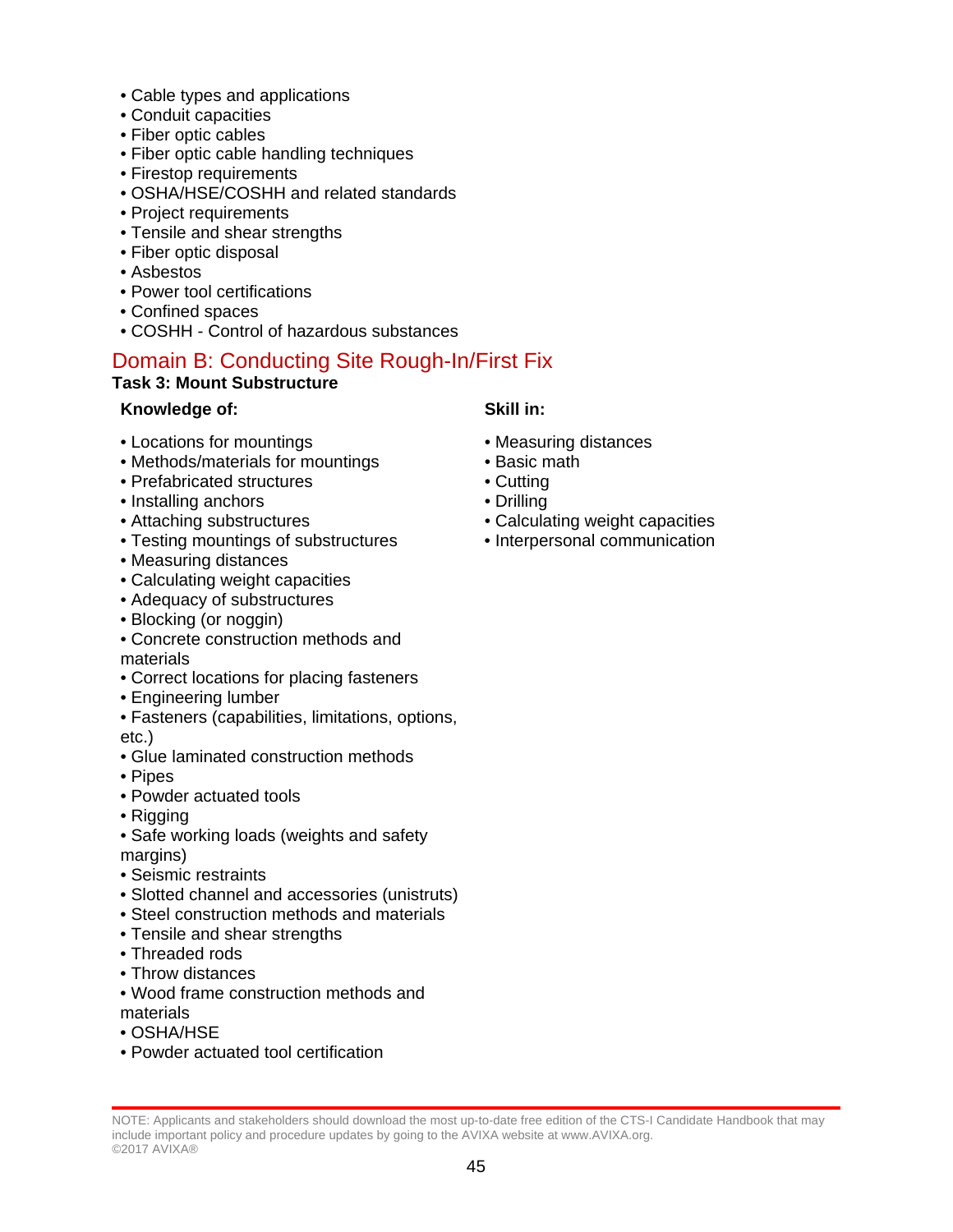- Safety zones
- General work site conditions

## **Task 1: Conduct Off-Site Fabrication**

## **Knowledge of: Skill in:**

• Cutting • Drilling

• Creating material lists for off-site fabricated items

- Assembling off-site fabricated items
- AC theory
- Basic electronic components (resistors, diodes, transformers)

• Basic metalworking techniques: types of metal, gage, drilling,

tapping, punching, layout, bend radius • Basic woodworking techniques: types of

wood and finishes,

drilling, cutting, layout, laminates

- DC theory
- Lead time and schedule restrictions
- Materials
- Outsourcing and fabrication options
- Punch tools
- Tap and die use
- Tool selection
- OSHA and health and safety Requirements

# Domain C: Installing Audiovisual Systems

Task 2: Prepare Audiovisual Rack

Knowledge of: Skill in:

- Drawings and project documentation
- Assembling audiovisual equipment racks from kits
- Populating audiovisual equipment racks
- Installing rack infrastructures (lacing, power, fans, peripherals, etc.)
- Documenting serial numbers of equipment
- Interpreting rack elevations
- Measuring rack units
- ADA requirements
- Electrical power and grounding
- Rack accessories and components
- Rack elevation design
- Screw gun settings, torque settings
- Standard rack unit and width
- System functionality and components
- Ventilation requirements
- Weight distribution

- Reading comprehension
- Assembling a rack

NOTE: Applicants and stakeholders should download the most up-to-date free edition of the CTS-I Candidate Handbook that may include important policy and procedure updates by going to the AVIXA website at www.AVIXA.org. ©2017 AVIXA®

• Marking out items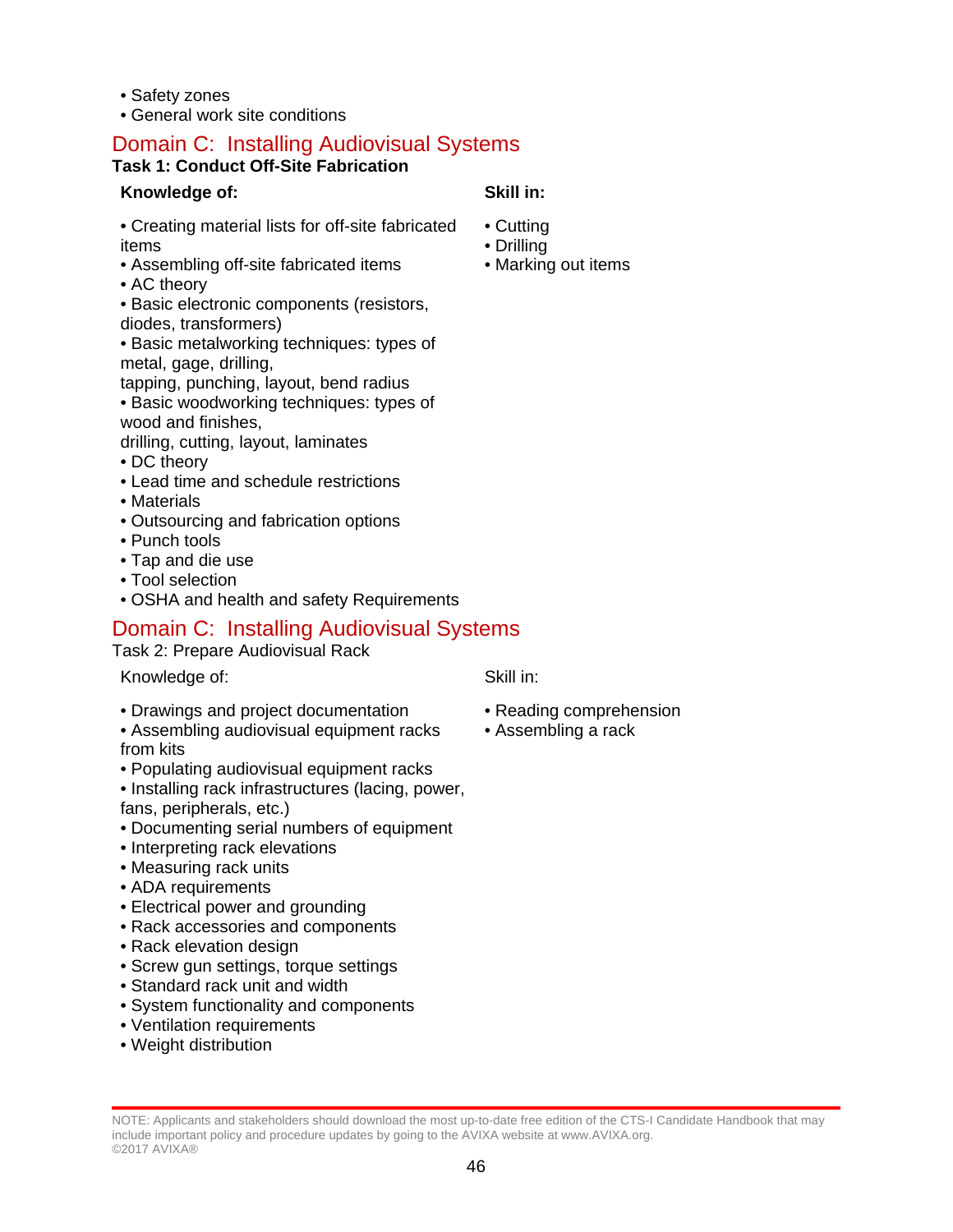## **Task 3: Wire the Audiovisual Equipment Rack**

## **Knowledge of: Skill in:**

• Setting up workstations (terminating supplies,

heat shrink guns, etc.)

- Selecting cables for applications
- Determining cable dressing strategies
- Measuring cable lengths
- Terminating cables (audiovisual, network, power, etc.)
- Installing cables and cable management techniques
- Cable labeling
- Testing cable
- Testing rack loaded components
- Documenting changes (mark ups)
- Selecting die sets
- Measuring cable lengths
- Crimping techniques (BNC, spade lugs, bell caps,

ferrules)

- Adjusting torque on screw gun
- Balanced and unbalanced audio
- Cable types
- Client requirements (e.g., military, government)
- Compression connections
- Compression techniques
- Connector types
- Cable preparation for connector types
- Crimp connections
- Dressing techniques for racks
- Fiber optic terminations
- Insulation displacement
- Labeling systems
- Lacing components
- Linear compression techniques
- Plenum rated tie wraps
- Tie wrap applications and selection
- Service loops
- Signal separation
- Signal types
- System functionality
- The project specifications
- OSHA/HSE
- Spacing of components for access to

connections

- Applying heat shrink
- Basic computers
- Creating service loops
- Dressing wire
- Soldering
- Cutting wire
- Applying barrier strips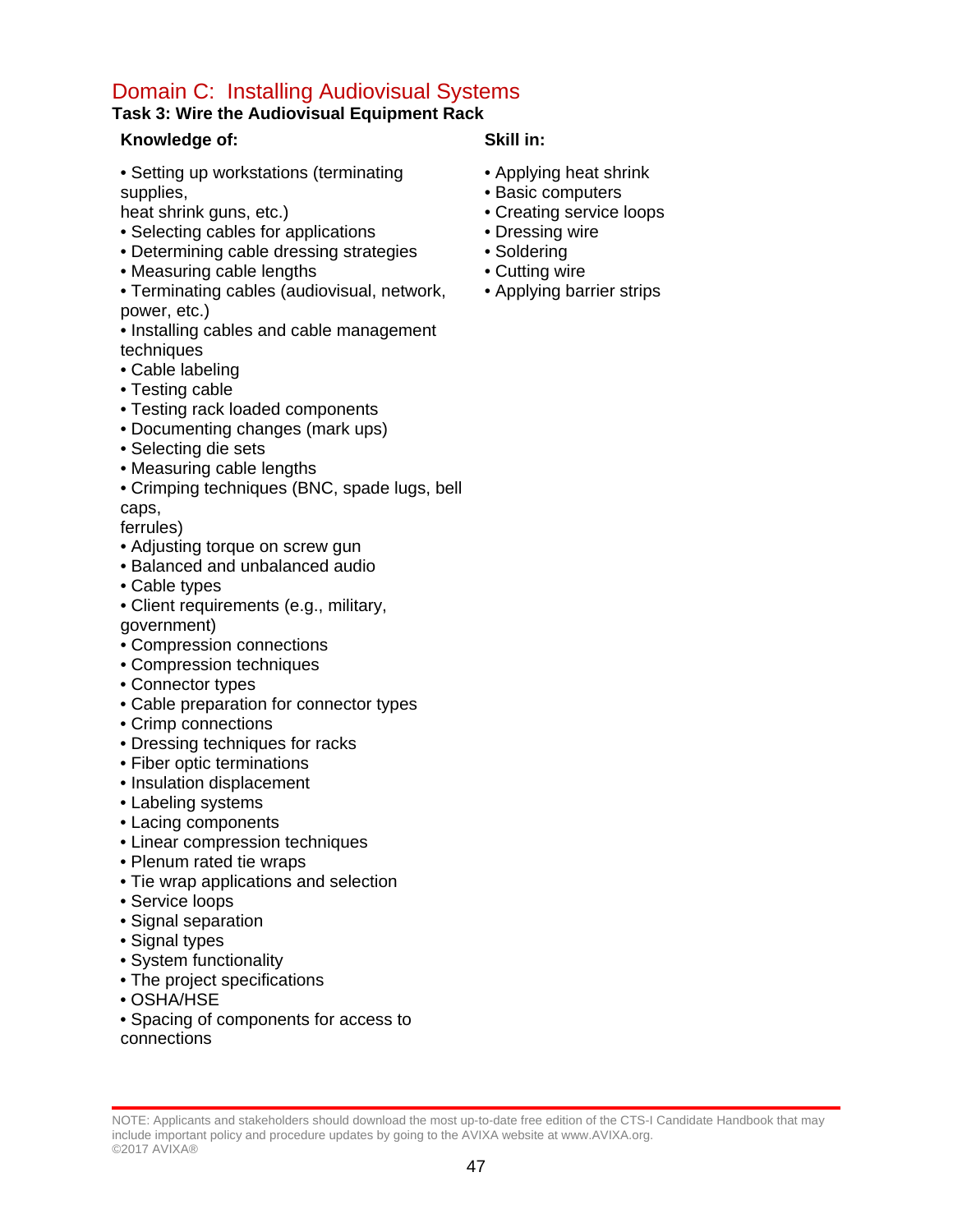## **Task 4: Distribute Audiovisual**

## **Knowledge of: Skill in:**

- Equipment manifests and delivery schedules
- What to do in the event of equipment damage
- Obtaining delivery confirmations
- Documenting serial numbers of equipment
- Client and company policies and
- procedures
- Reading and using floor plans
- Hazards
- Projects
- Proper loading techniques to avoid equipment damage
- Site restrictions
- Timelines
- Wrapping, banding, palleting equipment
- Safe bending and lifting techniques
- OSHA/HSE
- Loading techniques

# Domain C: Installing Audiovisual Systems

## **Task 5: Mount Audiovisual Equipment**

## **Knowledge of: Skill in:**

- Acceptable substructures for specific purposes
- Installing mounting brackets and mounting hardware
- Customized millwork/joinery for audiovisual installations
- Installing equipment
- Preparing cables for termination
- Terminating cables
- Connecting power to equipment
- Dressing cables
- Measuring distances
- Calculating weight capacities
- Blocking (or noggin)
- Cleaning supplies and techniques
- Concrete construction methods and materials
- Correct locations for placing fasteners
- Correct mountings for components
- Engineered lumber
- Fasteners (capabilities, limitations, options,
- etc.)
- Glue laminated construction methods

- Basic math
- Interpersonal communication
- Reading and writing
- Written communication

- 
- Measuring distances
- Basic math
- Calculating weights
- Interpersonal communication
- Cutting
- Drilling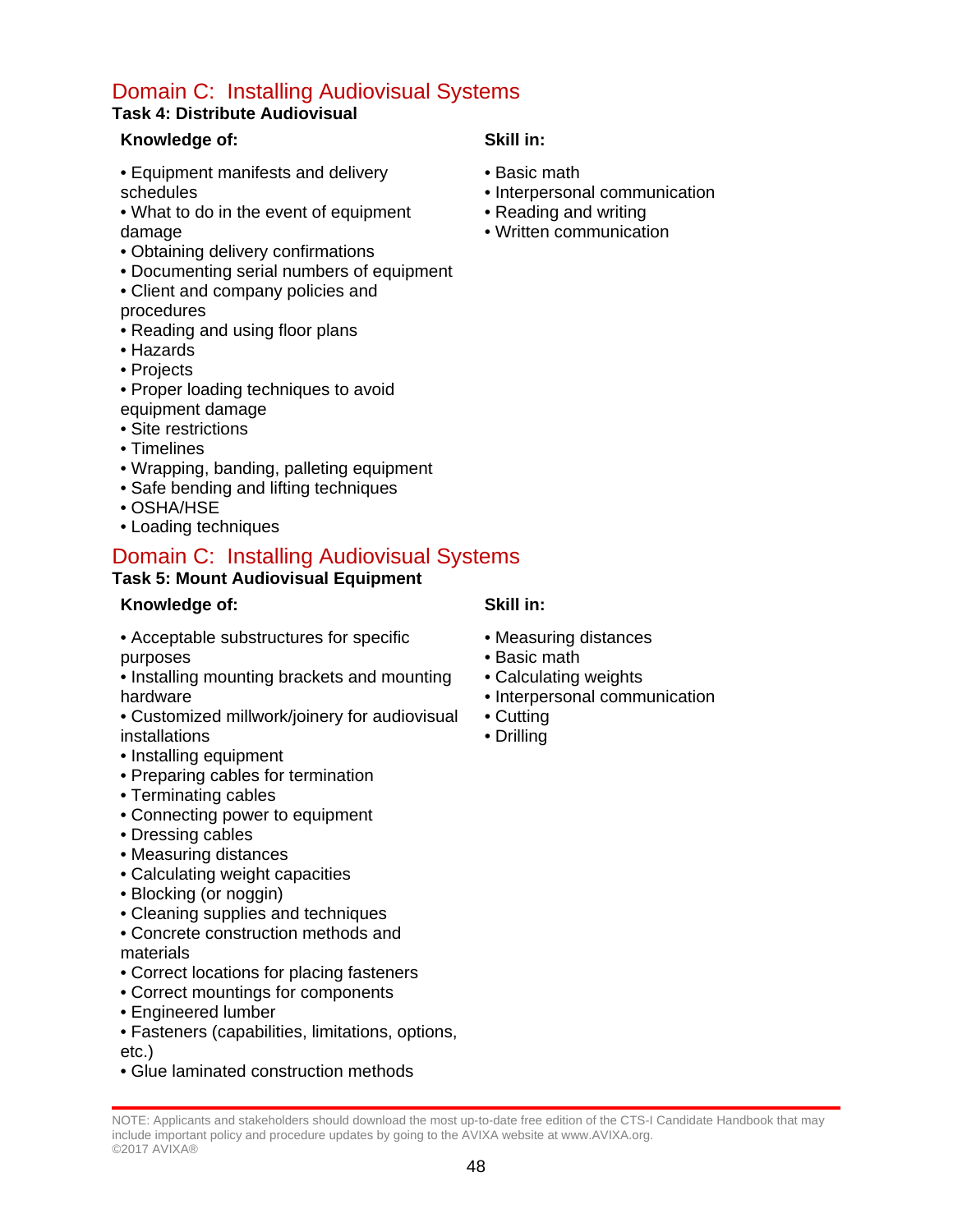- Metal frame construction methods and materials
- 
- Pipes
- Powder actuated tools
- Rigging

• Safe working loads (weights) and safety margins

- Seismic restraints
- Slotted channel and accessories (unistrut)
- Steel construction methods and materials
- Tensile and shear strengths
- Threaded rods
- Throw distances
- Wood frame construction methods and materials
- OSHA/HSE
- Safety zones
- Work site safety

## Domain C: Installing Audiovisual Systems

## **Task 6: Terminate Cables**

## **Knowledge of: Skill in:**

- Preparing cable ends
- Connectors

• Applying insulation (heat shrink, sleeving, etc.)

- Attaching connectors
- Labeling cables
- Identifying fiber optic terminations
- (sc/st/fc/mt-rj)
- Crimping techniques (BNC, spade lugs, bell caps, ferrules)
- Compression techniques
- Fiber optic cable types (single mode, multimode) and sizes
- Fiber optic technology (transceivers)
- Fiber optic terminology
- Handling techniques for fiber optic cable
- Insulation displacement
- Interduct (conduit type for fiber optic)
- Cable types
- Limitations of fiber optic cables and connectors
- Linear compression techniques
- Stripping techniques
- RoHS compliance requirements
- Signal types
- Testing fiber optic cable for signal continuity
- and attenuation
- OSHA/ESE
- Applying heat shrink
- Soldering
- Cutting wire

NOTE: Applicants and stakeholders should download the most up-to-date free edition of the CTS-I Candidate Handbook that may include important policy and procedure updates by going to the AVIXA website at www.AVIXA.org. ©2017 AVIXA®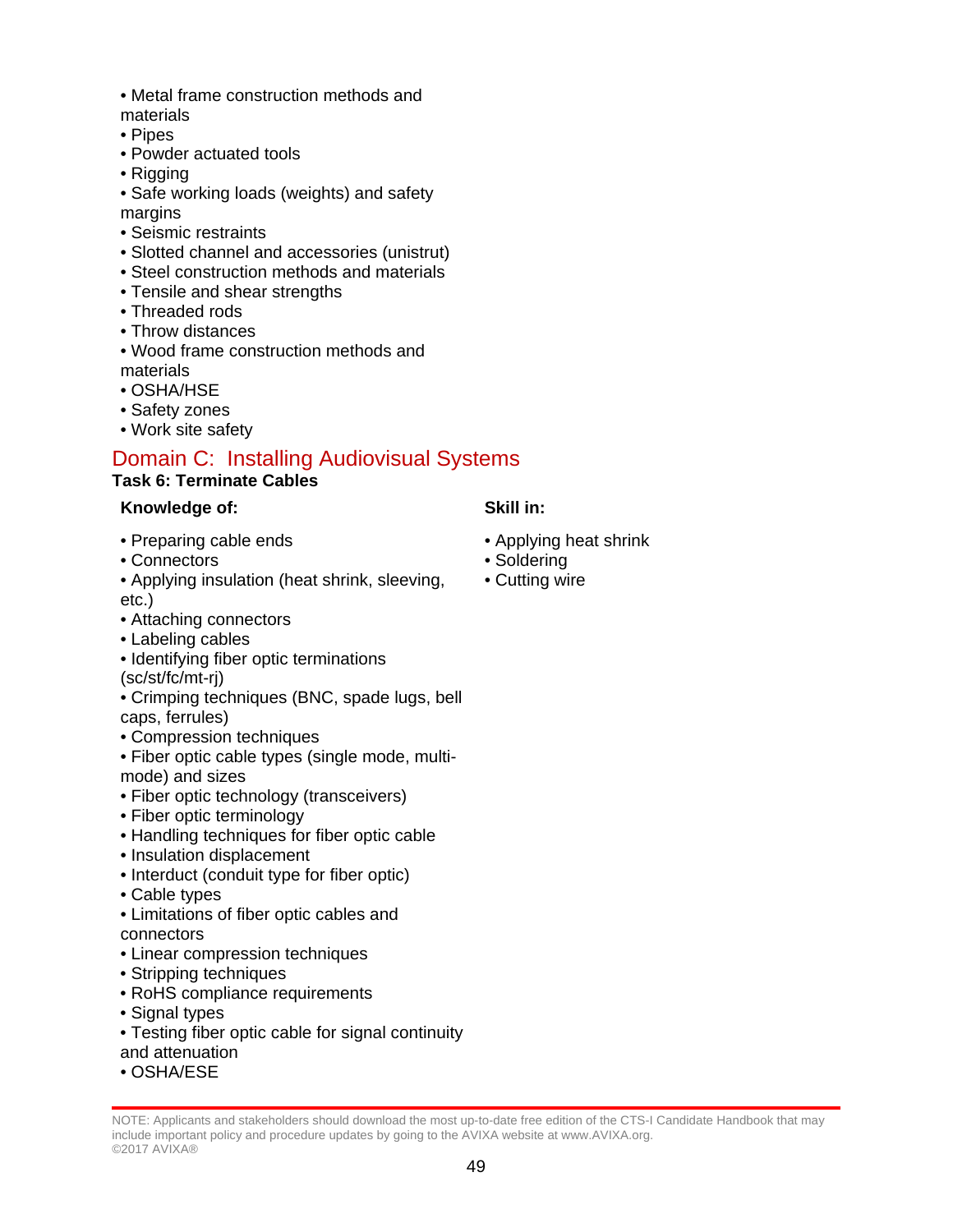- Eye protection
- Fiber optic technology safety protocols
- RoHS

## **Task 7: Configure Network Attached Components (ISDN, IP, POTS, etc.)**

## **Knowledge of: Skill in:**

- Network topologies
- Loading network configurations into equipment
- Preparing AV Internet protocol tables
- Broadband service (cable, satellite, etc.) and service protocols
- Network connectivity
- Basic router configuration (e.g., Linksys WRT54G)
- Cable types/specifications
- Classifications of IP addresses (routable, unroutable)
- Testing network connectivity (ping)
- Testing terminations
- Network equipment
- Network systems
- Network terminology
- Projects
- Wireless connectivity (Wi-Fi, RF, IR)

## Domain C: Installing Audiovisual Systems

### **Task 8: Load Control Programs**

## **Knowledge of: Skill in:**

- Establishing communications with devices
- Obtaining correct versions of uploadables
- Loading audiovisual programming
- Verifying codes are loaded and saved
- Testing communications to ancillary devices
- Selecting cables
- Downloading firmware updates
- Audiovisual equipment configurations
- Baud rates
- Company policies and procedures for
- archiving and saving code
- DSP programs
- Firmware (verification, updates, compatibility)
- Obtaining manufacturer updates
- Signal types

- Communicating with subcontractors
- Basic computers
- Interpersonal communication

• Basic computers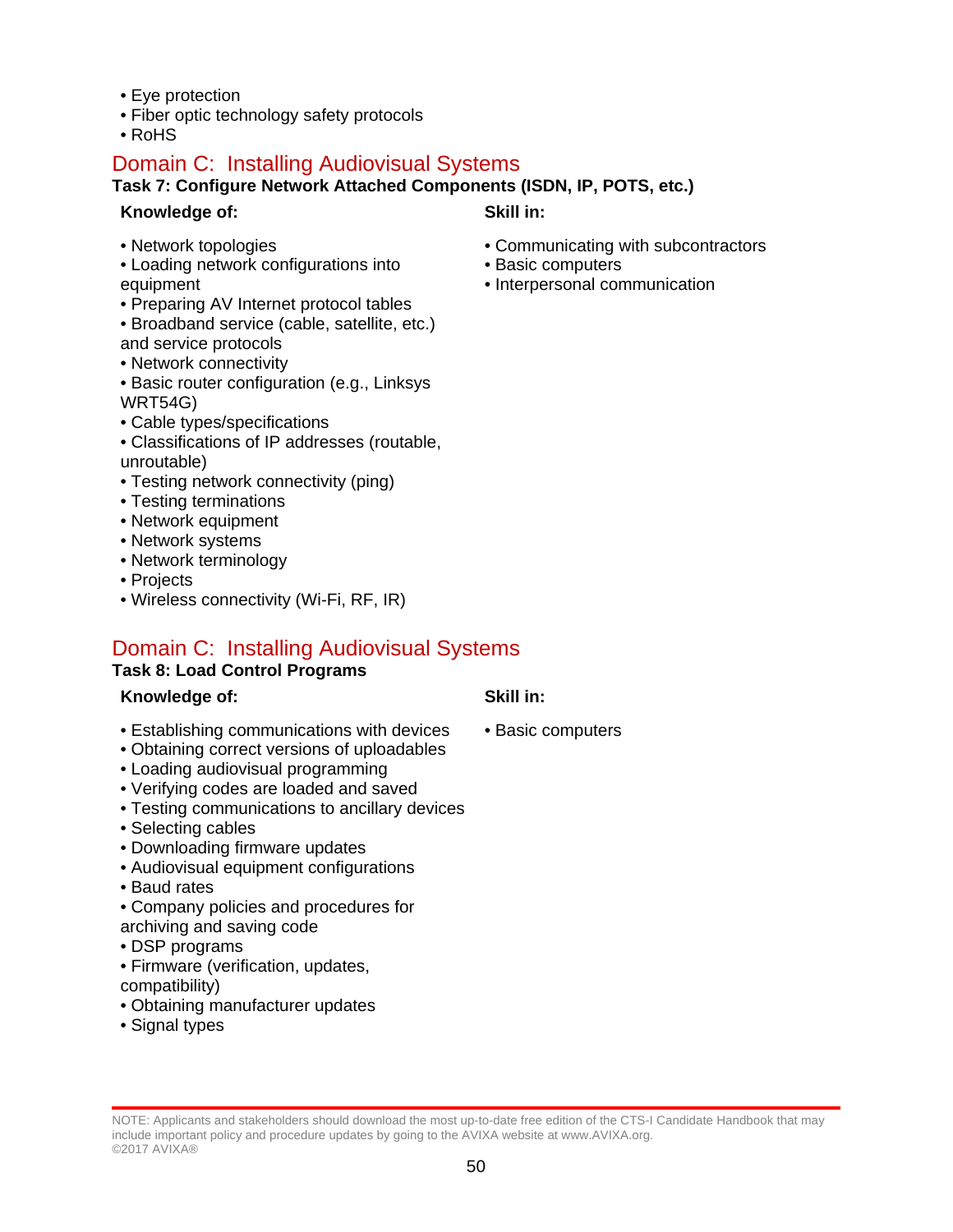## **Task 9: Test the Audiovisual Equipment**

## **Knowledge of: Skill in:**

- Operational procedures for audiovisual equipment
- Correct cable connectivity
- Selecting appropriate test equipment and supplies
- Proper test methods and requirements
- Performing audiovisual tests
- Comparing tests results with specifications
- Troubleshooting AV equipment
- Performing corrective actions to systems
- Calculating anticipated impedance
- Calculating Ohm's Law
- Measuring impedance
- Testing audio DSP
- Testing audio signal paths
- Testing device communications
- Testing limits
- Testing RF signal paths
- Testing speakers
- Testing video signal paths
- Adjusting audio gain
- Anti-static techniques
- Audio gain structures
- Signal processing components (EQ, limiter)
- System functionality
- Vendor policies, phone numbers
- Video system timing
- Wave form monitors and vectorscopes
- Electrical safety

## Domain C: Installing Audiovisual Systems

### **Task 10: Calibrate Audiovisual Equipment**

### **Knowledge of: Skill in:**

- Calibration standards
- Component adjustments
- Aligning display equipment to system configurations
- for optimal performance
- Adjusting gain structure for audio
- Adjusting gain structure for video
- Setting user preferences for equipment (power management,
- signal type, etc.)
- Aiming loud speakers

- Basic computers
- Interpersonal communication
- Reading and writing
- Adjusting audio DSP
- Adjusting audio gain
- Adjusting basic color balance displays
- Adjusting video system timing
- Setting speaker taps
- Setting and locking limits
- Setting RF Channels
- Aiming and positioning microphones

- Basic computers
- Adjusting basic color balance display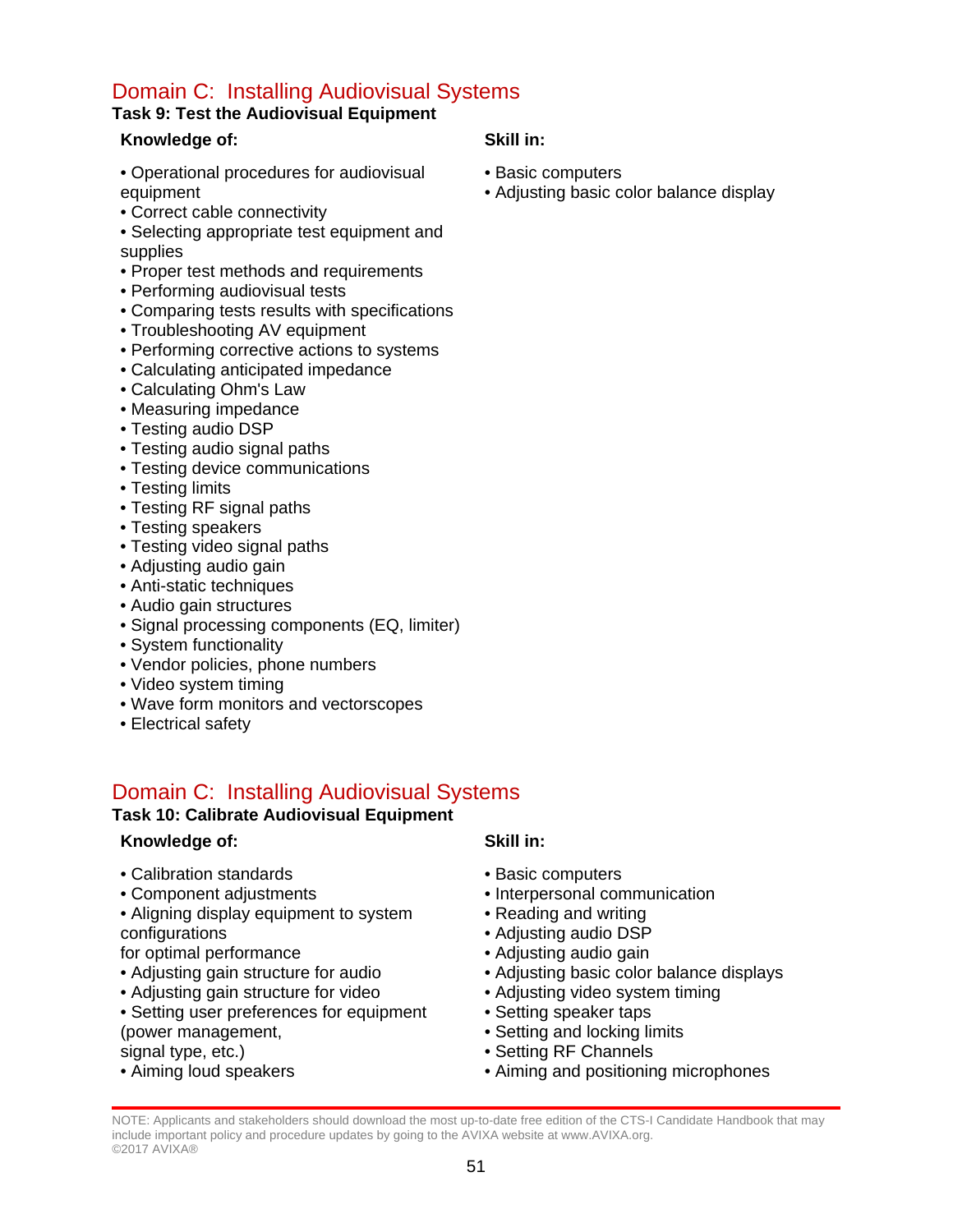- Adjusting camera configurations
- Setting limits for equipment (cameras, screens, etc.)
- Setting up lighting (presets, fixture positions, zoning, etc.)
- Setting up assisted listening devices
- Adjusting gain and channel on RF frequencies
- Adjusting microphones for optimal performance
- Timing video and audio systems
- Adjusting equalization of rooms (sound systems, etc.)
- Setting data baud rates
- Calculating anticipated impedance
- Calculating Ohm's Law
- Determining speaker taps
- Measuring impedance
- Measuring signal levels
- Reading schematics
- Anti-static techniques
- Audio gain structure
- Distributed audio systems
- Equalization of a room
- Project requirements and specifications
- Signal processing components (EQ, limiter)
- Signal to noise ratio
- System functionality
- Video system timing
- Wave form monitor and vectorscope
- Electrical safety
- Reading and setup of EDID
- HDCP

## Domain D: Perform Systems Close Out

### **Task 1: Demonstrate to Client or Client's Representative that System Performs to Specifications**

### **Knowledge of: Skill in**

- Generating punch lists/deficiency lists
- Resolving punch lists and deficiency lists
- Substantial completion sign-offs
- Project timelines
- System functionality
- Troubleshooting techniques
- Test equipment

- Basic computers
- Interpersonal communication
- Reading and writing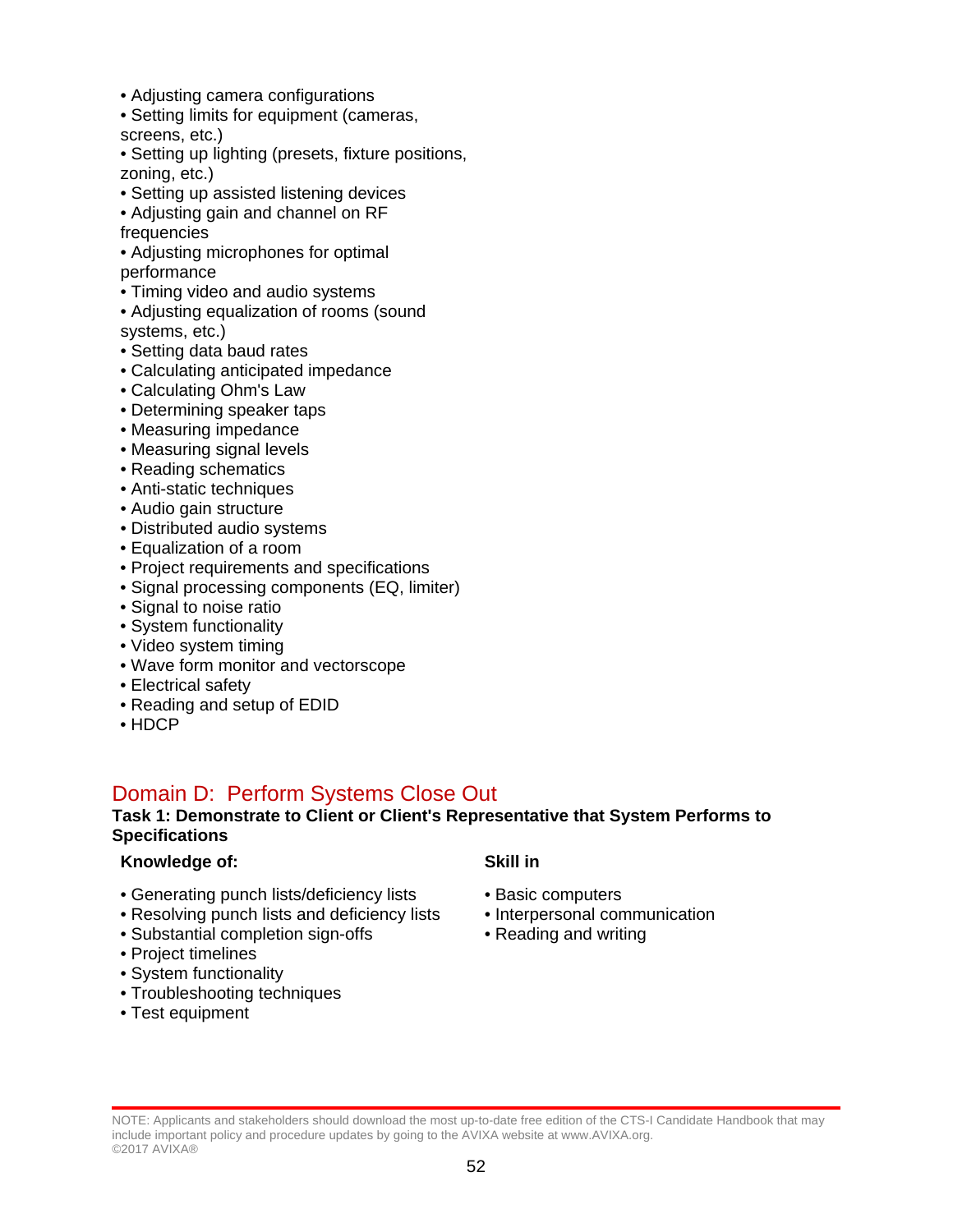# Domain D: Perform Systems Close Out

## **Task 2: Obtain Project Completion Sign Off from Client or Client's Representative**

### **Knowledge of: Skill in**

• Deliverables (inventory lists/assets register, manuals, remotes, as-builts, etc.)

- Warranty coverages
- Maintenance schedules
- Project timelines
- System functionality

# Domain D: Perform Systems Close Out

## **Task 3: Provide Training on Equipment Operation**

### **Knowledge of: Skill in**

- Training techniques
- Training attendance logs
- Company policies and procedures
- Customer expectations
- System functionality

## Domain E: Conducting Ongoing Project Responsibilities **Task 1: Perform Site Clean-up**

## **Knowledge of**

- Debris removal
- Cleaning protocols and methods
- Appropriate cleaning products for equipment
- Site protocols (dumpsters, rules, etc.)

## Domain E: Conducting Ongoing Project Responsibilities

## **Task 2: Complete Daily Progress Reports**

### **Knowledge of: Skill in**

• Reporting procedures for damaged, defective or

missing equipment

- Reporting procedures for man-hours
- Reporting procedures for additional expenses
- Estimating time to project completion

• Reporting procedures for project delays, design deficiencies, changes in scope of work and requests

for additional resources

- Company policies and procedures
- Project tasks
- Vendor policies and phone numbers

- Basic computers
- Interpersonal communication
- Planning
- Observation
- Reading and writing
- Basic computers
- Interpersonal communication
- Reading and writing

- Basic computers
- Verbal Communication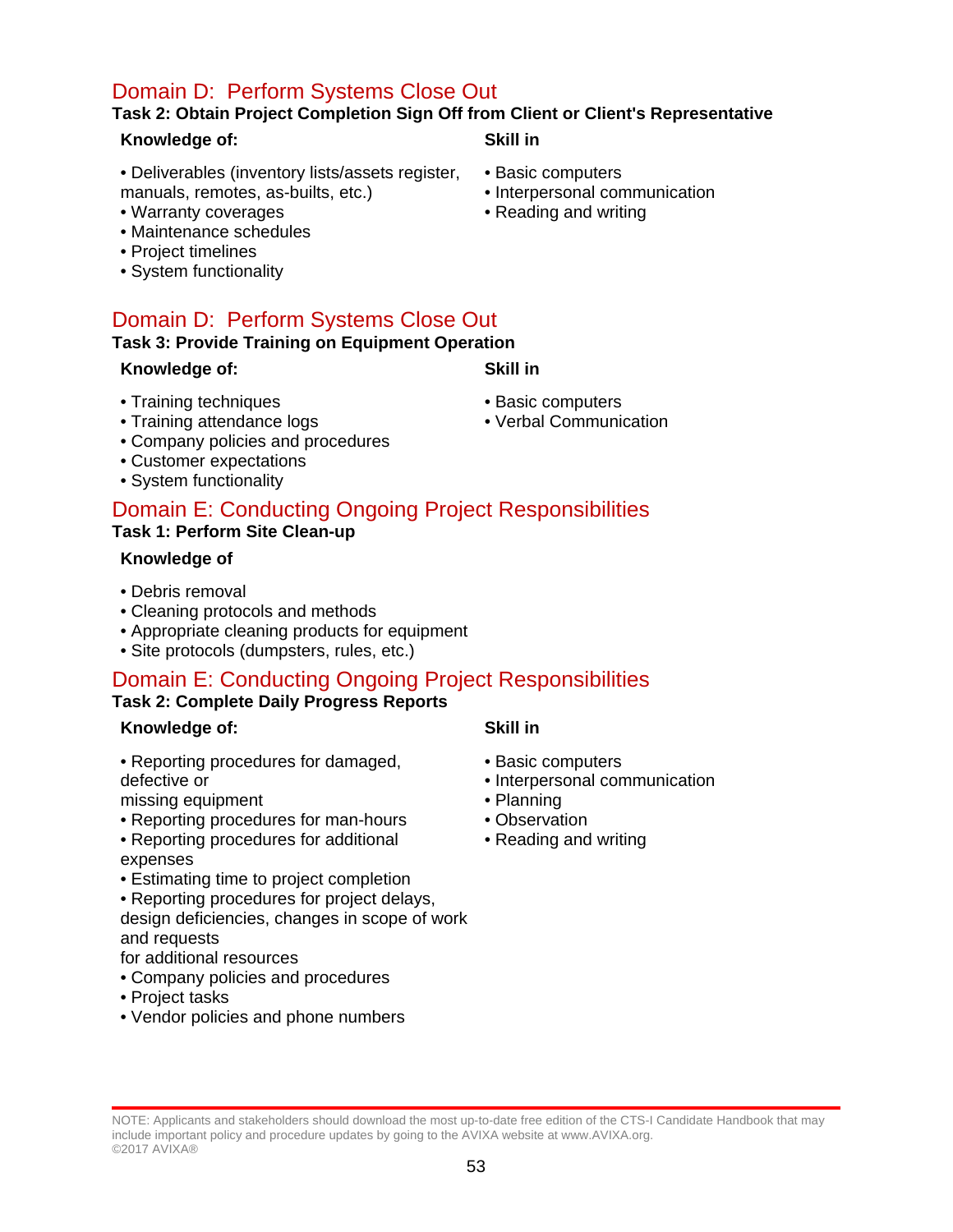# Domain E: Conducting Ongoing Project Responsibilities

## **Task 3: Coordinate with Other Contractors**

## **Knowledge of: Skill in**

- Construction progress meetings
- Reporting procedures for discrepancies and coordination issues
- Responsibilities of various contractors
- Scheduling practices

## Domain E: Conducting Ongoing Project Responsibilities **Task 4: Conduct Field Engineering**

## **Knowledge of: Skill in:**

• Creating field mark-ups (design changes, site conditions,

etc.)

- Making design modifications to
- accommodate site issues
- Making installation decisions in response to assessments

of sites

• Communicate changes to engineering, project managers and

others

- Adequacy of substructures
- Blocking (or noggin)
- Cleaning supplies and techniques
- Company policy and procedures
- Concrete construction methods and materials
- Correct locations for placing fasteners
- Correct mountings for components
- Engineered lumber
- Equipment capabilities
- Fasteners (capabilities, limitations, options)
- Glue laminated construction methods
- Completing markups
- Metal frame construction methods and materials
- Pipes
- Powder actuated tools
- Rigging
- Safe working loads (weights) and safety margins
- Seismic restraints
- Slotted channel and accessories (unistrut)
- Steel construction methods and materials
- Tensile and shear strengths
- Threaded rods

- Communicating with other contractors
- Interpersonal communication

- Communicating with other contractors
- Interpersonal communication
- Basic math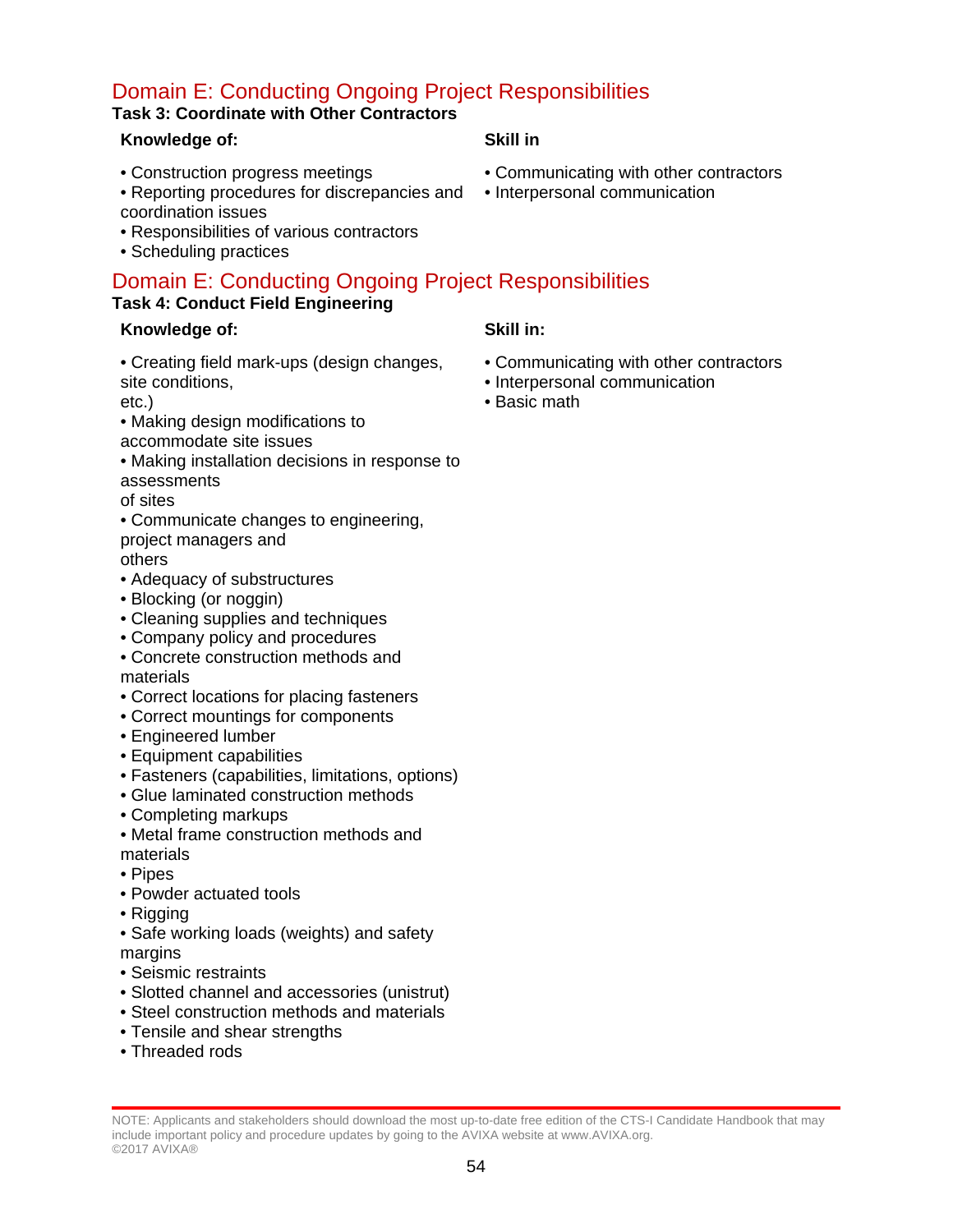• Wood frame construction methods and materials

# Domain E: Conducting Ongoing Project Responsibilities

## **Task 5: Repair Audiovisual Systems**

## **Knowledge of: Skill in:**

- Troubleshooting system problems
- Making recommendations for problem resolution
- Implementing problem resolutions
- Calculating signal levels
- Measuring impedance
- Testing audio DSP
- Testing audio signal paths
- Testing device communications
- Testing limits
- Testing RF signal paths
- Test speakers
- Testing video signal paths
- Company policy and procedures
- Conferencing products
- Control systems
- Customer expectations
- DSP
- Individual system component capabilities
- Service agreements and warranties
- Signal to noise ratios
- System functionality
- Troubleshooting techniques
- Vendor policies

# Domain E: Conducting Ongoing Project Responsibilities

## **Task 6: Maintain AV Systems**

## **Knowledge of: Skill in:**

- Maintenance requirements for systems
- Maintenance schedules
- Obtaining parts and supplies for

#### maintenance

- Performing maintenance activities
- Performing system/component functionality tests
- Submitting maintenance documentation
- Cleaning procedures and products
- Manufacturer's recommended maintenance schedules
- Service agreements and warranties
- Testing practices

- Interpersonal communication
- Adjusting audio gain
- Adjusting basic color balance displays

- Interpersonal communication
- 
-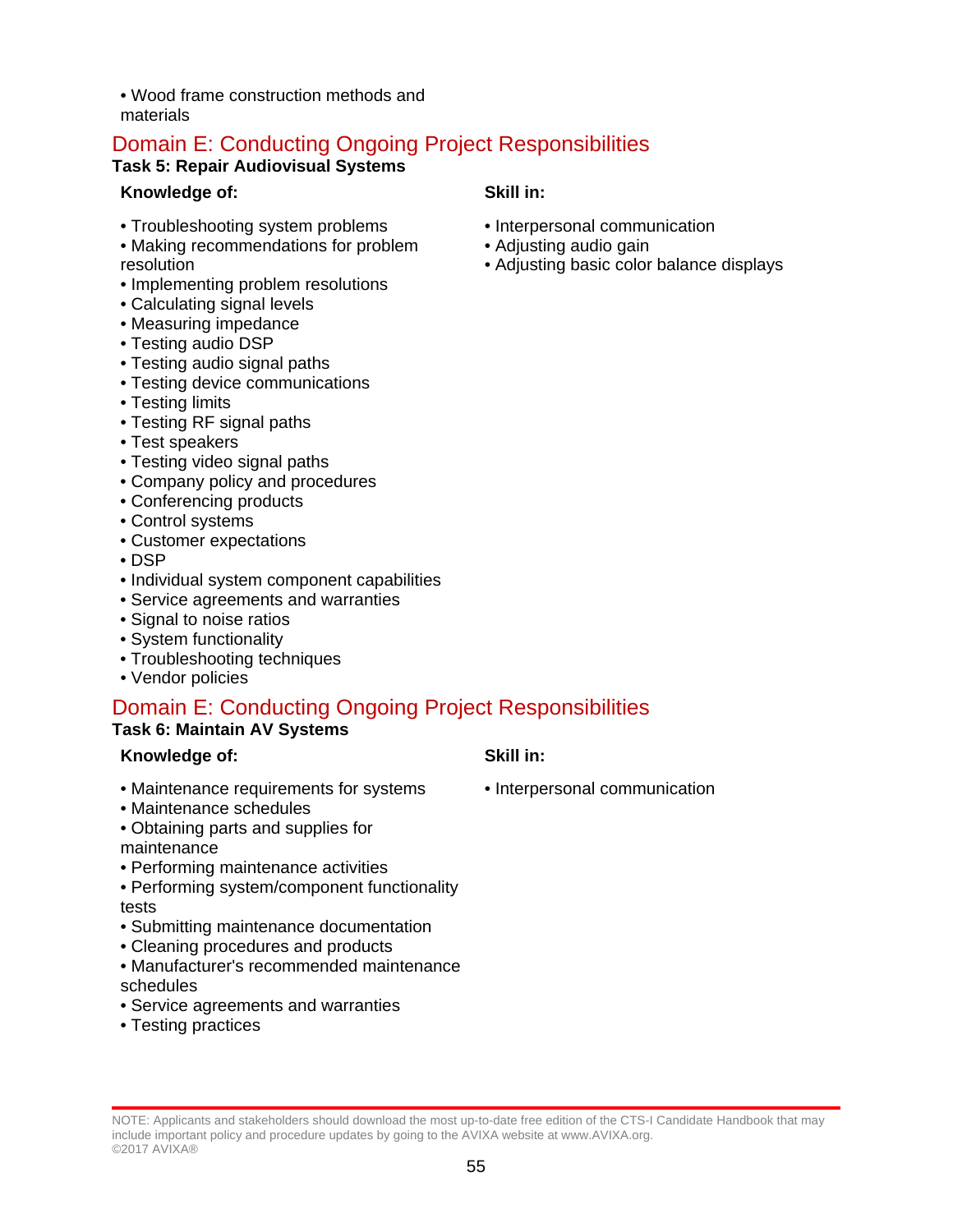# **Appendix B: Certified Technology Specialist - Installation (CTS-I) Exam Application**

## Section I: Summary of Eligibility Requirements

In order to be considered eligible to sit for the CTS-I certification examination, applicants must meet the following requirements:

- Hold current certification as a general CTS
- Have signature agreement to the terms and conditions including the CTS Code of Ethics and Conduct
- Be in good standing with the Certification Committee (no ethics cases or sanctions)
- Provide documentation verifying a minimum of two years' audiovisual industry experience in audiovisual installation as verified by signature of owner, supervisor, HR department OR provide redacted documentation such as W2s, performance reviews, client letters etc.
- Provide verification of attainment of skills in the following technical areas:

| i) termination                        | iv) audio setup and EQ         |
|---------------------------------------|--------------------------------|
| ii) rack build                        | v) mounting equipment          |
| iii) projector setup and installation | vi) customer service relations |

Applicants are strongly urged to refer to the examination content outline found in Appendix A of the CTS-I Candidate Handbook.

AVIXA has created a CTS-I Exam Resource center at [www.AVIXA.org/ctsiprep,](https://www.avixa.org/training-certification/certification/cts-i) which provides assessment tools and resource information to help you prepare yourself for the exam. Candidates for the CTS-I examination, administered by the independent AVIXA Certification Committee, must complete all sections of this application in full and submit the application with the required examination fee. The application may be downloaded online at [www.AVIXA.org/ctsi,](https://www.avixa.org/training-certification/certification/cts-i) and then emailed as a completed PDF, mailed, or faxed to the certification office:

AVIXA, Attn. Certification Office 11242 Waples Mill Rd., Suite 200, Fairfax, VA 22030 Contact information for additional information: 1.800.659.7469 or +1.703.273.7200 +1.703.991.8259 Fax [certification@AVIXA.org](mailto:certification@infocomm.org) [www.AVIXA.org](http://www.infocomm.org/)

**Note:** Candidates for the CTS-I examination administered by the Certification Committee must complete all sections of this application with payment to be considered for eligibility to take the CTS-D examination. Application must be emailed, mailed or faxed to the certification office.

**Note:** Candidates are strongly encouraged to carefully review the CTS-I Candidate Handbook available online at [www.AVIXA.org/ctsi](https://www.avixa.org/training-certification/certification/cts-i) BEFORE applying. Obtain important information regarding preparing for the exam, the application and testing process including all fees, as well as the exam content outline/blueprint and references for the exam.

NOTE: Applicants and stakeholders should download the most up-to-date free edition of the CTS-I Candidate Handbook that may include important policy and procedure updates by going to the AVIXA website at www.AVIXA.org. ©2017 AVIXA®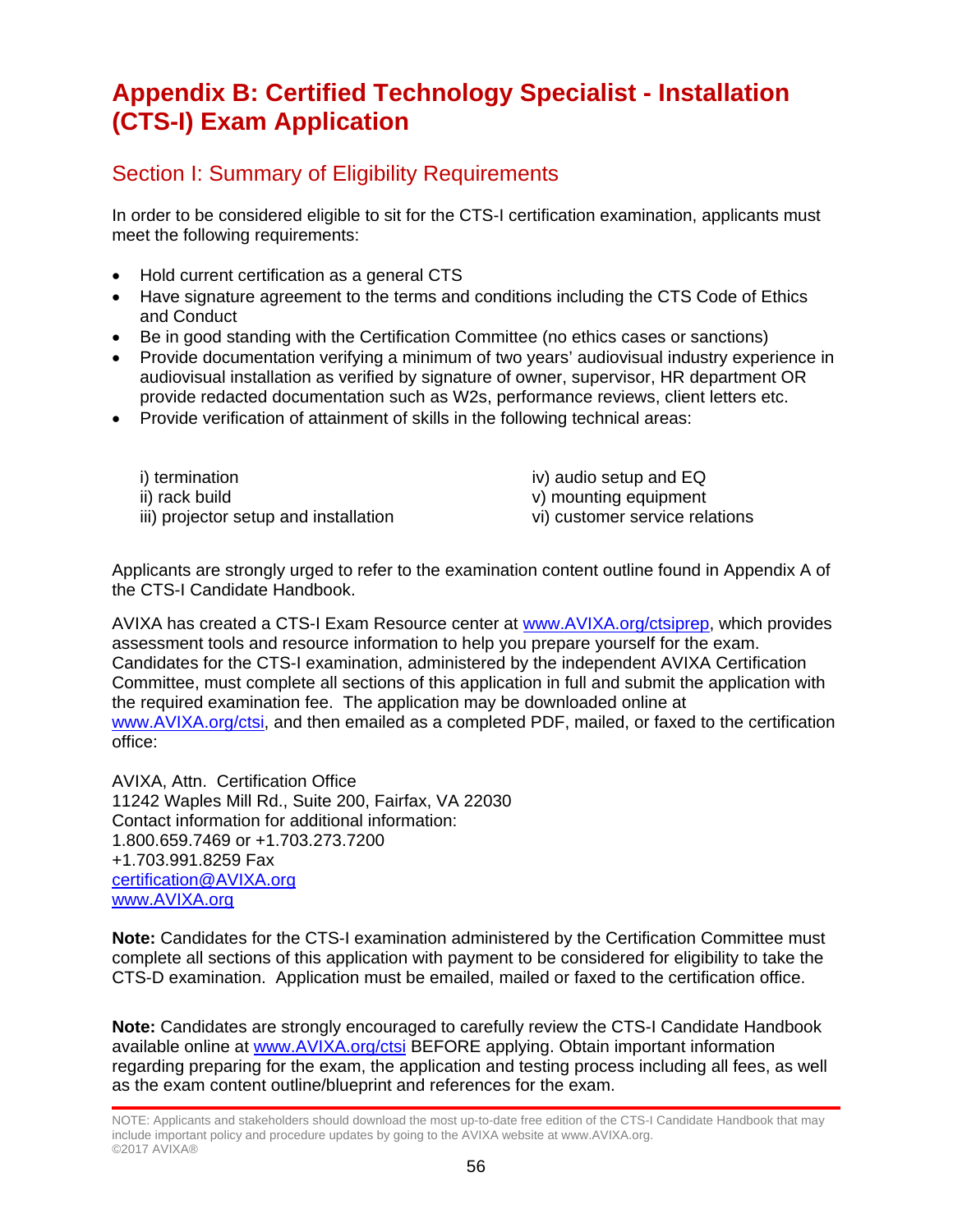# Section II: Applicant Information

| <b>Important Note</b><br>Name MUST match your government issued identification that<br>will be presented at the testing center. Failure to do so will result<br>in being denied exam access. |  |                                           |  |
|----------------------------------------------------------------------------------------------------------------------------------------------------------------------------------------------|--|-------------------------------------------|--|
|                                                                                                                                                                                              |  |                                           |  |
|                                                                                                                                                                                              |  |                                           |  |
|                                                                                                                                                                                              |  |                                           |  |
|                                                                                                                                                                                              |  | ZIP/Postal Code__________________________ |  |
|                                                                                                                                                                                              |  |                                           |  |
|                                                                                                                                                                                              |  |                                           |  |

□ Yes, I have a valid CTS certification and have no sanctions or pending investigations through the Certification Committee.

## Section III: CTS-I Eligibility Requirements

CTS-I candidates are required to provide documentation in three areas:

- CTS Certification In Good Standing (please attach copy of your certificate)
- $\triangleright$  Minimum of two (2) years of audiovisual industry experience per Section IV below
- $\triangleright$  Meet the experience requirements per Section V below

## Section IV: Employment History

**Please complete employment history, latest experience listed first.**

| Employer Phone____________________ | Employer Email<br><u>Letter and Communications</u>                               |  |
|------------------------------------|----------------------------------------------------------------------------------|--|
|                                    |                                                                                  |  |
|                                    | Address 1                                                                        |  |
|                                    |                                                                                  |  |
|                                    |                                                                                  |  |
|                                    |                                                                                  |  |
|                                    |                                                                                  |  |
|                                    | Employment Dates_____________________________Your Title_________________________ |  |
|                                    | Employer Phone_________________________ Employer Email__________________________ |  |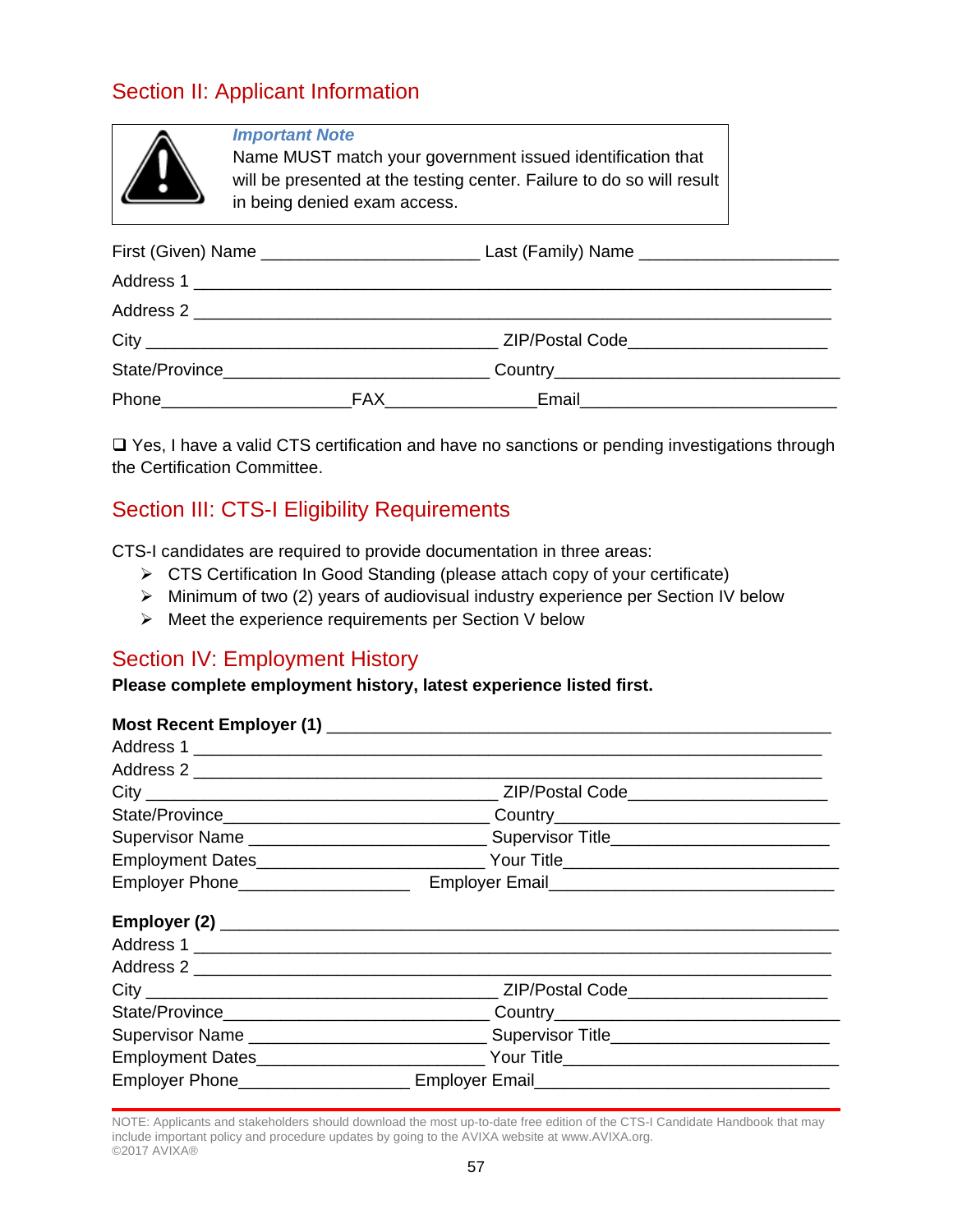# Section V: Verification of Experience Requirements

Each of the following experiences in related skill areas must be verified by either a recognized verifier (see list of recognized individuals online at [www.AVIXA.org/ctsi\)](https://www.avixa.org/training-certification/certification/cts-i) or copy of course completion for a course recognized in that skill area (see list of recognized courses online at [www.AVIXA.org/ctsi](https://www.avixa.org/training-certification/certification/cts-i) ). For courses that are not included on the recognized list, the applicant must attach the course title and learning objectives related to the skill being verified along with the course completion and submit with the application.



Regarding verifying experience: In serving as a verifier for the applicant, the verifier understands that he/she is attesting to the applicant's experience in the specific technical areas as listed below.



Experience sections below are based upon the candidate having at least the minimum experience and proficiency necessary to meet the experience requirements. Parameters defining the minimum experience are provided below as guidelines.

Verification checkboxes must be checked, signatures in place and copies of applicable documents attached as a requirement of eligibility.

### **Experience/Education Verification Required**

Verification must be by one of the following methods:

• A [Recognized Verifier](https://www.avixa.org/training-certification/certification/cts-i) must check boxes and sign in the appropriate sections

below. Generally, a recognized verifier will be one of the following: current CTS-I, supervisor, manufacturer approved instructor or an audiovisual program instructor.

OR

• Candidate must attach copy of a course completion from a [Recognized Course](https://www.avixa.org/training-certification/certification/cts-i) for the appropriate sections below. For a course not previously recognized candidate must submit a copy of the course title and learning objectives along with a copy of the course completion document.

**This page is provided for your reference. Do not return with application.**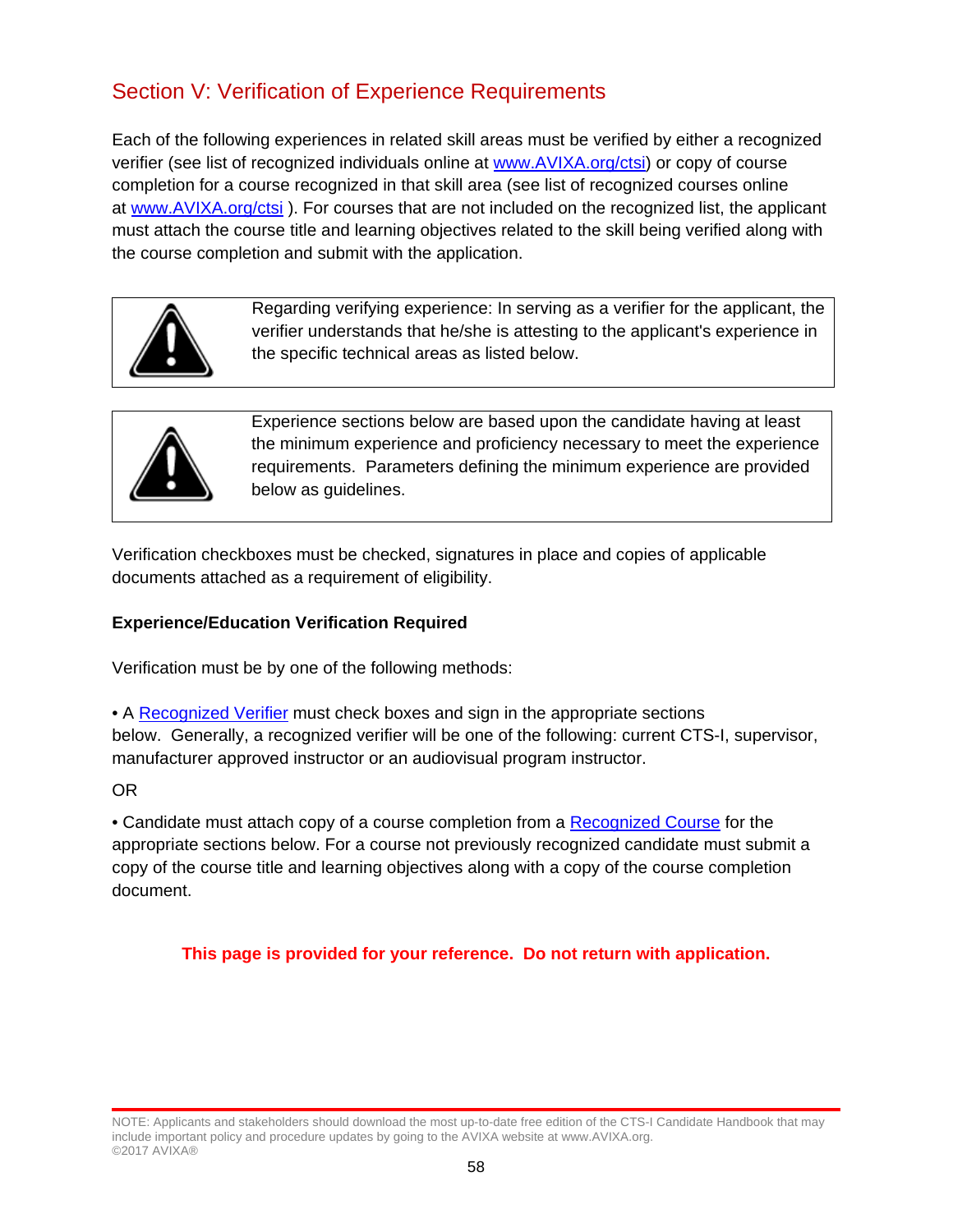## Termination Experience - Verification Checklist

- Solders connectors resulting in a shiny appearance with good wetting and flow
- Applies heat shrink for proper strain relief and to prevent future short circuiting
- Selects correct termination materials
- Measures for appropriate connectivity

## **Verification by (check one):**

**Recognized Verifier** (from listing at [http://www.AVIXA.org/ctsi\)](https://www.avixa.org/training-certification/certification/cts-i):

| <b>Print Name/Title</b> |       |
|-------------------------|-------|
| Signature               | Date  |
| Email                   | Phone |

□ **Recognized training course** (from listing at [http://www.AVIXA.org/ctsi\)](https://www.avixa.org/training-certification/certification/cts-i)

| A copy of the course completion must be attached. For a course not recognized, applicant must |  |
|-----------------------------------------------------------------------------------------------|--|
| attach course title and learning objectives.                                                  |  |

| Course Completion Date | Recognized Course Name |
|------------------------|------------------------|
|------------------------|------------------------|

## Rack Build Experience - Verification Checklist

- Builds racks from technical drawings
- Manages power cables so that equipment can be efficiently removed for service
- Grounds rack
- Maintains proper signal separation

### **Verification by (check one):**

|  | <b>Recognized Verifier</b> (from listing at http://www.AVIXA.org/ctsi): |  |  |  |  |
|--|-------------------------------------------------------------------------|--|--|--|--|
|--|-------------------------------------------------------------------------|--|--|--|--|

| <b>Print Name/Title</b> |              |
|-------------------------|--------------|
| Signature               | Date         |
| Email                   | <b>Phone</b> |

### **Recognized training course** (from listing at [http://www.AVIXA.org/ctsi\)](https://www.avixa.org/training-certification/certification/cts-i)

*A copy of the course completion must be attached. For a course not recognized, applicant must attach course title and learning objectives.*

Course Completion Date \_\_\_\_\_\_\_\_\_ Recognized Course Name \_\_\_\_\_\_\_\_\_\_\_\_\_\_\_\_\_\_\_\_\_\_\_\_

NOTE: Applicants and stakeholders should download the most up-to-date free edition of the CTS-I Candidate Handbook that may include important policy and procedure updates by going to the AVIXA website at www.AVIXA.org. ©2017 AVIXA®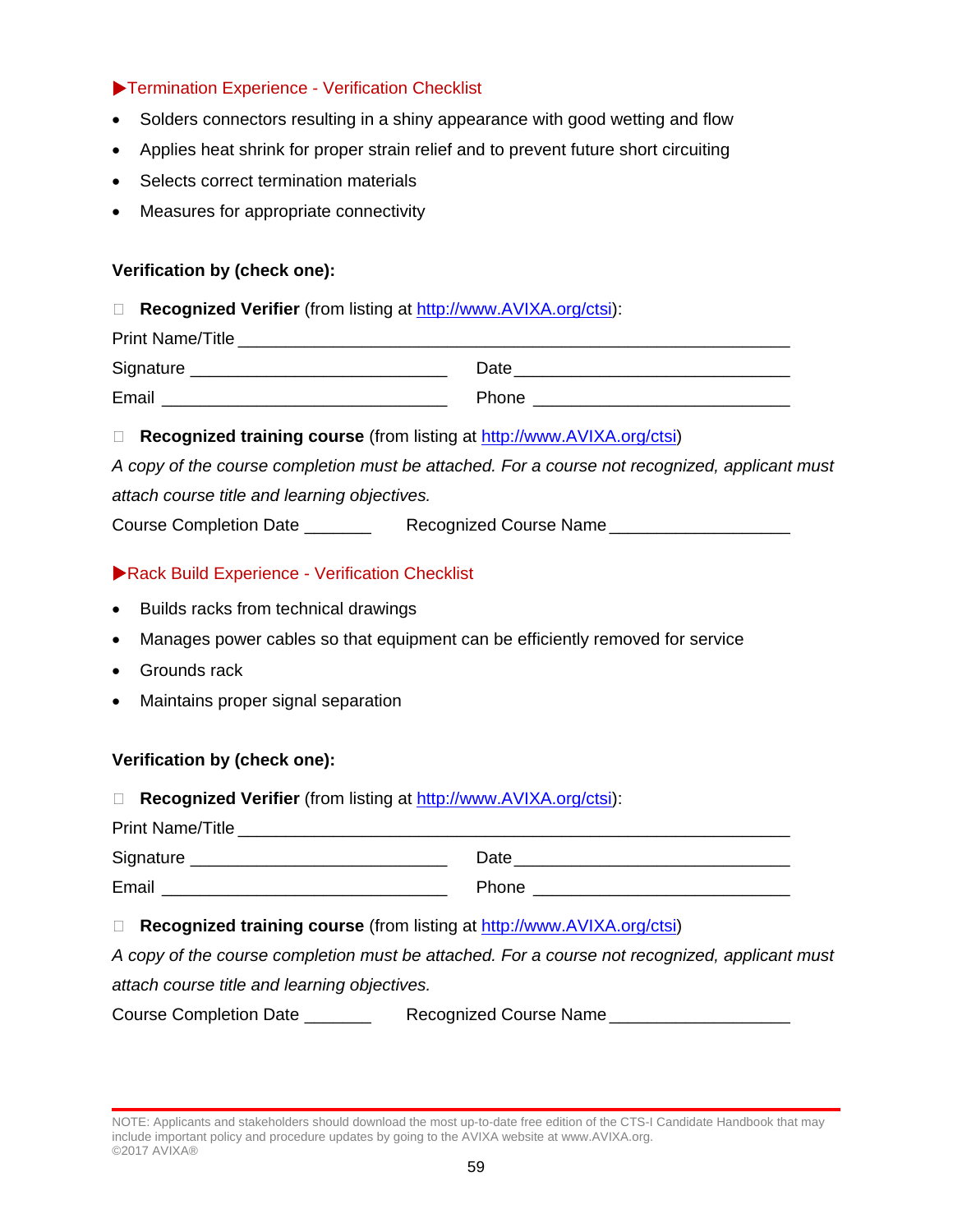## Projector Setup and Installation Experience - Verification Checklist

- Permanently install projector and adjust display setting resulting in an image with correct geometry
- Calculates and applies throw distances for specific projector installation

## **Verification by (check one):**

**Recognized Verifier** (from listing at [http://www.AVIXA.org/ctsi\)](https://www.avixa.org/training-certification/certification/cts-i):

| <b>Print Name/Title</b> |       |
|-------------------------|-------|
| Signature               | Date  |
| Email                   | Phone |

**Recognized training course** (from listing at [http://www.AVIXA.org/ctsi\)](https://www.avixa.org/training-certification/certification/cts-i)

*A copy of the course completion must be attached. For a course not recognized, applicant must attach course title and learning objectives.*

Course Completion Date \_\_\_\_\_\_\_\_\_\_\_ Recognized Course Name \_\_\_\_\_\_\_\_\_\_\_\_\_\_\_\_\_\_\_\_\_\_

## Audio Setup and EQ Experience - Verification Checklist

- Utilizes test equipment to measure for ambient room noise and determine sound pressure levels
- Sets the gain and equalizes the audio system
- Measures signal-to-noise ratio at various test points in an audio system

### **Verification by (check one):**

**Recognized Verifier** (from listing at [http://www.AVIXA.org/ctsi\)](https://www.avixa.org/training-certification/certification/cts-i):

| <b>Print Name/Title</b> |       |
|-------------------------|-------|
| Signature               | Date  |
| Email                   | Phone |

**Recognized training course** (from listing at [http://www.AVIXA.org/ctsi\)](https://www.avixa.org/training-certification/certification/cts-i)

*A copy of the course completion must be attached. For a course not recognized, applicant must attach course title and learning objectives.*

Course Completion Date \_\_\_\_\_\_\_\_\_\_\_ Recognized Course Name \_\_\_\_\_\_\_\_\_\_\_\_\_\_\_\_\_\_\_\_\_\_

NOTE: Applicants and stakeholders should download the most up-to-date free edition of the CTS-I Candidate Handbook that may include important policy and procedure updates by going to the AVIXA website at www.AVIXA.org. ©2017 AVIXA®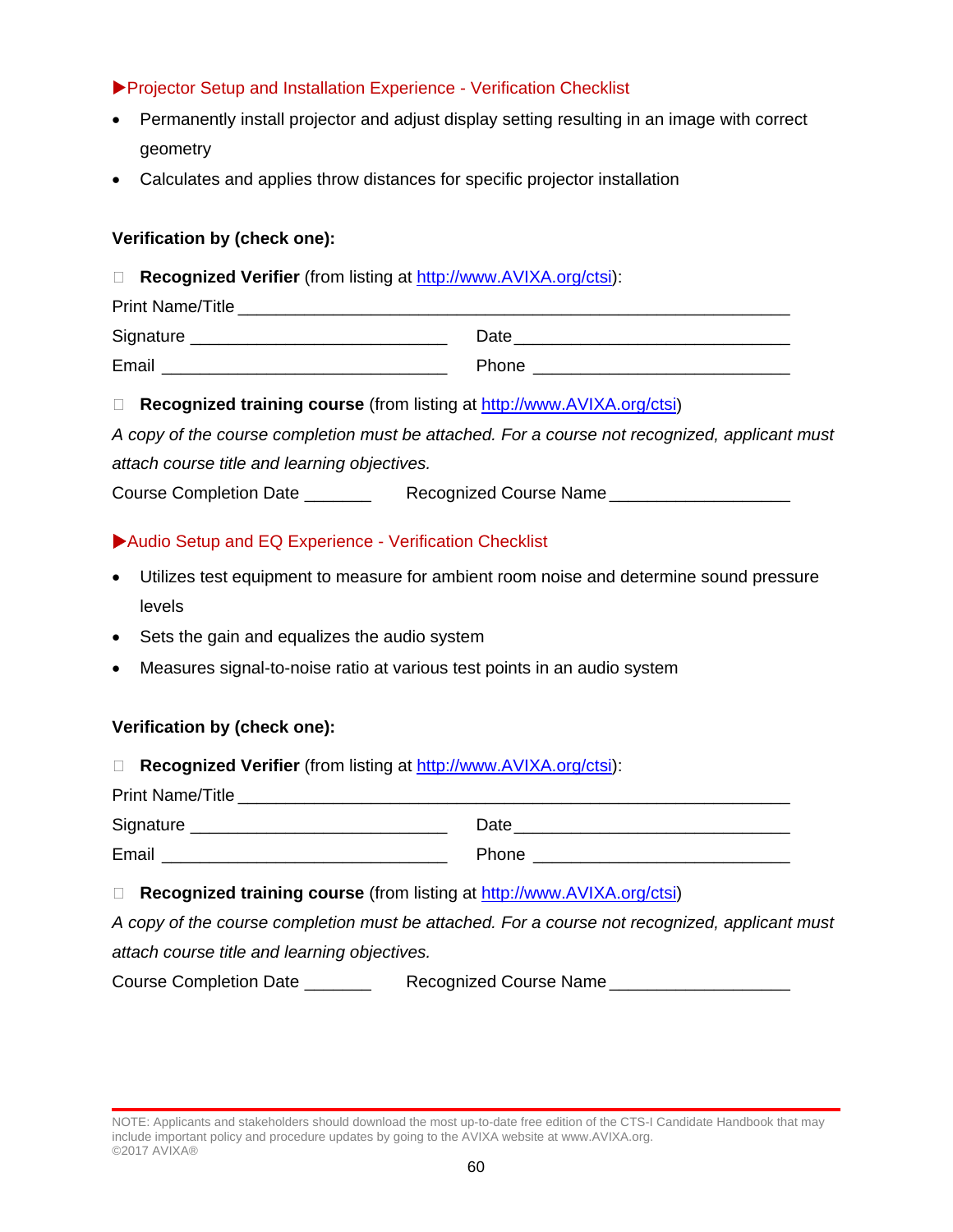## Mounting Equipment Experience - Verification Checklist

- Mounts AV equipment
- Follows safety practices in mounting equipment
- Mounts AV equipment from technical drawings

## **Verification by (check one):**

**Recognized Verifier** (from listing at [http://www.AVIXA.org/ctsi\)](https://www.avixa.org/training-certification/certification/cts-i):

| <b>Print Name/Title</b> |              |
|-------------------------|--------------|
| Signature               | Date         |
| Email                   | <b>Phone</b> |

**Recognized training course** (from listing at [http://www.AVIXA.org/ctsi\)](https://www.avixa.org/training-certification/certification/cts-i)

*A copy of the course completion must be attached. For a course not recognized, applicant must attach course title and learning objectives.*

Course Completion Date \_\_\_\_\_\_\_\_\_\_\_ Recognized Course Name \_\_\_\_\_\_\_\_\_\_\_\_\_\_\_\_\_\_\_\_\_\_

## Customer Relations Experience - Verification Checklist

- Responds to customer inquiries with appropriate explanations and supported by industry knowledge
- Generates correspondence and reports detailing technical issues and explanations

### **Verification by (check one):**

|  |  |  |  |  | <b>Recognized Verifier</b> (from listing at http://www.AVIXA.org/ctsi): |  |
|--|--|--|--|--|-------------------------------------------------------------------------|--|
|--|--|--|--|--|-------------------------------------------------------------------------|--|

| <b>Print Name/Title</b> |              |
|-------------------------|--------------|
| Signature               | Date         |
| Email                   | <b>Phone</b> |

### □ **Recognized training course** (from listing at [http://www.AVIXA.org/ctsi\)](https://www.avixa.org/training-certification/certification/cts-i)

*A copy of the course completion must be attached. For a course not recognized, applicant must attach course title and learning objectives.*

Course Completion Date \_\_\_\_\_\_\_\_\_ Recognized Course Name \_\_\_\_\_\_\_\_\_\_\_\_\_\_\_\_\_\_\_\_\_\_\_\_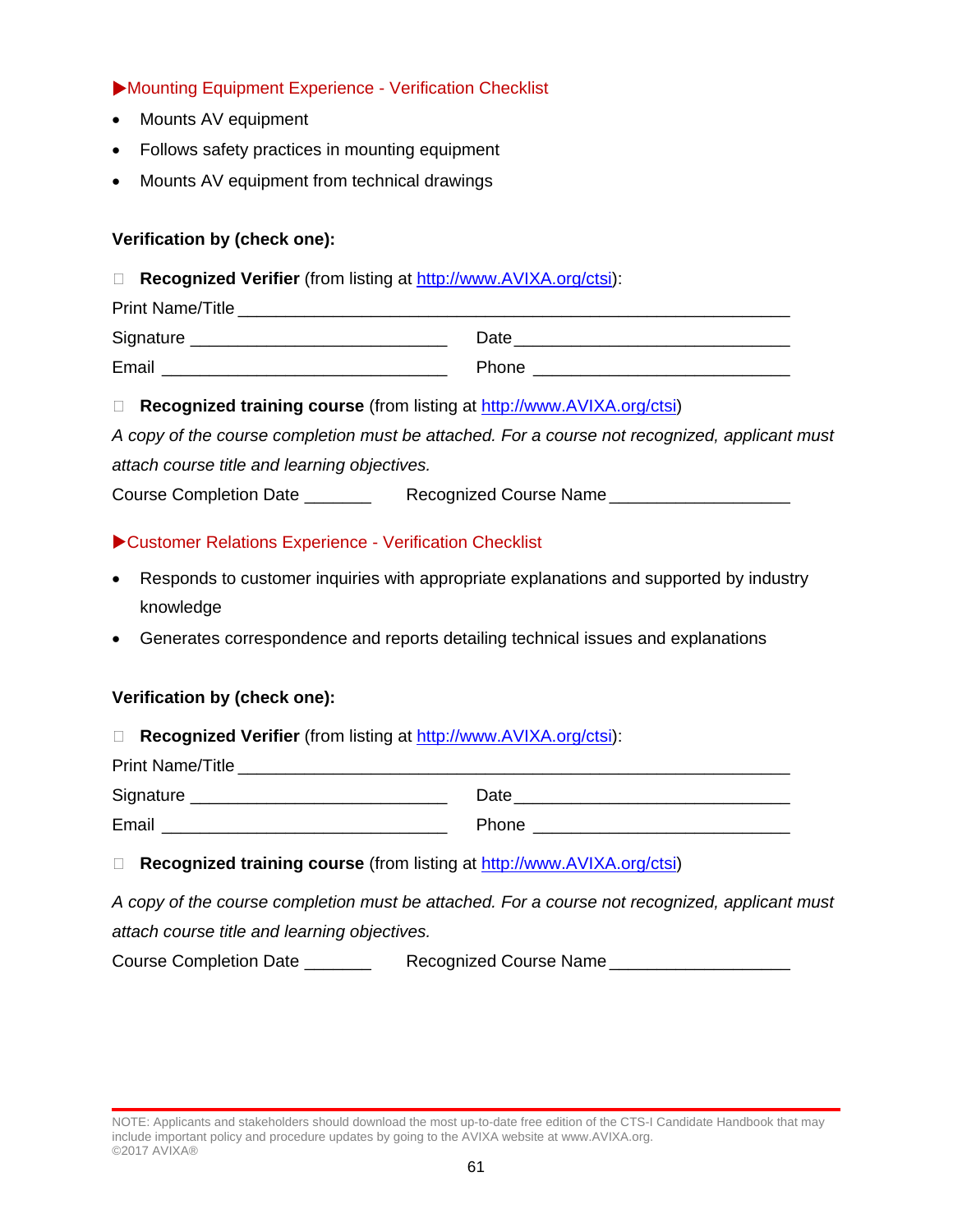# Section VI: Documentation of Experience



This section must be completed and signed if the candidate chooses to verify experience by employer. If you choose not to have your employer verify experience, you must provide alternate documentation of two years audiovisual installation experience. Examples would include redacted W2s, evaluations, client letters or similar documents

Current accreditation standards under which the CTS-I is accredited require that a candidate for the CTS-I examination validate that they have met the prerequisite of possessing a minimum of two (2) years of installation experience in the area of audiovisual installation. If the verification of experience by employer option is chosen by the candidate, this form must be signed by the employer, supervisor, or HR department of the candidate's employer as verification as noted below:

I hereby affirm that the following candidate \_\_\_\_\_\_\_\_\_\_\_\_\_\_\_\_\_\_\_\_\_\_\_\_ (*Print candidate's name*) for the CTS-I examination has met the requirement of a minimum of two (2) years of installation experience in audiovisual installation. I also understand that applicants accepted as candidates and those certified as CTS-I have agreed to a Code of Ethics and Conduct and that providing false information on an exam application may result in an investigation and subsequent sanctions against the candidate by the Certification Ethics Committee that could include suspension of privileges as an applicant to apply for an AVIXA certification exam for a set period of time or suspension/removal of an existing certification.

|                     | <b>Contact Email</b> |                |
|---------------------|----------------------|----------------|
| Signature _________ |                      | _Date signed__ |

# Section V: Applicant Special Accommodations Request

Please check **Yes** or **No**: □ Yes □ No

*If yes, you must complete the Request for AVIXA Examination Special Accommodations AND Healthcare Documentation of Disability Related Needs forms in the CTS Candidate Handbook online at [www.AVIXA.org/cts a](http://www.infocomm.org/cts)nd mail to the certification office a minimum of 45 days prior to your desired testing date.*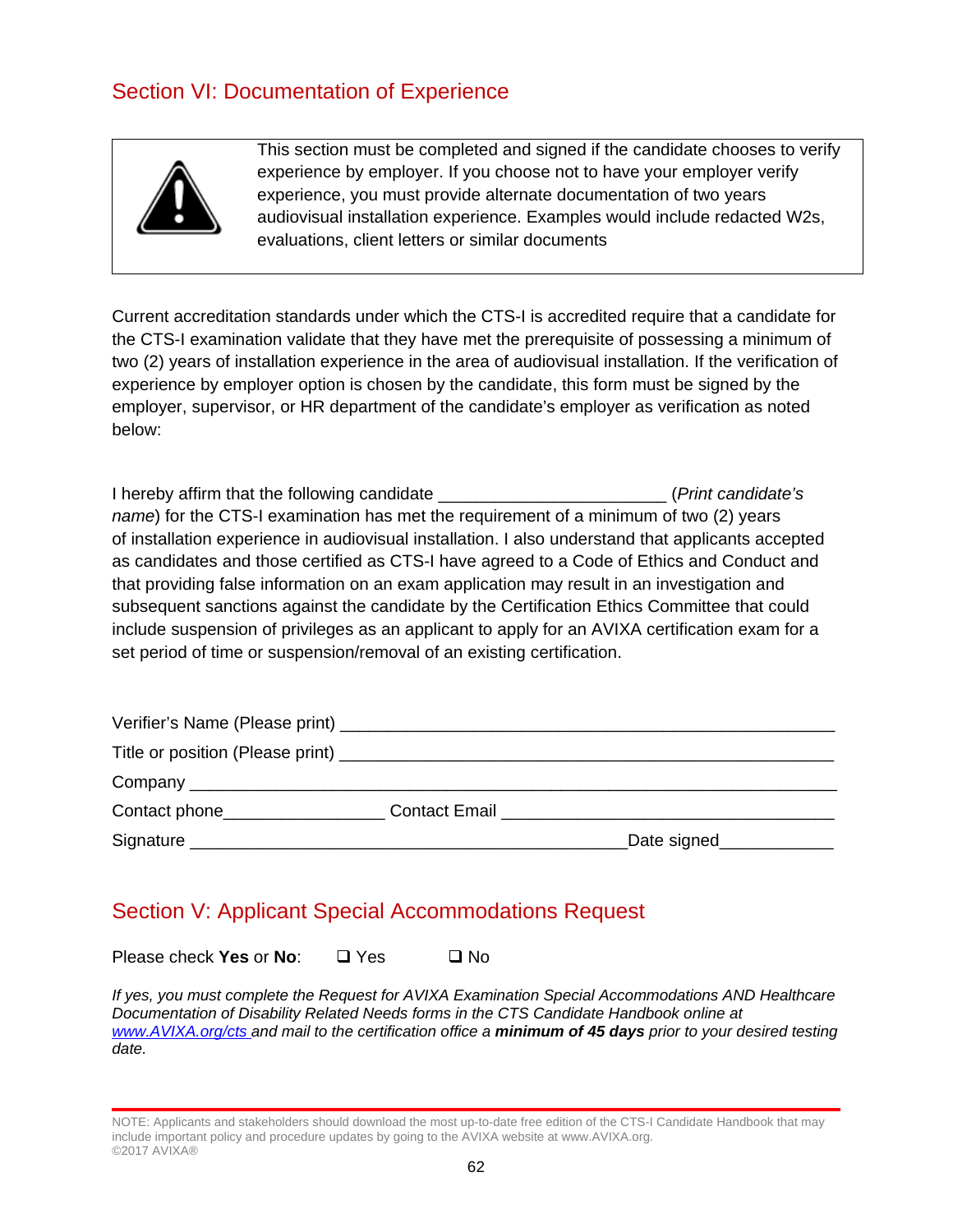# Section VI: Agreement and Signature

By checking the box and by typing or signing my name in the space provided, I agree to the following:

- I authorize the Certification Committee to obtain any background information necessary to verify the accuracy and completeness of my responses to all questions contained herein.
- I understand that the Certification Committee may audit candidate applications to verify experience or education either prior to or after an examination is taken, or after the results are announced. I agree to cooperate with such audit and further understand that providing false information for verification of experience or education, or having others to do so is a violation of the Certified Technology Specialist Code of Ethics and Conduct and may result in sanctions.
- I hereby certify that I have read all portions of this application and the CTS-I Candidate Handbook and believe myself to be in compliance with all admission policies related to the CTS-I examination. The information I submit on this application and any documents I have enclosed or forwarded are complete, true and correct to the best of my knowledge and belief.
- I agree to immediately inform the certification office of all changes to the information included in this application while I am an applicant, and for as long as I am certified by the Certification Committee.
- I hereby attest that I am signing, either in person or electronically if by other than mailed application, and that I will be the individual taking the CTS-I examination I have applied for, solely for the purposes of CTS-I certification. I further understand that I am prohibited from transmitting information regarding examination questions or content in any form to any person or entity, and understand that failure to comply with this prohibition may result in my certification being revoked and/or legal action being taken against me.
- I have read, understand, and agree to be bound by the certification-related policies and procedures and Certified Technology Specialist Code of Ethics and Conduct promulgated by the Certification Committee. I understand and agree that my failure to abide by the Certification Committee's policies and procedures and Certified Technology Specialist Code of Ethics and Conduct shall constitute grounds for rejection of my application or denial or revocation of my certification.
- I understand that if successful I will be listed in the online professional certification registry; however, if in the future if I should not want to continue to be listed in the online registry, that I should send an email request stating such to [certification@AVIXA.org o](mailto:certification@infocomm.org)r fax/mail the request to the certification office. I understand that even if my credentials are not listed in the online directory AVIXA will continue to verify credentials upon request.
- I agree to give the Certification Committee, and its agents and contractors, permission to contact me by U.S. mail, electronic mail, facsimile, or through other media on matters that AVIXA believes may be of importance to me. Should I wish to be taken off the certification mailing list in the future, I will send an email request stating such to certification @AVIXA.org, or fax/mail the request to the certification office.

 $\Box$  I have read, understand, and agree to the terms listed above.

Please check the box and personally sign or type name and date below as your electronic signature of agreement if this application is submitted other than by mail.

| <b>Applicant Signature:</b> | ⊃ate |
|-----------------------------|------|
|                             |      |

NOTE: Applicants and stakeholders should download the most up-to-date free edition of the CTS-I Candidate Handbook that may include important policy and procedure updates by going to the AVIXA website at www.AVIXA.org. ©2017 AVIXA®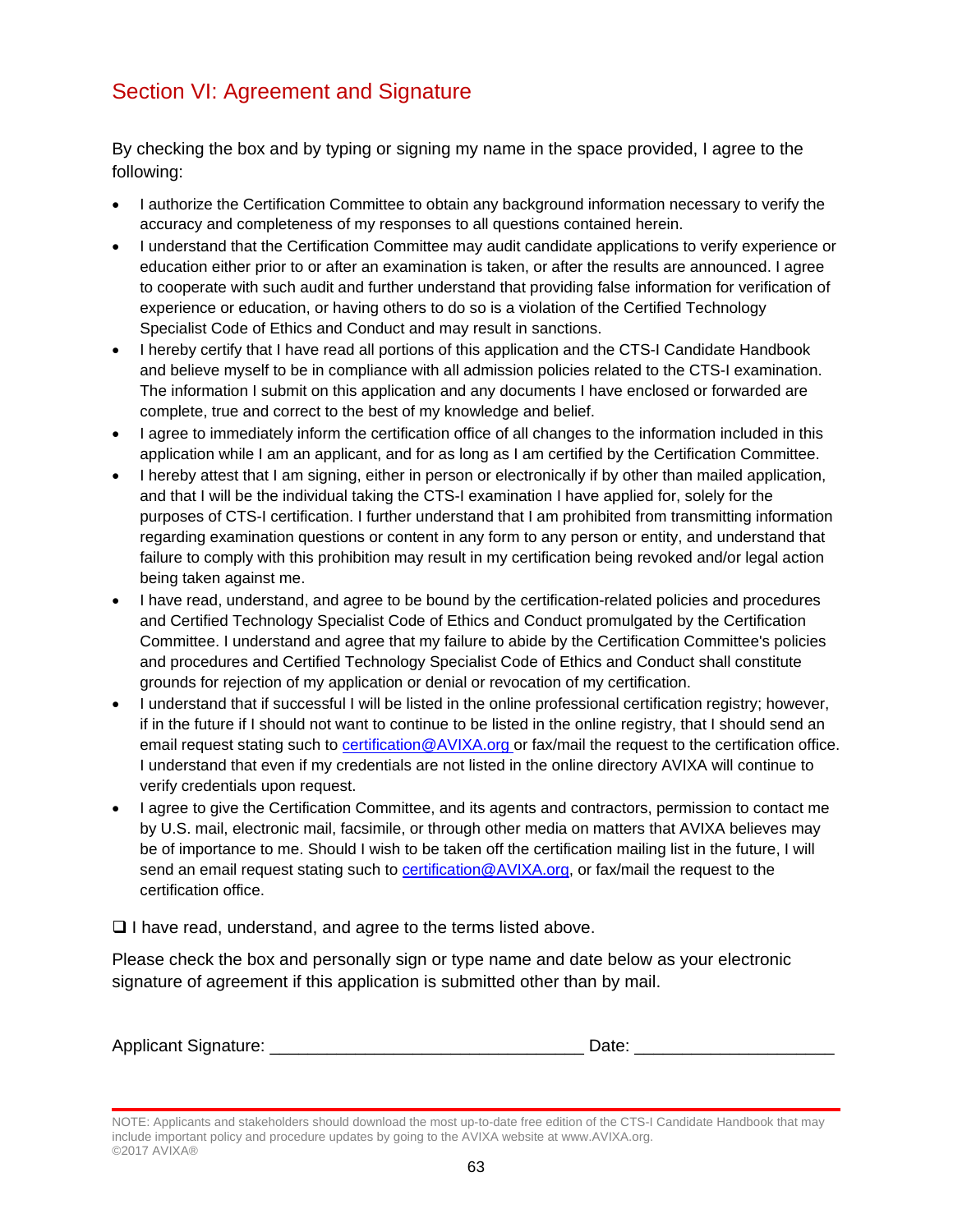|                                 | <b>USD</b><br><b>Member</b> | <b>USD</b><br>Non- | Euro<br><b>Member</b> | Euro<br>Non-  | <b>GBP</b><br><b>Member</b> | <b>GBP</b><br>Non- | <b>AUD</b><br><b>Member</b> | <b>AUD</b><br>Non- |
|---------------------------------|-----------------------------|--------------------|-----------------------|---------------|-----------------------------|--------------------|-----------------------------|--------------------|
|                                 |                             | <b>Member</b>      |                       | <b>Member</b> |                             | <b>Member</b>      |                             | <b>Member</b>      |
| <b>CTS-I</b>                    | 475                         | 575                | 400                   | 490           | 350                         | 440                | 630                         | 760                |
| <b>Developing Country CTS-I</b> | 215                         | 265                | 180                   | 230           | 160                         | 200                | 280                         | 350                |

## Section VI: Examination Fees and Payment Method

**Note:** Please note that applications will not be processed unless accompanied by a payment for the correct amount, signatures and any attachments required as a part of the eligibility requirements.

#### **Please indicate form of payment:**

[certification@AVIXA.org](mailto:certification@infocomm.org)

[www.AVIXA.org](http://www.infocomm.org/)

 $\Box$  I have enclosed a check or money order payable to AVIXA for the appropriate amount as listed above.

| <b>OR</b>                                                                                                                                                                                                                | $\Box$ USD                      | $\Box$ GBP    |              |
|--------------------------------------------------------------------------------------------------------------------------------------------------------------------------------------------------------------------------|---------------------------------|---------------|--------------|
| $\Box$ I authorize AVIXA to charge my credit card $\Box$                                                                                                                                                                 | □ Euro □ AUD                    |               |              |
|                                                                                                                                                                                                                          | Expiration Date________________ |               |              |
| Type of Credit Card: $\Box$ Visa $\Box$ MasterCard $\Box$ American Express                                                                                                                                               |                                 |               |              |
|                                                                                                                                                                                                                          |                                 |               |              |
|                                                                                                                                                                                                                          |                                 |               |              |
|                                                                                                                                                                                                                          |                                 |               |              |
| <b>OR</b>                                                                                                                                                                                                                |                                 |               |              |
| By wire transfer:<br>Wire transfers are acceptable methods of payments, however, added processing time and<br>additional bank fees may occur as a result. The applicant is responsible for any bank fees                 |                                 |               |              |
| incurred.                                                                                                                                                                                                                |                                 | $\Box$ USD    | $\Box$ GBP   |
| $\Box$ I have sent a wire transfer to AVIXA in the amount of $\$\_\_$                                                                                                                                                    |                                 | $\sqcap$ Euro | $\sqcap$ AUD |
|                                                                                                                                                                                                                          |                                 |               |              |
| <b>OR</b>                                                                                                                                                                                                                |                                 |               |              |
|                                                                                                                                                                                                                          |                                 |               |              |
| Mail, fax, or email this application to the following addresses:<br>AVIXA, Attn. Certification Office<br>11242 Waples Mill Rd., Suite 200, Fairfax, VA 22030<br>1.800.659.7469 or +1.703.273.7200<br>+1.703.991.8259 Fax |                                 |               |              |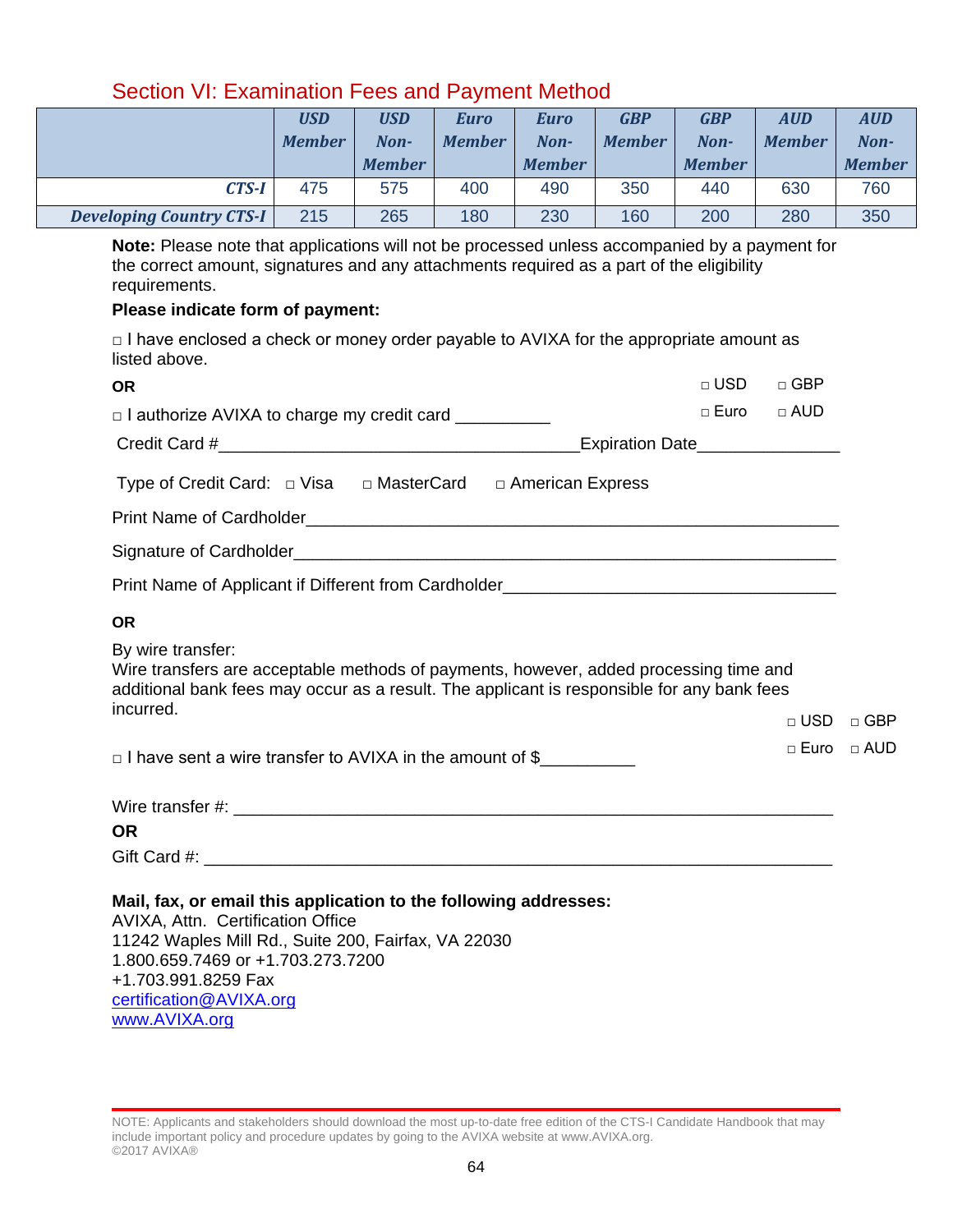# **Appendix C: Special Accommodations**

# Request for AVIXA (CTS, CTS-D, CTS-I) Exam Special Accommodations

If you have a disability covered by a national disabilities program (e.g., Americans with Disabilities Act), and you wish to request accommodation for a qualified disability, please complete this form AND the *Healthcare Documentation of Disability Related Needs Form* so your request can be processed efficiently. The information you provide, along with any documentation regarding your disability and your need for accommodation in testing, is strictly confidential.

## **Applicant Information:**

| First (Given) Name                                                                                             |            | Last (Family) Name ______________________ |  |
|----------------------------------------------------------------------------------------------------------------|------------|-------------------------------------------|--|
| Address 1 _______________________                                                                              |            |                                           |  |
| Address 2                                                                                                      |            |                                           |  |
|                                                                                                                |            | ZIP/Postal Code___________________        |  |
| State/Province                                                                                                 |            |                                           |  |
| Phone that the contract of the contract of the contract of the contract of the contract of the contract of the | <b>FAX</b> | Email                                     |  |

## Special Accommodations

I request special accommodations (please indicate in the table below), for the (preferred date of exam) \_\_\_\_\_\_\_\_\_\_\_\_\_\_\_\_\_ administration of the Certified Technology Specialist (CTS, CTS-D or CTS-I) Exam. I understand that the AVIXA Certification Committee may require a fee to defray the costs of these accommodations, as may be permitted by law.

Please provide (check all that apply):

- $\Box$  Accessible testing site
- $\square$  Separate testing area
- $\square$  Special seating
- **□** Reader
- $\Box$  Extended testing time (time and a half)

 $\Box$  Other ADA special accommodations as authorized by a qualified medical professional (please specify):

| Applicant's Signature:           | Date |
|----------------------------------|------|
|                                  |      |
| Healthcare Provider's Signature: | Date |

*Return this form with your exam application information to the certification office a minimum of 45 days prior to the date you wish to take the exam. This request will not be processed if it is not accompanied by a properly completed AVIXA Exam Documentation of Disability Related Needs Form (Appendix D*.

NOTE: Applicants and stakeholders should download the most up-to-date free edition of the CTS-I Candidate Handbook that may include important policy and procedure updates by going to the AVIXA website at www.AVIXA.org. ©2017 AVIXA®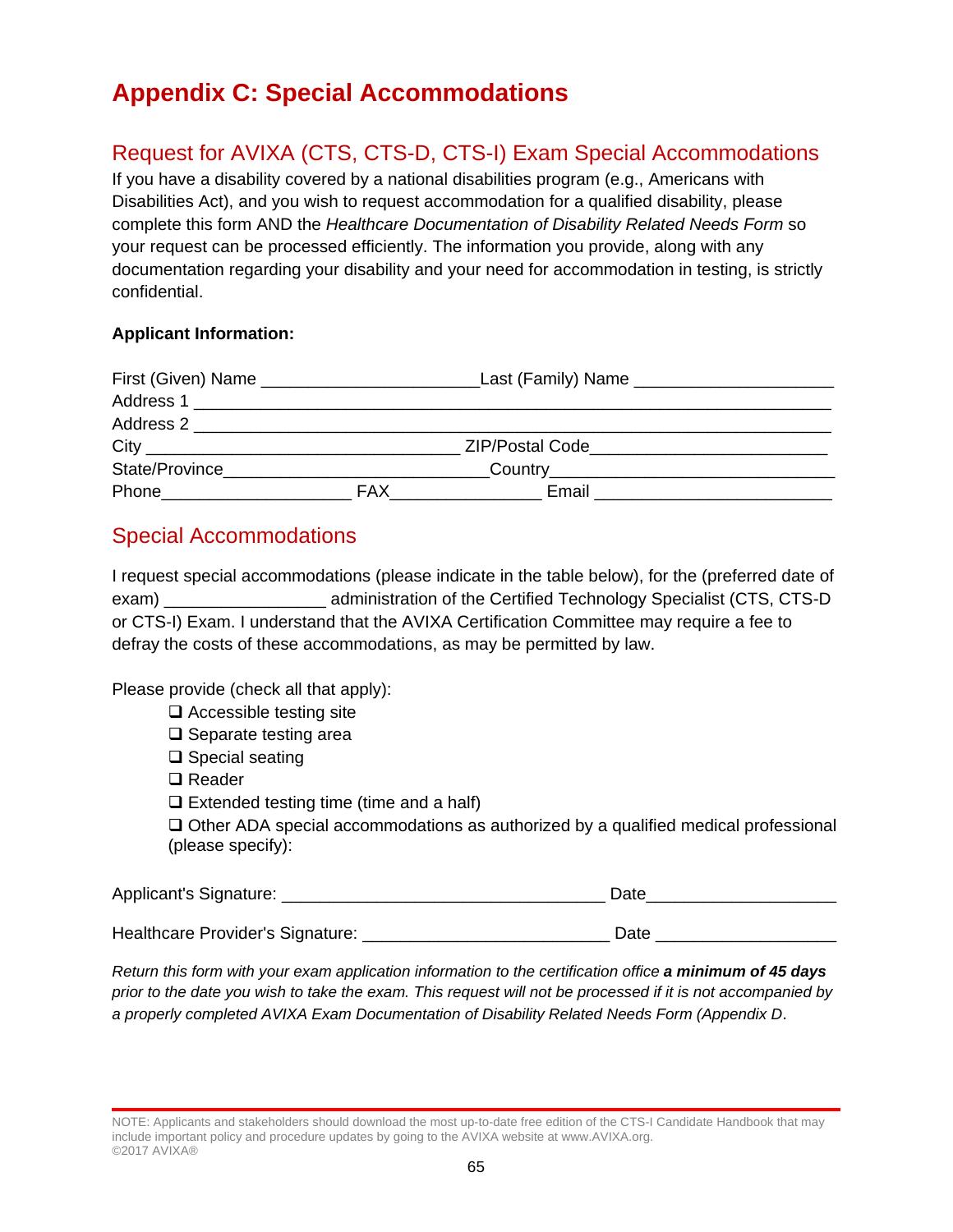# **Appendix D: Healthcare Documentation**

# AVIXA (CTS, CTS-D, CTS-I) Exam - Healthcare Documentation of Disability Related Needs

This section must be completed by a licensed healthcare provider who has been personally involved in the diagnosis or treatment of the disability for which you are requesting accommodation, OR an educational or testing professional who has previously provided you with testing accommodations similar to those requested. This form must accompany the Request For AVIXA (CTS, CTS-D, CTS-I) Exam Special Accommodations Form.

#### **Professional Documentation**

| I have known |                            | (Exam Applicant's Name) since |
|--------------|----------------------------|-------------------------------|
|              | (Date) in my capacity as a | (Professional Title)          |

The applicant has discussed with me the nature of the exam to be administered. It is my opinion that, because of this applicant's disability described below, he/she should be accommodated by providing the special arrangements listed on the reverse side.

| License # (if applicable) _________________________ |  |
|-----------------------------------------------------|--|

*Return this form with your exam application information and the "Request for AVIXA (CTS, CTS-D, CTS-I) Exam Special Accommodations" to the certification office a minimum of 45 days prior to the date you wish to take the exam. Please call the AVIXA Certification Office, if you have any questions about procedures in completing this application.*

AVIXA, Attn. Certification Office 11242 Waples Mill Rd., Suite 200 Fairfax, VA 22030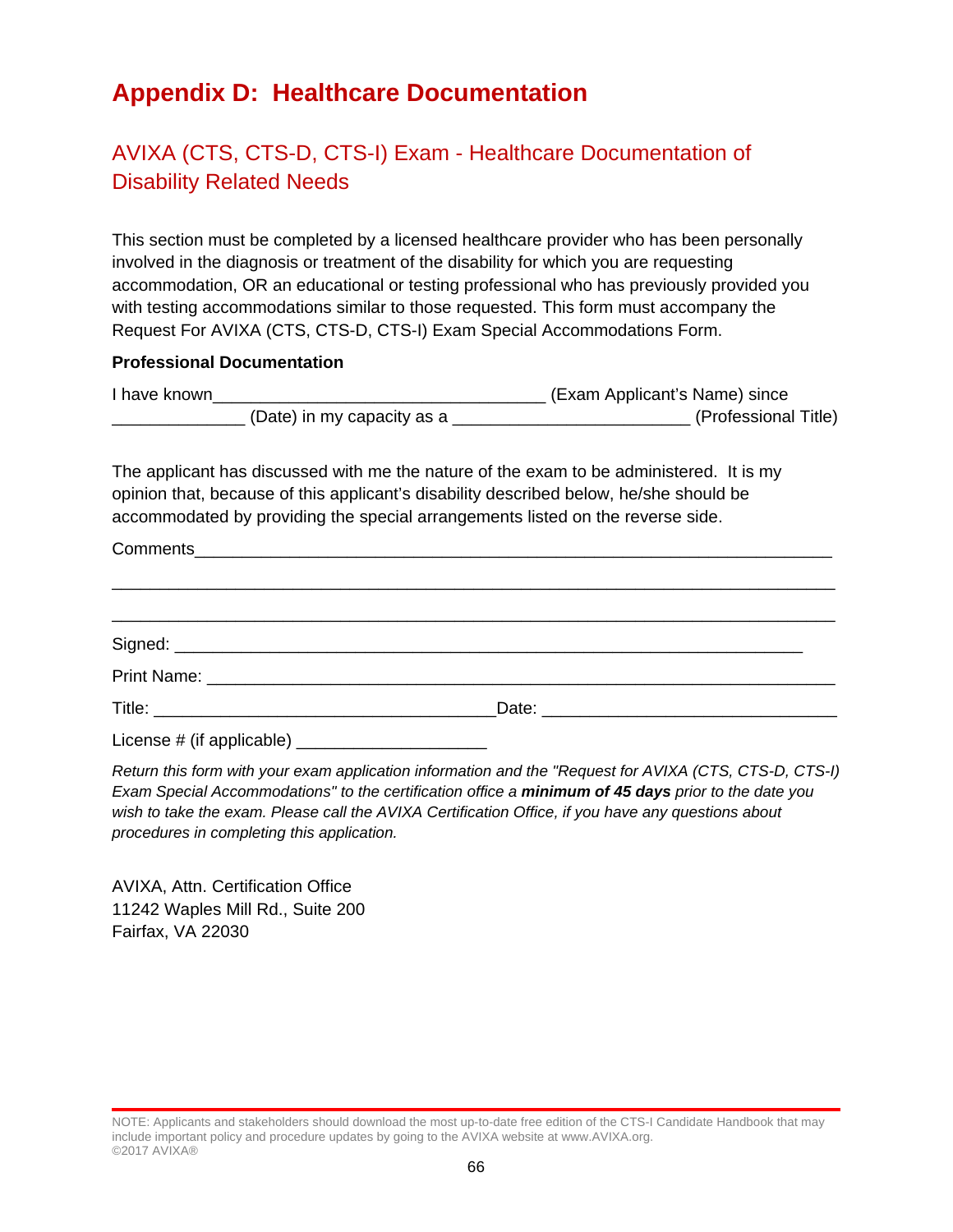# **Appendix E: CTS Code of Ethics and Conduct**

## Certified Technology Specialist Code of Ethics and Conduct

► As a Certified Technology Specialist, I understand that my personal standards of honor and integrity must, at all times, be above reproach and I must conduct myself in a manner that reflects favorably on my profession. By doing so, I will strive to create an ethical climate within my organization, my industry and the community of clients which I serve, building honesty and trustworthiness in all of my relationships and ensuring my reliability in performing my assigned responsibilities.

► As a Certified Technology Specialist, I pledge to be truthful and accurate in what I say, do, and write. I will exhibit constructiveness and cooperation in all of my working relationships, ensuring adherence to the law at all times. I will efficiently use resources and will not reveal facts, data or information obtained in connection with services rendered without the prior consent of the client or employer except as authorized or required by law.

► As a Certified Technology Specialist, I will demonstrate a commitment to excellence in all aspects of my profession and will consistently promote and encourage the highest level of ethics within the industry.

►As a Certified Technology Specialist, I will avoid compromise of professional judgment by conflicts of interest.

► As a Certified Technology Specialist, I will act in a manner free of bias with regard to age, gender, sexual orientation, race, religion, national origin, disability, marital status and ethnicity.

► As a Certified Technology Specialist, I will always strive to maintain proficiency by updating technical knowledge and skills.

► As a Certified Technology Specialist, I agree to inform AVIXA certification management of any matters that will affect my capability to fulfill my certification requirements.

► As a Certified Technology Specialist, I will undertake only those assignments for which I am competent by way of education, training, and experience. I will not misrepresent or permit misrepresentation of my own or associates' academic or professional qualifications nor exaggerate my degree of responsibility for any work. Furthermore, I will admit and accept my own errors when proven wrong, refraining from distorting or altering the facts in an attempt to justify my decisions.

► As a Certified Technology Specialist, I will use every opportunity to improve public understanding of the role of the communications industry. I will also have due regard for the physical environment and for public safety, health, and well-being. If my judgment is overruled under circumstances where the safety, health, property or welfare of the public may be endangered, I will notify my employer, client and/or such other authority as may be appropriate.

► As a Certified Technology Specialist, I understand that the certificate, logo, and marks are the property of AVIXA. I agree to return the certificate upon request to the Certification Committee.

► As a Certified Technology Specialist, I will uphold and follow all policies and procedures required by the Certification Committee to remain in good standing, and abide by the CTS Code of Ethics and Conduct.

## *Failure to abide by the CTS Code of Ethics and Conduct shall constitute grounds for denial or revocation of certification.*

NOTE: Applicants and stakeholders should download the most up-to-date free edition of the CTS-I Candidate Handbook that may include important policy and procedure updates by going to the AVIXA website at www.AVIXA.org. ©2017 AVIXA®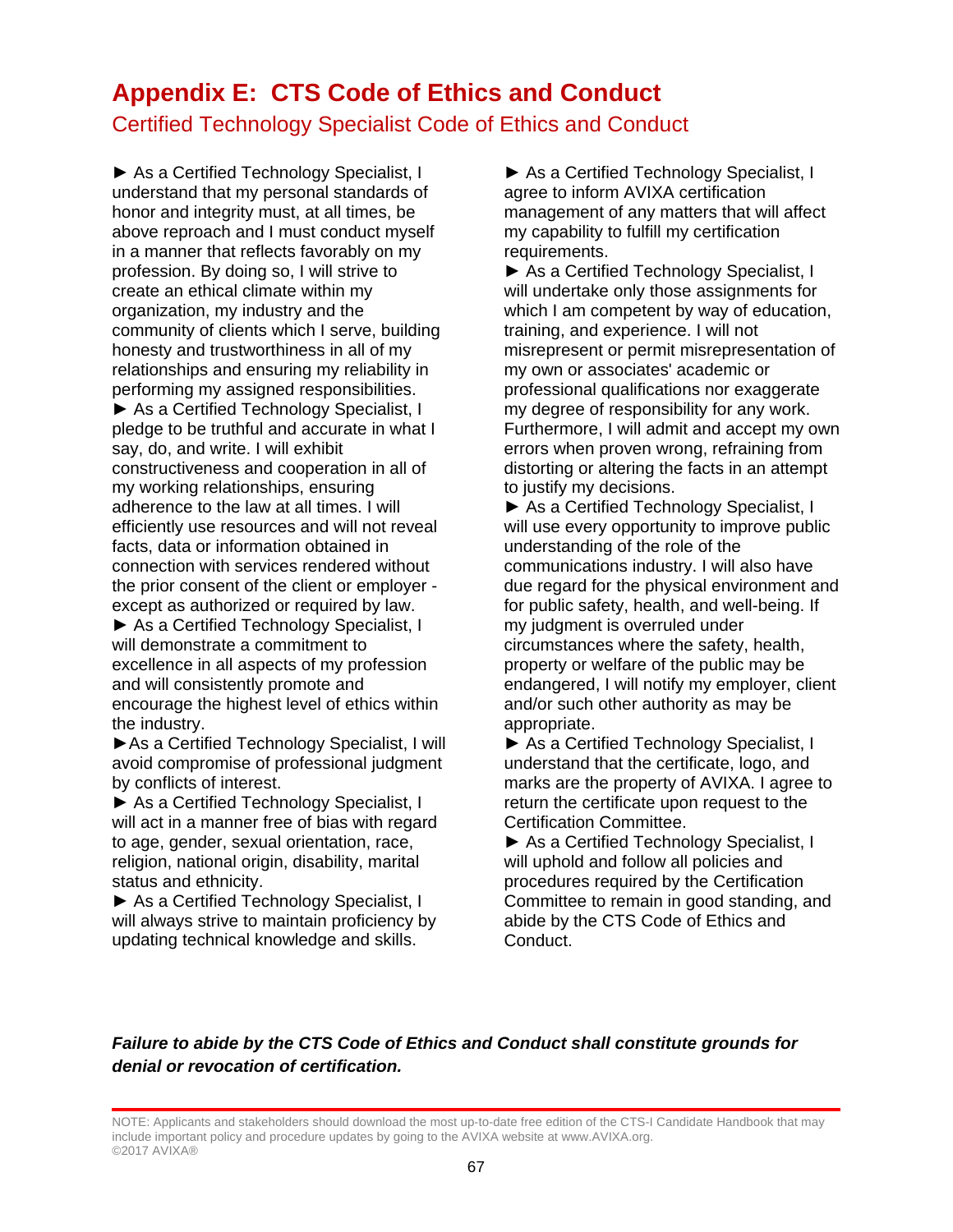# **Appendix F: CTS Renewal Application**

| ECHNOLOGY<br><b>SAECIALIST</b><br>CERTIFIED<br><b>AVIXA</b><br><b>CTS</b>                                                                                                                                                            | CHNOLOGY<br>SSECIALIST<br><b>CIS-D</b><br>DESIGN | ECHNOLOGY JAN<br><b>ELECTS-I</b><br>WSTALLATIO |
|--------------------------------------------------------------------------------------------------------------------------------------------------------------------------------------------------------------------------------------|--------------------------------------------------|------------------------------------------------|
|                                                                                                                                                                                                                                      |                                                  |                                                |
|                                                                                                                                                                                                                                      |                                                  |                                                |
|                                                                                                                                                                                                                                      |                                                  |                                                |
| City/State/Country___________________________                                                                                                                                                                                        |                                                  | Zip Code_____________                          |
| Email <b>Executive Contract Contract Contract Contract Contract Contract Contract Contract Contract Contract Contract Contract Contract Contract Contract Contract Contract Contract Contract Contract Contract Contract Contrac</b> |                                                  |                                                |
|                                                                                                                                                                                                                                      |                                                  |                                                |
| I am renewing my:<br><b>General CTS</b><br>General CTS & CTS-I<br>General CTS & CTS-D                                                                                                                                                |                                                  |                                                |

#### **Instructions:**

Complete all sections of this form. An incomplete application may delay your renewal. Please be sure to check your application.

□ Downloaded the most recent application from [www.AVIXA.org/renewal?](http://www.infocomm.org/renewal)

 $\Box$  Printed neatly so your application is legible?

⃞Included copies of required documents?

 $\Box$  Signed the application?

⃞Provided current contact information?

 $\Box$  Included payment?

⃞CTS-D & CTS-I

NOTE: Applicants and stakeholders should download the most up-to-date free edition of the CTS-I Candidate Handbook that may include important policy and procedure updates by going to the AVIXA website at www.AVIXA.org. ©2017 AVIXA®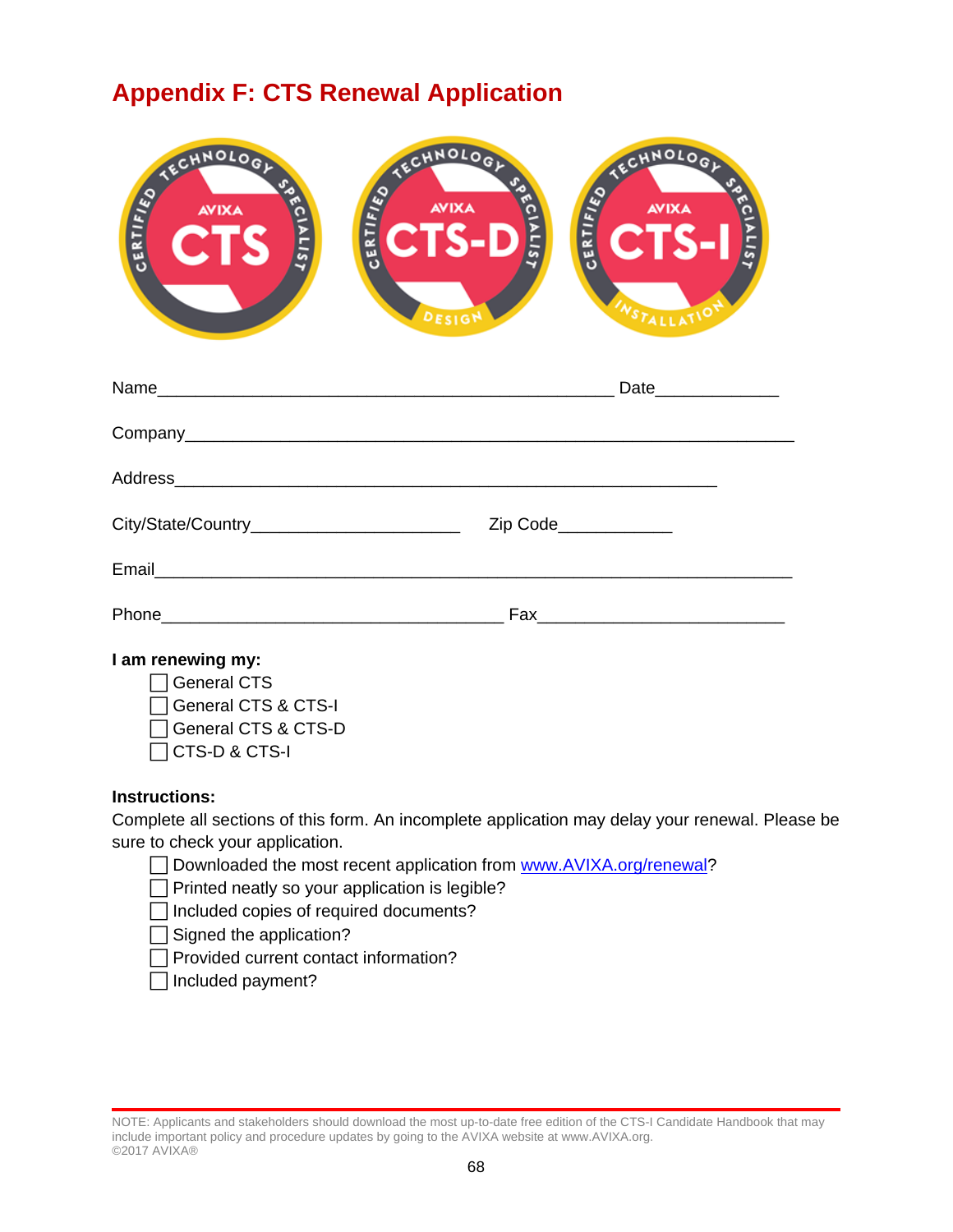## Ways to earn Renewal Units

| <b>AVIXA Certification</b><br>Renewal Unit (RU) Options Chart*                         |                                                                              |                                                                                    |  |  |  |
|----------------------------------------------------------------------------------------|------------------------------------------------------------------------------|------------------------------------------------------------------------------------|--|--|--|
| <b>Activity</b>                                                                        | <b>RUs Available</b>                                                         | <b>Maximum RUs Allowed</b>                                                         |  |  |  |
| Approved Non-Manufacturer<br>Onsite or Online Course,<br>Webinars                      | 1 RU per 1 hour of contact<br>time                                           | <b>30 RUs</b><br>No limit<br>(Only once per 24 months<br>for the same course)      |  |  |  |
| Approved Manufacturer Onsite<br>or Online Course                                       | 1 RU per 2 hours of contact<br>time                                          | <b>30 RUs</b><br>No limit<br>(Only once per 24 months<br>for the same course)      |  |  |  |
| Approved Book and Evaluation<br>Tool                                                   | 2 RUs per book and<br>completion of evaluation                               | 6 RUs per 12 months<br>(Maximum of 3 books per<br>12 months)                       |  |  |  |
| Writing an approved Industry<br>Related and Published Article or<br><b>White Paper</b> | 2 RUs per published article or<br>white paper                                | 6 RUs per 12 months<br>(Maximum of 3 articles or<br>white papers per 12<br>months) |  |  |  |
| <b>Industry Related College Course</b><br>of 3-4 Credit Hours                          | 10 RUs per course                                                            | <b>30 RUs</b><br>No limit<br>(Only once per 12 months<br>for same course)          |  |  |  |
| Teaching an RU Approved<br>Course                                                      | 1 RU per course hour and<br>1 RU for preparation per<br>every 2 course hours | <b>30 RUs</b><br>No limit<br>(Only once per 6 months for<br>same course)           |  |  |  |
| <b>AVIXA Volunteer</b>                                                                 | 3 RUs (per 12 months) for<br>each active volunteer<br>capacity served        | 3 RUs (per 12 months) for<br>each active volunteer<br>capacity served              |  |  |  |
| 30 RUs required in a 3-year period.                                                    |                                                                              |                                                                                    |  |  |  |

**RUs are offered in half (.5) units, based on 30 minutes of contact time rounded to the nearest 30 minutes. For example, 35 minutes = .5 RUs; 45 minutes = 1 RU; and 1 hour and 40 minutes = 1.5 RUs.** 

**This page is provided for your reference. Do not return with application!**

NOTE: Applicants and stakeholders should download the most up-to-date free edition of the CTS-I Candidate Handbook that may include important policy and procedure updates by going to the AVIXA website at www.AVIXA.org. ©2017 AVIXA®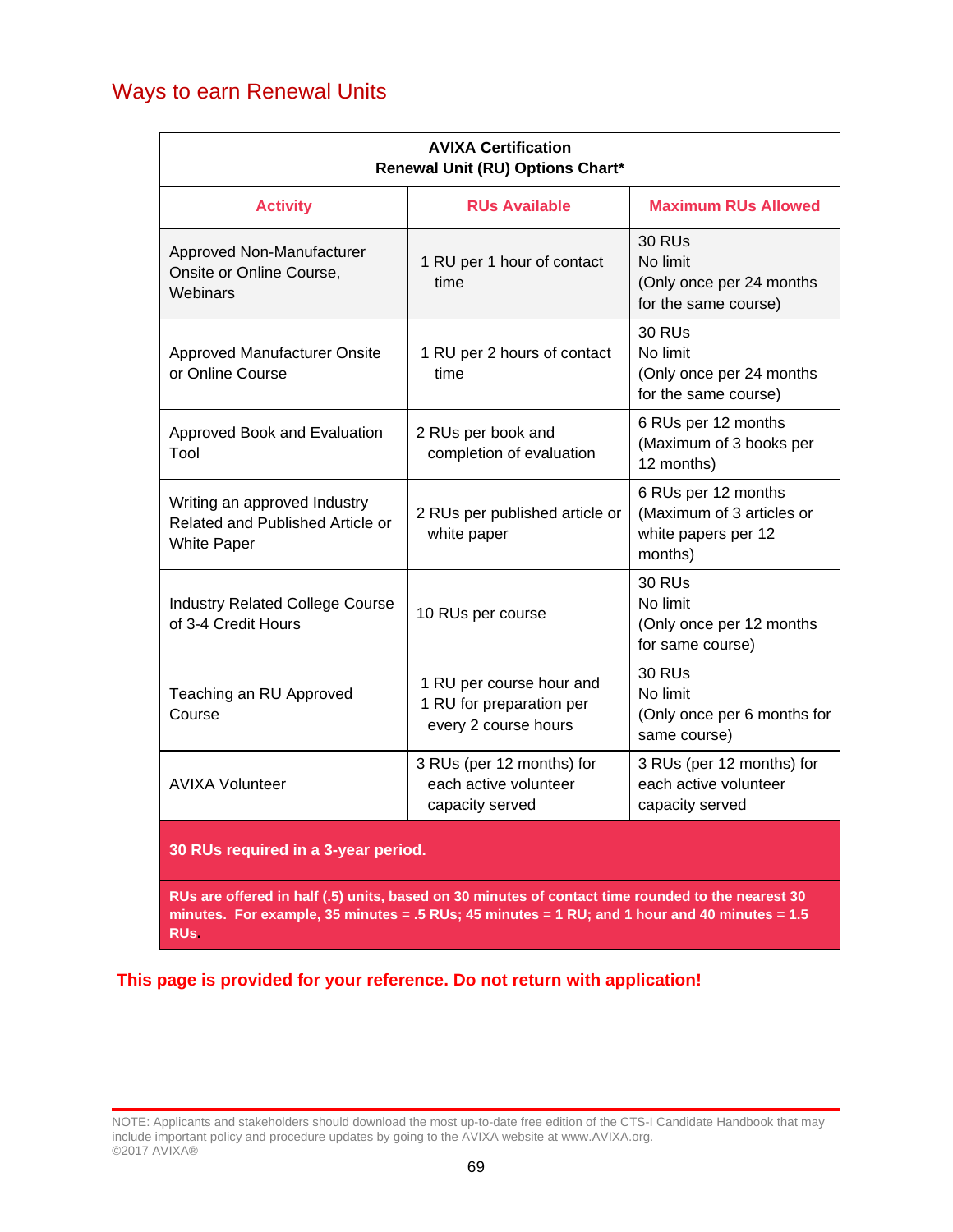Renewal Units submitted on the Renewal Application must be within the category guidelines. For a complete list of RU providers and RU approved courses please see our online RU Provider list. You may renew by successfully completing one or more of the following options:

- **AVIXA onsite or online courses** 
	- o A transcript of AVIXA registered courses taken by individuals may be found at [www.AVIXA.org/renewal.](http://www.infocomm.org/renewal)
	- o *Documentation*: Attach a copy of your AVIXA Transcript
- **Non-manufacturer onsite or online courses**
	- o *Documentation*: Attach the certificate awarded
- **Manufacturer onsite and/or online courses** 
	- o *Documentation*: Attach the certificate awarded
- **College level courses of 3-4 semester hours that are related to the CTS certification level(s) I hold.**
	- o Courses must be obtained from an accredited institution, related specifically to the work of the appropriate CTS level being renewed, and directly enhance the knowledge or skill level of the certificant for the certification being renewed.
	- o *Documentation*: A transcript must be provided
- **Teaching for AVIXA or other programs approved for renewal units by the AVIXA Certification Committee***.*
	- o *Documentation*: Copy of course program indicating instructor, hours, date, etc.
- **Serving as a volunteer in some capacity that contributes to further development of the AVIXA Certification Committee certification program**
	- o Examples include active participation as a subject matter expert, serving on a certification related committee, industry standards committee, AVIXA Board or committee, or similar activities previously submitted to and recognized by the Renewal Committee for consideration of renewal units. Certificants who submit RUs under this category are subject to verification of active participation through AVIXA records.
	- $\circ$  You must document your participation and identify the areas in which you have made a significant contribution to the certification program.
- **Writing an article or white paper related to an area that is addressed in one of the CTS Exam Content Outlines and is published in an AV trade media or industry related technical book.**
	- $\circ$  Must be submitted prior to renewal for approval by the Certification Committee
	- o *Documentation*: Copy of the published article or white paper
- **Reading a previously approved industry related book with successful completion of an evaluation tool.** 
	- o *Documentation*: Copy of certificate or successful evaluation results.

NOTE: Applicants and stakeholders should download the most up-to-date free edition of the CTS-I Candidate Handbook that may include important policy and procedure updates by going to the AVIXA website at www.AVIXA.org. ©2017 AVIXA®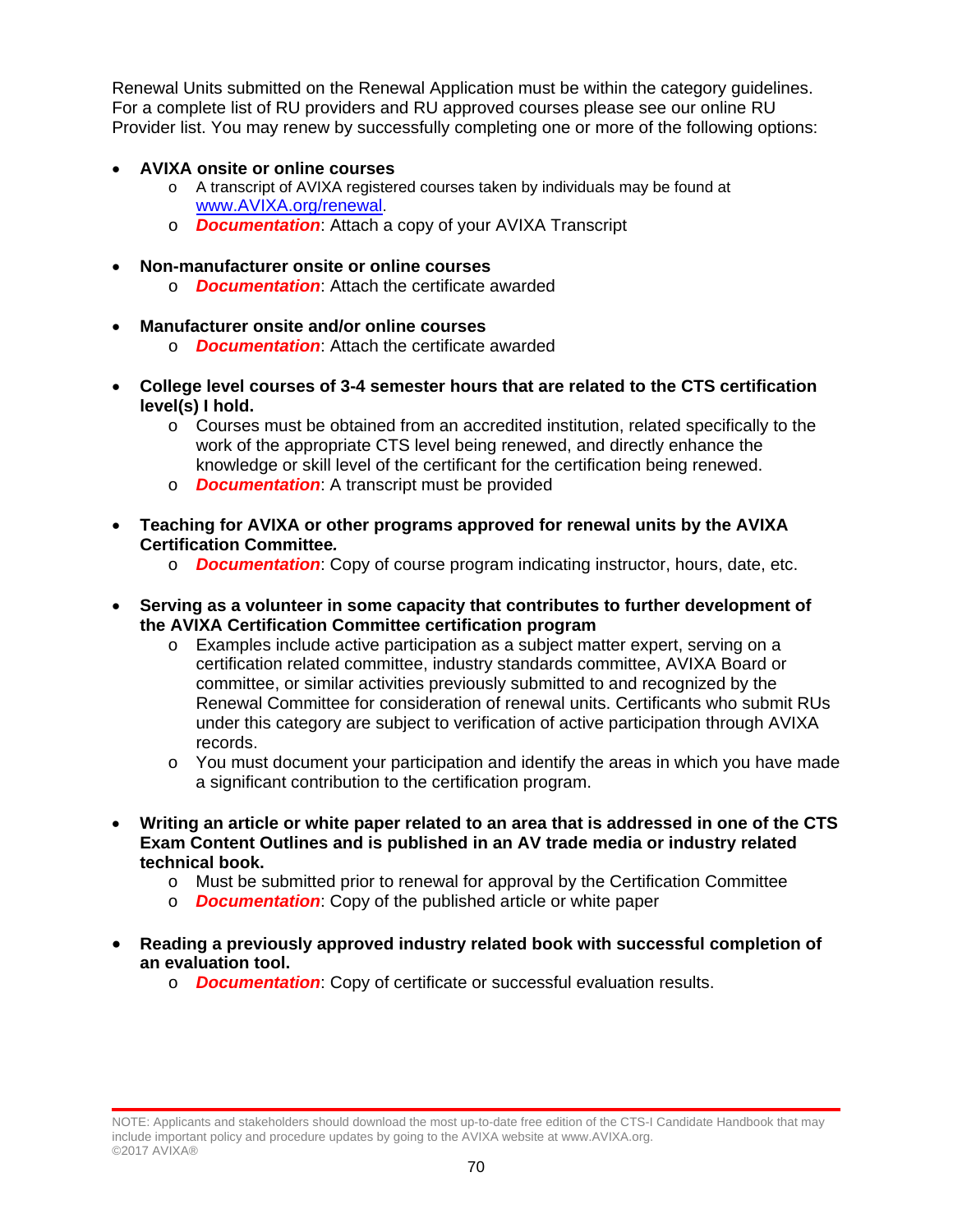### **I am applying for renewal of my:**

**CTS**: 30 RUs from any combination of CTS, CTS-D, or CTS-I approved RUs

 **CTS-D**: 30 RUs total with a minimum of 15 RUs approved for the CTS-D level, with the remainder from any combination of CTS, CTS-D, or CTS-I approved RUs

 **CTS-I**: 30 RUs total with a minimum of 15 RUs approved for the CTS-I level, with the remainder from any combination of CTS, CTS-D, or CTS-I approved RUs

**CTS-D & CTS-I**: 30 RUs total using 15 RUs approved for each certification level.

## Please list your activities in the table below:

| <b>Activity</b><br><b>Type</b> | <b>Activity Name</b> | <b>Date</b> | <b>RUS</b> | Apply to CTS,<br>CTS-D or CTS-I? |
|--------------------------------|----------------------|-------------|------------|----------------------------------|
|                                |                      |             |            |                                  |
|                                |                      |             |            |                                  |
|                                |                      |             |            |                                  |
|                                |                      |             |            |                                  |
|                                |                      |             |            |                                  |
|                                |                      |             |            |                                  |
|                                |                      |             |            |                                  |
|                                |                      |             |            |                                  |
|                                |                      |             |            |                                  |
|                                |                      |             |            |                                  |
|                                |                      |             |            |                                  |
|                                |                      |             |            |                                  |
|                                |                      |             |            |                                  |
|                                |                      |             |            |                                  |
|                                |                      |             |            |                                  |
|                                |                      |             |            |                                  |

NOTE: Applicants and stakeholders should download the most up-to-date free edition of the CTS-I Candidate Handbook that may include important policy and procedure updates by going to the AVIXA website at www.AVIXA.org. ©2017 AVIXA®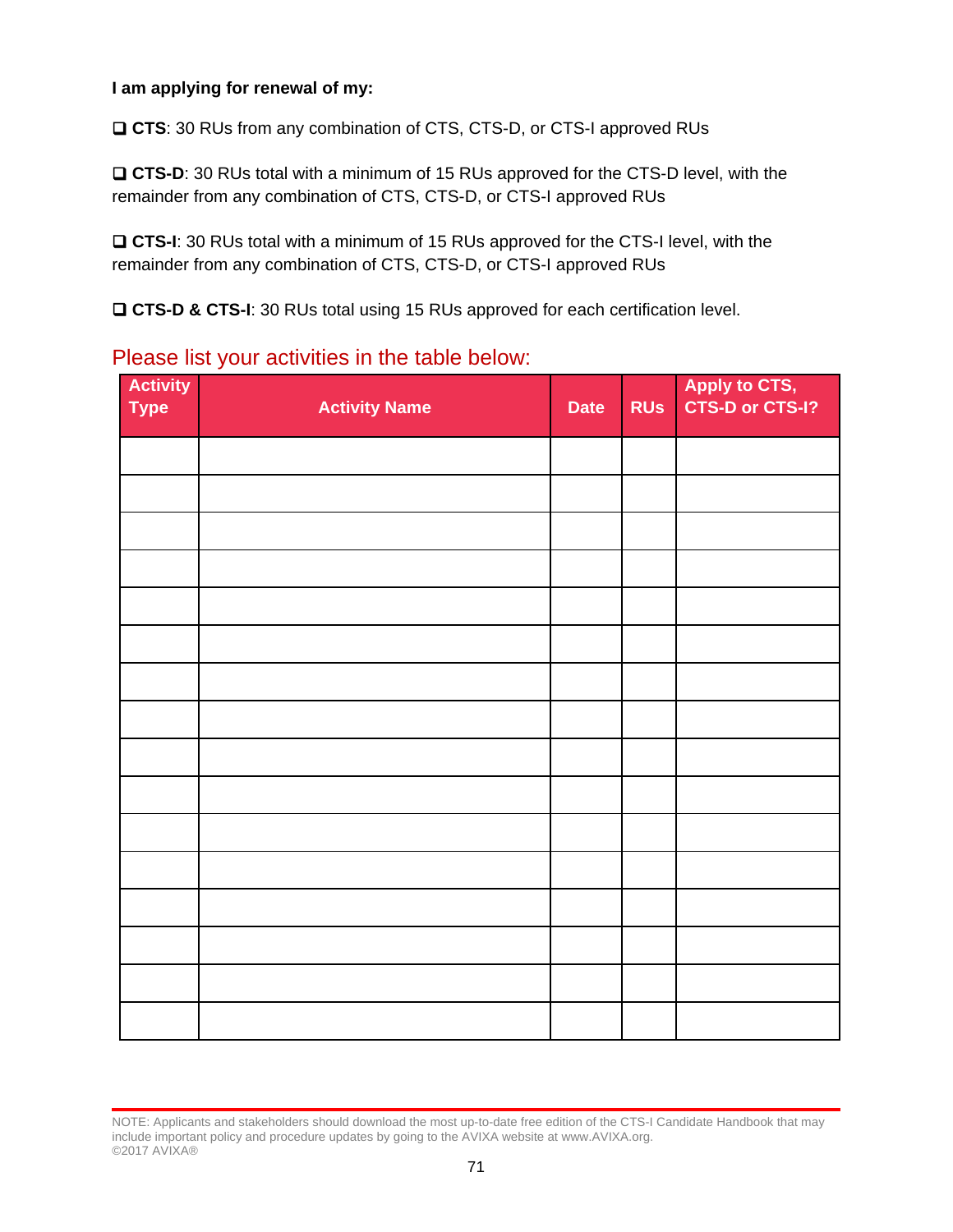## Certified Technology Specialist Code of Ethics and Conduct

► As a Certified Technology Specialist, I understand that my personal standards of honor and integrity must, at all times, be above reproach and I must conduct myself in a manner that reflects favorably on my profession. By doing so, I will strive to create an ethical climate within my organization, my industry and the community of clients which I serve, building honesty and trustworthiness in all of my relationships and ensuring my reliability in performing my assigned responsibilities.

► As a Certified Technology Specialist, I pledge to be truthful and accurate in what I say, do, and write. I will exhibit constructiveness and cooperation in all of my working relationships, ensuring adherence to the law at all times. I will efficiently use resources and will not reveal facts, data or information obtained in connection with services rendered without the prior consent of the client or employer except as authorized or required by law.

► As a Certified Technology Specialist, I will demonstrate a commitment to excellence in all aspects of my profession and will consistently promote and encourage the highest level of ethics within the industry.

►As a Certified Technology Specialist, I will avoid compromise of professional judgment by conflicts of interest.

► As a Certified Technology Specialist, I will act in a manner free of bias with regard to age, gender, sexual orientation, race, religion, national origin, disability, marital status and ethnicity.

► As a Certified Technology Specialist, I will always strive to maintain proficiency by updating technical knowledge and skills.

► As a Certified Technology Specialist, I agree to inform AVIXA certification management of any matters that will affect my capability to fulfill my certification requirements.

► As a Certified Technology Specialist, I will undertake only those assignments for which I am competent by way of education, training, and experience. I will not misrepresent or permit misrepresentation of my own or associates' academic or professional qualifications nor exaggerate my degree of responsibility for any work. Furthermore, I will admit and accept my own errors when proven wrong, refraining from distorting or altering the facts in an attempt to justify my decisions.

► As a Certified Technology Specialist, I will use every opportunity to improve public understanding of the role of the communications industry. I will also have due regard for the physical environment and for public safety, health, and well-being. If my judgment is overruled under circumstances where the safety, health, property or welfare of the public may be endangered, I will notify my employer, client and/or such other authority as may be appropriate.

► As a Certified Technology Specialist, I understand that the certificate, logo, and marks are the property of AVIXA. I agree to return the certificate upon request to the Certification Committee.

► As a Certified Technology Specialist, I will uphold and follow all policies and procedures required by the Certification Committee to remain in good standing, and abide by the CTS Code of Ethics and Conduct.

### **Failure to abide by the CTS Code of Ethics and Conduct shall constitute grounds for denial or revocation of certification.**

### **This page provided for your reference. Please do not return with renewal application!**

NOTE: Applicants and stakeholders should download the most up-to-date free edition of the CTS-I Candidate Handbook that may include important policy and procedure updates by going to the AVIXA website at www.AVIXA.org. ©2017 AVIXA®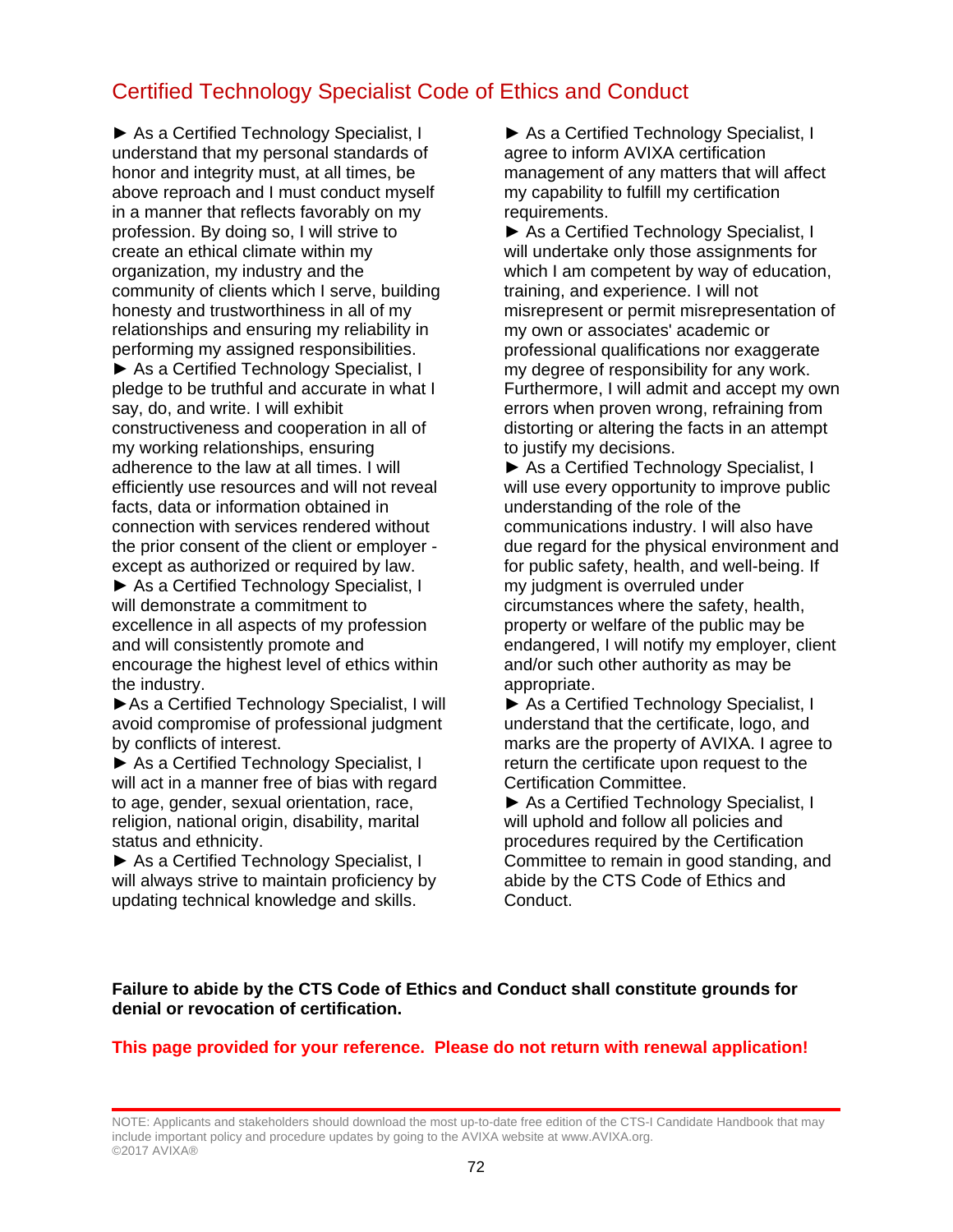# Agreement and Signature

By checking the box and by typing or signing my name in the space provided, I agree to the following:

• I authorize the Certification Committee to obtain any background information necessary to verify the accuracy and completeness of my responses to all questions contained herein.

• I understand that the Certification Committee may audit renewal applications to verify information provided as part of the application response. I agree to cooperate with such audit and further understand that providing false information for verification of meeting renewal requirements, or having others to do so is a violation of the CTS Code of Ethics and Conduct and may result in sanctions.

• I hereby certify that I have read all portions of this application and related sections of the CTS Renewal Handbook and believe myself to be in compliance with all policies related to the CTS renewal requirements. The information I submit on this application and any documents I have enclosed or forwarded are complete, true and correct to the best of my knowledge and belief.

• I agree to immediately inform the certification office of all changes to the information included in this application as long as I am certified by the Certification Committee.

• I hereby attest that I, the applicant, am signing, either in person or electronically if by other than mailed application.

• I have read, understand, and agree to be bound by the certification-related policies and procedures and CTS Code of Ethics and Conduct promulgated by the Certification Committee.

• I understand and agree that my failure to abide by the Certification Committee's policies and procedures and CTS Code of Ethics and Conduct shall constitute grounds for rejection of my application or denial or revocation of my certification.

• I understand that, if my renewal is successful, I will be listed in the online professional certification directory; however if in the future if I should not want to continue to be listed in the online directory, that I should send an e-mail request stating such to [certification@AVIXA.org,](mailto:certification@infocomm.org) or fax/mail the request to the Certification Office. I understand that even if my credentials are not listed in the online directory AVIXA will continue to verify credentials upon request.

• I agree to give the Certification Committee, and its agents and contractors, permission to contact me by U.S. mail, electronic mail, facsimile, or through other media on matters that AVIXA believes may be of importance to me. Should I wish to be taken off the certification mailing list in the future, I will send an e-mail request stating such to [certification@AVIXA.org,](mailto:certification@infocomm.org) or fax/mail the request to the certification office.

### **I have read, understand, and agree to abide by the CTS Code of Ethics and Conduct.**

Please check the box and personally sign or type name and date below as your electronic signature of agreement if this application is submitted other than by mail.

| <b>Applicant Signature:</b> |  |
|-----------------------------|--|
|-----------------------------|--|

NOTE: Applicants and stakeholders should download the most up-to-date free edition of the CTS-I Candidate Handbook that may include important policy and procedure updates by going to the AVIXA website at www.AVIXA.org. ©2017 AVIXA®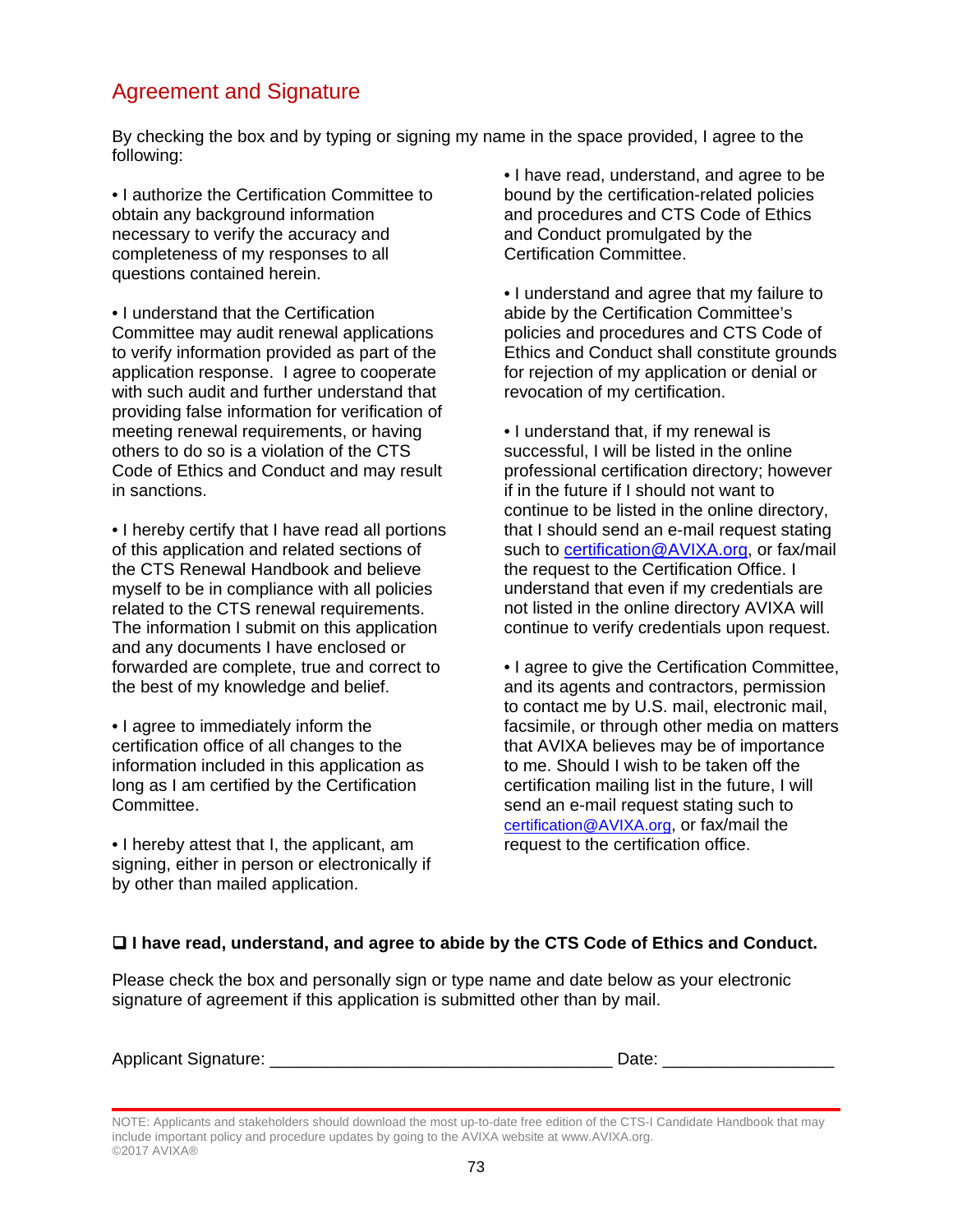## Payment Information

| <b>USD Member/Non-</b><br><b>Member</b> |     | Euro Member/Non- GBP Member/Non- AUD Member/Non-<br><b>Member</b> | <b>Member</b> | <b>Member</b> |
|-----------------------------------------|-----|-------------------------------------------------------------------|---------------|---------------|
| <b>Renewal</b>                          | 130 | 110                                                               | 100           | 170           |
| <b>Dual Specialty Renewal</b>           | 260 | 220                                                               | 200           | 340           |

### **I am renewing my:**

□ General CTS □ General CTS/CTS-I □ General CTS/CTS-D □ CTS-D & CTS-I

□I have enclosed a check or money order payable to AVIXA for the appropriate amount as listed above.

| <b>OR</b>                                                                                                                                                                                                                                                            | $\sqcap$ USD $\sqcap$  | $\sqcap$ GBP |
|----------------------------------------------------------------------------------------------------------------------------------------------------------------------------------------------------------------------------------------------------------------------|------------------------|--------------|
| $\Box$ I authorize AVIXA to charge my credit card $\Box$                                                                                                                                                                                                             | $\Box$ Euro $\Box$ AUD |              |
| Expiration Date________________                                                                                                                                                                                                                                      |                        |              |
| Type of Credit Card: □ Visa □ MasterCard □ American Express                                                                                                                                                                                                          |                        |              |
|                                                                                                                                                                                                                                                                      |                        |              |
|                                                                                                                                                                                                                                                                      |                        |              |
|                                                                                                                                                                                                                                                                      |                        |              |
| <b>OR</b>                                                                                                                                                                                                                                                            |                        |              |
| By wire transfer:                                                                                                                                                                                                                                                    |                        |              |
| Wire transfers are acceptable methods of payments, however, added processing time and<br>additional bank fees may occur as a result. The applicant is responsible for any bank fees<br>incurred.                                                                     |                        |              |
| □ I sent a wire transfer to AVIXA in the amount of                                                                                                                                                                                                                   | $\sqcap$ USD $\sqcap$  | $\sqcap$ GBP |
|                                                                                                                                                                                                                                                                      | □ Euro                 | $\Box$ AUD   |
| <b>OR</b>                                                                                                                                                                                                                                                            |                        |              |
| Mail, fax, or email this application to the following addresses:<br>AVIXA, Attn. Certification Office<br>11242 Waples Mill Rd., Suite 200, Fairfax, VA 22030<br>1.800.659.7469 or +1.703.273.7200<br>+1.703.991.8259 Fax<br>certification@AVIXA.org<br>www.AVIXA.org |                        |              |

NOTE: Applicants and stakeholders should download the most up-to-date free edition of the CTS-I Candidate Handbook that may include important policy and procedure updates by going to the AVIXA website at www.AVIXA.org. ©2017 AVIXA®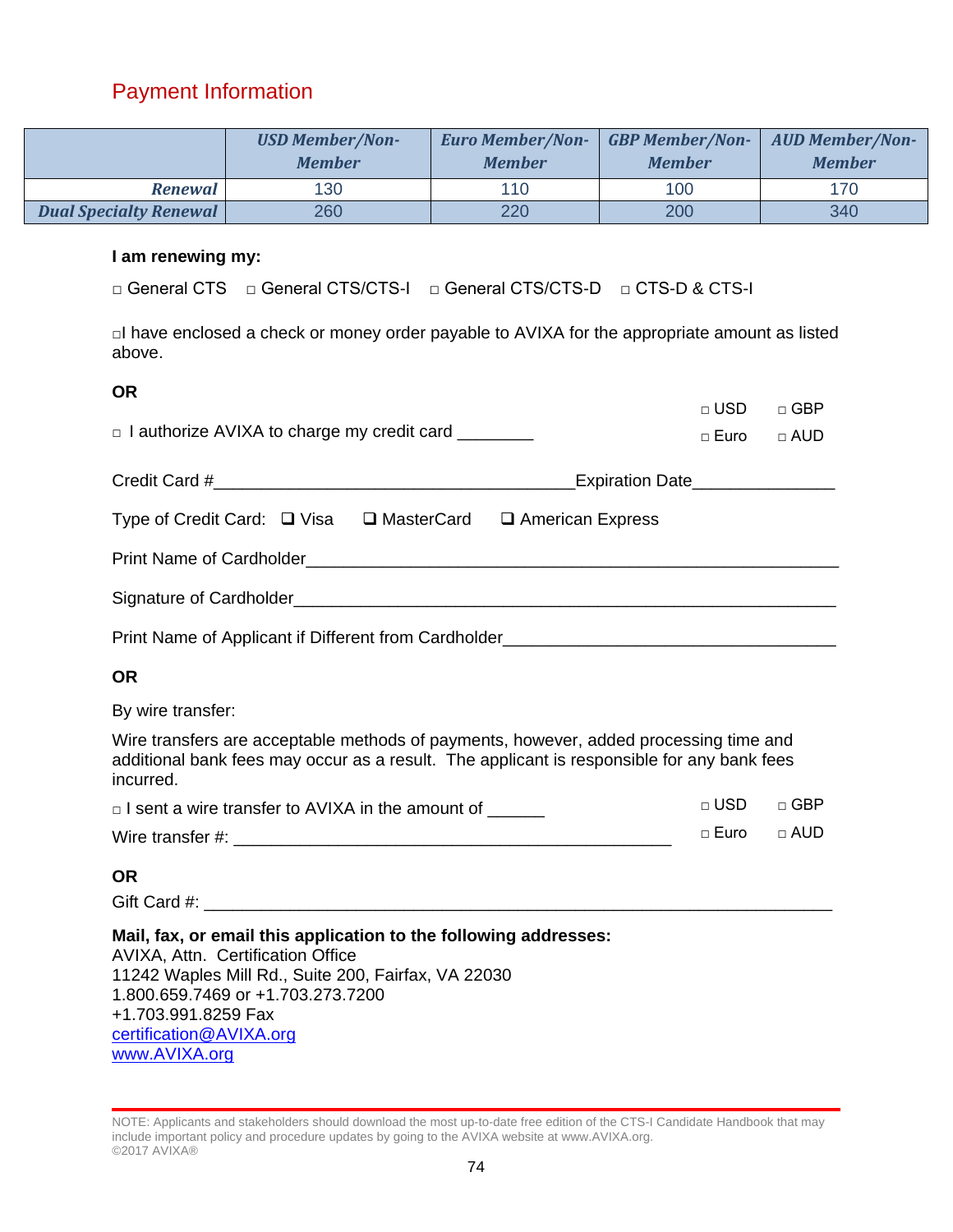# **Appendix G: Retest Application**

# Certified Technology Specialist™ CTS®, CTS-D® or CTS-I® RETEST Application

Candidates who do not pass the CTS, CTS-D, or CTS-I exam may retake the exam two additional times (with a minimum period of 30 days between each retake attempt) for **a fee of \$130 USD worldwide** (plus any applicable taxes) for each retake attempt by using the CTS Exam Retest Form, no later than 120 days from the date of the last exam attempt.

Candidates RETESTING for the CTS, CTS-D, or CTS-I exams administered by Certification Committee must complete all applicable sections of this application along with payment in order to RETEST the CTS, CTS-D, or CTS-I exam. This retest application must be e-mailed, mailed or faxed with payment to the AVIXA Certification Office at:

AVIXA, Attn. Certification Office 11242 Waples Mill Rd., Suite 200, Fairfax, VA 22030 1.800.659.7469 or +1.703.273.7200 +1.703.991.8259 Fax [certification@AVIXA.org](mailto:certification@infocomm.org) [www.AVIXA.org](http://www.infocomm.org%C2%A0)



#### *Note:*

Candidates RETESTING are strongly encouraged to carefully review the CTS, CTS-D or CTS-I Candidate Handbook again, available online at www.AVIXA.org BEFORE applying to RETEST in order to obtain important information regarding preparing for the exam, the RETEST application and testing process including all fees, as well as the Exam Content Outline and references for the exam.

NOTE: Applicants and stakeholders should download the most up-to-date free edition of the CTS-I Candidate Handbook that may include important policy and procedure updates by going to the AVIXA website at www.AVIXA.org. ©2017 AVIXA®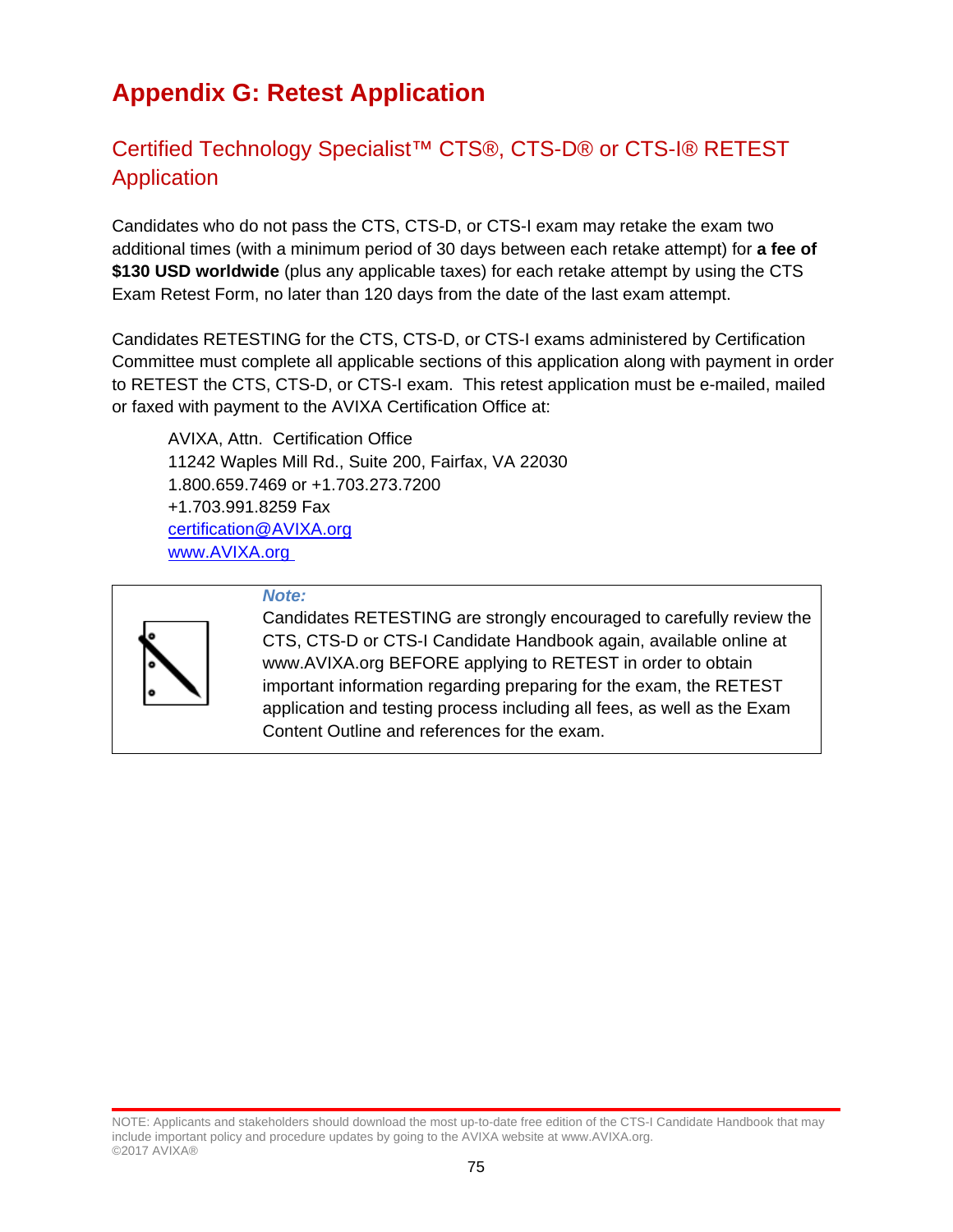### Applicant Information – Please Print

First (Given) Name \_\_\_\_\_\_\_\_\_\_\_\_\_\_\_\_\_\_\_\_\_\_\_Last (Family) Name \_\_\_\_\_\_\_\_\_\_\_\_\_\_\_\_\_\_\_\_\_



### *Important Note:*

Name must match your government issued identification that will be presented at the testing center. Failure to do so will result in being denied exam access

|                                            |  | Retesting for: Q CTS Q CTS-D Q CTS-I Date of original test: _______________                  |
|--------------------------------------------|--|----------------------------------------------------------------------------------------------|
|                                            |  | Date(s) of previous RETEST if you have previously retested (Maximum of two retests total are |
| Special Accommodations Request: □ Yes □ No |  |                                                                                              |



*If yes, you must complete the Request for AVIXA Examination Special Accommodations AND AVIXA (CTS, CTS-D, CTS-I) Examination Healthcare Documentation of Disability Related Needs found in the Candidate Handbooks online at [www.AVIXA.org/certification](http://www.infocomm.org/certification) and email, mail, or fax it to the AVIXA Certification Office a minimum of 45 days prior to your desired testing date.*

## RETEST ONLY Examination Fees

|        | <b>USD Member/Non-</b> | <b>Euro Member/Non-</b> | <b>GBP Member/Non-</b> | <b>AUD Member/Non-</b> |
|--------|------------------------|-------------------------|------------------------|------------------------|
|        | <b>Member</b>          | <b>Member</b>           | <b>Member</b>          | <b>Member</b>          |
| Retest | 130                    | 120                     | 100                    | 175                    |

*Note: Fees include testing center "seat fees".*

NOTE: Applicants and stakeholders should download the most up-to-date free edition of the CTS-I Candidate Handbook that may include important policy and procedure updates by going to the AVIXA website at www.AVIXA.org. ©2017 AVIXA®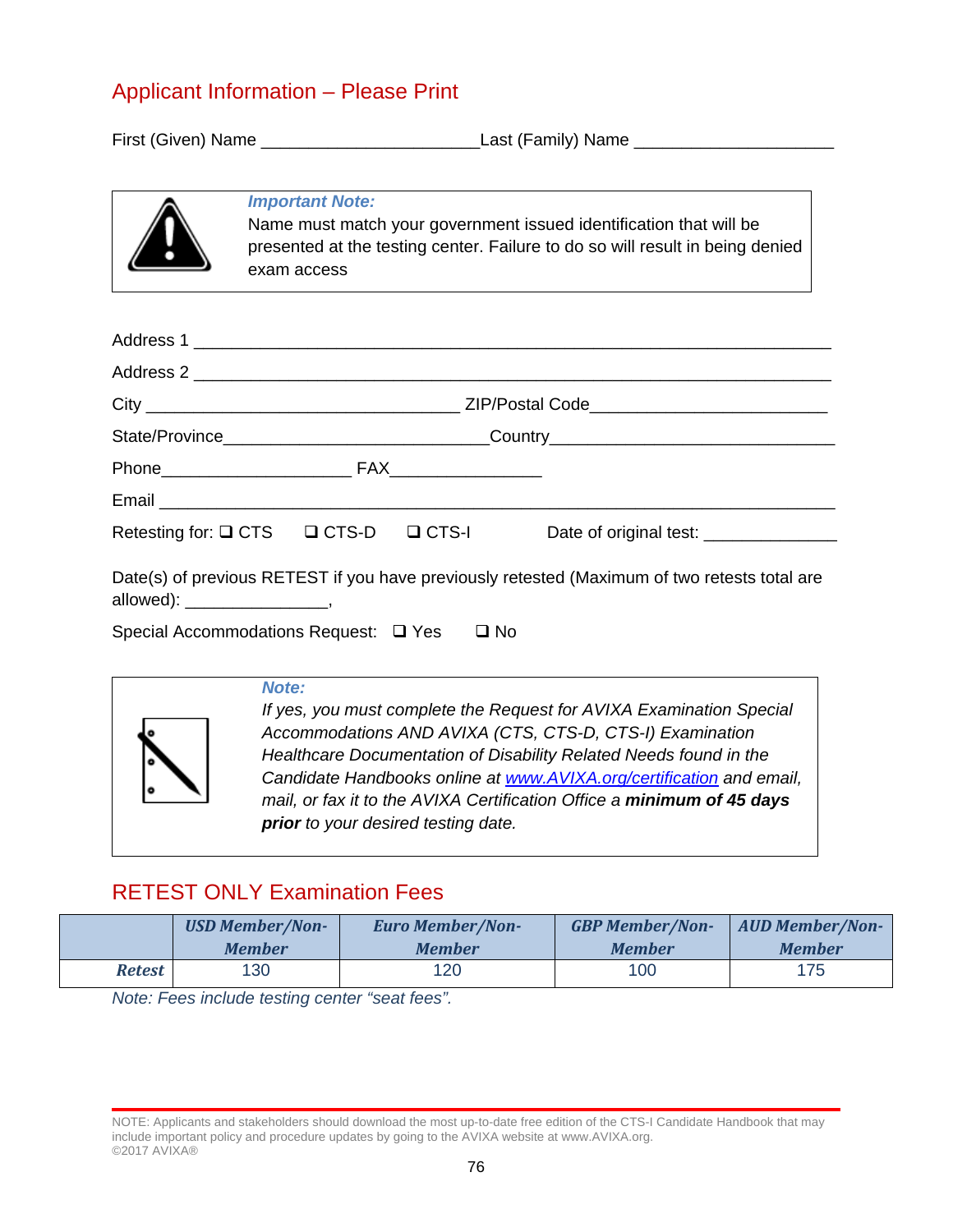# RETEST ONLY Agreement and Signature

- I authorize the Certification Committee to obtain any background information necessary to verify the accuracy and completeness of my responses to all questions contained herein.
- I understand that Certification Committee may audit candidate applications to verify experience or education either prior to or after an examination is taken, or after the results are announced. I agree to cooperate with such audit and further understand that providing false information for verification of experience or education, or having others to do so is a violation of the CTS Code of Ethics and Conduct and may result in sanctions.
- I hereby certify that I have read all portions of this application and the CTS Candidate Handbook and believe myself to be in compliance with all admission policies related to the CTS examination. The information I submit on this application and any documents I have enclosed or forwarded are complete, true and correct to the best of my knowledge and belief.
- I agree to immediately inform the certification office of all changes to the information included in this application while I am an applicant, and for as long as I am certified by the Certification Committee.
- I hereby attest that I am personally taking the CTS examination I have applied for, solely for the purposes of CTS certification. I further understand that I am prohibited from transmitting information regarding examination questions or content in any form to any person or entity, and understand that failure to comply with this prohibition may result in my certification being revoked and/or legal action being taken against me.
- I have read, understand, agree to be bound by the certification-related policies and procedures and Code of Ethics and Conduct promulgated by the Certification Committee. I understand and agree that my failure to abide by the Certification Committee's policies and procedures and Code of Ethics and Conduct shall constitute grounds for rejection of my application or denial or revocation of my certification.
- I understand that if successful I will be listed in the online Certification Committee's professional certification registry; however, if in the future if I should not want to continue to be listed in the online registry, that I should send an email request stating such to [certification@AVIXA.org](file://herod/shared/CERTIFICATION/Handbooks/EVO%20in%20Progress/certification@infocomm.org%20) or fax/mail the request to the certification office. I understand that even if my credentials are not listed in the online directory, AVIXA will continue to verify credentials upon request.
- I agree to give the Certification Committee and its agents and contractors permission to contact me by U.S. mail, electronic mail, facsimile, or through other media on matters that the Certification Committee believes may be of importance to me. Should I wish to be taken off the AVIXA mailing list in the future, I will send an email request stating such to [certification@AVIXA.org,](file://herod/shared/CERTIFICATION/Handbooks/EVO%20in%20Progress/certification@infocomm.org) or fax/mail the request to the AVIXA certification office.

 $\Box$  I have read, understand, and agree to the terms above. (Please check box and personally sign or type name and date below as your electronic signature of agreement if this application is submitted other than by mail).

| $\sim$<br>$S_1$<br>. . | . . |
|------------------------|-----|
|                        |     |

NOTE: Applicants and stakeholders should download the most up-to-date free edition of the CTS-I Candidate Handbook that may include important policy and procedure updates by going to the AVIXA website at www.AVIXA.org. ©2017 AVIXA®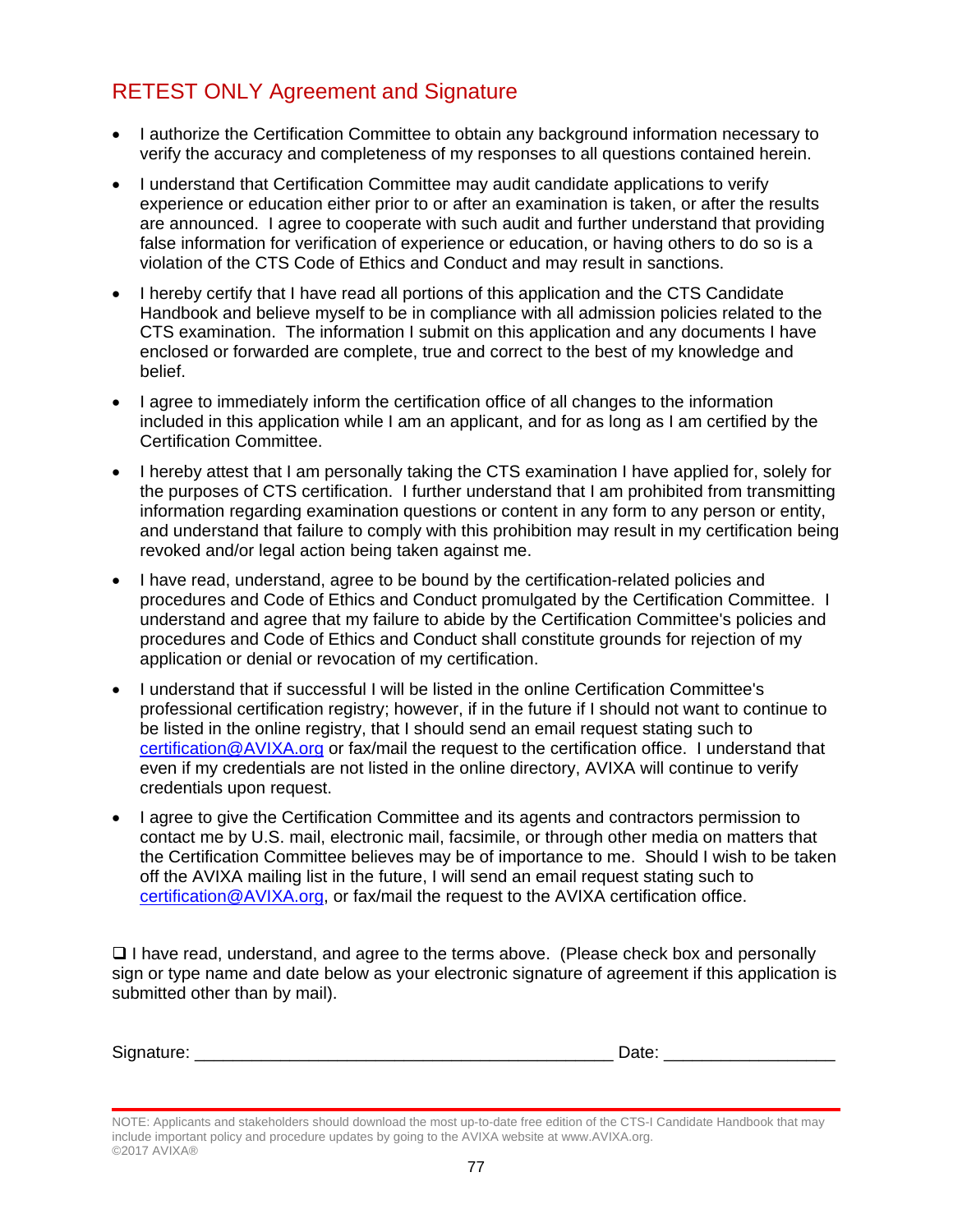# Payment Information

|               | <b>USD Member/Non-</b> | <b>Euro Member/Non-</b> | <b>GBP Member/Non-</b> | <b>AUD Member/Non-</b> |
|---------------|------------------------|-------------------------|------------------------|------------------------|
|               | <b>Member</b>          | <b>Member</b>           | <b>Member</b>          | <b>Member</b>          |
| <b>Retest</b> | 130                    | 110                     | 100                    | 170                    |

### **Please indicate form of payment:**

 $\square$  I have enclosed a check or money order payable to AVIXA for the appropriate amount as listed above.

 $-$  USD  $-$  GBD

### **OR**

| $\Box$ I authorize AVIXA to charge my credit card $\Box$                                                                                                                                         | ∟ טסט                  | רסט ⊡      |
|--------------------------------------------------------------------------------------------------------------------------------------------------------------------------------------------------|------------------------|------------|
|                                                                                                                                                                                                  | □ Euro □ AUD           |            |
|                                                                                                                                                                                                  |                        |            |
| Type of Credit Card: $\Box$ Visa $\Box$ MasterCard $\Box$ American Express                                                                                                                       |                        |            |
|                                                                                                                                                                                                  |                        |            |
|                                                                                                                                                                                                  |                        |            |
| Print Name of Applicant if Different from Cardholder <b>Carry Community Control Control of Applicant</b> Control of the                                                                          |                        |            |
| <b>OR</b>                                                                                                                                                                                        |                        |            |
| By wire transfer:                                                                                                                                                                                |                        |            |
| Wire transfers are acceptable methods of payments, however, added processing time and<br>additional bank fees may occur as a result. The applicant is responsible for any bank fees<br>incurred. |                        |            |
| □ I sent a wire transfer to AVIXA in the amount of ______                                                                                                                                        | $\square$ USD          | $\Box$ GBP |
|                                                                                                                                                                                                  | $\Box$ Euro $\Box$ AUD |            |
| <b>OR</b>                                                                                                                                                                                        |                        |            |
|                                                                                                                                                                                                  |                        |            |
| Mail, fax, or email this application to the following address:                                                                                                                                   |                        |            |
| <b>AVIXA, Attn. Certification Office</b><br>11242 Waples Mill Rd., Suite 200, Fairfax, VA 22030<br>1.800.659.7469 or +1.703.273.7200<br>+1.703.991.8259 Fax<br>certification@AVIXA.org           |                        |            |

[www.AVIXA.org](http://www.infocomm.org/)

NOTE: Applicants and stakeholders should download the most up-to-date free edition of the CTS-I Candidate Handbook that may include important policy and procedure updates by going to the AVIXA website at www.AVIXA.org. ©2017 AVIXA®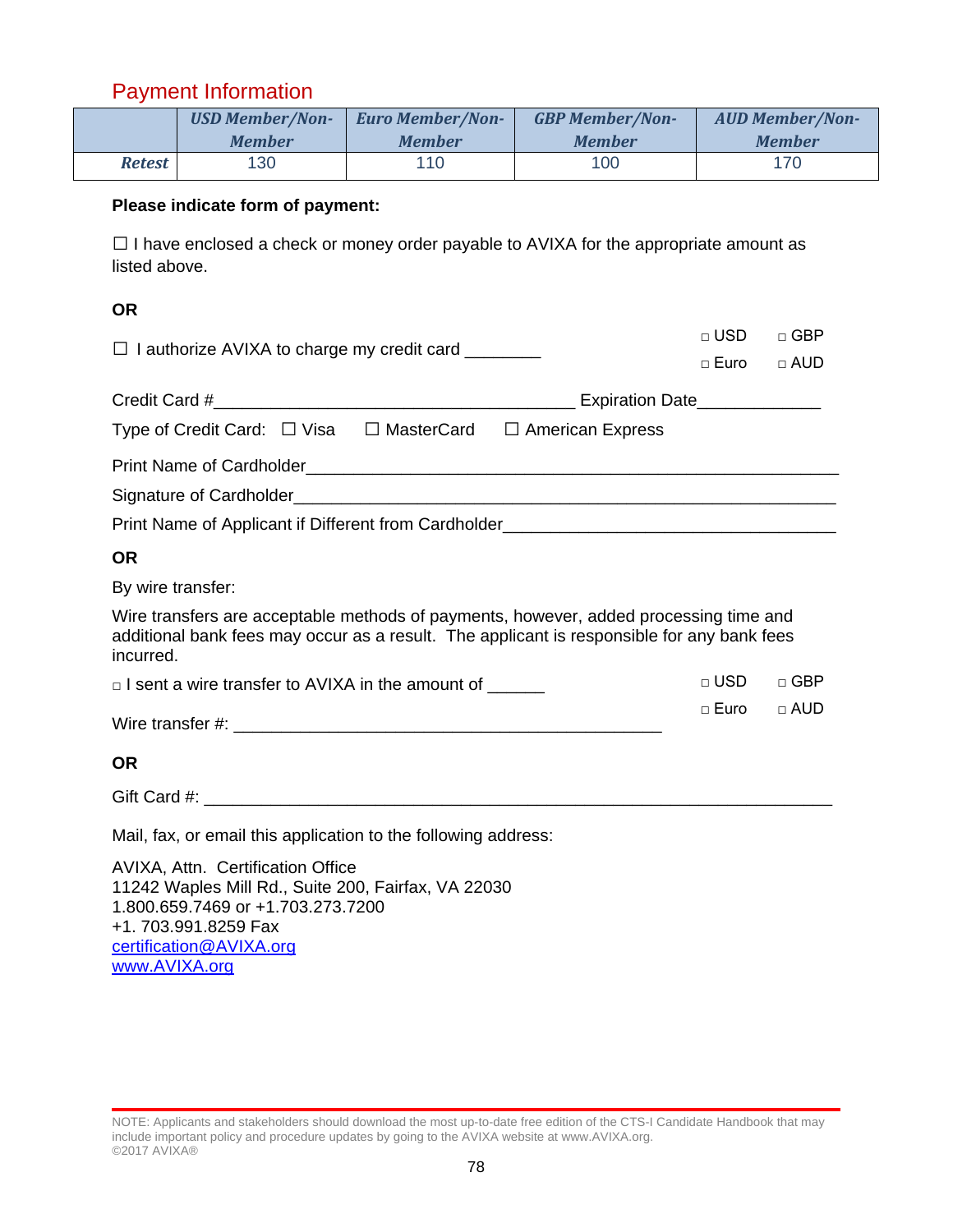# **Appendix H: Sample Score Report – Pass- Copy**

### AVIXA CTS Examination Score Report - Pass

Congratulations on successfully passing the CTS-I examination!

Scores on the CTS-I Examination range from 0-500 with a minimum score of 350 required for passing. You will be receiving your certificate package from the AVIXA Certification Office within 4-6 weeks. Additional information is also provided in the CTS-I Candidate Handbook at [www.AVIXA.org/ctsi.](https://www.avixa.org/training-certification/certification/cts-i)

### **Exam Information**

Candidate Name-Exam Title-Exam Date-Candidate ID-Test Site-

### **Score Information**

Score Range – (0-500) Minimum Passing Score- (350) Score Achieved- (scaled score) Result- (Pass)

If you have any questions or concerns regarding your testing experience, score report, or exam process please email AVIXA at [certification@AVIXA.org.](mailto:certification@infocomm.org)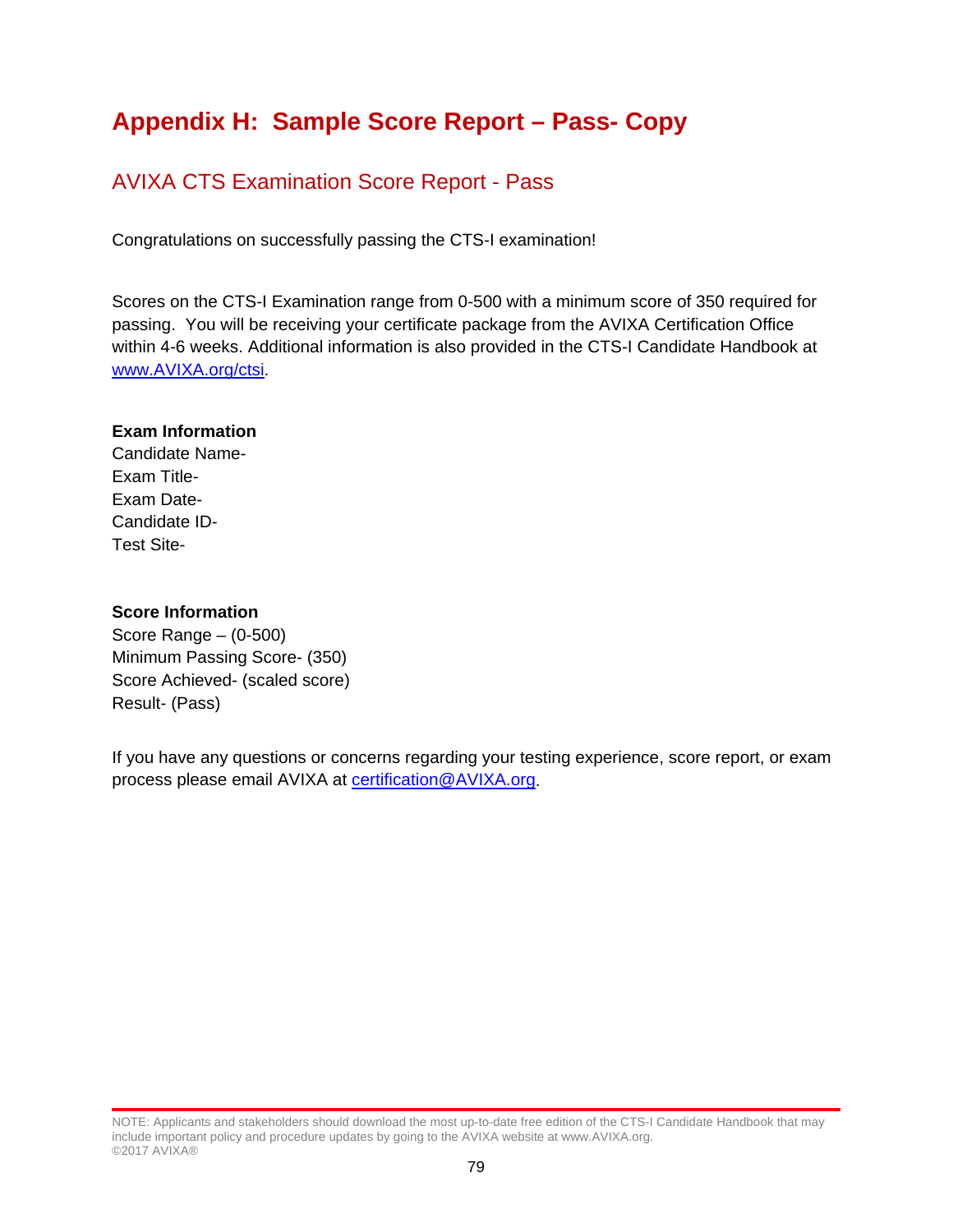# **Appendix I: Sample Score Report – Fail- Copy**

## AVIXA CTS Examination Score Report- Fail

Unfortunately, you were not successful in your attempt to pass the CTS-I examination. Please do not be discouraged, it is not unusual for some candidates to have to retake the examination before attaining the CTS-I certification. Many candidates utilize the required waiting period for retesting to review the domains and obtain additional training or education where their performance was low. Noted below is your performance within each domain which you can use to prepare for retesting.

Scores on the CTS-I Examination range from 0-500 with a minimum score of 350 required for passing.

Please refer to the AVIXA CTS-I Candidate Handbook at [www.AVIXA.org/ctsi](https://www.avixa.org/training-certification/certification/cts-i) for further information regarding scoring and retesting.

### **Exam Information**

Candidate Name-Exam Title-Exam Date-Candidate ID-Test Site-

### **Score Information**

Score Range – (0-500) Minimum Passing Score- (350) Score Achieved- (scaled score) Result- (Fail)

#### **Domain Performance**

Domain A- (percent correct) Domain B - (percent correct) Domain C - (percent correct) Domain D - (percent correct)

Because the number of items in each domain varies, it is not possible to average the domain scores in order to determine your overall percentage correct score. If you have any questions or concerns regarding your testing experience, score report, or exam process please email AVIXA at [certification@AVIXA.org.](mailto:certification@infocomm.org)

NOTE: Applicants and stakeholders should download the most up-to-date free edition of the CTS-I Candidate Handbook that may include important policy and procedure updates by going to the AVIXA website at www.AVIXA.org. ©2017 AVIXA®